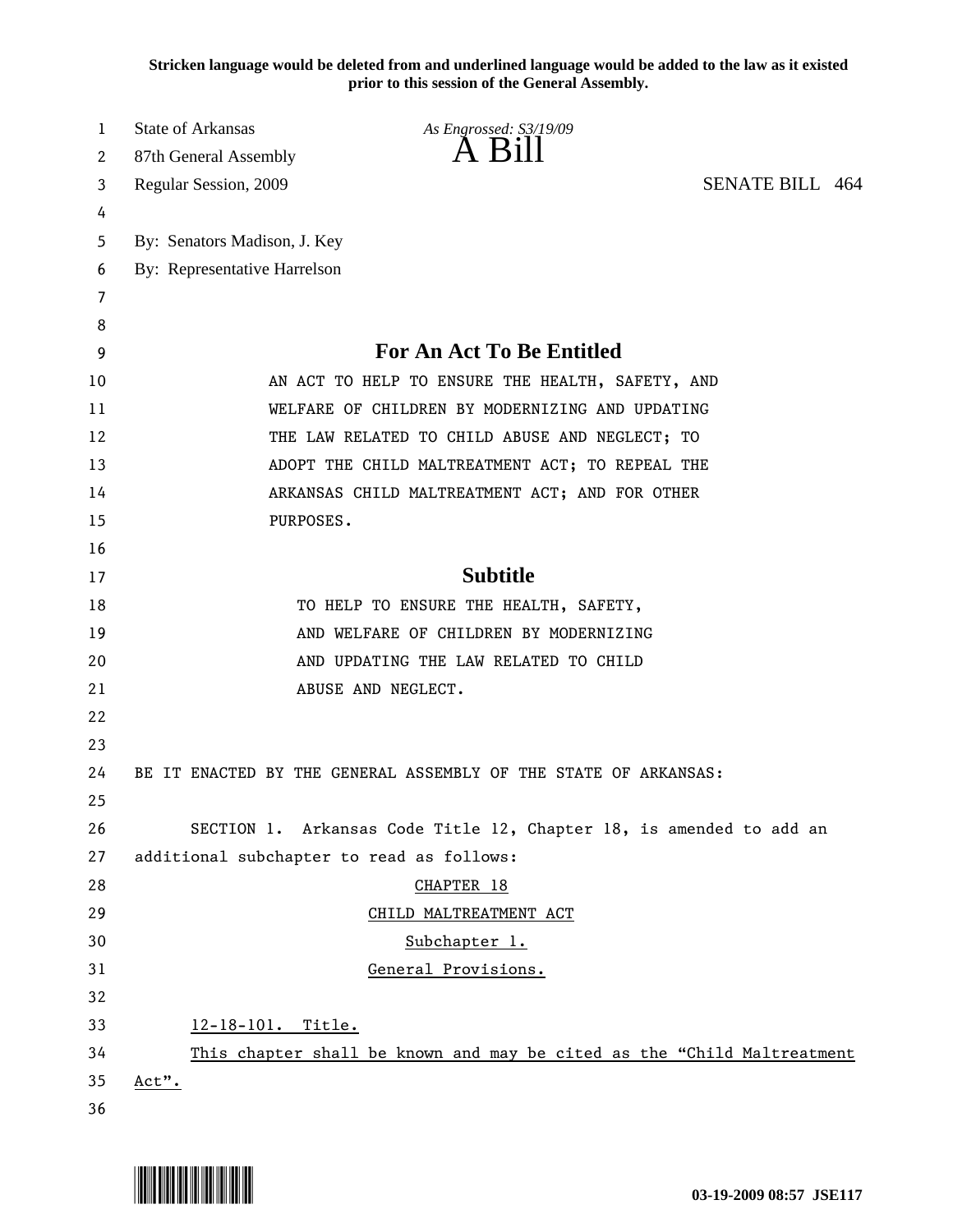| 1  | 12-18-102. Purpose.                                                           |
|----|-------------------------------------------------------------------------------|
| 2  | The purpose of this chapter is to:                                            |
| 3  | (1) Provide a system for the reporting of known or suspected                  |
| 4  | child maltreatment;                                                           |
| 5  | (2)<br>Ensure the immediate screening, safety assessment, and                 |
| 6  | prompt investigation of reports of known or suspected child maltreatment;     |
| 7  | Ensure that immediate steps are taken to:<br>(3)                              |
| 8  | (A) Protect a maltreated child and any other child under                      |
| 9  | the same care who may also be in danger of maltreatment; and                  |
| 10 | Place a child who is in immediate danger of severe<br>(B)                     |
| 11 | maltreatment in a safe environment;                                           |
| 12 | Provide immunity from criminal prosecution for an individual<br>(4)           |
| 13 | making a good faith report of suspected child maltreatment;                   |
| 14 | Preserve the confidentiality of all records in order to<br>(5)                |
| 15 | protect the rights of the child and of the child's parents or guardians;      |
| 16 | (6)<br>Encourage the cooperation of state law enforcement                     |
| 17 | officials, courts, and state agencies in the investigation, assessment,       |
| 18 | prosecution, and treatment of child maltreatment; and                         |
| 19 | Stabilize the home environment if a child's health and<br>(7)                 |
| 20 | safety are not at risk.                                                       |
| 21 |                                                                               |
| 22 | 12-18-103. Definitions.                                                       |
| 23 | As used in this chapter:                                                      |
| 24 | (1) "Abandonment" means the failure of a parent to:                           |
| 25 | Provide reasonable support and to maintain regular<br>(A)                     |
| 26 | contact with a child through statement or contact when the failure is         |
| 27 | accompanied by an intention on the part of the parent to permit the condition |
| 28 | to continue for an indefinite period in the future and support or maintain    |
| 29 | regular contact with a child without just cause; or                           |
| 30 | An articulated intent to forego parental<br>(B)                               |
| 31 | responsibility.                                                               |
| 32 | "Abandonment" does not include acts or omissions of a<br>(C)                  |
| 33 | parent toward a married minor;                                                |
| 34 | (2)(A) "Abuse" means any of the following acts or omissions by a              |
| 35 | parent, guardian, custodian, foster parent, person eighteen (18) years of age |
| 36 | or older living in the home with a child whether related or unrelated to the  |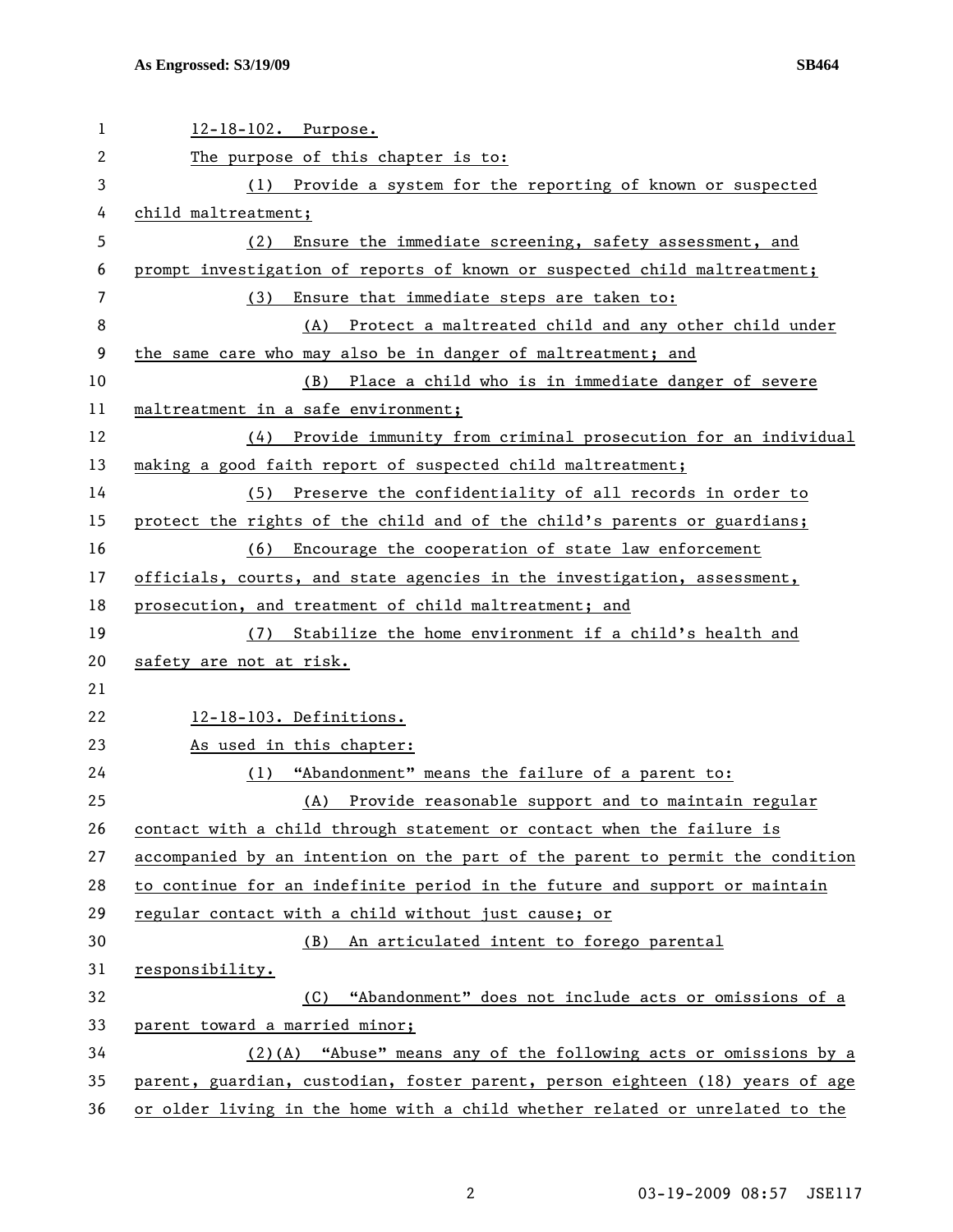| 1  | child, or any person who is entrusted with the child's care by a parent,      |
|----|-------------------------------------------------------------------------------|
| 2  | guardian, custodian, or foster parent, including, but not limited to, an      |
| 3  | agent or employee of a public or private residential home, child care         |
| 4  | facility, public or private school, or any person legally responsible for the |
| 5  | child's welfare, but excluding the spouse of a minor:                         |
| 6  | (i) Extreme or repeated cruelty to a child;                                   |
| 7  | (ii) Engaging in conduct creating a realistic and                             |
| 8  | serious threat of death, permanent or temporary disfigurement, or impairment  |
| 9  | of any bodily organ;                                                          |
| 10 | (iii) Injury to a child's intellectual, emotional,                            |
| 11 | or psychological development as evidenced by observable and substantial       |
| 12 | impairment of the child's ability to function within the child's normal range |
| 13 | of performance and behavior;                                                  |
| 14 | Any injury that is at variance with the history<br>(iv)                       |
| 15 | given;                                                                        |
| 16 | Any nonaccidental physical injury;<br>(v)                                     |
| 17 | Any of the following intentional or knowing<br>(vi)                           |
| 18 | acts, with physical injury and without justifiable cause:                     |
| 19 | Throwing, kicking, burning, biting, or<br>(a)                                 |
| 20 | cutting a child;                                                              |
| 21 | Striking a child with a closed fist;<br>(b)                                   |
| 22 | (c)<br>Shaking a child; or                                                    |
| 23 | Striking a child on the face or head; or<br>(d)                               |
| 24 | (vii) Any of the following intentional or knowing                             |
| 25 | acts, with or without physical injury:                                        |
| 26 | Striking a child six (6) years of age or<br>(a)                               |
| 27 | younger on the face or head;                                                  |
| 28 | Shaking a child three (3) years of age or<br>(b)                              |
| 29 | younger;                                                                      |
| 30 | Interfering with a child's breathing;<br>(c)                                  |
| 31 | (d)<br>Pinching, biting, or striking a child in                               |
| 32 | the genital area;                                                             |
| 33 | Tying a child to a fixed or heavy object<br>(e)                               |
| 34 | or binding or tying a child's limbs together;                                 |
| 35 | Giving a child or permitting a child to<br>(f)                                |
| 36 | consume or inhale a poisonous or noxious substance not prescribed by a        |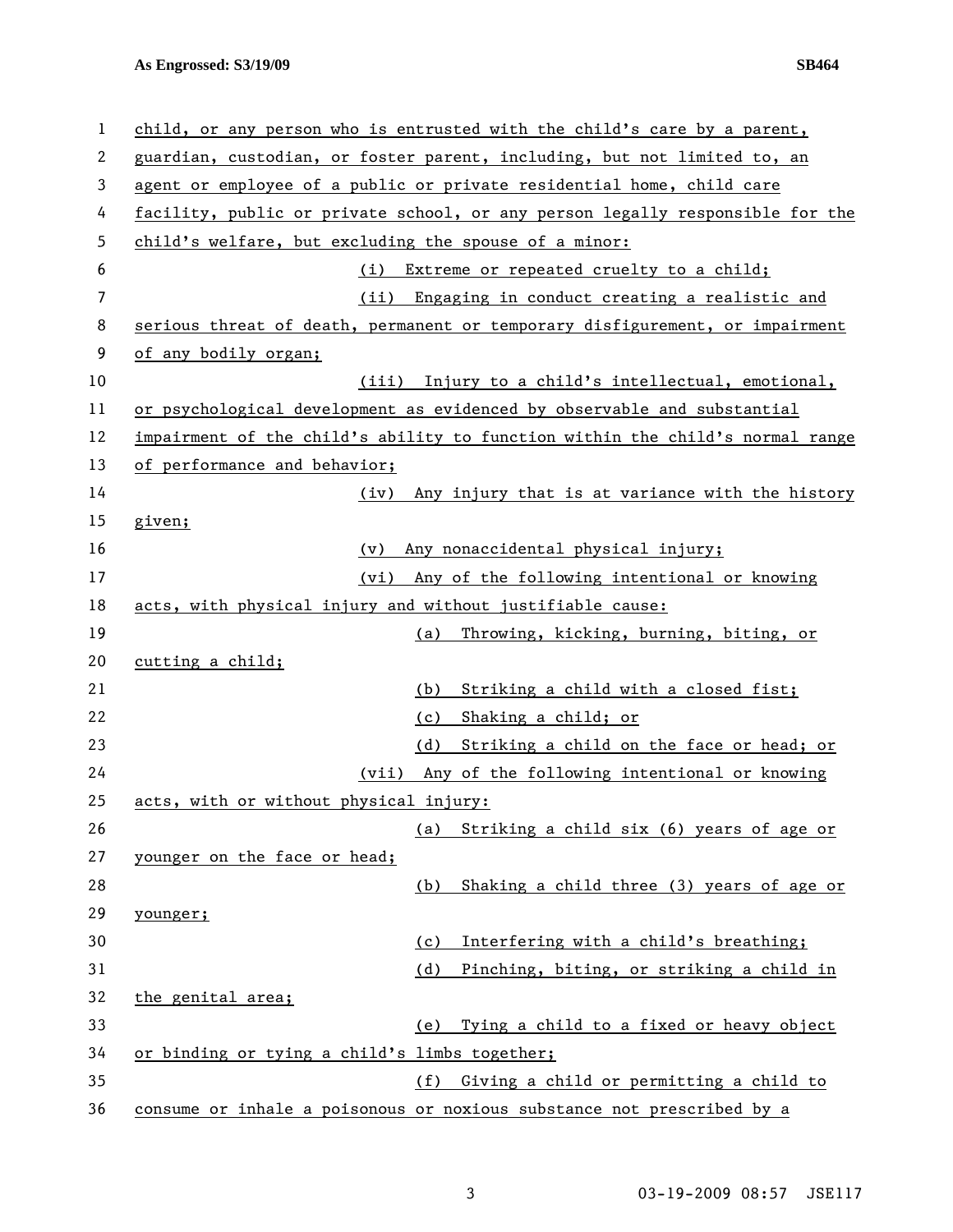| 1  | physician that has the capacity to interfere with normal physiological        |
|----|-------------------------------------------------------------------------------|
| 2  | functions;                                                                    |
| 3  | Giving a child or permitting a child to<br>(g)                                |
| 4  | consume or inhale a substance not prescribed by a physician that has the      |
| 5  | capacity to alter the mood of the child, including, but not limited to, the   |
| 6  | following:                                                                    |
| 7  | (1)<br>Marijuana;                                                             |
| 8  | (2)<br>Alcohol, excluding alcohol given to                                    |
| 9  | a child during a recognized and established religious ceremony or service;    |
| 10 | (3) A narcotic; or                                                            |
| 11 | (4) An over-the-counter drug if a person                                      |
| 12 | purposely administers an overdose to a child or purposely gives an            |
| 13 | inappropriate over-the-counter drug to a child and the child is detrimentally |
| 14 | impacted by the overdose or the over-the-counter drug;                        |
| 15 | (h) Exposing a child to a chemical that has                                   |
| 16 | the capacity to interfere with normal physiological functions, including, but |
| 17 | not limited to, a chemical used or generated during the manufacture of        |
| 18 | methamphetamine; or                                                           |
| 19 | Subjecting a child to Munchausen's<br>(i)                                     |
| 20 | syndrome by proxy or a factitious illness by proxy if the incident is         |
| 21 | confirmed by medical personnel.                                               |
| 22 | $(B)(i)$ The list in subdivision $(2)(A)$ of this section is                  |
| 23 | illustrative of unreasonable action and is not intended to be exclusive.      |
| 24 | No unreasonable action shall be construed to<br>(ii)                          |
| 25 | permit a finding of abuse without having established the elements of abuse.   |
| 26 | (C)(i) "Abuse" shall not include physical discipline of a                     |
| 27 | child when it is reasonable and moderate and is inflicted by a parent or      |
| 28 | guardian for purposes of restraining or correcting the child.                 |
| 29 | (ii) "Abuse" shall not include when a child suffers                           |
| 30 | transient pain or minor temporary marks as the result of an appropriate       |
| 31 | restraint if:                                                                 |
| 32 | The person exercising the restraint is an<br>(a)                              |
| 33 | employee of an agency licensed or exempted from licensure under the Child     |
| 34 | Welfare Agency Licensing Act, § 9-28-401 et seq.;                             |
| 35 | The agency has policy and procedures<br>(b)                                   |
| 36 | regarding restraints;                                                         |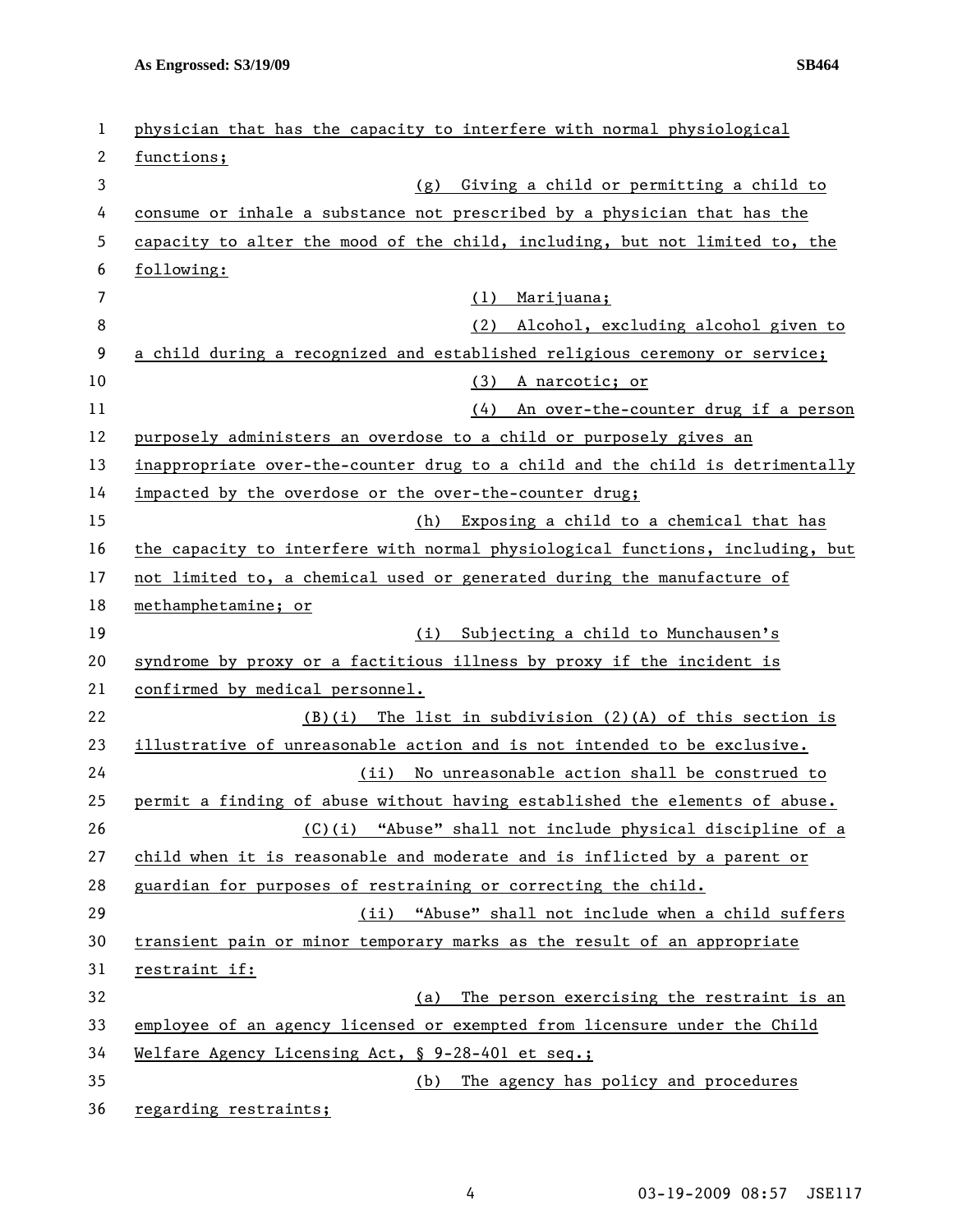| 1  | No other alternative exists to control the<br>(c)                             |
|----|-------------------------------------------------------------------------------|
| 2  | child except for a restraint;                                                 |
| 3  | (d)<br>The child is in danger or hurting himself                              |
| 4  | or herself or others;                                                         |
| 5  | The person exercising the restraint has<br>(e)                                |
| 6  | been trained in properly restraining children, de escalation, and conflict    |
| 7  | resolution techniques;                                                        |
| 8  | (f)<br>The restraint is for a reasonable period                               |
| 9  | of time; and                                                                  |
| 10 | The restraint is in conformity with<br>(g)                                    |
| 11 | training and agency policy and procedures.                                    |
| 12 | (iii) Reasonable and moderate physical discipline                             |
| 13 | inflicted by a parent or guardian shall not include any act that is likely to |
| 14 | cause and which does cause injury more serious than transient pain or minor   |
| 15 | temporary marks.                                                              |
| 16 | The age, size, and condition of the child and<br>(iv)                         |
| 17 | the location of the injury and the frequency or recurrence of injuries shall  |
| 18 | be considered when determining whether the physical discipline is reasonable  |
| 19 | or moderate;                                                                  |
| 20 | (3) "Caretaker" means a parent, guardian, custodian, foster                   |
| 21 | parent, or any person ten (10) years of age or older who is entrusted with a  |
| 22 | child's care by a parent, guardian, custodian, or foster parent, including,   |
| 23 | but not limited to, an agent or employee of a public or private residential   |
| 24 | home, child care facility, public or private school, or any person            |
| 25 | responsible for a child's welfare, but excluding the spouse of a minor;       |
| 26 | $(4)(A)$ "Central intake", otherwise referred to as the "Child"               |
| 27 | Abuse Hotline", means a unit that shall be established by the Department of   |
| 28 | Human Services for the purpose of receiving and recording notification made   |
| 29 | pursuant to this chapter.                                                     |
| 30 | The Child Abuse Hotline shall be staffed twenty-four<br>(B)                   |
| 31 | (24) hours per day and shall have statewide accessibility through a toll-free |
| 32 | telephone number;                                                             |
| 33 | (5) "Child" or "juvenile" means an individual who is from birth               |
| 34 | to eighteen (18) years of age;                                                |
| 35 | (6) "Child maltreatment" means abuse, sexual abuse, neglect,                  |
| 36 | sexual exploitation, or abandonment;                                          |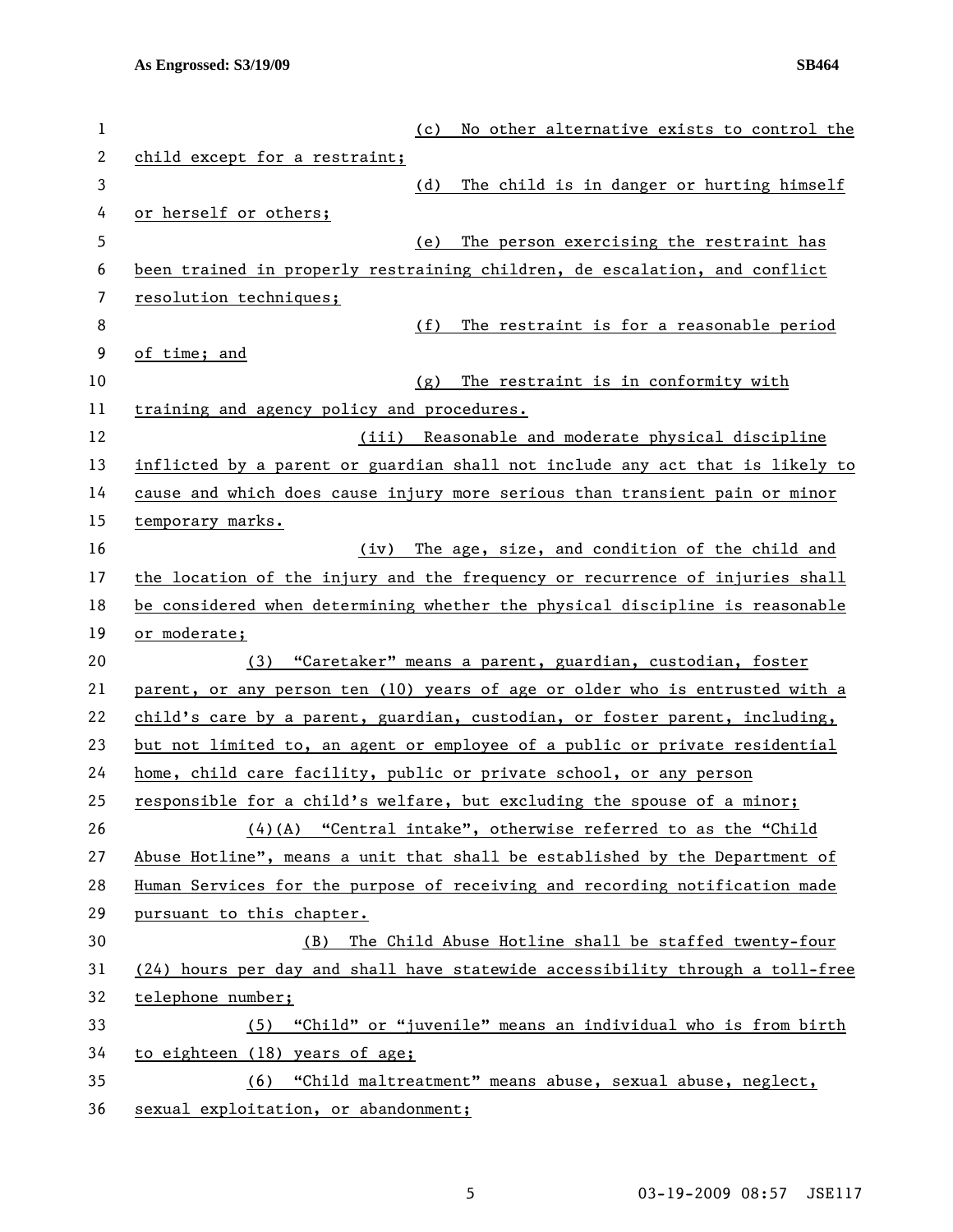| 1              | "Department" means the Department of Human Services;<br>(7)                   |
|----------------|-------------------------------------------------------------------------------|
| $\overline{c}$ | (8) "Deviate sexual activity" means any act of sexual                         |
| 3              | gratification involving:                                                      |
| 4              | Penetration, however slight, of the anus or mouth of<br>(A)                   |
| 5              | one person by the penis of another person; or                                 |
| 6              | Penetration, however slight, of the labia majora or<br>(B)                    |
| 7              | anus of one person by any body member or foreign instrument manipulated by    |
| 8              | another person;                                                               |
| 9              | $(9)(A)(i)$ "Forcible compulsion" means physical force,                       |
| 10             | intimidation, or a threat, express or implied, of physical injury to or       |
| 11             | death, rape, sexual abuse, or kidnapping of any person.                       |
| 12             | (ii) If the act was committed against the will of                             |
| 13             | the child, then forcible compulsion has been used.                            |
| 14             | The age, developmental stage, and stature of the<br>(B)                       |
| 15             | victim and the relationship of the victim to the assailant, as well as the    |
| 16             | threat of deprivation of affection, rights, and privileges from the victim by |
| 17             | the assailant, shall be considered in weighing the sufficiency of the         |
| 18             | evidence to prove forcible compulsion;                                        |
| 19             | (10) "Guardian" means any person, agency, or institution, as                  |
| 20             | defined by § 28-65-101 et seq., whom a court of competent jurisdiction has so |
| 21             | appointed;                                                                    |
| 22             | (11) "Indecent exposure" means the exposure by a person of the                |
| 23             | person's sexual organs for the purpose of arousing or gratifying the sexual   |
| 24             | desire of the person or of any other person under circumstances in which the  |
| 25             | person knows the conduct is likely to cause affront or alarm;                 |
| 26             | (12) "Near fatality" means an act that, as certified by a                     |
| 27             | physician, places the child in serious or critical condition;                 |
| 28             | $(13)(A)$ "Neglect" means those acts or omissions of a parent,                |
| 29             | guardian, custodian, foster parent, or any person who is entrusted with the   |
| 30             | child's care by a parent, custodian, guardian, or foster parent, including,   |
| 31             | but not limited to, an agent or employee of a public or private residential   |
| 32             | home, child care facility, public or private school, or any person legally    |
| 33             | responsible under state law for the child's welfare, but excluding the spouse |
| 34             | of a minor and the parents of the married minor, which constitute:            |
| 35             | Failure or refusal to prevent the abuse of the<br>(i)                         |
| 36             | child when the person knows or has reasonable cause to know the child is or   |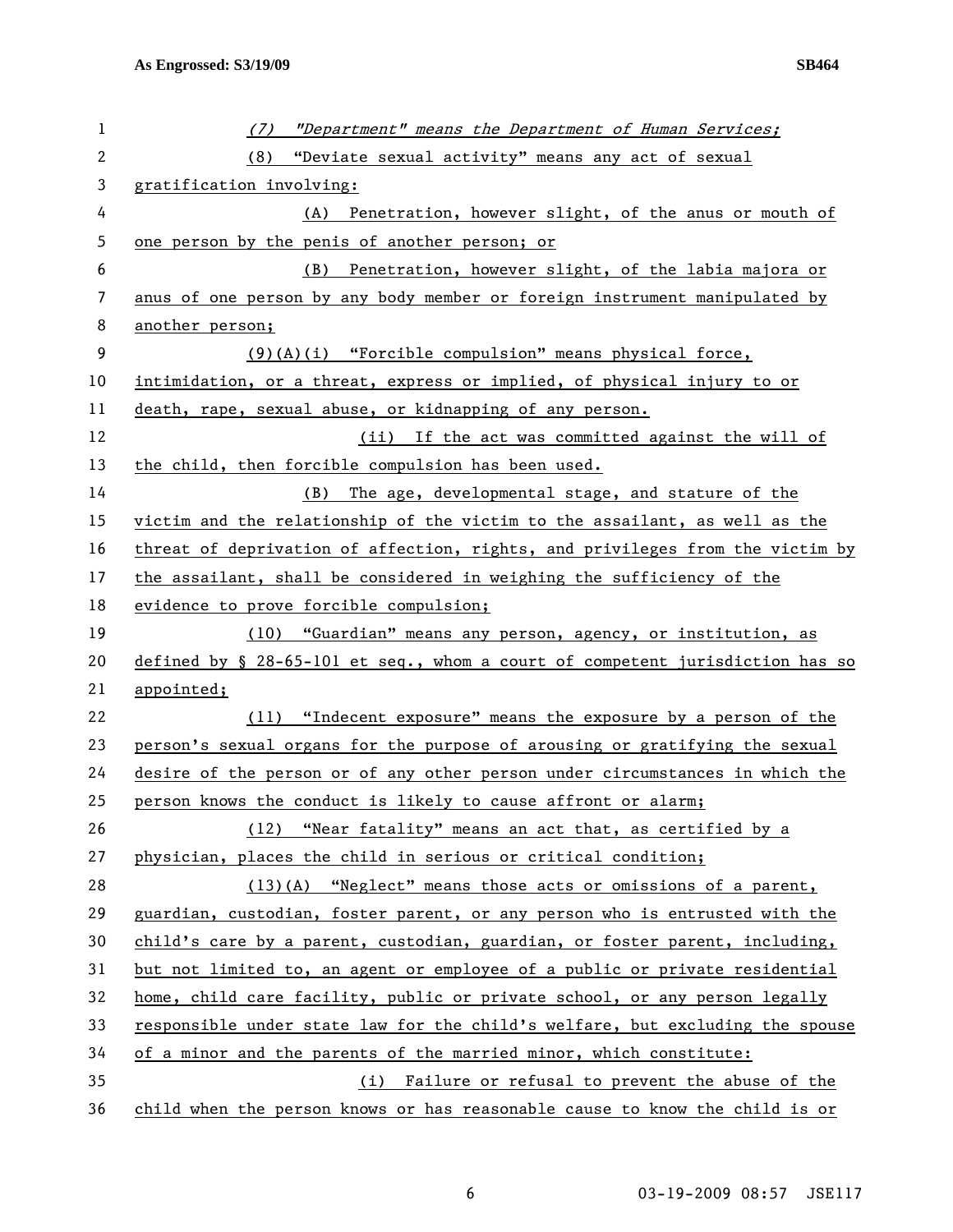1 has been abused;

| 2  | (ii) Failure or refusal to provide necessary food,                            |
|----|-------------------------------------------------------------------------------|
| 3  | clothing, shelter, and education required by law, excluding the failure to    |
| 4  | follow an individualized educational program, or medical treatment necessary  |
| 5  | for the child's well-being, except when the failure or refusal is caused      |
| 6  | primarily by the financial inability of the person legally responsible and no |
| 7  | services for relief have been offered;                                        |
| 8  | (iii) Failure to take reasonable action to protect                            |
| 9  | the child from abandonment, abuse, sexual abuse, sexual exploitation,         |
| 10 | neglect, or parental unfitness when the existence of the condition was known  |
| 11 | or should have been known;                                                    |
| 12 | (iv) Failure or irremediable inability to provide                             |
| 13 | for the essential and necessary physical, mental, or emotional needs of the   |
| 14 | child, including the failure to provide a shelter that does not pose a risk   |
| 15 | to the health or safety of the child;                                         |
| 16 | (v) Failure to provide for the child's care and                               |
| 17 | maintenance, proper or necessary support, or medical, surgical, or other      |
| 18 | necessary care;                                                               |
| 19 | (vi) Failure, although able, to assume                                        |
| 20 | responsibility for the care and custody of the child or to participate in a   |
| 21 | plan to assume such responsibility; or                                        |
| 22 | (vii) Failure to appropriately supervise the child                            |
| 23 | that results in the child's being left alone at an inappropriate age or in    |
| 24 | inappropriate circumstances creating a dangerous situation or a situation     |
| 25 | that puts the child at risk of harm.                                          |
| 26 | (B)(i) "Neglect" shall also include:                                          |
| 27 | (a) Causing a child to be born with an illegal                                |
| 28 | substance present in the child's bodily fluids or bodily substances as a      |
| 29 | result of the pregnant mother's knowingly using an illegal substance before   |
| 30 | the birth of the child; or                                                    |
| 31 | (b) At the time of the birth of a child, the                                  |
| 32 | presence of an illegal substance in the mother's bodily fluids or bodily      |
| 33 | substances as a result of the pregnant mother's knowingly using an illegal    |
| 34 | substance before the birth of the child.                                      |
| 35 | As used in this subdivision (12)(B), "illegal<br>(ii)                         |
| 36 | substance" means a drug that is prohibited to be used or possessed without a  |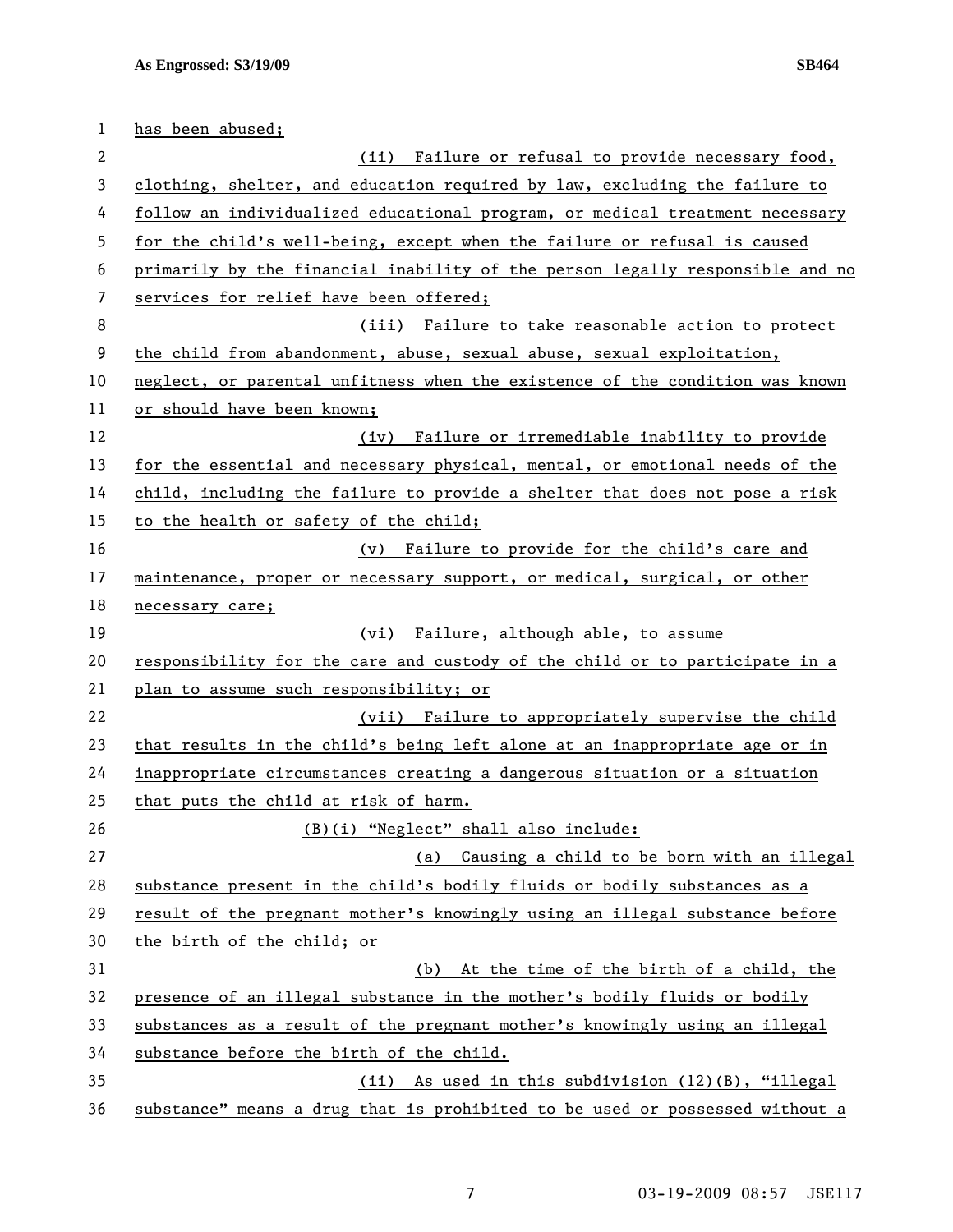| $\mathbf{1}$   | prescription under the Arkansas Criminal Code, § 5-1-101 et seq.                |
|----------------|---------------------------------------------------------------------------------|
| $\overline{2}$ | (iii) A test of the child's bodily fluids or bodily                             |
| 3              | substances may be used as evidence to establish neglect under subdivision       |
| 4              | $(12)(B)(i)(a)$ of this section.                                                |
| 5              | (iv) A test of the mother's bodily fluids or bodily                             |
| 6              | substances may be used as evidence to establish neglect under subdivision       |
| 7              | $(12)$ $(\underline{B})(i)$ $(b)$ of this section;                              |
| 8              | (14) "Parent" means a biological mother, an adoptive parent, or                 |
| 9              | a man to whom the biological mother was married at the time of conception or    |
| 10             | birth or who has been found by a court of competent jurisdiction to be the      |
| 11             | biological father of the child;                                                 |
| 12             | (15) "Pornography" means:                                                       |
| 13             | (A) Pictures, movies, or videos that lack serious                               |
| 14             | literary, artistic, political, or scientific value and that, when taken as a    |
| 15             | whole and applying contemporary community standards, would appear to the        |
| 16             | average person to appeal to the prurient interest;                              |
| 17             | (B) Material that depicts sexual conduct in a patently                          |
| 18             | offensive manner lacking serious literary, artistic, political, or scientific   |
|                |                                                                                 |
| 19             | value; or                                                                       |
| 20             | Obscene or licentious material;<br>(C)                                          |
| 21             | (16) "Serious bodily injury" means bodily injury that involves                  |
| 22             | substantial risk of death, extreme physical pain, protracted and obvious        |
| 23             | disfigurement, or protracted loss or impairment of the function of a bodily     |
| 24             | member, organ, or mental faculty;                                               |
| 25             | (17) "Severe maltreatment" means sexual abuse, sexual                           |
| 26             | exploitation, acts or omissions which may or do result in death, abuse          |
| 27             | involving the use of a deadly weapon as defined by $\S$ 5-1-102, bone fracture, |
| 28             | internal injuries, burns, immersions, suffocation, abandonment, medical         |
| 29             | diagnosis of failure to thrive, or causing a substantial and observable         |
| 30             | change in the behavior or demeanor of the child;                                |
| 31             | (18) "Sexual abuse" means:                                                      |
| 32             | (A) By a person ten (10) years of age or older to a person                      |
| 33             | younger than eighteen (18) years of age:                                        |
| 34             | (i) Sexual intercourse, deviate sexual activity, or                             |
| 35             | sexual contact by forcible compulsion;                                          |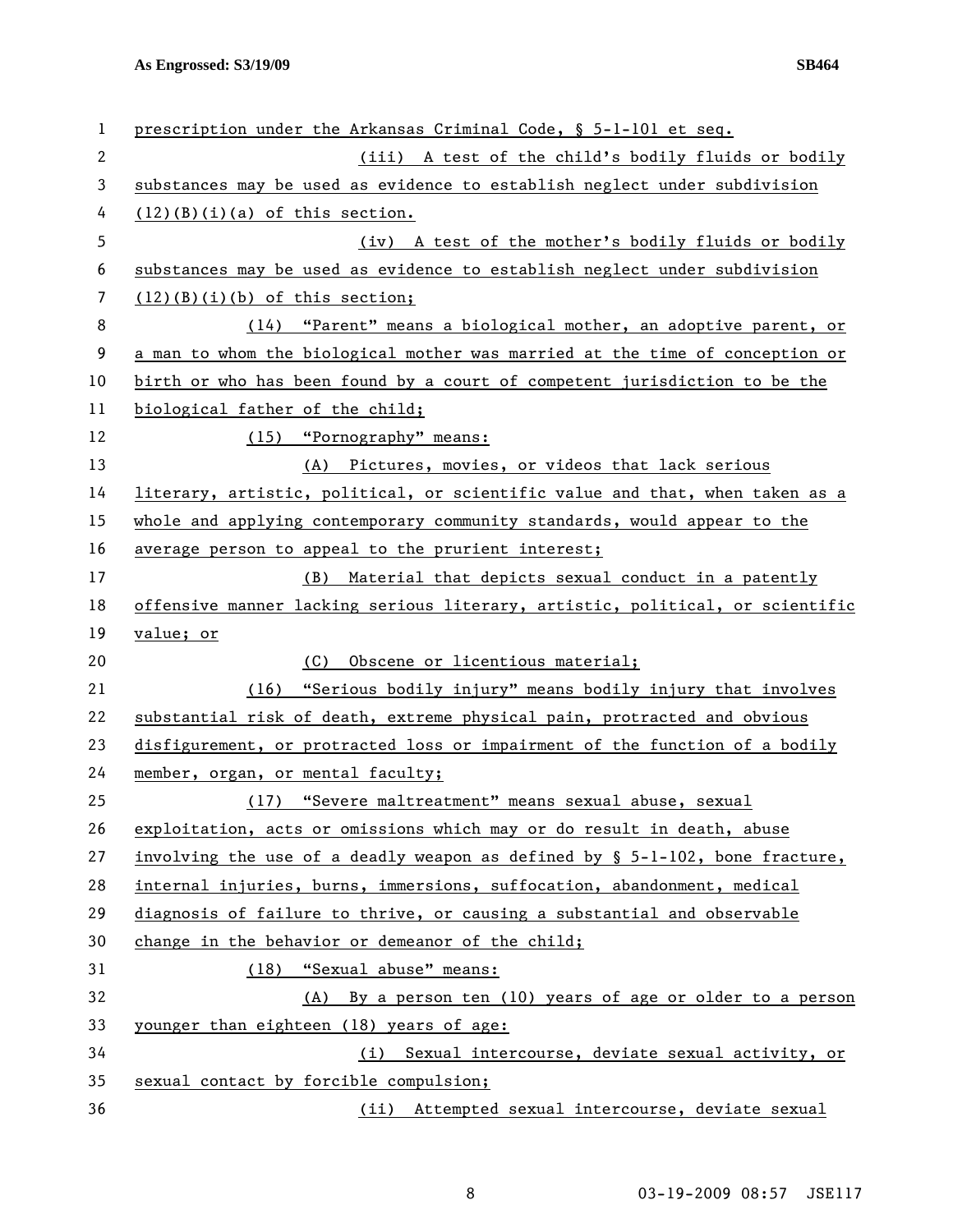| 1            | activity, or sexual contact by forcible compulsion;                           |
|--------------|-------------------------------------------------------------------------------|
| $\mathbf{2}$ | (iii)<br>Indecent exposure; or                                                |
| 3            | Forcing the watching of pornography or live<br>(iv)                           |
| 4            | sexual activity;                                                              |
| 5            | By a person eighteen (18) years of age or older to a<br>(B)                   |
| 6            | person not his or her spouse who is younger than sixteen (16) years of age:   |
| 7            | (i) Sexual intercourse, deviate sexual activity, or                           |
| 8            | sexual contact; or                                                            |
| 9            | (ii)<br>Attempted sexual intercourse, deviate sexual                          |
| 10           | activity, or sexual contact;                                                  |
| 11           | By a caretaker to a person younger than eighteen (18)<br>(C)                  |
| 12           | years of age:                                                                 |
| 13           | Sexual intercourse, deviate sexual activity, or<br>(i)                        |
| 14           | sexual contact; or                                                            |
| 15           | (ii)<br>Attempted sexual intercourse, deviate sexual                          |
| 16           | activity, or sexual contact;                                                  |
| 17           | Forcing or encouraging the watching of<br>(iii)                               |
| 18           | pornography;                                                                  |
| 19           | Forcing, permitting, or encouraging the<br>(iv)                               |
|              |                                                                               |
| 20           | watching of live sexual activity;                                             |
| 21           | Forcing the listening to a phone sex line; or<br>(v)                          |
| 22           | (vi) An act of voyeurism; or                                                  |
| 23           | By a person younger than ten (10) years of age to a<br>(D)                    |
| 24           | person younger than eighteen (18) years of age:                               |
| 25           | (i) Sexual intercourse, deviate sexual activity, or                           |
| 26           | sexual contact by forcible compulsion; or                                     |
| 27           | Attempted sexual intercourse, deviate sexual<br>(ii)                          |
| 28           | activity, or sexual contact by forcible compulsion;                           |
| 29           | $(19)(A)(i)$ "Sexual contact" means any act of sexual gratification           |
| 30           | involving:                                                                    |
| 31           | The touching, directly or through<br>(a)                                      |
| 32           | clothing, of the sex organs, buttocks, or anus of a person or the breast of a |
| 33           | female;                                                                       |
| 34           | The encouraging of a child to touch the<br>(b)                                |
| 35           | offender in a sexual manner; or                                               |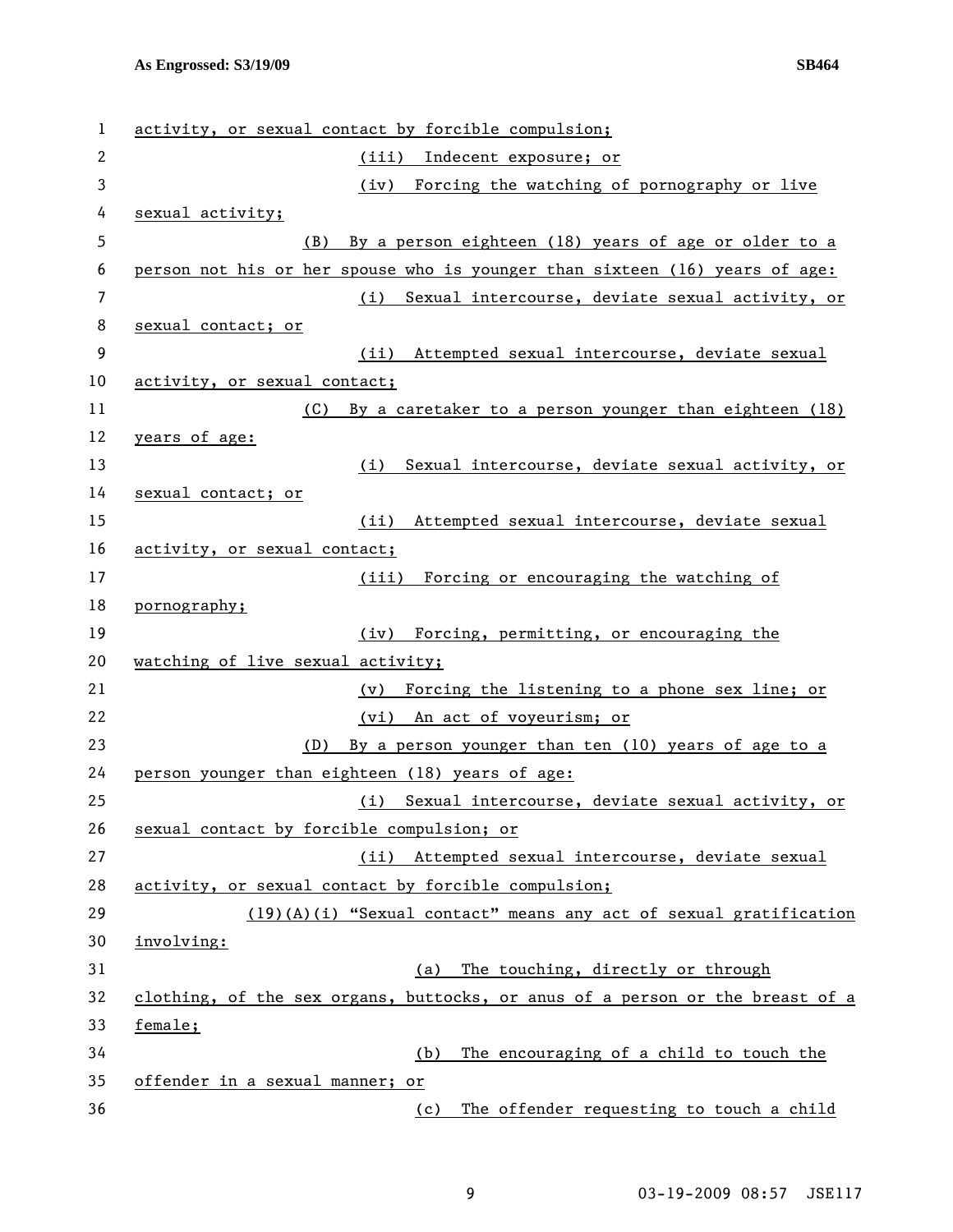| 1  | in a sexual manner.                                                           |
|----|-------------------------------------------------------------------------------|
| 2  | (ii) Evidence of sexual gratification may be                                  |
| 3  | inferred from the attendant circumstances surrounding the specific complaint  |
| 4  | of child maltreatment.                                                        |
| 5  | However, nothing in this section shall permit normal<br>(B)                   |
| 6  | affectionate hugging to be construed as sexual contact;                       |
| 7  | (20) "Sexual exploitation" means:                                             |
| 8  | (A) Allowing, permitting, or encouraging participation or                     |
| 9  | depiction of the child in:                                                    |
| 10 | Prostitution;<br>(i)                                                          |
| 11 | (ii) Obscene photography;                                                     |
| 12 | (iii) Obscene filming; or                                                     |
| 13 | Obscenely depicting, obscenely posing, or obscenely<br>(B)                    |
| 14 | posturing a child for any use or purpose;                                     |
| 15 | (21) "Subject of the report" means:                                           |
| 16 | (A)<br>The offender;                                                          |
| 17 | The custodial and noncustodial parents, guardians, and<br>(B)                 |
| 18 | legal custodians of the child who is subject to suspected maltreatment; and   |
| 19 | The child who is the subject of suspected<br>(C)                              |
| 20 | maltreatment; and                                                             |
| 21 | (22) "Underaged juvenile aggressor" means any child younger than              |
| 22 | ten (10) years of age for whom a report of sexual abuse has been determined   |
| 23 | to be true for sexual abuse to another child.                                 |
| 24 | (23) "Voyeurism" means looking, for the purpose of sexual                     |
| 25 | arousal or gratification, into a private location or place in which a child   |
| 26 | may reasonably be expected to be nude or partially nude.                      |
| 27 |                                                                               |
| 28 | 12-18-104. Confidentiality.                                                   |
| 29 | Any data, records, reports, or documents that are created, collected,         |
| 30 | or compiled by or on behalf of the Department of Human Services, the          |
| 31 | Department of Arkansas State Police, or other entity authorized under this    |
| 32 | chapter to perform investigations or provide services to children,            |
| 33 | individuals, or families shall not be subject to disclosure under the Freedom |
| 34 | of Information Act of 1967, § 25-19-101 et seq.                               |
| 35 |                                                                               |
| 36 |                                                                               |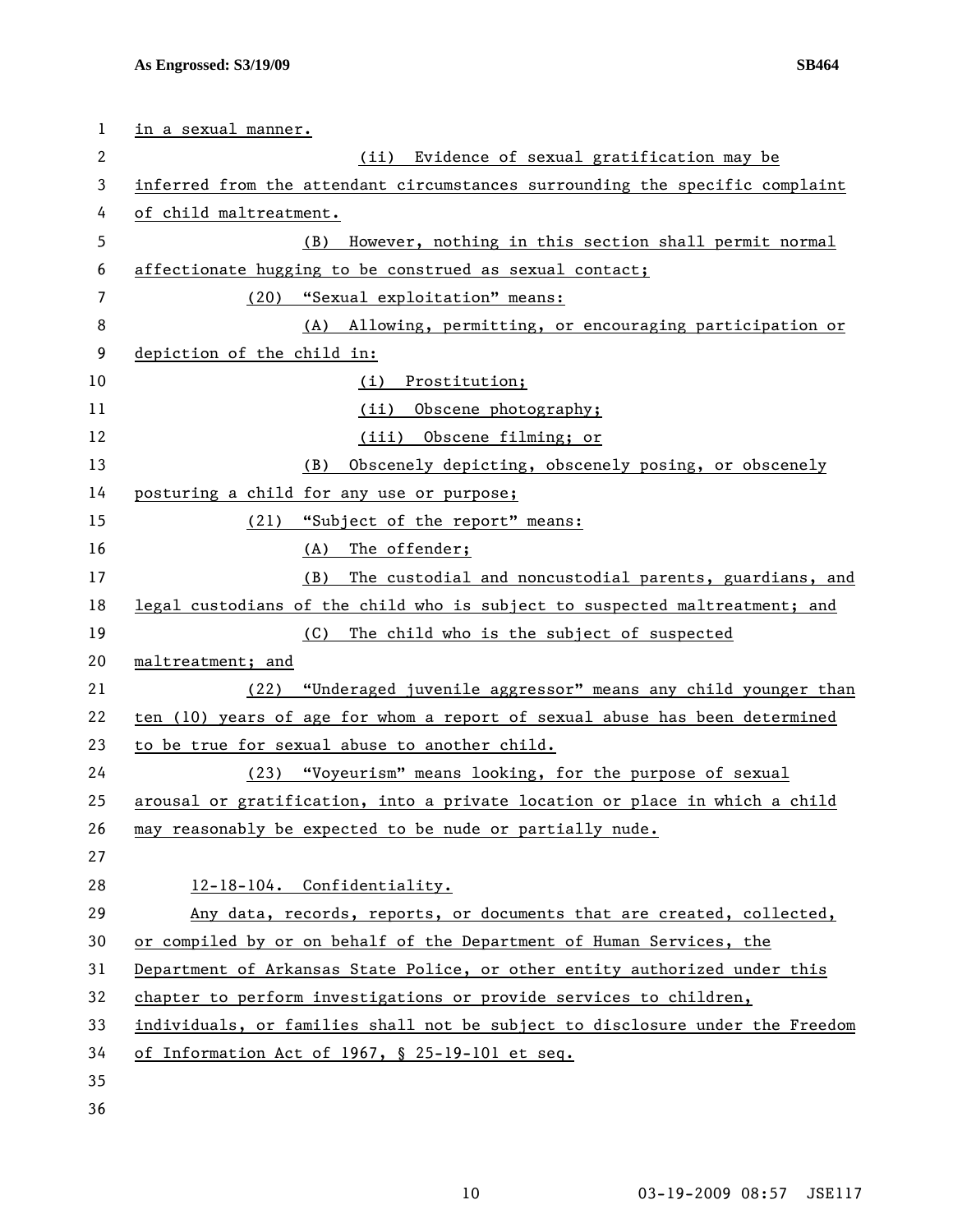| $\mathbf 1$ | 12-18-105. Rules.                                                            |
|-------------|------------------------------------------------------------------------------|
| 2           | The Director of the Department of Human Services shall promulgate rules      |
| 3           | to implement this chapter.                                                   |
| 4           |                                                                              |
| 5           | 12-18-106. Cooperative agreements.                                           |
| 6           | The Director of the Department of Human Services shall implement a<br>(a)    |
| 7           | coordinated multidisciplinary team approach to intervention in reports       |
| 8           | involving severe maltreatment and all reports requested by a prosecuting     |
| 9           | attorney pertaining to a law enforcement or prosecuting attorney's           |
| 10          | investigation by initiating formal cooperative agreements with:              |
| 11          | (1) Law enforcement agencies;                                                |
| 12          | (2)<br>Prosecuting attorneys; and                                            |
| 13          | Other appropriate agencies and individuals.<br>(3)                           |
| 14          | The director may enter into cooperative agreements with other<br>(b)         |
| 15          | states to create a national child maltreatment registration system.          |
| 16          |                                                                              |
| 17          | 12-18-107. Liability.                                                        |
| 18          | (a) A person or agency required by this chapter to report suspected          |
| 19          | child maltreatment who acts in good faith in making notification, the taking |
| 20          | of a photograph or radiological test, or the removal of a child while        |
| 21          | exercising a seventy-two hour hold is immune to suit and to civil and        |
| 22          | criminal liability.                                                          |
| 23          | (b) If acting in good faith, a person making notification not named in       |
| 24          | this section is immune from liability.                                       |
| 25          | (c) A publicly supported school, facility, or institution acting in          |
| 26          | good faith by cooperating with the investigative agency under this chapter   |
| 27          | shall be immune from civil and criminal liability.                           |
| 28          |                                                                              |
| 29          | Subchapter 2                                                                 |
| 30          | Offenses and Penalties.                                                      |
| 31          |                                                                              |
| 32          | 12-18-201. Failure to notify by a mandated reporter in the first             |
| 33          | degree.                                                                      |
| 34          | (a) A person commits the offense of failure to notify by a mandated          |
| 35          | reporter in the first degree if he or she:                                   |
| 36          | Is a mandated reporter under this chapter;<br>(1)                            |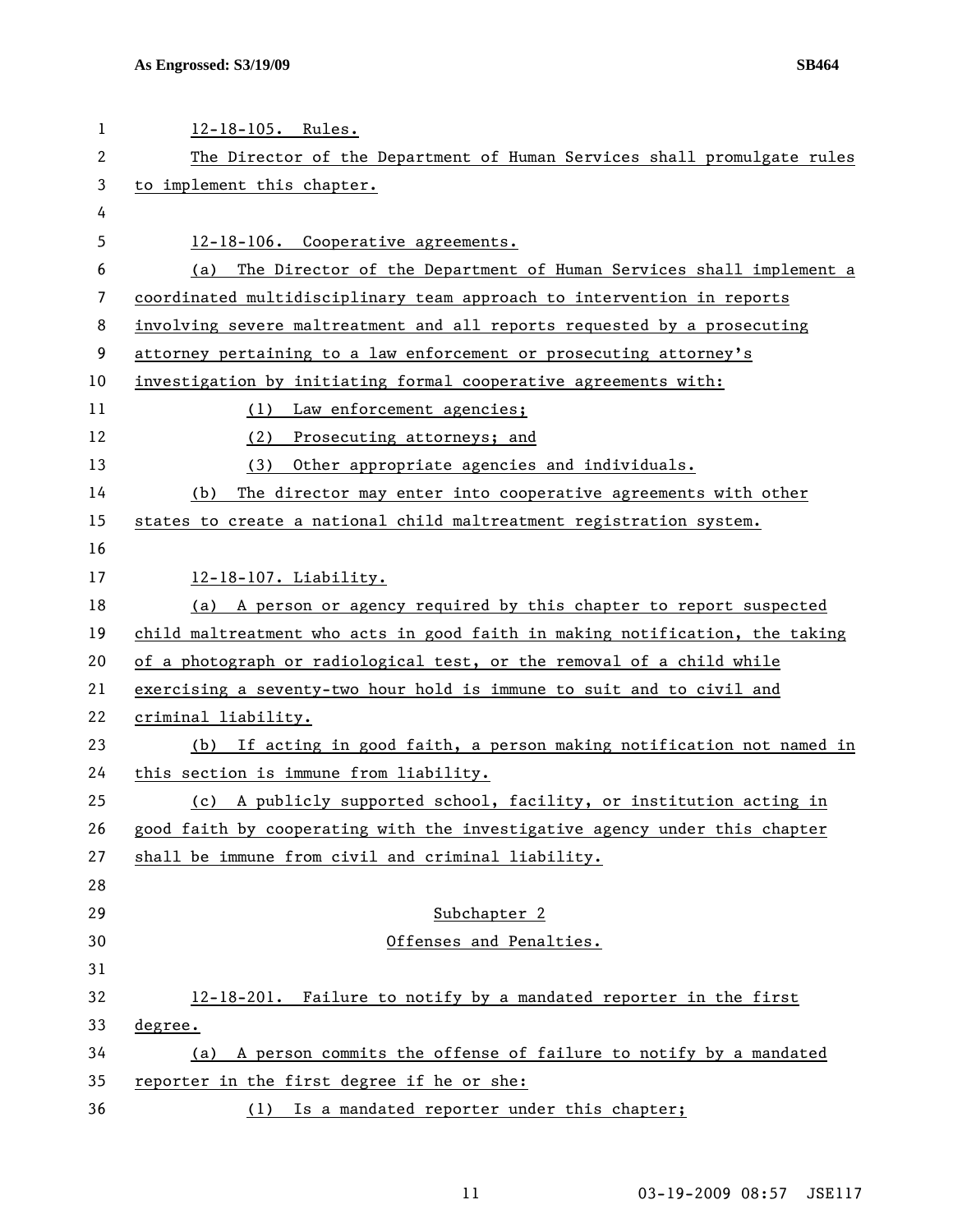| 1  | (2)<br>Has:                                                                 |
|----|-----------------------------------------------------------------------------|
| 2  | Reasonable cause to suspect that a child has been<br>(A)                    |
| 3  | subjected to child maltreatment;                                            |
| 4  | Reasonable cause to suspect that a child has died as a<br>(B)               |
| 5  | result of child maltreatment; or                                            |
| 6  | Observes a child being subjected to conditions or<br>(C)                    |
| 7  | circumstances that would reasonably result in child maltreatment; and       |
| 8  | Knowingly fails to notify the Child Abuse Hotline of the<br>(3)             |
| 9  | child maltreatment or suspected child maltreatment.                         |
| 10 | Failure to notify by a mandated reporter in the first degree is a<br>(b)    |
| 11 | Class A misdemeanor.                                                        |
| 12 |                                                                             |
| 13 | 12-18-202. Failure to notify by a mandated reporter in the second           |
| 14 | degree.                                                                     |
| 15 | (a) A person commits the offense of failure to notify by a mandated         |
| 16 | reporter in the second degree if he or she:                                 |
| 17 | Is mandated reporter under this chapter;<br>(1)                             |
| 18 | (2)<br>Has:                                                                 |
| 19 | Reasonable cause to suspect that a child has been<br>(A)                    |
| 20 | subjected to child maltreatment;                                            |
| 21 | Reasonable cause to suspect that a child has died as a<br>(B)               |
| 22 | result of child maltreatment; or                                            |
| 23 | Observes a child being subjected to conditions or<br>(C)                    |
| 24 | circumstances that would reasonably result in child maltreatment; and       |
| 25 | Recklessly fails to notify the Child Abuse Hotline of the<br>(3)            |
| 26 | child maltreatment or suspected child maltreatment.                         |
| 27 | Failure to notify by a mandated reporter in the second degree is a<br>(b)   |
| 28 | Class C misdemeanor.                                                        |
| 29 |                                                                             |
| 30 | 12-18-203. Making a false report under this chapter.                        |
| 31 | A person commits the offense of making a false report under this<br>(a)     |
| 32 | chapter if he or she purposely makes a report containing a false allegation |
| 33 | to the Child Abuse Hotline knowing the allegation to be false.              |
| 34 | $(b)(1)$ A first offense of making a false report under this chapter is     |
| 35 | a Class A misdemeanor.                                                      |
| 36 | (2) A subsequent offense of making a false report under this                |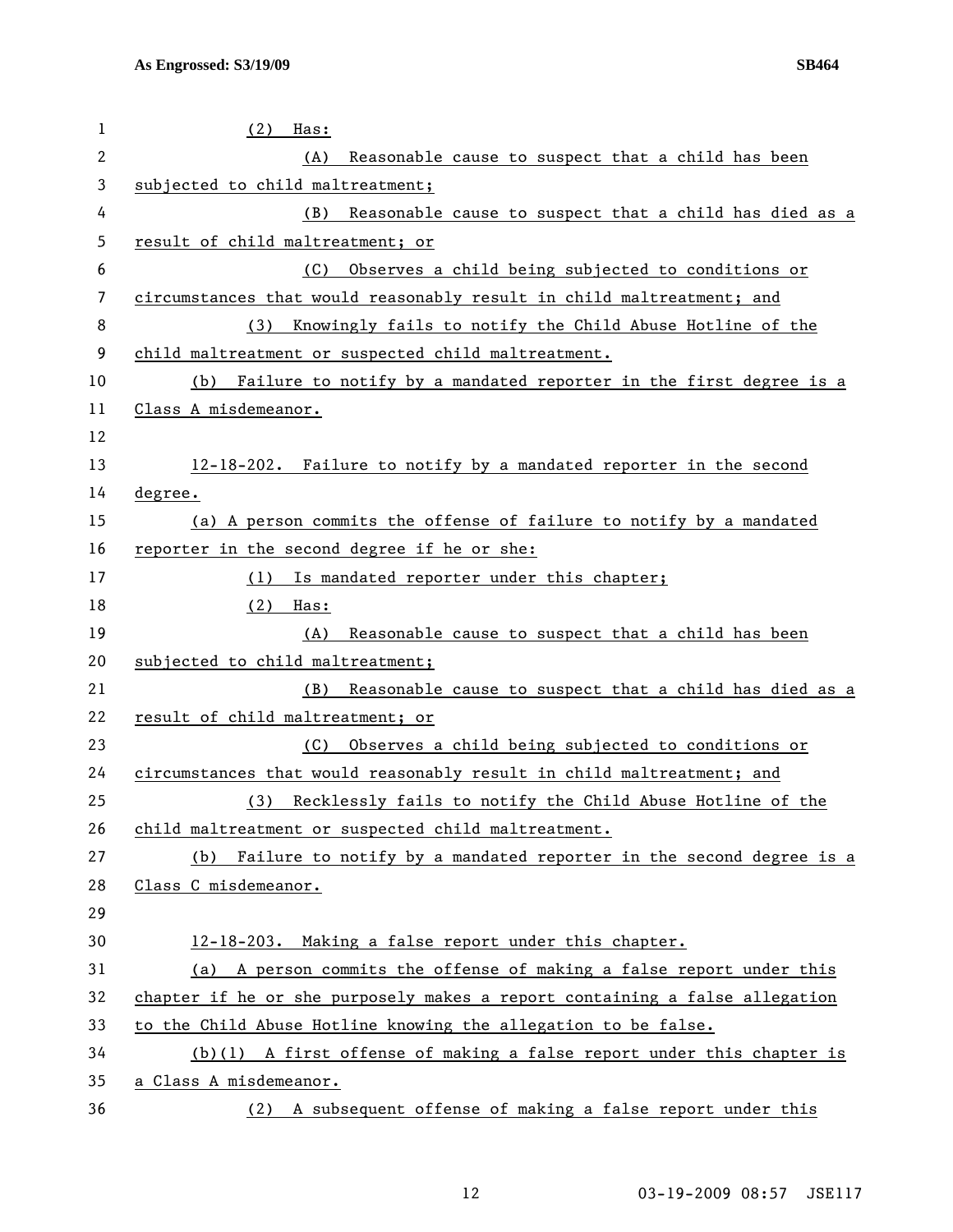| 1              | chapter is a Class D felony.                                                  |
|----------------|-------------------------------------------------------------------------------|
| 2              |                                                                               |
| 3              | 12-18-204. Unlawful restriction of child abuse reporting.                     |
| 4              | $(a)(1)$ A person employed at a school, Head Start program, or day care       |
| 5              | facility commits the offense of unlawful restriction of a child abuse         |
| 6              | reporting if he or she:                                                       |
| $\overline{7}$ | Prohibits a mandated reporter under this chapter from<br>(A)                  |
| 8              | making a report of child maltreatment or suspected child maltreatment to the  |
| 9              | Child Abuse Hotline; or                                                       |
| 10             | Requires that a mandated reporter under this chapter<br>(B)                   |
| 11             | receive permission from the person before the mandated reporter makes a       |
| 12             | report of child maltreatment or suspected child maltreatment to the Child     |
| 13             | Abuse Hotline; or                                                             |
| 14             | Knowingly retaliates against a mandated reporter under<br>(C)                 |
| 15             | this chapter for reporting child maltreatment or suspected child maltreatment |
| 16             | to the Child Abuse Hotline.                                                   |
| 17             | (2) Nothing in this section shall prohibit any person or                      |
| 18             | institution from requiring a mandatory reporter employed or serving as a      |
| 19             | volunteer for a person or institution to inform a representative of that      |
| 20             | person or institution that the reporter has made a report to the Child Abuse  |
| 21             | Hotline.                                                                      |
| 22             | Unlawful restriction of child abuse reporting is a Class A<br>(b)             |
| 23             | misdemeanor.                                                                  |
| 24             |                                                                               |
| 25             | 12-18-205. Unlawful disclosure of data or information under this              |
| 26             | chapter.                                                                      |
| 27             | A person commits the offense of unlawful disclosure of data or<br>(a)         |
| 28             | information under this chapter if the person knowingly discloses data or      |
| 29             | information to a person to whom disclosure is not permitted by this chapter.  |
| 30             | Unlawful disclosure of data or information under this chapter is a<br>(b)     |
| 31             | Class A misdemeanor.                                                          |
| 32             |                                                                               |
| 33             | 12-18-206. Civil liability for failure to report.                             |
| 34             | A person required by this chapter to make a report of child                   |
| 35             | maltreatment or suspected child maltreatment to the Child Abuse Hotline who   |
| 36             | purposely fails to do so is civilly liable for damages proximately caused by  |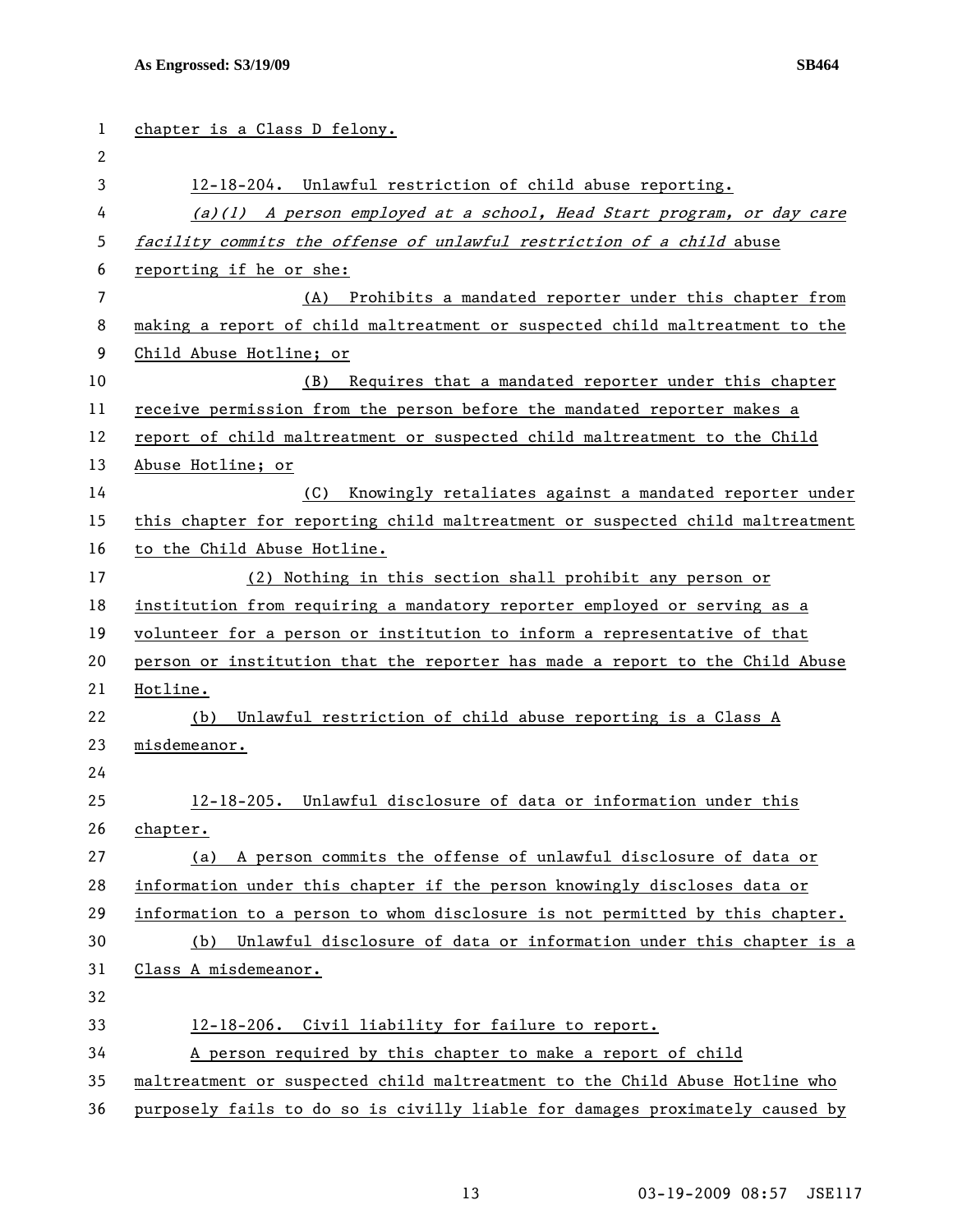| 1  | that failure.                                                                |
|----|------------------------------------------------------------------------------|
| 2  |                                                                              |
| 3  | 12-18-207. Judicial and prosecutorial disclosure.                            |
| 4  | A judge or prosecuting attorney who fails to make a report when              |
| 5  | required by this chapter is immune from criminal and civil liability under   |
| 6  | this chapter.                                                                |
| 7  |                                                                              |
| 8  | 12-18-208. Subsequent disclosure by a subject of a report.                   |
| 9  | This chapter does not prevent subsequent disclosure by a subject of the      |
| 10 | report.                                                                      |
| 11 |                                                                              |
| 12 | 12-18-209. Unlawful disclosure of data or information.                       |
| 13 | The Department of Human Services or a prosecuting attorney may file a        |
| 14 | petition in the appropriate court seeking imposition of penalties for        |
| 15 | violation of this chapter.                                                   |
| 16 |                                                                              |
| 17 | Subchapter 3.                                                                |
| 18 | Child Abuse Hotline.                                                         |
| 19 |                                                                              |
| 20 | 12-18-301. Creation.                                                         |
| 21 | There is created the Child Abuse Hotline.<br>(a)                             |
| 22 | The Child Abuse Hotline is a unit established within the<br>(b)              |
| 23 | Department of Human Services or its designee with the purpose of receiving   |
| 24 | and recording notifications and reports under this chapter.                  |
| 25 | $(c)(1)$ The Child Abuse Hotline shall be staffed twenty-four (24) hours     |
| 26 | per day and shall have statewide accessibility through a toll-free telephone |
| 27 | number.                                                                      |
| 28 | The toll-free telephone number under this section shall be<br>(2)            |
| 29 | known as the "Child Abuse Hotline".                                          |
| 30 | All persons whether a mandated reporter under this chapter or not<br>(d)     |
| 31 | may use the Child Abuse Hotline to report child maltreatment or suspected    |
| 32 | child maltreatment.                                                          |
| 33 |                                                                              |
| 34 | 12-18-302. Mandated reporters.                                               |
| 35 | As prescribed under this section, a mandated reporter under this<br>(a)      |
| 36 | chapter may report child maltreatment or suspected child maltreatment by     |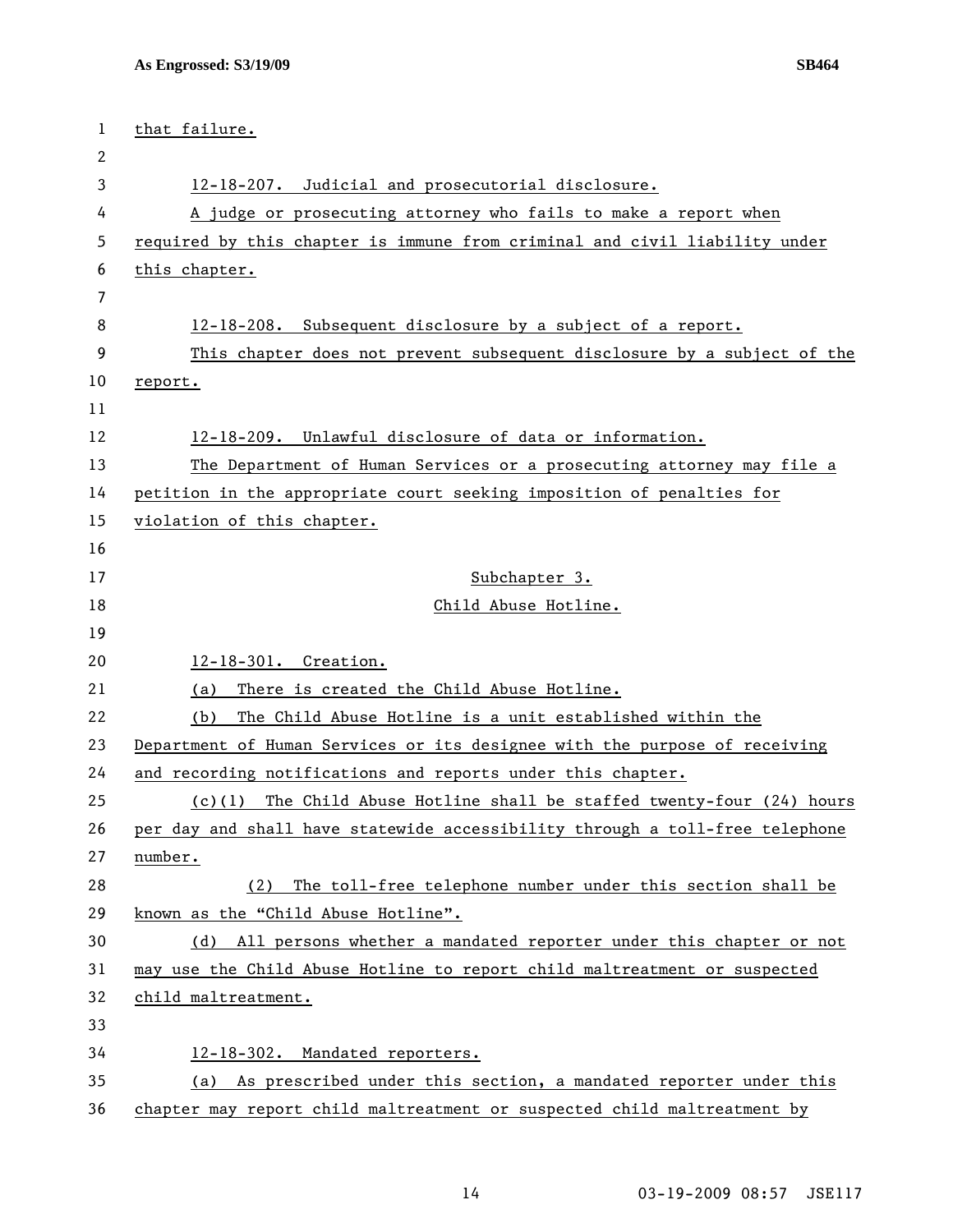| 1  | telephone call, facsimile transmission, or online reporting.                  |
|----|-------------------------------------------------------------------------------|
| 2  | (b) Facsimile transmission and online reporting may be used in                |
| 3  | nonemergency situations by an identified mandated reporter under this chapter |
| 4  | who provides the following contact information:                               |
| 5  | Name and phone number; and<br>(1)                                             |
| 6  | In the case of online reporting, the email address of the<br>(2)              |
| 7  | identified mandated reporter under this chapter.                              |
| 8  | The Child Abuse Hotline shall provide confirmation of the receipt<br>(c)      |
| 9  | of a facsimile transmission via a return facsimile transmission or via online |
| 10 | receipt.                                                                      |
| 11 | (d) A mandated reporter under this chapter who wishes to remain               |
| 12 | anonymous shall make a report through the Child Abuse Hotline toll-free       |
| 13 | telephone system.                                                             |
| 14 |                                                                               |
| 15 | 12-18-303. Minimum requirements for a report to be accepted.                  |
| 16 | (a) Except as otherwise provided in this section, the Child Abuse             |
| 17 | Hotline shall accept a report of child maltreatment or suspected child        |
| 18 | maltreatment if:                                                              |
| 19 | The allegations, if true, would constitute child<br>(1)                       |
| 20 | maltreatment as defined under this chapter;                                   |
| 21 | Sufficient identifying information is provided to identify<br>(2)             |
| 22 | and locate the child or the child's family; and                               |
| 23 | (3) The child or the child's family is present in Arkansas or                 |
| 24 | the incident occurred in Arkansas.                                            |
| 25 | (b) If the alleged offender resides in another state and the incident         |
| 26 | occurred in another state or country, the Child Abuse Hotline shall screen    |
| 27 | out the report, transfer the report to the Child Abuse Hotline of the state   |
| 28 | or country where the alleged offender resides or the incident occurred, and,  |
| 29 | if child protection is an issue, forward the screened out report to the       |
| 30 | Department of Human Services.                                                 |
| 31 | If the incident occurred in Arkansas and the victim, offender, or<br>(c)      |
| 32 | victim's parents no longer reside in Arkansas, the Child Abuse Hotline shall  |
| 33 | accept the report and the Arkansas investigating agency shall contact the     |
| 34 | other state and request assistance in completing the investigation, including |
| 35 | an interview with the out-of-state subject of the report.                     |
| 36 | $(d)(1)$ If the Child Abuse Hotline receives a report and the alleged         |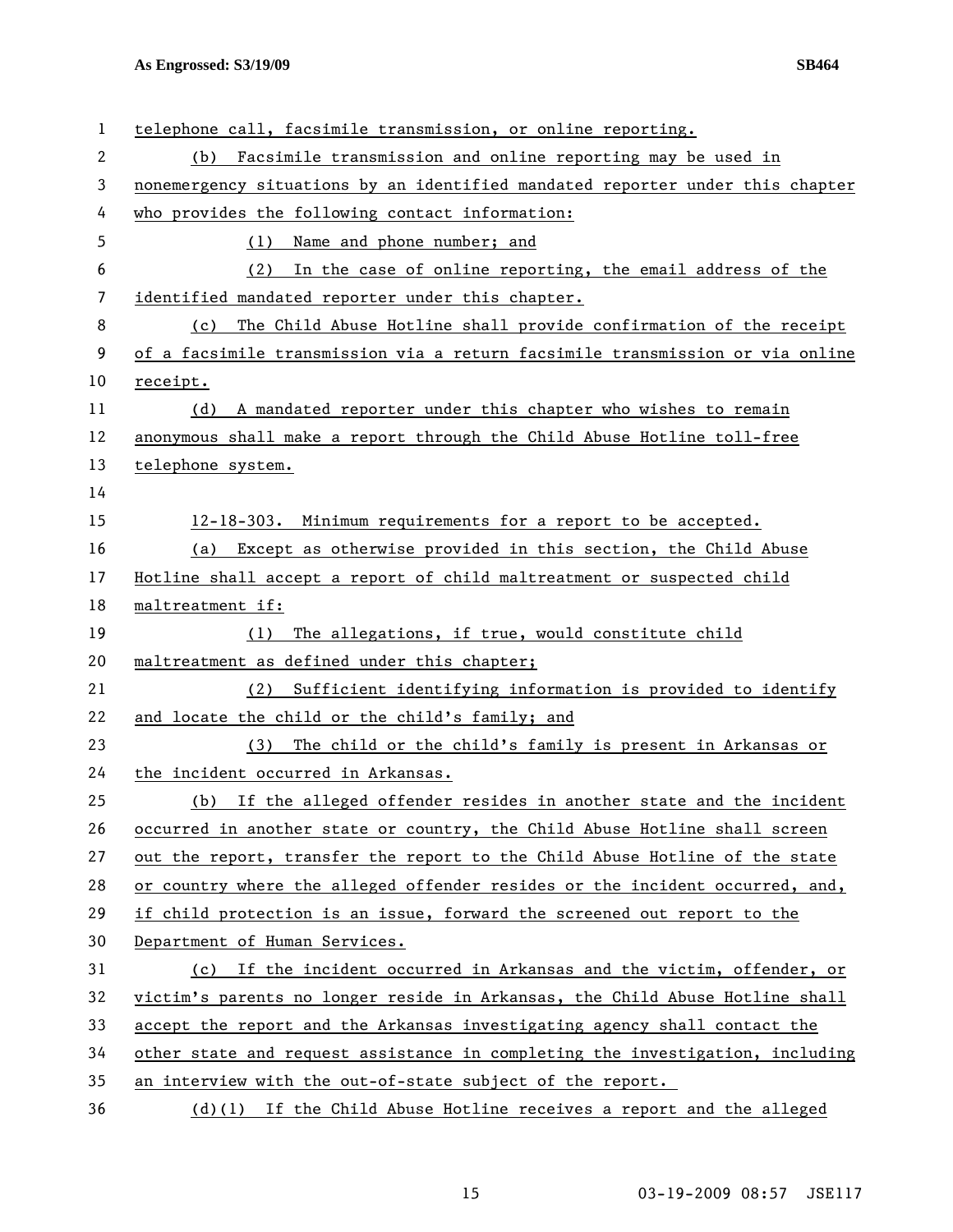| 1  | offender is a resident of the State of Arkansas and the report of child       |
|----|-------------------------------------------------------------------------------|
| 2  | maltreatment or suspected child maltreatment in the state or country in which |
| 3  | the act occurred would also be child maltreatment in Arkansas at the time the |
| 4  | incident occurred, the Child Abuse Hotline shall refer the report to the      |
| 5  | appropriate investigating agency within the state so that the Arkansas        |
| 6  | investigative agency can investigate, alone or in concert with, the           |
| 7  | investigative agency of any other state or country that may be involved.      |
| 8  | The Arkansas investigating agency shall make an<br>(2)                        |
| 9  | investigative determination and shall provide notice to the alleged offender  |
| 10 | that, if the allegation is determined to be true, the offender's name will be |
| 11 | placed in the Child Maltreatment Central Registry.                            |
| 12 | The other state may also conduct an investigation in this<br>(3)              |
| 13 | state that results in the offender's being named in a true report in that     |
| 14 | state and placed in the Child Maltreatment Central Registry of that state.    |
| 15 |                                                                               |
| 16 | 12-18-304. Qualifying reports of certain types of physical abuse.             |
| 17 | The Child Abuse Hotline shall accept a report of physical abuse<br>(a)(1)     |
| 18 | if any of the following intentional or knowing acts are alleged to occur:     |
| 19 | Throwing, kicking, burning, biting, or cutting a<br>(A)                       |
| 20 | child;                                                                        |
| 21 | Striking a child with a closed fist;<br>(B)                                   |
| 22 | (C)<br>Shaking a child four (4) years of age or older; or                     |
| 23 | Striking a child seven (7) years of age or older on<br>(D)                    |
| 24 | the face or on the head.                                                      |
| 25 | (2) A report under this subsection shall not be determined to be              |
| 26 | true unless the child suffered an injury as the result of the act.            |
| 27 | The Child Abuse Hotline shall accept a report of physical abuse if<br>(b)     |
| 28 | any of the following intentional or knowing acts are alleged to occur:        |
| 29 | Shaking a child three (3) years of age or younger;<br>(1)                     |
| 30 | Striking a child six (6) years of age or younger on the face<br>(2)           |
| 31 | or on the head;                                                               |
| 32 | Interfering with a child's breathing; or<br>(3)                               |
| 33 | Pinching, biting, or striking a child in the genital area.<br>(4)             |
| 34 | The Child Abuse Hotline shall accept a report of physical abuse<br>(c)(1)     |
| 35 | if a child suffers an injury as the result of a restraint.                    |
| 36 | The report shall be determined not to be true if the injury<br>(2)            |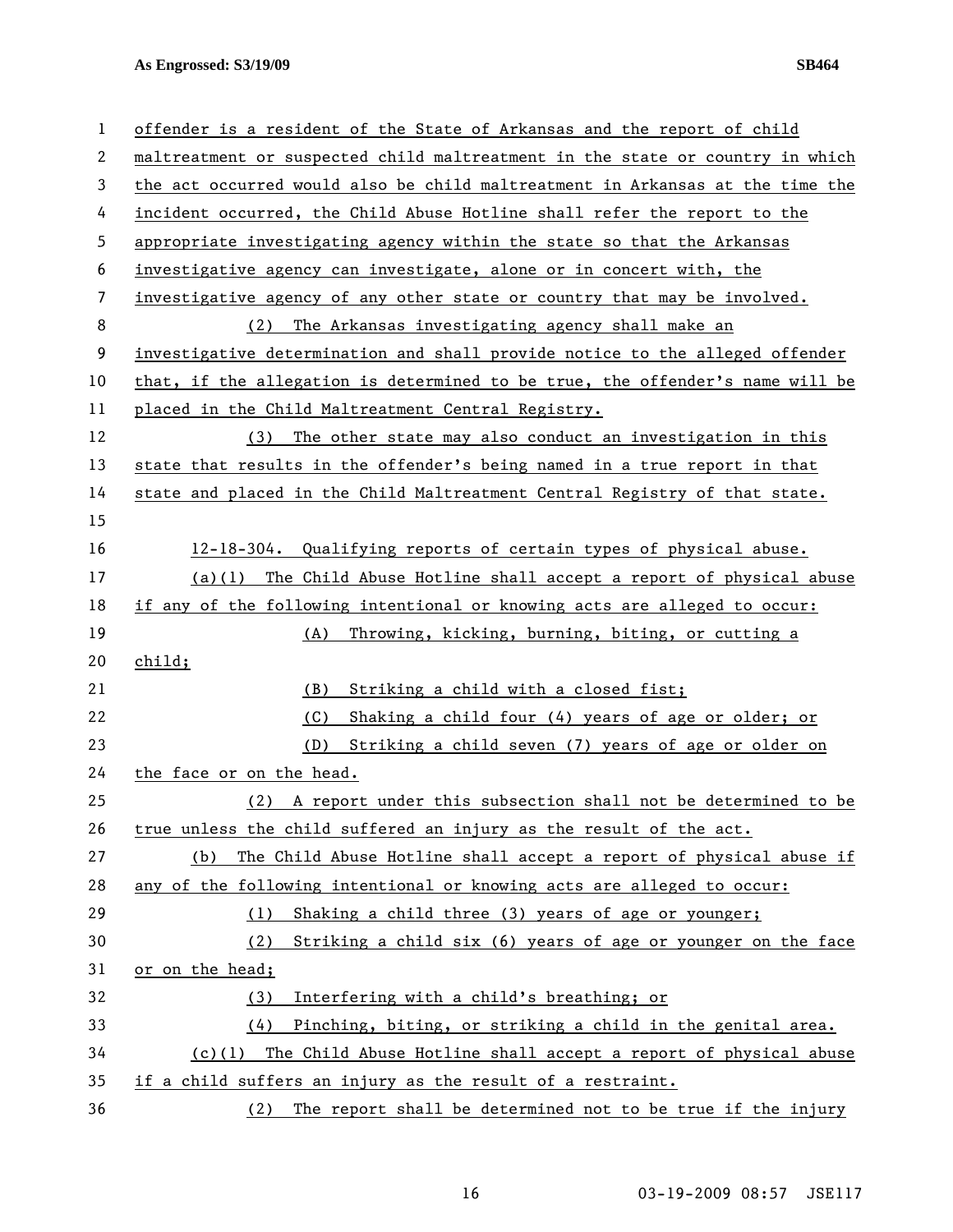| 1  | is a minor temporary mark or causes transient pain and was an acceptable      |
|----|-------------------------------------------------------------------------------|
| 2  | restraint as provided under this chapter.                                     |
| 3  | $(d)(1)$ The Child Abuse Hotline shall accept a report of physical abuse      |
| 4  | involving a bruise to a child even if at the time of the report the bruise is |
| 5  | not visible if the bruising occurred:                                         |
| 6  | Within the past fourteen (14) days; and<br>(A)                                |
| 7  | As a result of physical abuse as described under<br>(B)                       |
| 8  | subsections $(a)-(c)$ of this section.                                        |
| 9  | However, the report under this subsection shall not be<br>(2)                 |
| 10 | determined to be true unless the existence of the bruise is corroborated.     |
| 11 |                                                                               |
| 12 | 12-18-305. Garrett's Law reports.                                             |
| 13 | The Child Abuse Hotline shall accept a report of neglect as defined           |
| 14 | under $\S$ 12-18-103(13)(B) only if the reporter is one (1) of the following  |
| 15 | mandated reporters and the mandated reporter has reasonable cause to suspect  |
| 16 | that a child has been subjected to neglect as defined under $\S$ 12-18-       |
| 17 | $103(13)(B)$ :                                                                |
| 18 | (1) A licensed nurse;                                                         |
| 19 | Any medical personnel who may be engaged in the admission,<br>(2)             |
| 20 | examination, care, or treatment of persons;                                   |
| 21 | An osteopath;<br>(3)                                                          |
| 22 | (4)<br>A physician;                                                           |
| 23 | A resident intern;<br>(5)                                                     |
| 24 | $(6)$ A surgeon; or                                                           |
| 25 | (7) A social worker in a hospital.                                            |
| 26 |                                                                               |
| 27 | 12-18-306. Reports naming an adult as the victim.                             |
| 28 | The Child Abuse Hotline shall accept a report of sexual abuse, sexual         |
| 29 | contact, or sexual exploitation naming an adult as the victim only if:        |
| 30 | The alleged offender is a caretaker of a child; and<br>(1)                    |
| 31 | The person making the report is one $(1)$ of the following:<br>(2)            |
| 32 | The adult victim;<br>(A)                                                      |
| 33 | A law enforcement officer;<br>(B)                                             |
| 34 | The adult victim's counselor or therapist;<br>(C)                             |
| 35 | The alleged offender's counselor or therapist; or<br>(D)                      |
| 36 | The alleged offender.<br>(E)                                                  |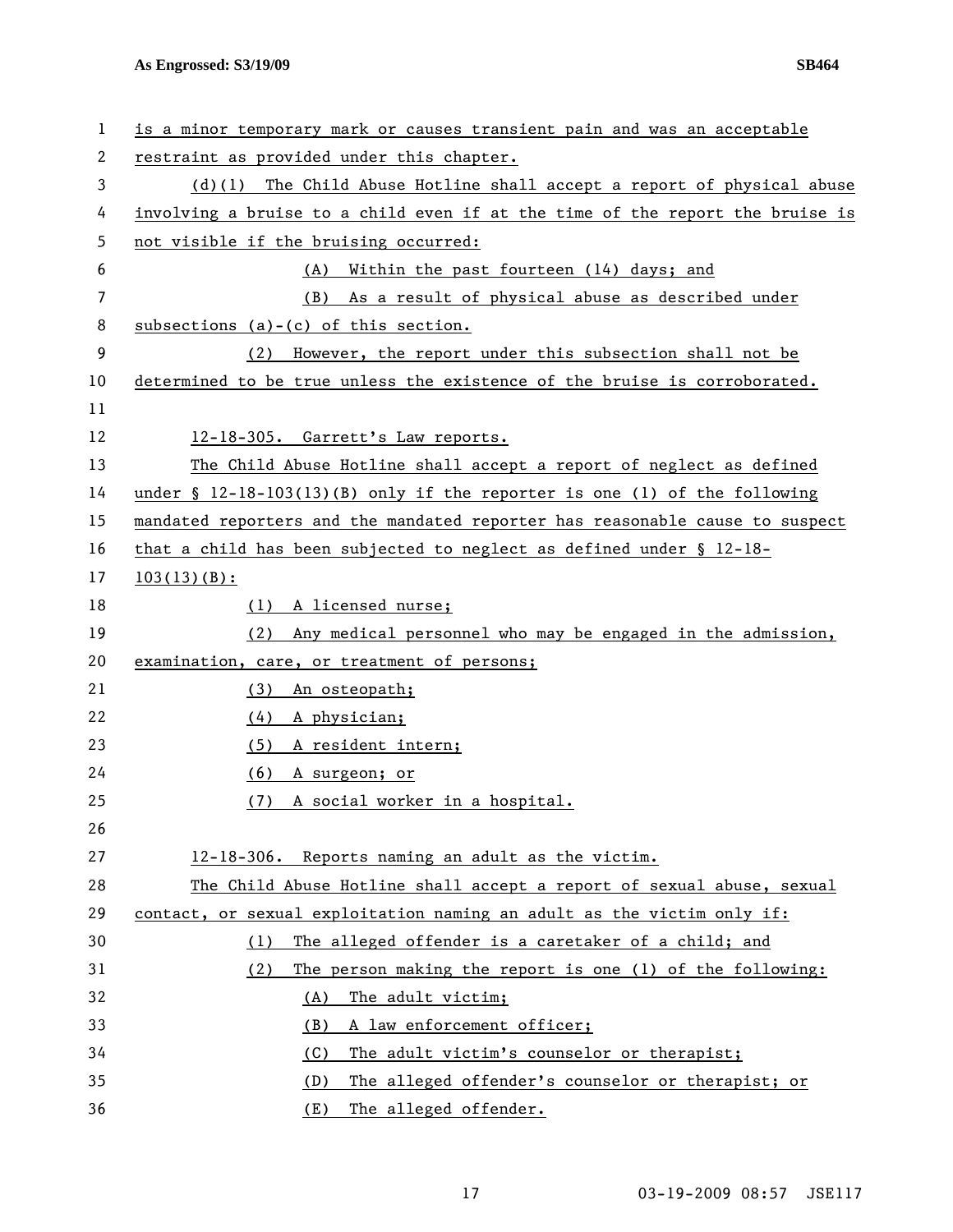| 1  |                                                                               |
|----|-------------------------------------------------------------------------------|
| 2  | 12-18-307. Reports alleging Munchausen's syndrome by proxy or                 |
| 3  | factitious illness.                                                           |
| 4  | The Child Abuse Hotline shall accept a report of child maltreatment           |
| 5  | alleging Munchausen's syndrome by proxy or factitious illness only if the     |
| 6  | reporter is a medical professional.                                           |
| 7  | 12-18-308. Reports of injury to a child's intellectual, emotional, or         |
| 8  | psychological development.                                                    |
| 9  | The child maltreatment hotline shall accept a report of injury to a           |
| 10 | child's intellectual, emotional, or psychological development as evidenced by |
| 11 | observable and substantial impairment of the child's ability to function      |
| 12 | within the child's normal range of performance and behavior only if the       |
| 13 | reporter is:                                                                  |
| 14 | A medical or mental health professional;<br>(1)                               |
| 15 | (2) A teacher; or                                                             |
| 16 | (3) A day care center worker.                                                 |
| 17 |                                                                               |
| 18 | 12-18-309. Reports alleging that a child is dependent-neglected.              |
| 19 | The Child Abuse Hotline shall accept telephone calls or other                 |
| 20 | communications alleging that a child is dependent-neglected, as defined in §  |
| 21 | 9-27-303(17), and shall immediately refer this information to the Department  |
| 22 | of Human Services.                                                            |
| 23 |                                                                               |
| 24 | Subchapter 4                                                                  |
| 25 | Reporting Suspected Child Maltreatment.                                       |
| 26 |                                                                               |
| 27 | $12 - 18 - 401$ . Generally.                                                  |
| 28 | A person may immediately notify the Child Abuse Hotline if he or she:         |
| 29 | Has reasonable cause to suspect that:<br>(1)                                  |
| 30 | Child maltreatment has occurred; or<br>(A)                                    |
| 31 | A child has died as a result of child maltreatment;<br>(B)                    |
| 32 | or                                                                            |
| 33 | Observes a child being subjected to conditions or<br>(2)                      |
| 34 | circumstances that would reasonably result in child maltreatment.             |
| 35 |                                                                               |
| 36 | 12-18-402. Mandated reporters.                                                |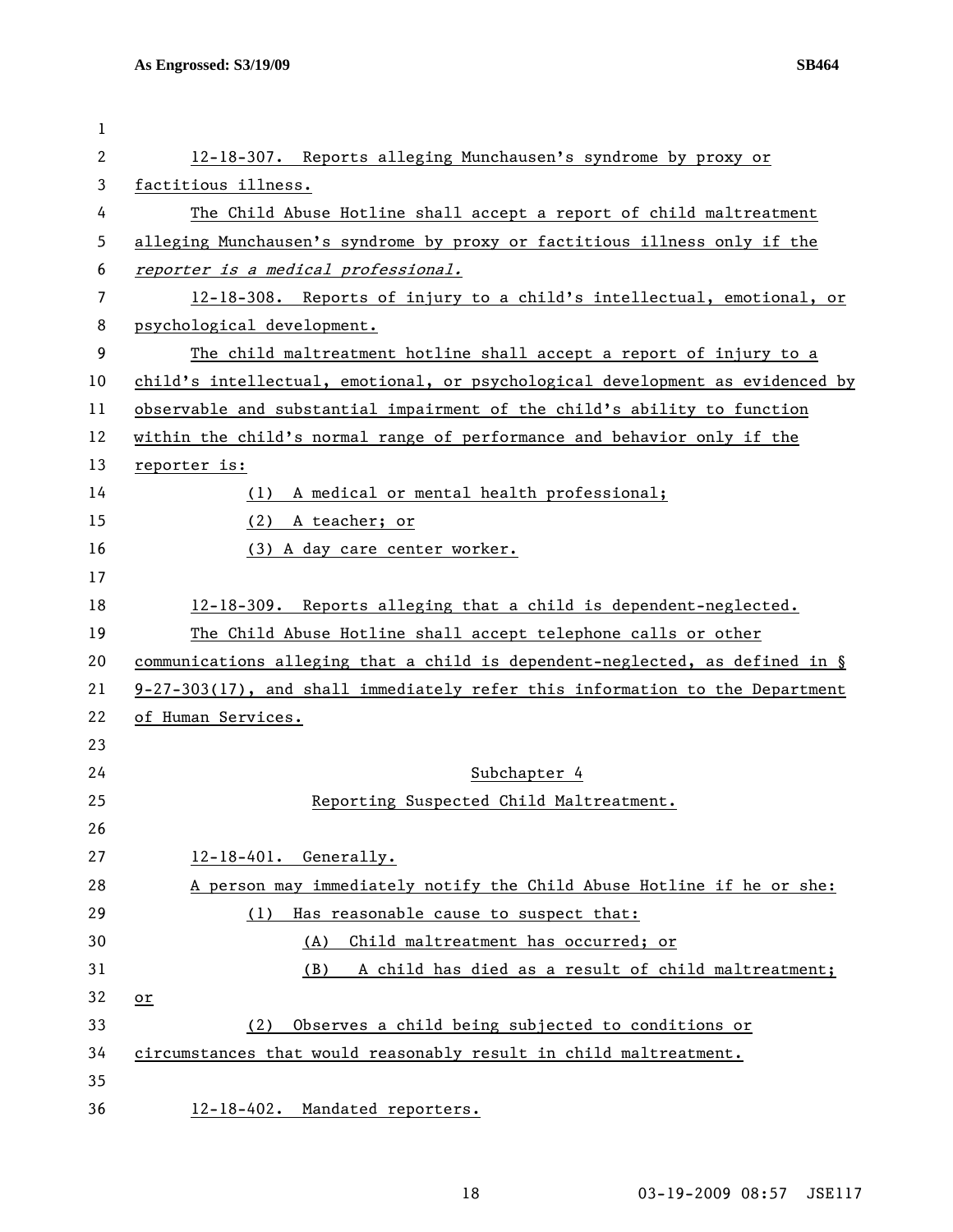| 1  | An individual listed as a mandated reporter under subsection (b)<br>(a)   |
|----|---------------------------------------------------------------------------|
| 2  | of this section shall immediately notify the Child Abuse Hotline if he or |
| 3  | she:                                                                      |
| 4  | Has reasonable cause to suspect that a child has:<br>(1)                  |
| 5  | Been subjected to child maltreatment; or<br>(A)                           |
| 6  | Died as a result of child maltreatment; or<br>(B)                         |
| 7  | Observes a child being subjected to conditions or<br>(2)                  |
| 8  | circumstances that would reasonably result in child maltreatment.         |
| 9  | The following individuals are mandated reporters under this<br>(b)        |
| 10 | chapter:                                                                  |
| 11 | A child care worker or foster care worker;<br>(1)                         |
| 12 | (2)<br>A coroner;                                                         |
| 13 | A day care center worker;<br>(3)                                          |
| 14 | (4)<br>A dentist;                                                         |
| 15 | A dental hygienist;<br>(5)                                                |
| 16 | A domestic abuse advocate;<br>(6)                                         |
| 17 | A domestic violence shelter employee;<br>(7)                              |
| 18 | A domestic violence shelter volunteer;<br>(8)                             |
| 19 | An employee of the Department of Human Services;<br>(9)                   |
| 20 | An employee working under contract for the Division of<br>(10)            |
| 21 | Youth Services of the Department of Human Services;                       |
| 22 | A foster parent;<br>(11)                                                  |
| 23 | A judge;<br>(12)                                                          |
| 24 | A law enforcement official;<br>(13)                                       |
| 25 | (14) A licensed nurse;                                                    |
| 26 | Medical personnel who may be engaged in the admission,<br>(15)            |
| 27 | examination, care, or treatment of persons;                               |
| 28 | A mental health professional;<br>(16)                                     |
| 29 | (17)<br>An osteopath;                                                     |
| 30 | A peace officer;<br>(18)                                                  |
| 31 | (19)<br>A physician;                                                      |
| 32 | (20)<br>A prosecuting attorney;                                           |
| 33 | A resident intern;<br>(21)                                                |
| 34 | A school counselor;<br>(22)                                               |
| 35 | A school official;<br>(23)                                                |
| 36 | (24) A social worker;                                                     |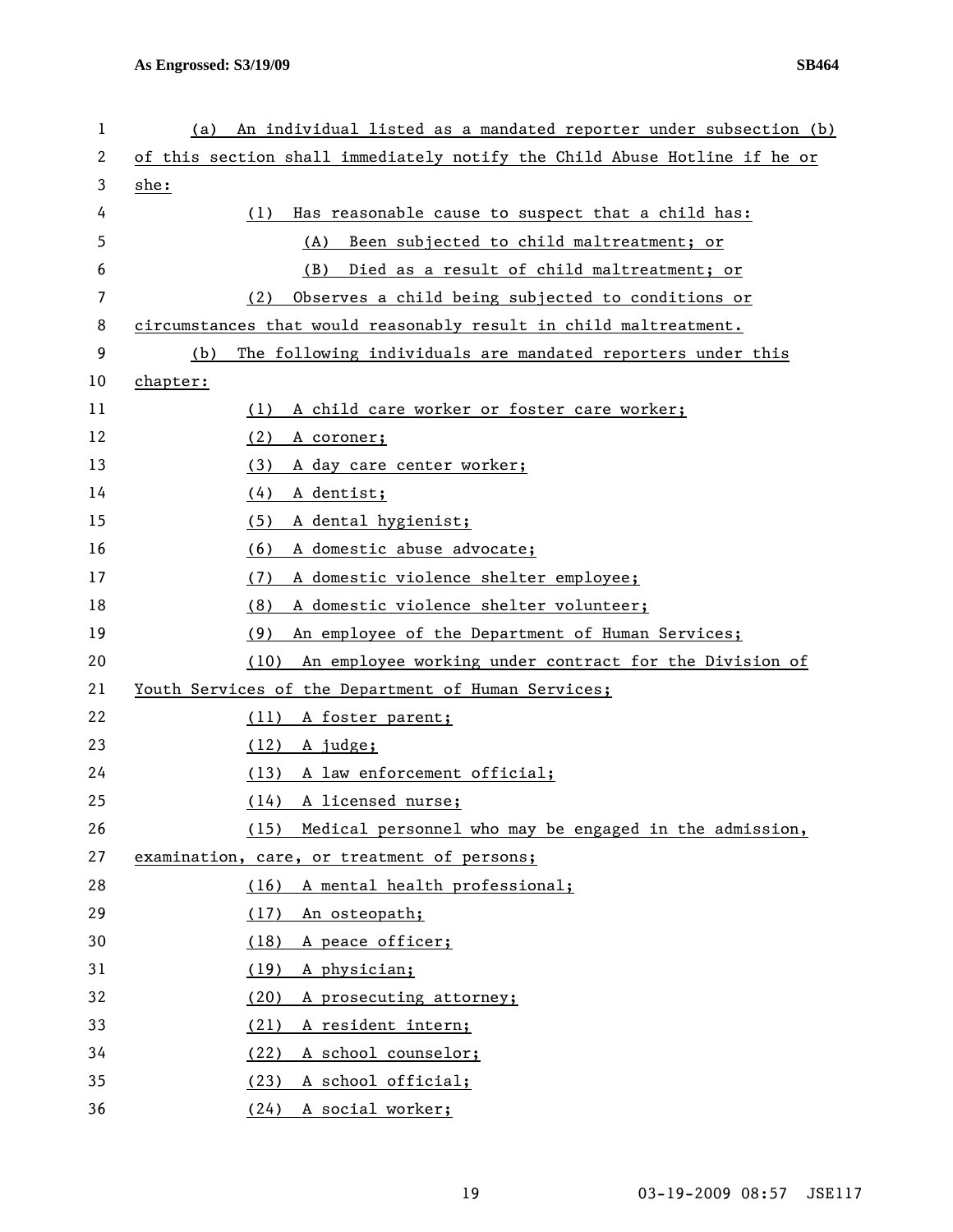| 1  | (25)<br>A surgeon;                                                            |
|----|-------------------------------------------------------------------------------|
| 2  | (26)<br>A teacher;                                                            |
| 3  | A court-appointed special advocate program staff member or<br>(27)            |
| 4  | volunteer;                                                                    |
| 5  | A juvenile intake or probation officer;<br>(28)                               |
| 6  | A clergy member, which includes a minister, priest, rabbi,<br>(29)            |
| 7  | accredited Christian Science practitioner, or other similar functionary of a  |
| 8  | religious organization, or an individual reasonably believed to be so by the  |
| 9  | person consulting him or her, except to the extent the clergy member:         |
| 10 | Has acquired knowledge of suspected child maltreatment<br>(A)                 |
| 11 | through communications required to be kept confidential pursuant to the       |
| 12 | religious discipline of the relevant denomination or faith; or                |
| 13 | Received the knowledge of the suspected child<br>(B)                          |
| 14 | maltreatment from the alleged offender in the context of a statement of       |
| 15 | admission;                                                                    |
| 16 | An employee of a child advocacy center or a child safety<br>(30)              |
| 17 | center; or                                                                    |
| 18 | (31) An attorney ad litem in the course of his or her duties as               |
| 19 | an attorney ad litem.                                                         |
| 20 | $(c)(1)$ A privilege or contract shall not prevent a person from              |
| 21 | reporting child maltreatment when he or she is a mandated reporter and        |
| 22 | required to report under this section.                                        |
| 23 | (2) A school, Head Start program, or day care facility shall not              |
| 24 | prohibit an employee or a volunteer from directly reporting child             |
| 25 | maltreatment to the Child Abuse Hotline.                                      |
| 26 | A school, Head Start program, or day care facility shall not<br>(3)           |
| 27 | require an employee or a volunteer to obtain permission or notify any person, |
| 28 | including an employee or a supervisor, before reporting child maltreatment to |
| 29 | the Child Abuse Hotline.                                                      |
| 30 |                                                                               |
| 31 | Subchapter 5                                                                  |
| 32 | Notice Procedures after a Report of Suspected Child Maltreatment has          |
| 33 | been made.                                                                    |
| 34 |                                                                               |
| 35 | 12-18-501. Notice of a report to the Child Abuse Hotline.                     |
| 36 | Notice of a report to the Child Abuse Hotline is confidential and may         |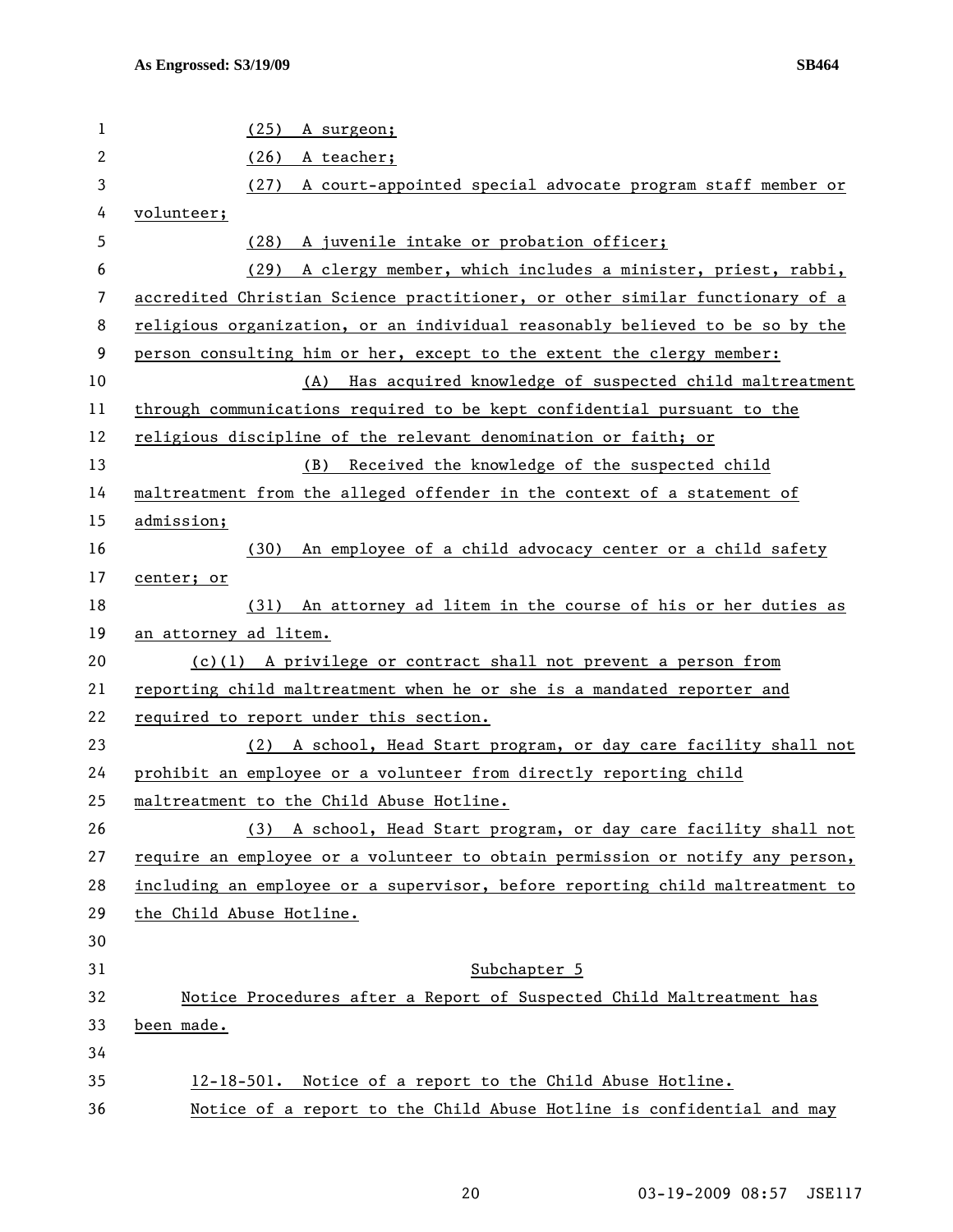| 1  | be disclosed only as provided in this chapter.                               |
|----|------------------------------------------------------------------------------|
| 2  |                                                                              |
| 3  | 12-18-502. Release and disclosure of data generally.                         |
| 4  | $(a)(1)$ The Department of Human Services shall not release data that        |
| 5  | would identify the person who made the report to the Child Abuse Hotline     |
| 6  | unless a court of competent jurisdiction orders release of the information   |
| 7  | after the court has reviewed in camera the record related to the report and  |
| 8  | has found it has reason to believe that the reporter knowingly made a false  |
| 9  | report.                                                                      |
| 10 | However, upon request, the information shall be disclosed to<br>(2)          |
| 11 | the prosecuting attorney or law enforcement.                                 |
| 12 | $(b)(1)$ A person or agency to whom disclosure is made shall not             |
| 13 | disclose to any other person a report or other information obtained pursuant |
| 14 | to this section.                                                             |
| 15 | (2) However, the person or agency is permitted to consult his or             |
| 16 | her own attorney regarding the information in any notice provided by the     |
| 17 | department.                                                                  |
| 18 |                                                                              |
| 19 | 12-18-503. Notification generally.                                           |
| 20 | The Department of Human Services shall notify the following of any<br>(a)    |
| 21 | report of child maltreatment within five (5) business days:                  |
| 22 | The legal parents, legal guardians, and current foster<br>(1)                |
| 23 | parent of a child in foster care who is named as a victim or alleged         |
| 24 | offender;                                                                    |
| 25 | The attorney ad litem for any child named as the victim or<br>(2)            |
| 26 | alleged offender;                                                            |
| 27 | A person appointed by the court as the Court Appointed<br>(3)                |
| 28 | Special Advocate volunteer for any child named as the victim or alleged      |
| 29 | offender;                                                                    |
| 30 | Counsel in a dependency-neglect case or family in need of<br>(4)             |
| 31 | services case when the child named as a victim or alleged offender;          |
| 32 | (5) The attorney ad litem and Court Appointed Special Advocate               |
| 33 | volunteer for all other children in the same foster home if the child        |
| 34 | maltreatment occurred in a foster home;                                      |
| 35 |                                                                              |
|    | (6) The attorney ad litem and Court Appointed Special Advocate               |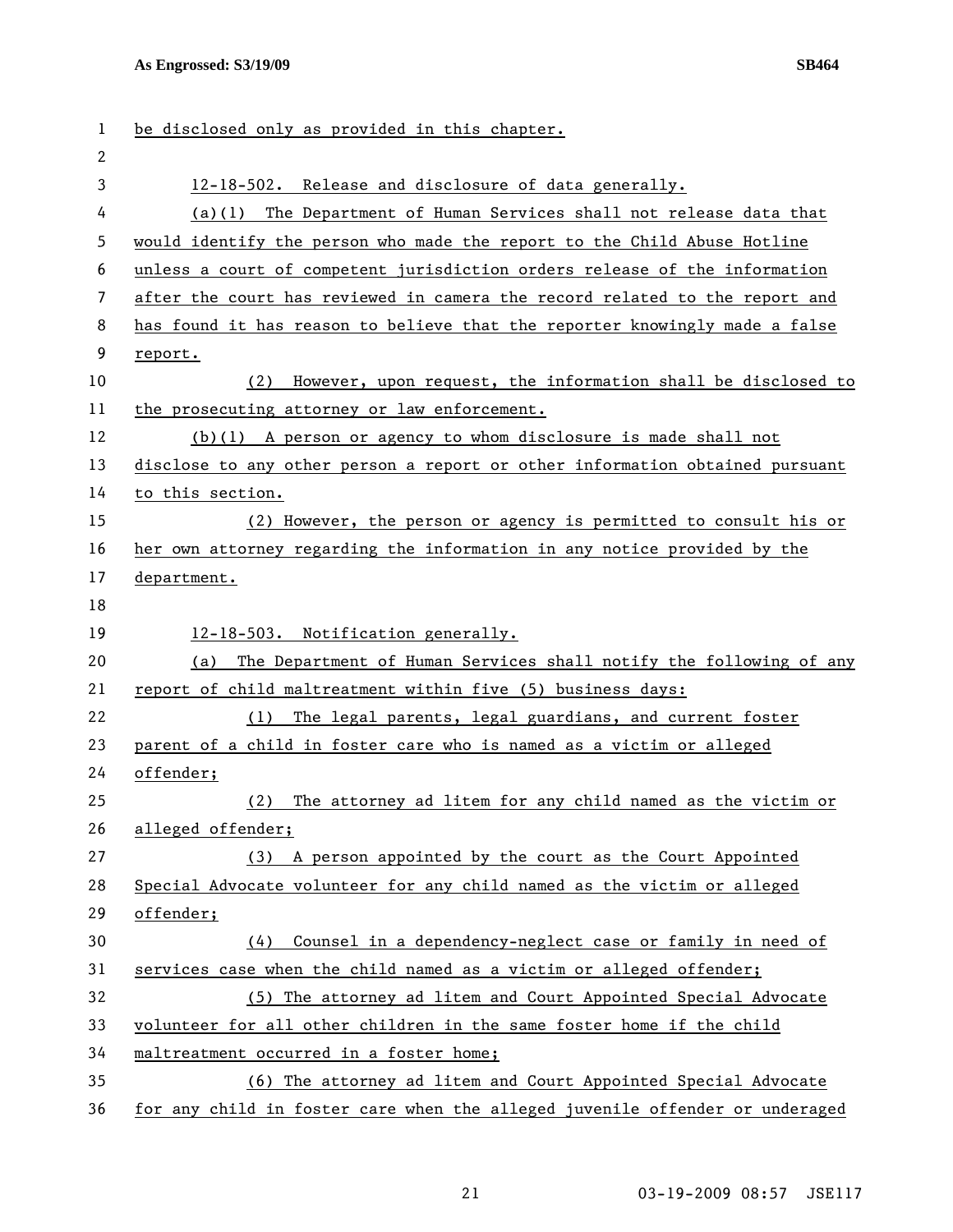| 1  | juvenile aggressor is placed in the same placement as the attorney ad litem   |
|----|-------------------------------------------------------------------------------|
| 2  | or Court Appointed Special Advocates' client; and                             |
| 3  | (7) The appropriate multi-disciplinary team.                                  |
| 4  |                                                                               |
| 5  | 12-18-504. Notification in cases of reports of severe maltreatment.           |
| 6  | The Department of Human Services shall immediately notify local<br>(a)        |
| 7  | law enforcement of all reports of severe maltreatment.                        |
| 8  | $(b)(1)$ Notification of a report of child maltreatment shall be provided     |
| 9  | within five (5) business days to the prosecuting attorney on an allegation of |
| 10 | severe maltreatment.                                                          |
| 11 | The prosecuting attorney may provide written notice to the<br>(2)             |
| 12 | department that the department does not need to provide notification of the   |
| 13 | initial child maltreatment report to the prosecuting attorney's office.       |
| 14 | Upon receiving the notification, the department shall not be<br>(3)           |
| 15 | required to provide notification of the initial child maltreatment report to  |
| 16 | the prosecuting attorney's office.                                            |
| 17 |                                                                               |
| 18 | 12-18-505. Notification to the child's school.                                |
| 19 | The Department of Human Services shall notify the child's school if the       |
| 20 | department takes a seventy-two hour hold on the child or if the court awards  |
| 21 | the department custody of the child.                                          |
| 22 |                                                                               |
| 23 | 12-18-506. Notice when the alleged offender works with children or is         |
| 24 | engaged in child-related activities.                                          |
| 25 | (a) If the Child Abuse Hotline receives a report naming as an alleged         |
| 26 | offender a person who is engaged in child-related activities or employment    |
| 27 | and the Department of Human Services has determined that children under the   |
| 28 | care of the alleged offender appear to be at risk of maltreatment by the      |
| 29 | alleged offender, the department may notify the following of the report made  |
| 30 | to the Child Abuse Hotline:                                                   |
| 31 | The alleged offender's employer;<br>(1)                                       |
| 32 | (2)<br>The school superintendent, principal, or a person in an                |
| 33 | equivalent position where the alleged offender is employed;                   |
| 34 | The person in charge of a paid or volunteer activity; and<br>(3)              |
| 35 | The appropriate licensing or registering authority to the<br>(4)              |
| 36 | extent necessary to carry out its official responsibilities.                  |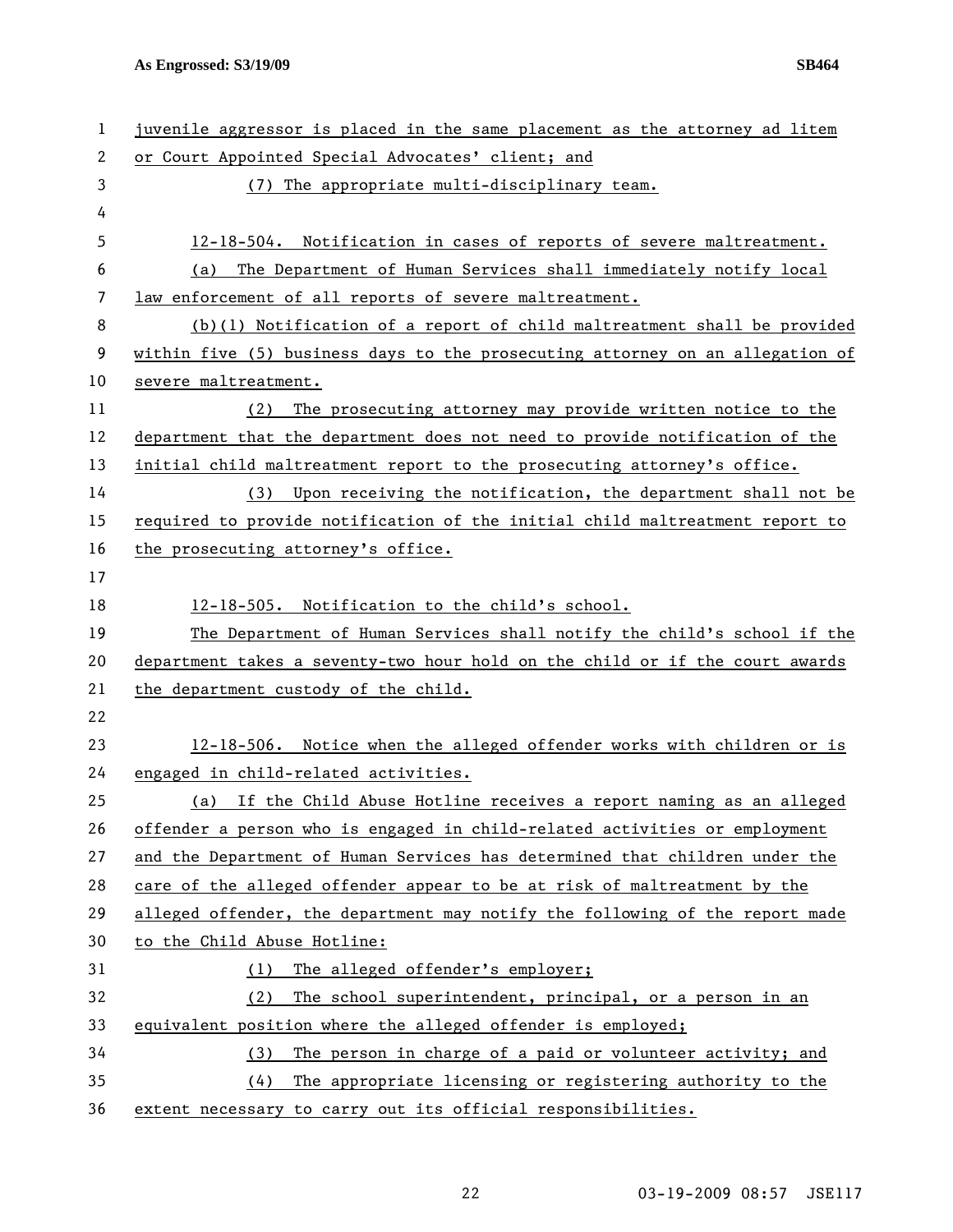| 1  | The department shall promulgate rules that will ensure that<br>(b)            |
|----|-------------------------------------------------------------------------------|
| 2  | notification required under this subsection is specifically approved by a     |
| 3  | responsible manager in the department before the notification is made.        |
| 4  | If the department, based on information gathered during the course<br>(c)     |
| 5  | of the investigation, determines that there is no preponderance of the        |
| 6  | evidence indicating that children under the care of the alleged offender      |
| 7  | appear to be at risk, the department shall immediately notify the previously  |
| 8  | notified person or entity of that information.                                |
| 9  |                                                                               |
| 10 | 12-18-507. Notice when the alleged victim is a resident of a facility         |
| 11 | licensed, registered, or operated by the state.                               |
| 12 | (a) If the Child Abuse Hotline receives a report that a client or a           |
| 13 | resident of a facility licensed or registered by the State of Arkansas has    |
| 14 | been subjected to child maltreatment while at the facility, the Department of |
| 15 | Human Services shall immediately notify the facility director and the         |
| 16 | facility's licensing or registering authority of the Child Abuse Hotline's    |
| 17 | receipt of a report of suspected child maltreatment.                          |
| 18 | If the Child Abuse Hotline receives a report that a client or a<br>(b)        |
| 19 | resident of a facility operated by the department or a facility operated      |
| 20 | under contract with the department has been subjected to child maltreatment   |
| 21 | while at the facility, the department shall immediately notify the            |
| 22 | appropriate division director and the facility director of the Child Abuse    |
| 23 | Hotline's receipt of initial report of suspected child maltreatment.          |
| 24 |                                                                               |
| 25 | Subchapter 6                                                                  |
| 26 | Investigative Proceedings.                                                    |
| 27 |                                                                               |
| 28 | 12-18-601. Assignment to investigative agency.                                |
| 29 | When a person, agency, corporation, or partnership then providing<br>(a)      |
| 30 | substitute care for any child in the custody of the Department of Human       |
| 31 | Services or a Department of Human Services employee or employee's spouse or   |
| 32 | other person residing in the home is reported as being suspected of child     |
| 33 | maltreatment, the investigation shall be conducted pursuant to procedures     |
| 34 | established by the Department of Human Services.                              |
| 35 | The procedures described in subsection (a) of this section shall<br>(b)       |
| 36 | include referral of allegations to the Department of Arkansas State Police    |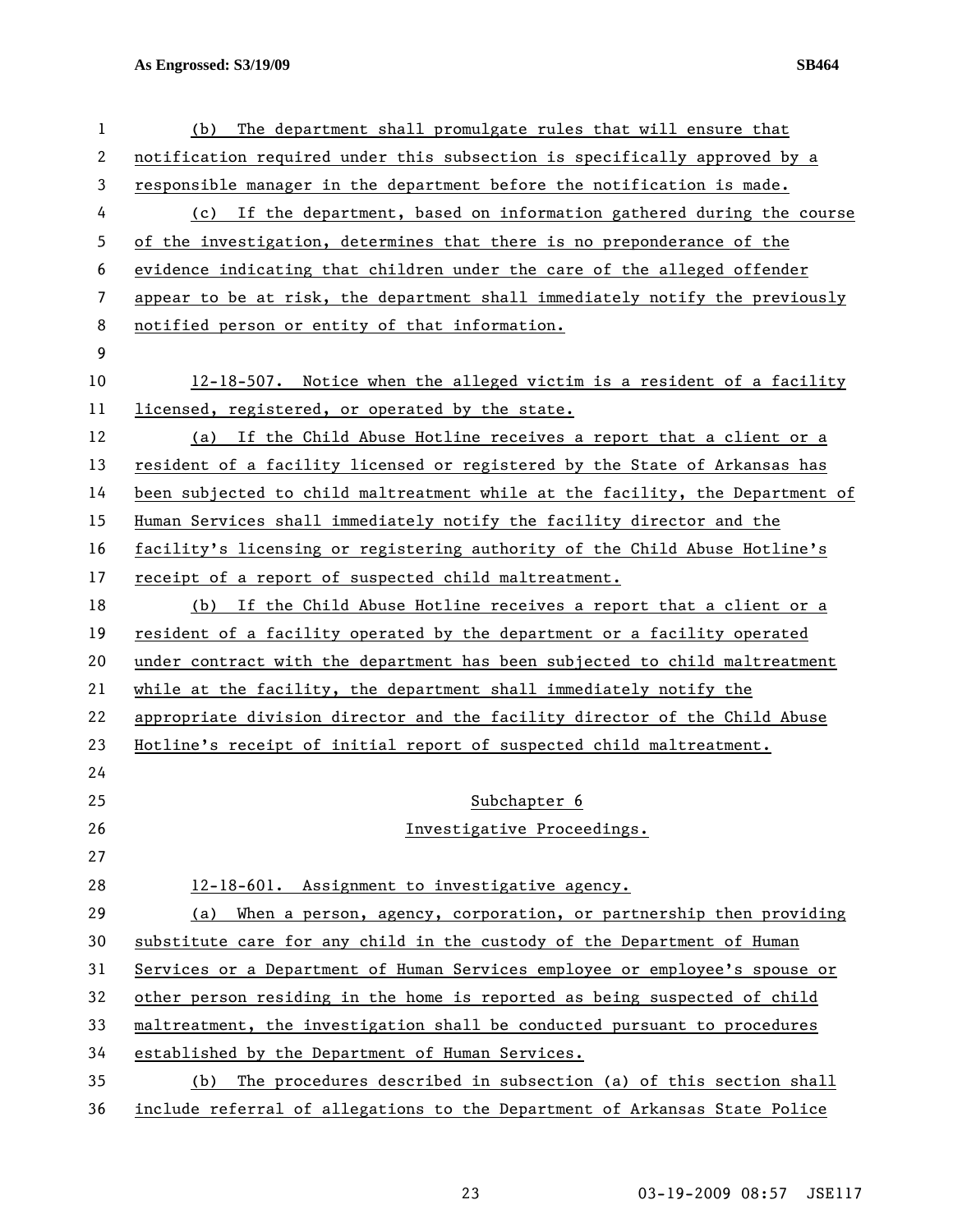| 1  | and any other appropriate law enforcement agency if the allegation involves  |
|----|------------------------------------------------------------------------------|
| 2  | severe maltreatment.                                                         |
| 3  | (c) Upon referral, the Department of Arkansas State Police shall             |
| 4  | investigate the allegations.                                                 |
| 5  | (d)(1) The Department of Human Services may develop and implement            |
| 6  | triage procedures for screening out reports of child maltreatment of a child |
| 7  | not at risk of imminent harm if an appropriate referral is made to a         |
| 8  | community organization or voluntary preventive service.                      |
| 9  | (2) The Department of Human Services shall not implement this                |
| 10 | section until rules necessary to carry out this subsection have been         |
| 11 | promulgated pursuant to the Administrative Procedures Act, § 25-15-201 et    |
| 12 | seq.                                                                         |
| 13 |                                                                              |
| 14 | 12-18-602. Initiation of the investigation.                                  |
| 15 | $(a)(1)$ The Department of Human Services shall cause an investigation       |
| 16 | to be made upon receiving initial notification of suspected child            |
| 17 | maltreatment.                                                                |
| 18 | $(b)(1)$ All investigations shall begin within seventy-two (72) hours.       |
| 19 | (2)<br>However, the investigation shall begin within twenty-four             |
| 20 | $(24)$ hours if:                                                             |
| 21 | The allegation is severe maltreatment, excluding an<br>(A)                   |
| 22 | allegation of sexual abuse if the most recent allegation of sexual abuse was |
| 23 | more than one (1) year ago and the alleged victim does not currently have    |
| 24 | contact with the alleged offender; or                                        |
| 25 | (B) The allegation is that a child has been subjected to                     |
| 26 | neglect as defined in $\S$ 12-18-103(13)(B).                                 |
| 27 | At the initial time of contact with the alleged offender, the<br>(c)         |
| 28 | person conducting the investigation shall advise the alleged offender of the |
| 29 | allegations made against the alleged offender in a manner that is consistent |
| 30 | with the laws protecting the rights of the person who made the report.       |
| 31 | Upon initiation of the investigation, the primary focus of the<br>(d)        |
| 32 | investigation shall be whether or not the alleged offender has access to     |
| 33 | children and whether or not children are at risk such that children need to  |
| 34 | be protected.                                                                |
| 35 |                                                                              |
| 36 | 12-18-603. Accompaniment by law enforcement.                                 |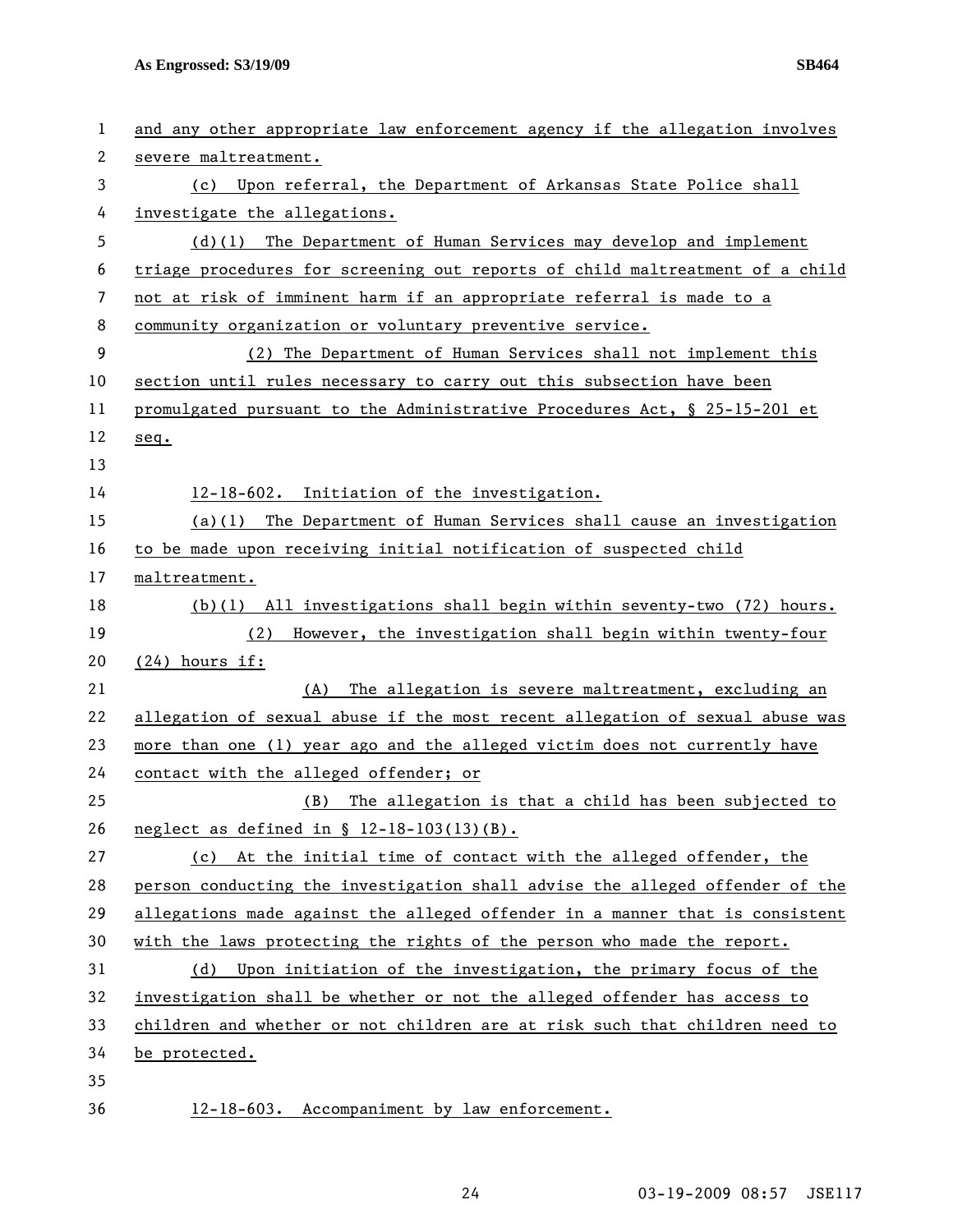| 1  | Upon request, law enforcement shall accompany a person conducting an          |
|----|-------------------------------------------------------------------------------|
| 2  | investigation required by this chapter.                                       |
| 3  |                                                                               |
| 4  | 12-18-604. Services during the investigation.                                 |
| 5  | The Department of Human Services shall have the authority to make             |
| 6  | referrals or provide services during the course of the child maltreatment     |
| 7  | investigation.                                                                |
| 8  |                                                                               |
| 9  | 12-18-605. Investigation procedure generally.                                 |
| 10 | (a) An investigation of child maltreatment or suspected child                 |
| 11 | maltreatment under this chapter shall include interviews with:                |
| 12 | The child as provided under subsection (b) of this section;<br>(1)            |
| 13 | (2)<br>The parents, both custodial and noncustodial;                          |
| 14 | If neither parent is the alleged offender, the alleged<br>(3)                 |
| 15 | offender; and                                                                 |
| 16 | Any other relevant persons.<br>(4)                                            |
| 17 | (b) If, after exercising reasonable diligence in conducting any or all        |
| 18 | interviews, the subjects of the interviews cannot be located or are unable to |
| 19 | communicate, the efforts to conduct the interviews shall be documented and    |
| 20 | the investigation shall proceed under this chapter.                           |
| 21 |                                                                               |
| 22 | 12-18-606. When the alleged offender is a family member or lives in           |
| 23 | the home with the alleged victim.                                             |
| 24 | If the alleged offender is a family member or lives in the home with          |
| 25 | the alleged victim, an investigation under this chapter shall seek to         |
| 26 | ascertain:                                                                    |
| 27 | (1)<br>The existence, cause, nature, and extent of the child                  |
| 28 | maltreatment;                                                                 |
| 29 | (2) The existence and extent of previous injuries;                            |
| 30 | The identity of the person responsible for the child<br>(3)                   |
| 31 | maltreatment;                                                                 |
| 32 | The names and conditions of other children in the home;<br>(4)                |
| 33 | The circumstances of the parents or caretakers of the child;<br>(5)           |
| 34 | (6)<br>The environment where the child resides;                               |
| 35 | (7)<br>The relationship of the child or children with the parents             |
| 36 | or caretakers; and                                                            |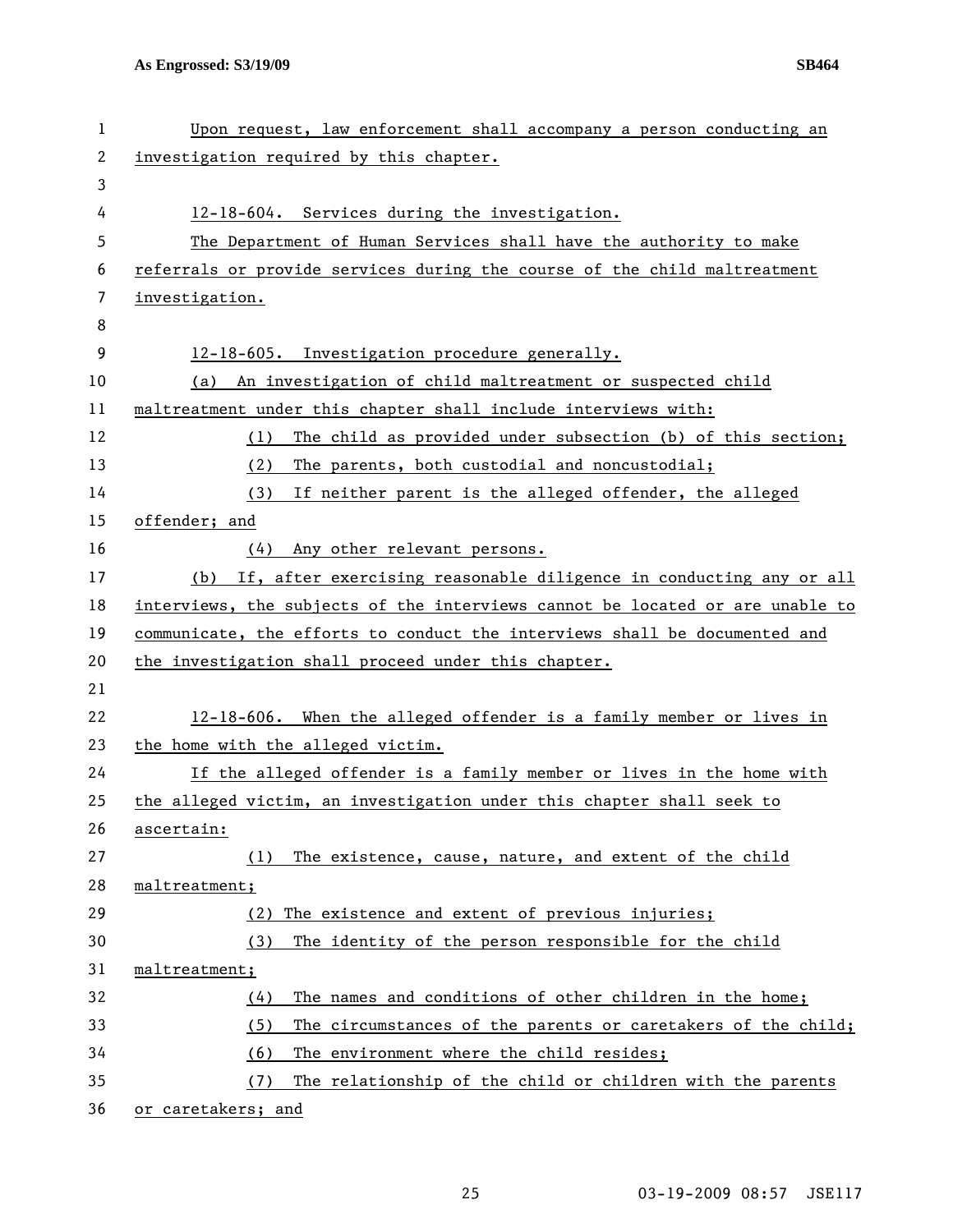| 1  | (8) All other pertinent data.                                                 |
|----|-------------------------------------------------------------------------------|
| 2  |                                                                               |
| 3  | 12-18-607. When the alleged offender is not a family member or not            |
| 4  | living in the home with the alleged victim.                                   |
| 5  | If the alleged offender is not a family member nor living in the home         |
| 6  | with the alleged victim, the investigation under this chapter shall seek to   |
| 7  | ascertain:                                                                    |
| 8  | The existence, cause, nature, and extent of child<br>(1)                      |
| 9  | maltreatment;                                                                 |
| 10 | The identity of the person responsible for the child<br>(2)                   |
| 11 | maltreatment;                                                                 |
| 12 | The existence and extent of previous child maltreatment<br>(3)                |
| 13 | perpetrated by the alleged offender;                                          |
| 14 | If the report is determined to be true, the names and<br>(4)                  |
| 15 | conditions of any children of the alleged offender and whether these children |
| 16 | have been maltreated or are at risk of child maltreatment;                    |
| 17 | If the report is determined to be true and is a report of<br>(5)              |
| 18 | sexual abuse, sexual contact, or sexual exploitation, an assessment of any    |
| 19 | other children previously or currently under the care of the alleged          |
| 20 | offender, to the extent practical, and whether these children have been       |
| 21 | maltreated or are at risk of maltreatment; and                                |
| 22 | (6) All other pertinent and relevant data.                                    |
| 23 |                                                                               |
| 24 | 12-18-608. Interview of the alleged child victim.                             |
| 25 | (a) A person conducting an investigation of a child victim under this         |
| 26 | chapter shall have the discretion:                                            |
| 27 | In the child's best interest to limit the persons allowed to<br>(1)           |
| 28 | be present when a child is being interviewed concerning allegations of child  |
| 29 | maltreatment; and                                                             |
| 30 | As it relates to the integrity of the investigation to limit<br>(2)           |
| 31 | persons present during an interview.                                          |
| 32 | (b)(1) The interview with the child victim shall be conducted separate        |
| 33 | and apart from the alleged offender or any representative or attorney for the |
| 34 | alleged offender.                                                             |
| 35 | However, if the age or abilities of the child victim render<br>(2)            |
| 36 | an interview impossible, the investigation shall include observation of the   |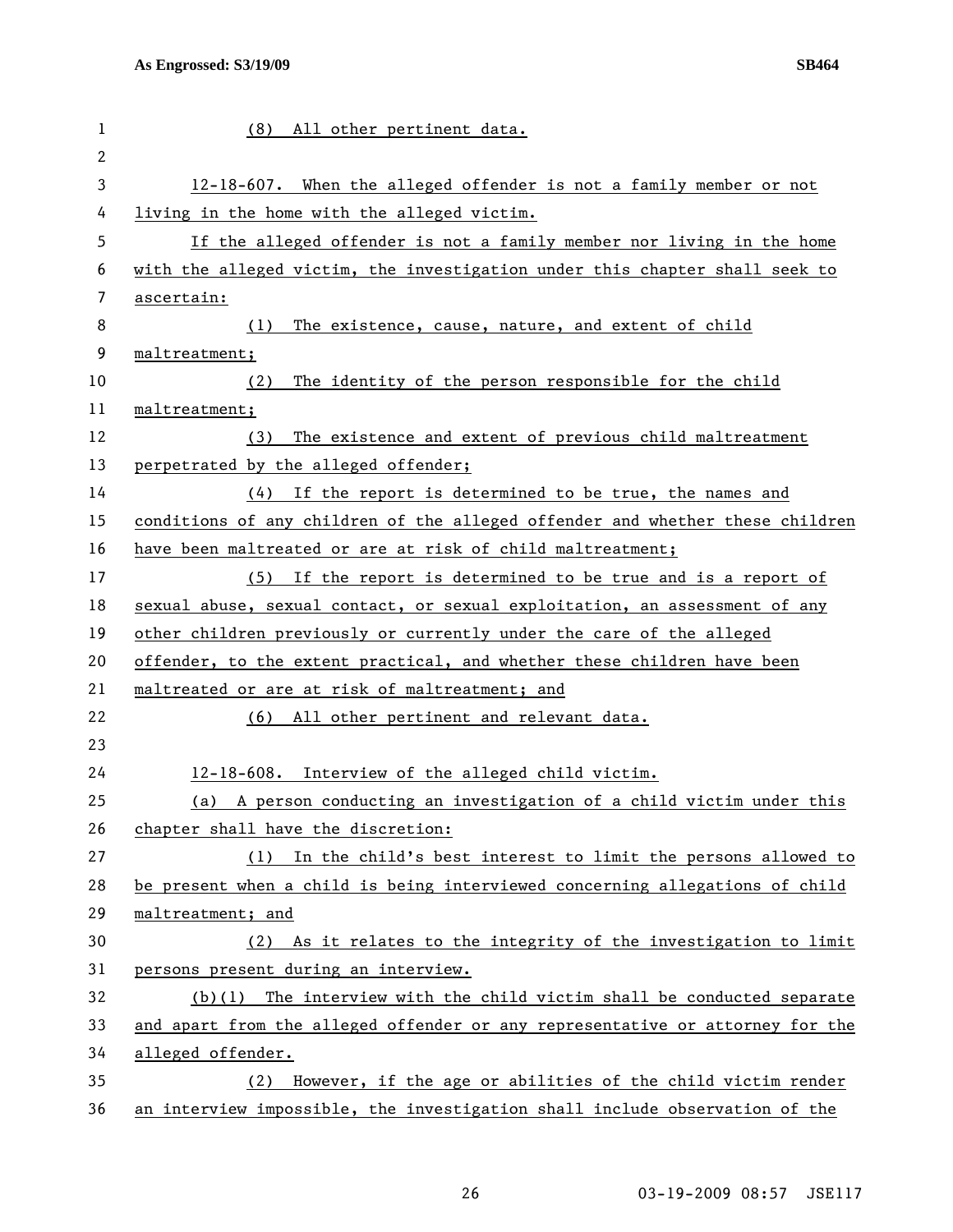| 1  | child.                                                                        |
|----|-------------------------------------------------------------------------------|
| 2  |                                                                               |
| 3  | 12-18-609. Right to enter for the purposes of the investigation.              |
| 4  | (a) A person conducting an investigation under this chapter shall have        |
| 5  | the right to enter into or upon a home, school, or any other place for the    |
| 6  | purpose of conducting the investigation and interviewing or completing the    |
| 7  | investigation.                                                                |
| 8  | $(b)(1)$ A publicly supported school, facility, or institution shall not      |
| 9  | deny access to any person conducting a child maltreatment investigation under |
| 10 | this chapter.                                                                 |
| 11 | Failure to comply with this section may subject the publicly<br>(2)           |
| 12 | supported school, facility, or institution to a contempt sanction and         |
| 13 | reimbursement of attorney's fees.                                             |
| 14 | $(c)(1)$ If necessary access or admission is denied to a person               |
| 15 | conducting an investigation under this chapter, the Department of Human       |
| 16 | Services may petition the proper juvenile division of circuit court for an ex |
| 17 | parte order of investigation requiring the parent, caretaker, or persons      |
| 18 | denying access to any place where the child may be to allow entrance for the  |
| 19 | interviews, examinations, and investigations.                                 |
| 20 | However, upon application to the court by the parents,<br>(2)                 |
| 21 | caretaker, or persons denying access to the child showing good cause, the     |
| 22 | court may issue a written order to stay the order of investigation pending a  |
| 23 | hearing to be held within seventy-two (72) hours.                             |
| 24 |                                                                               |
| 25 | 12-18-610. Access to the child's school records.                              |
| 26 | A person conducting an investigation under this chapter shall be              |
| 27 | allowed access to the child's public and private school records during the    |
| 28 | course of the child maltreatment investigation.                               |
| 29 |                                                                               |
| 30 | 12-18-611. Inspection of personnel and volunteer records.                     |
| 31 | A person conducting an investigation required by this chapter shall           |
| 32 | have the right to inspect personnel records of employees and volunteers in    |
| 33 | any place where an allegation of child maltreatment has been reported as      |
| 34 | having occurred at that place but the alleged offender is unknown.            |
| 35 |                                                                               |
| 36 | 12-18-612. Criminal background check.                                         |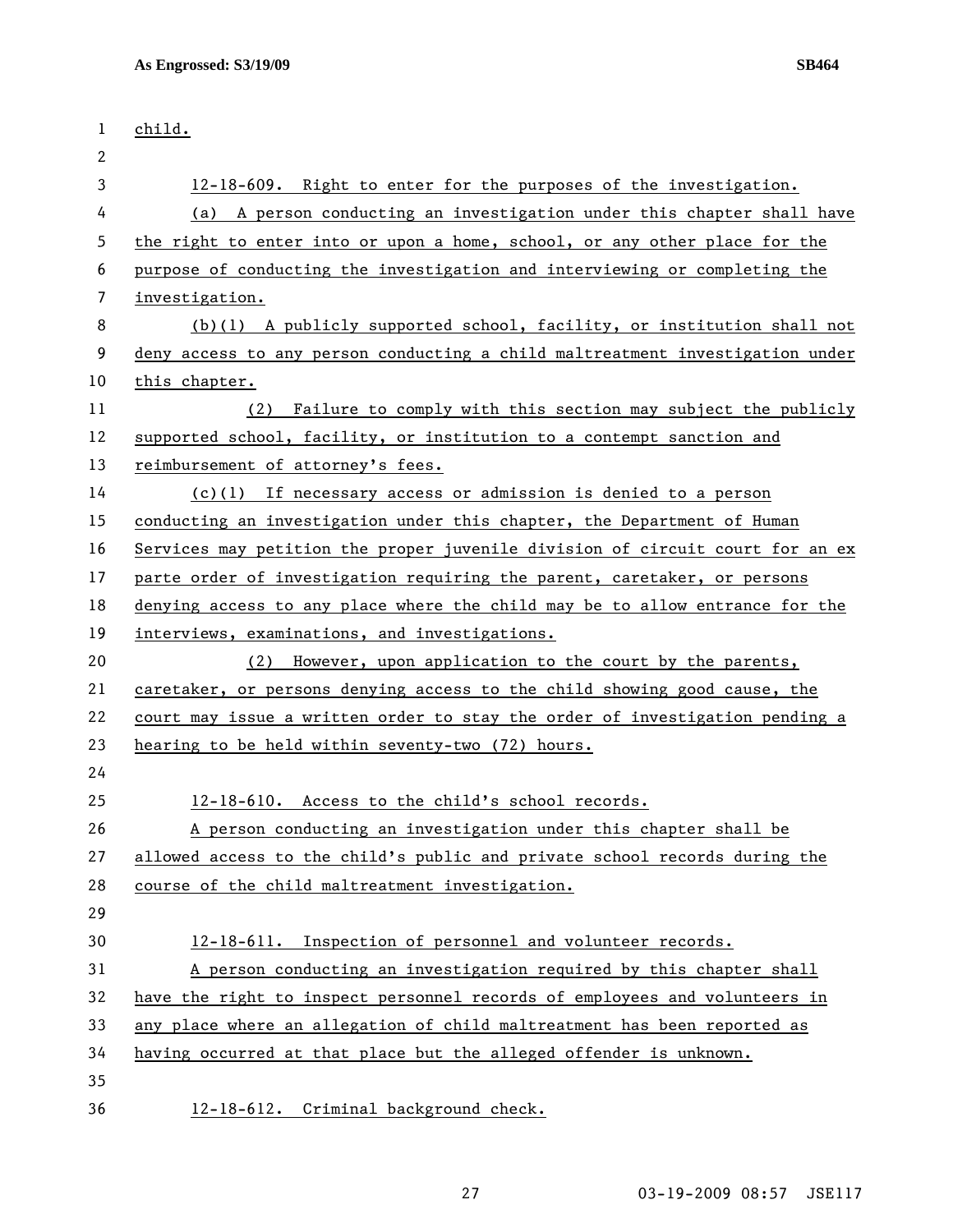| $\mathbf 1$ | The person conducting an investigation under this chapter shall<br>(a)      |
|-------------|-----------------------------------------------------------------------------|
| 2           | have the right to obtain a criminal background check, including a           |
| 3           | fingerprint-based check in any national crime information database, on any  |
| 4           | subject of the report.                                                      |
| 5           | (b) The results of the criminal background check shall not be               |
| 6           | disclosed outside of the Department of Human Services except as permitted   |
| 7           | under this chapter.                                                         |
| 8           |                                                                             |
| 9           | 12-18-613. Access to miscellaneous records.                                 |
| 10          | Upon request by a person conducting an investigation under this             |
| 11          | chapter, a school, day care center, child care facility, residential        |
| 12          | facility, residential treatment facility, or similar institution shall      |
| 13          | provide the person conducting the investigation with:                       |
| 14          | The name, date of birth, social security number, and last<br>(1)            |
| 15          | known address and phone number of any person identified as an alleged       |
| 16          | offender if the alleged child maltreatment occurred at that school, center, |
| 17          | or facility; and                                                            |
| 18          | The name and address of any witness to the alleged child<br>(2)             |
| 19          | maltreatment if the alleged child maltreatment occurred at that school,     |
| 20          | center, or facility.                                                        |
| 21          |                                                                             |
| 22          | 12-18-614. Submission to a physical exam or other testing.                  |
| 23          | An investigation under this chapter may include a physical examination,     |
| 24          | a drug test, radiology procedures, photographs, and a psychological or      |
| 25          | psychiatric examination of all children subject to the care, custody, or    |
| 26          | control of the alleged offender.                                            |
| 27          |                                                                             |
| 28          | 12-18-615. Radiology procedures, photographs, and medical records.          |
| 29          | (a) A person who is required to make a report under this chapter may        |
| 30          | take or cause to be taken radiology procedures and photographs or compile   |
| 31          | medical records that may be relevant as to the existence or extent of child |
| 32          | maltreatment.                                                               |
| 33          | (b) A hospital or clinic may make videotapes that may be relevant as        |
| 34          | to the existence or extent of child maltreatment.                           |
| 35          | The Department of Human Services or law enforcement officials<br>(c)        |
| 36          | shall be provided at no cost a copy of the results of radiology procedures, |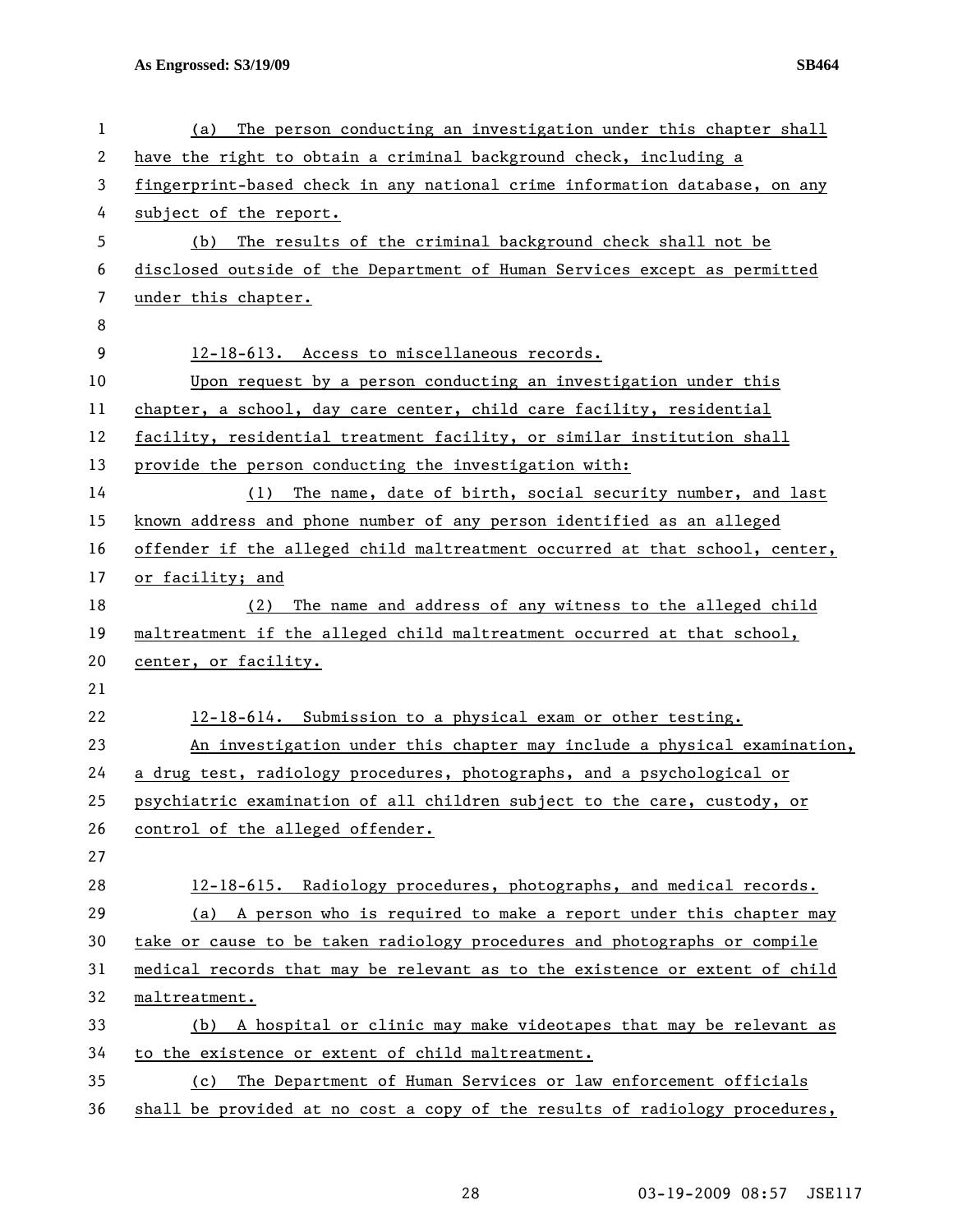| 1            | videotapes, photographs, or medical records upon request.                     |
|--------------|-------------------------------------------------------------------------------|
| $\mathbf{2}$ |                                                                               |
| 3            | $12 - 18 - 616$ . Timing.                                                     |
| 4            | $(a)(1)$ Except as otherwise provided in this section, an investigative       |
| 5            | determination shall be made in each investigation under this chapter within   |
| 6            | thirty (30) days regardless of whether the investigation is conducted by the  |
| 7            | Department of Human Services, the Crimes Against Children Division of the     |
| 8            | Department of Arkansas State Police, or local law enforcement.                |
| 9            | However, this procedural requirement shall not be considered<br>(2)           |
| 10           | as a factor to alter the investigative determination in any judicial or       |
| 11           | administrative proceeding.                                                    |
| 12           | (b) An investigation involving an out-of-home alleged offender that is        |
| 13           | determined to be true may be extended up to thirty (30) additional days to    |
| 14           | allow an investigator to ascertain:                                           |
| 15           | The names and conditions of any children of the alleged<br>(1)                |
| 16           | offender;                                                                     |
| 17           | (2)<br>Whether children of the alleged offender have been                     |
| 18           | maltreated or are at risk of maltreatment; and                                |
| 19           | To the extent practicable, whether children previously or<br>(3)              |
| 20           | currently under the care of the alleged offender have been sexually abused or |
| 21           | are at risk of sexual abuse.                                                  |
| 22           | (c) An investigation shall not be transferred to inactive status              |
| 23           | because an investigator is awaiting documentary evidence.                     |
| 24           |                                                                               |
| 25           | 12-18-617. Authority to pursue other remedies.                                |
| 26           | Notwithstanding an investigative determination finding of true but<br>(a)     |
| 27           | exempted the Department of Human Services may pursue:                         |
| 28           | (1) Any legal remedies, including the authority to initiate                   |
| 29           | legal proceedings in a court of competent jurisdiction; and                   |
| 30           | Medical care or treatment for a child when such care or<br>(2)                |
| 31           | treatment is necessary to prevent or remedy serious harm to the child or to   |
| 32           | prevent the withholding of medically indicated treatment from a child with    |
| 33           | life-threatening conditions.                                                  |
| 34           | (b) Except with respect to the withholding of medically indicated             |
| 35           | treatments from a disabled infant with life-threatening conditions, case-by-  |
| 36           | case determinations concerning the exercise of authority in this section      |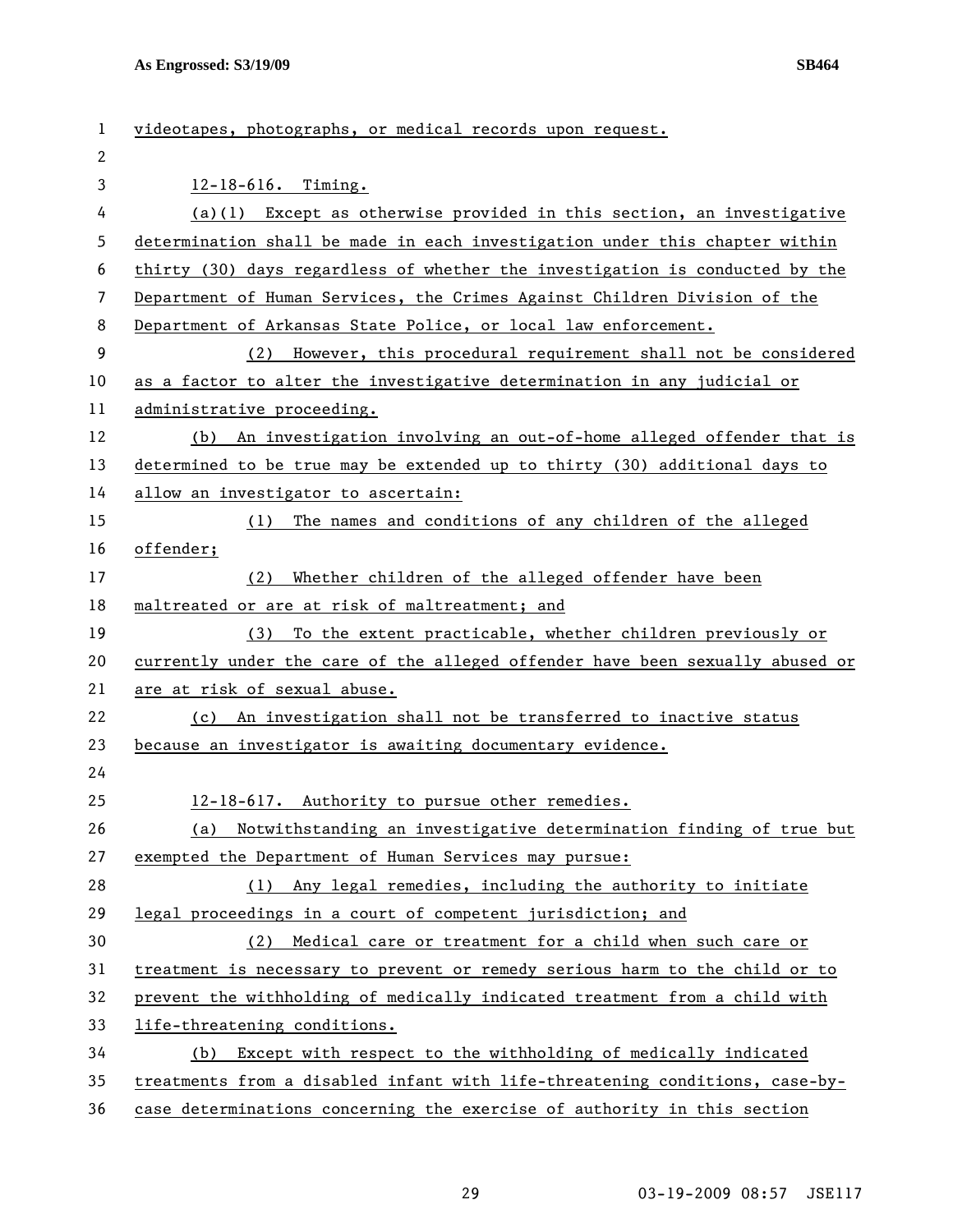| 1  | shall be within the sole discretion of the department.                        |
|----|-------------------------------------------------------------------------------|
| 2  |                                                                               |
| 3  | 12-18-618. Religious bias prohibited.                                         |
| 4  | The Department of Human Services shall investigate all allegations of         |
| 5  | child maltreatment without regard to the parent's practice of his or her      |
| 6  | religious beliefs and shall only consider whether the acts or omissions of    |
| 7  | the parent constitute child maltreatment under this chapter.                  |
| 8  |                                                                               |
| 9  | 12-18-619. Closing investigations.                                            |
| 10 | (a) If at any time before or during an investigation under this               |
| 11 | chapter it is determined that the alleged offender is not a caretaker of any  |
| 12 | child and the alleged victim has reached eighteen (18) years of age prior to  |
| 13 | notification, the child maltreatment investigation shall be closed            |
| 14 | notwithstanding any criminal investigation.                                   |
| 15 | $(b)(1)$ If at any time before or during the investigation it appears         |
| 16 | that the alleged offender is identified and is not a caretaker of the victim  |
| 17 | child, excluding investigations of sexual abuse, the Department of Human      |
| 18 | Services shall:                                                               |
| 19 | Refer the matter to the appropriate law enforcement<br>(A)                    |
| 20 | agency;                                                                       |
| 21 | (B)<br>Close its investigation; and                                           |
| 22 | (C)<br>Forward a copy of its findings to the appropriate law                  |
| 23 | enforcement agency for the agency's further use in any criminal               |
| 24 | investigation.                                                                |
| 25 | $(2)(A)$ If the appropriate law enforcement agency subsequently               |
| 26 | determines that the alleged offender is a caretaker, it shall immediately     |
| 27 | notify the department of its determination.                                   |
| 28 | Thereupon the department shall reopen and continue its<br>(B)                 |
| 29 | investigation in compliance with all other requirements contained in this     |
| 30 | chapter.                                                                      |
| 31 | If at any time before or during the investigation the department<br>(c)       |
| 32 | is unable to locate or identify the alleged offender because the alleged      |
| 33 | child maltreatment occurred more than five (5) years ago or in another state, |
| 34 | the department shall consider the report unable to be completed and place the |
| 35 | report in inactive status.                                                    |
| 36 |                                                                               |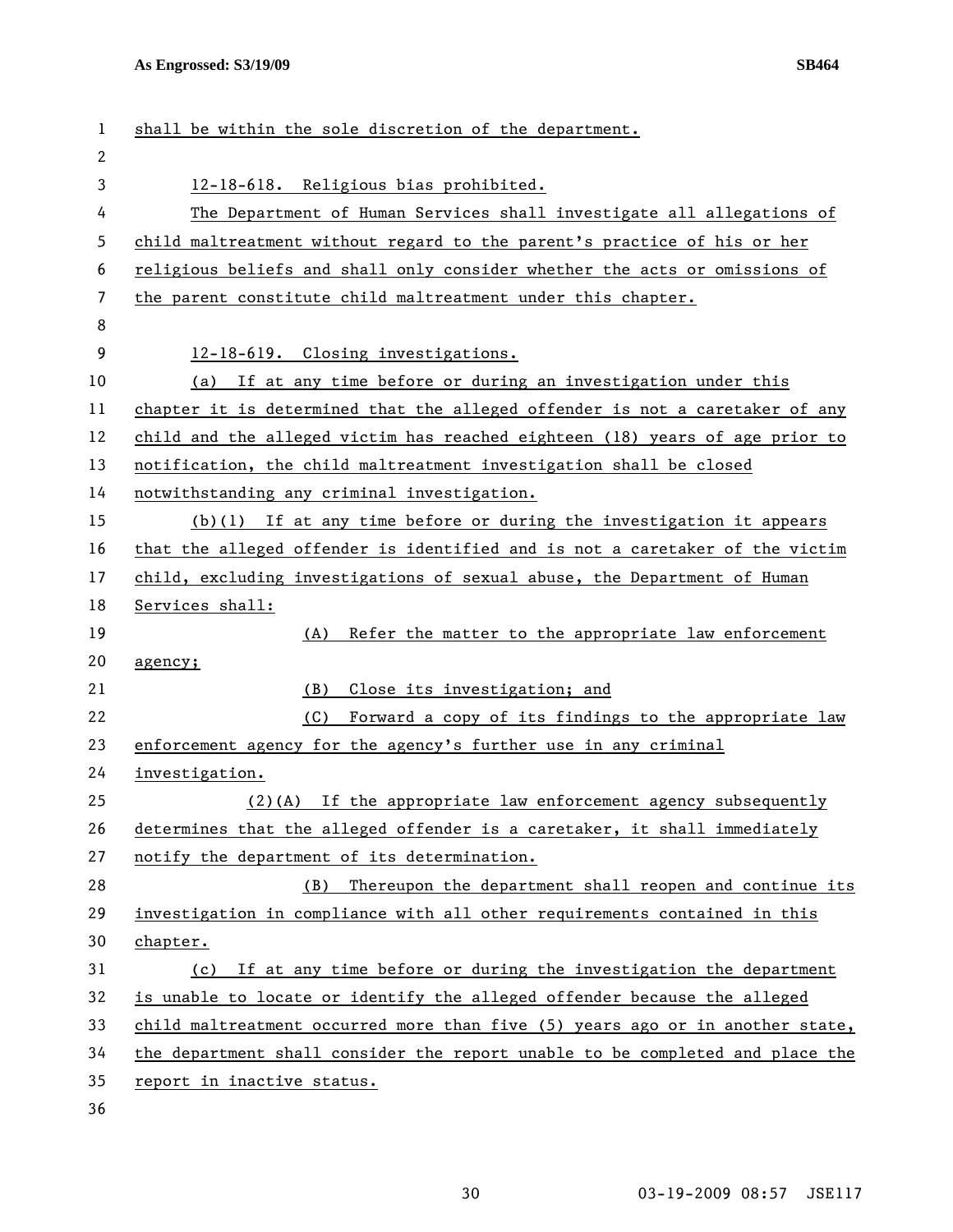| 1  | 12-18-620. Release of information on pending investigation.                  |
|----|------------------------------------------------------------------------------|
| 2  | Information on a pending investigation under this chapter is<br>(a)          |
| 3  | confidential and may be disclosed only as provided in this chapter.          |
| 4  | (b)(1) The Department of Human Services shall not release data that          |
| 5  | would identify a person who made a report under this chapter unless a court  |
| 6  | of competent jurisdiction orders release of the information after the court  |
| 7  | has reviewed in camera the record related to the report and has found it has |
| 8  | reason to believe that the reporter knowingly made a false report.           |
| 9  | (2) However, upon request, the information shall be disclosed to             |
| 10 | the prosecuting attorney or law enforcement.                                 |
| 11 | $(c)(1)$ Any person or agency to whom disclosure is made shall not           |
| 12 | disclose to any other person any information obtained pursuant to this       |
| 13 | section.                                                                     |
| 14 | (2) However, the person or agency is permitted to consult his or             |
| 15 | her own attorney regarding the information in any notice provided by the     |
| 16 | department.                                                                  |
| 17 | (d) The department may provide information, including protected health       |
| 18 | information, to a person or agency that provides services such as medical    |
| 19 | examination of, an assessment interview with, or diagnosis of, care for,     |
| 20 | treatment of, or supervision of a victim of maltreatment, a juvenile         |
| 21 | offender, or an underaged juvenile aggressor.                                |
| 22 | Information on a pending investigation, including protected health<br>(e)    |
| 23 | information, shall be released upon request to:                              |
| 24 | (1)<br>The Department of Human Services;                                     |
| 25 | (2) Law enforcement;                                                         |
| 26 | (3)<br>The prosecuting attorney;                                             |
| 27 | (4)<br>The appropriate multidisciplinary team;                               |
| 28 | Attorney ad litem of the alleged victim or offender;<br>(5)                  |
| 29 | (6)<br>Court Appointed Special Advocate of the alleged victim or             |
| 30 | offender;                                                                    |
| 31 | Any licensing or registering authority to the extent<br>(7)                  |
| 32 | necessary to carry out its official responsibilities;                        |
| 33 | Any department division director or facility director<br>(8)                 |
| 34 | receiving notice of a Child Abuse Hotline report pursuant to this chapter;   |
| 35 | Any facility director receiving notice of a Child Abuse<br>(9)               |
| 36 | Hotline report pursuant to this chapter; and                                 |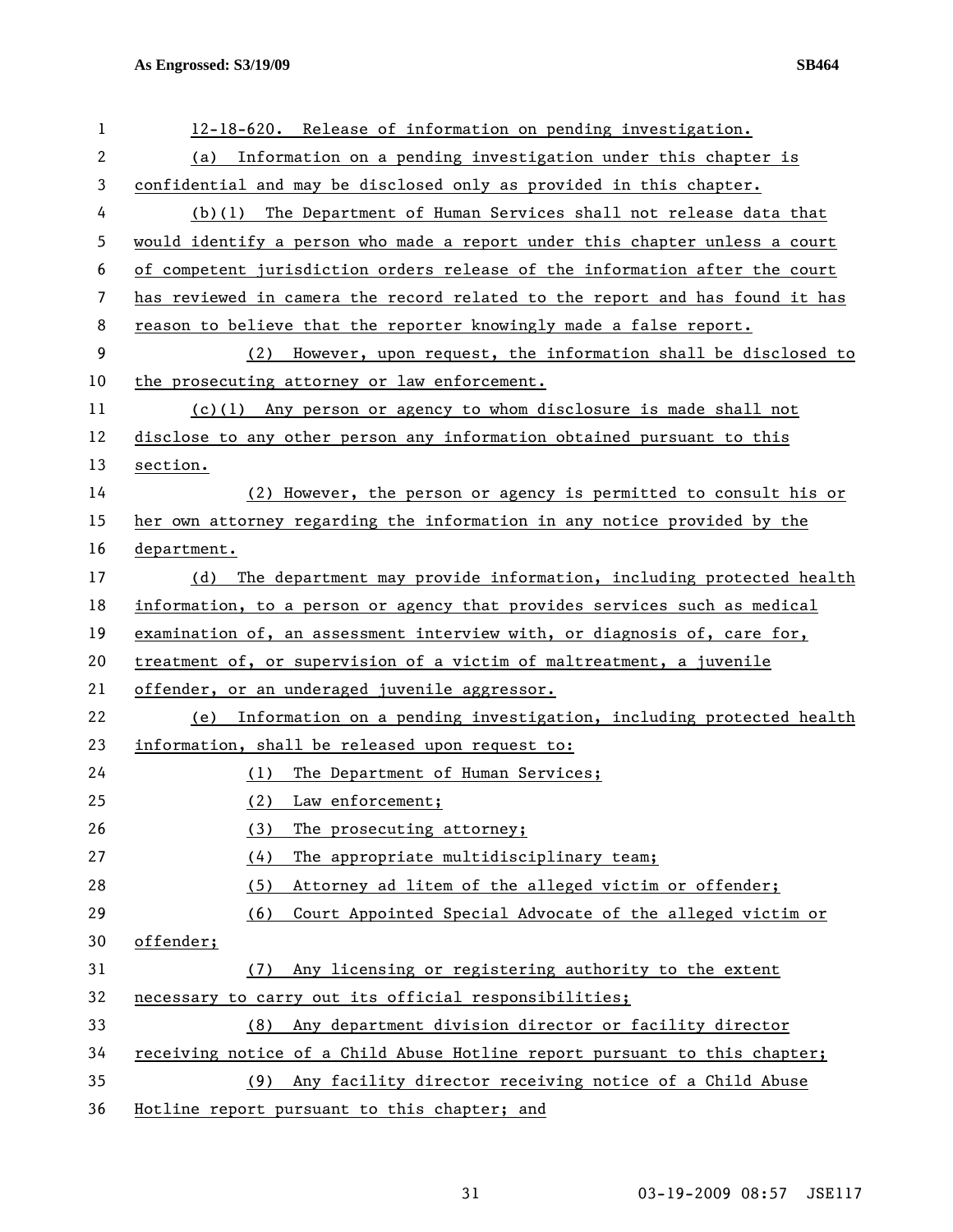| 1  | (10)(A) Acting in their official capacities, individual United                |
|----|-------------------------------------------------------------------------------|
| 2  | States and Arkansas senators and representatives and their authorized staff   |
| 3  | members but only if they agree not to permit any re-disclosure of the         |
| 4  | information.                                                                  |
| 5  | (B) However, disclosure shall not be made to any committee                    |
| 6  | or legislative body.                                                          |
| 7  | Information on a pending investigation, including protected health<br>(f)     |
| 8  | information, may be released to or disclosed in a circuit court child custody |
| 9  | case or similar case if:                                                      |
| 10 | No seventy-two-hour hold has been exercised under this<br>(1)                 |
| 11 | chapter or pleadings filed pursuant to the Arkansas Juvenile Code of 1989, §  |
| 12 | $9-27-301$ et seq.;                                                           |
| 13 | Written notice of intent to request release or disclosure is<br>(2)           |
| 14 | provided to the investigating agency at least five (5) days before the date   |
| 15 | for release or disclosure;                                                    |
| 16 | The investigating agency has the opportunity to appear<br>(3)                 |
| 17 | before the court and be heard on the issue of release or disclosure;          |
| 18 | (4)<br>The information gathered by the investigative agency is                |
| 19 | necessary for the determination of an issue before the court;                 |
| 20 | Waiting until completion of the investigation will<br>(5)                     |
| 21 | jeopardize the health or safety of the child in the custody case;             |
| 22 | A protective order is issued to prevent re-disclosure of the<br>(6)           |
| 23 | information provided by the investigating agency or the information is        |
| 24 | released or disclosed only to the court in camera; and                        |
| 25 | Release or disclosure of the information will not compromise<br>(7)           |
| 26 | a criminal investigation.                                                     |
| 27 | Information on a pending investigation, including protected health<br>(g)     |
| 28 | information, may be released to or disclosed in the circuit court if the      |
| 29 | victim or alleged offender has an open dependency-neglect or family in need   |
| 30 | of services case before the circuit court.                                    |
| 31 |                                                                               |
| 32 | Subchapter 7                                                                  |
| 33 | Investigative Findings.                                                       |
| 34 |                                                                               |
| 35 | 12-18-701. Generally.                                                         |
| 36 | The agency responsible for an investigation under this chapter<br>(a)         |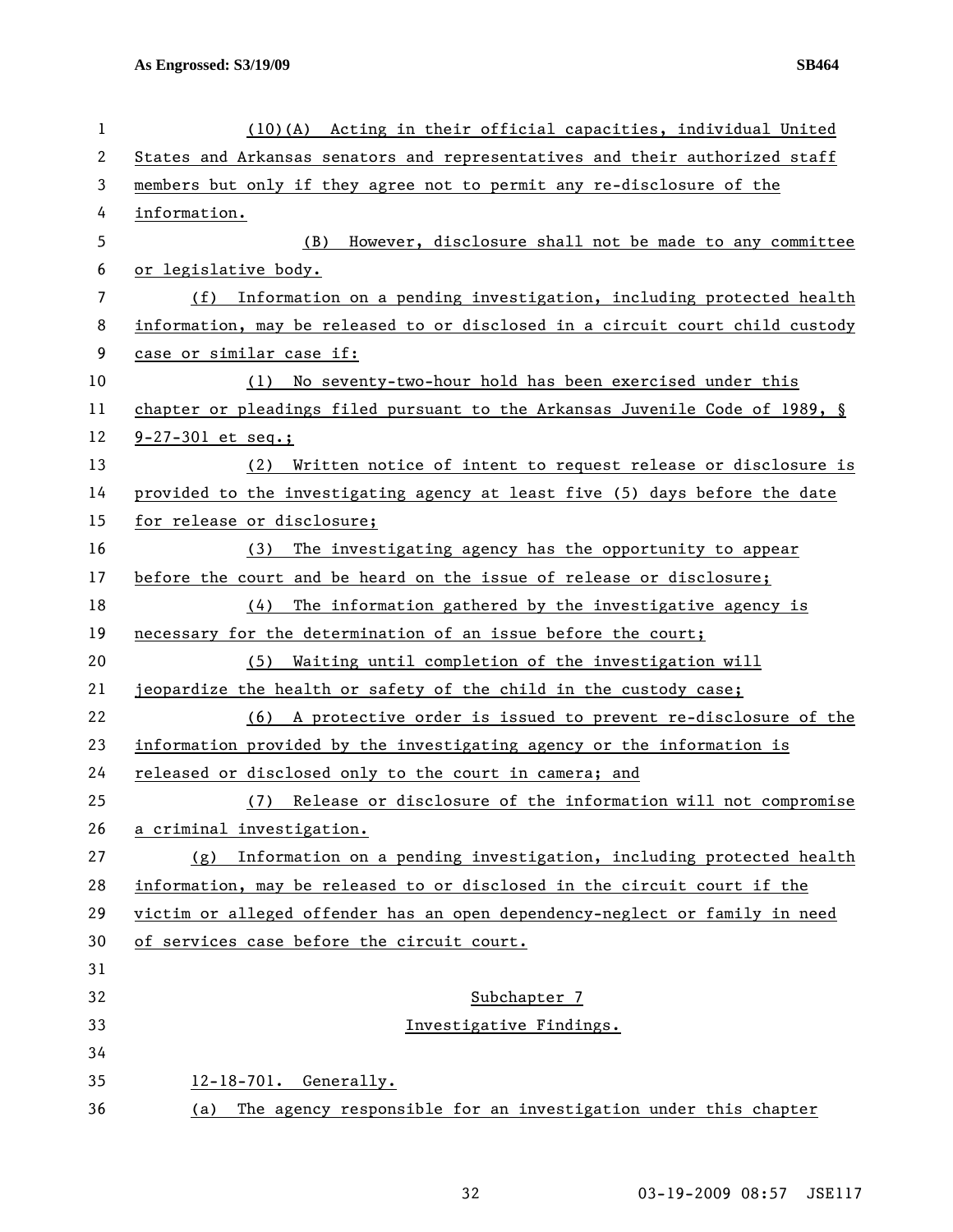| 1  | shall make a complete written report of the investigation by the conclusion   |
|----|-------------------------------------------------------------------------------|
| 2  | of a period of thirty (30) days.                                              |
| 3  | (b) The report of the investigation shall include the following               |
| 4  | information:                                                                  |
| 5  | The names and addresses of the child and his or her legal<br>(1)              |
| 6  | parents and other caretakers of the child, if known;                          |
| 7  | The child's age, sex, and race;<br>(2)                                        |
| 8  | (3)<br>The nature and extent of the child's present and past                  |
| 9  | injuries;                                                                     |
| 10 | The investigative determination;<br>(4)                                       |
| 11 | The nature and extent of the child maltreatment, including<br>(5)             |
| 12 | any evidence of previous injuries or child maltreatment to the child or his   |
| 13 | or her siblings;                                                              |
| 14 | The name and address of the person responsible for the<br>(6)                 |
| 15 | injuries or child maltreatment if known;                                      |
| 16 | Services offered and accepted;<br>(7)                                         |
| 17 | Family composition;<br>(8)                                                    |
| 18 | (9)<br>The source of the notification; and                                    |
| 19 | (10)<br>The person making the notification, his or her occupation,            |
| 20 | and where he or she can be reached.                                           |
| 21 | The agency responsible for the investigation shall immediately<br>(c)         |
| 22 | provide the Department of Human Services at no cost a copy of the written     |
| 23 | report and any information gathered during the course of the investigation,   |
| 24 | including statements from witnesses and transcripts of interviews.            |
| 25 | All information gathered during the course of the investigation<br>(d)        |
| 26 | shall be contained in the file of the Department of Human Services whether or |
| 27 | not the information supports the investigative determination.                 |
| 28 | $(e)(1)$ The department shall not release data that would identify the        |
| 29 | person who made the report unless a court of competent jurisdiction orders    |
| 30 | release of the information after the court has reviewed in camera the record  |
| 31 | related to the report and has found it has reason to believe that the         |
| 32 | reporter knowingly made a false report.                                       |
| 33 | (2) However, the information shall be disclosed to the                        |
| 34 | prosecuting attorney or law enforcement officers on request.                  |
| 35 | The report, exclusive of information identifying the person making<br>(f)     |
| 36 | the notification, shall be admissible in evidence in any proceeding related   |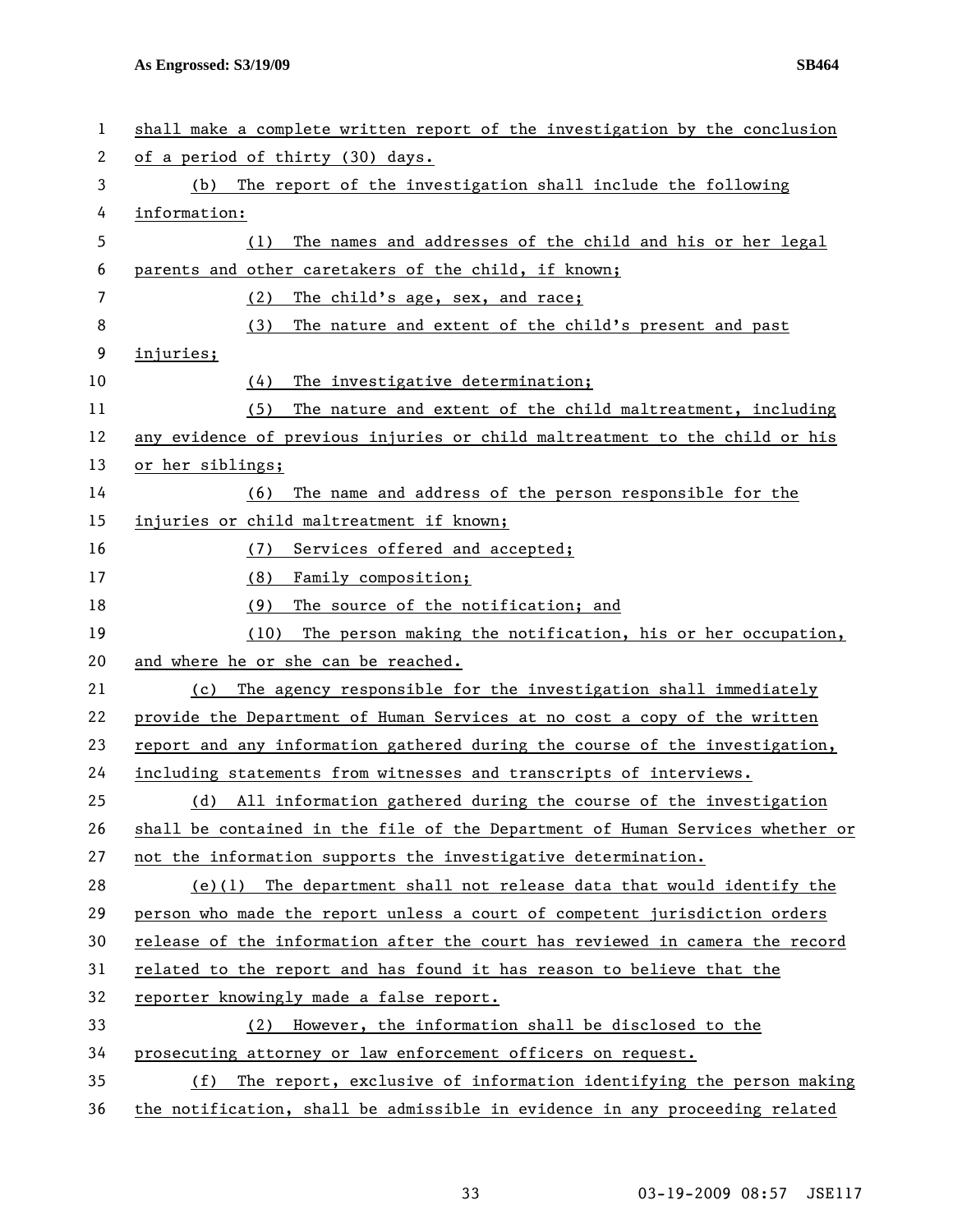| 1              | to child maltreatment.                                                        |
|----------------|-------------------------------------------------------------------------------|
| 2              | Notwithstanding any provision of the Arkansas Rules of Evidence,<br>(g)       |
| 3              | any privilege between a minister and any person confessing to or being        |
| 4              | counseled by the minister shall not constitute grounds for excluding evidence |
| 5              | at any dependency-neglect proceeding or proceedings involving custody of a    |
| 6              | child.                                                                        |
| $\overline{7}$ |                                                                               |
| 8              | 12-18-702. Investigative determination.                                       |
| 9              | Upon completion of an investigation under this chapter, the Department        |
| 10             | of Human Services shall determine whether the allegations of child            |
| 11             | maltreatment are:                                                             |
| 12             | $(1)$ (A) Unsubstantiated.                                                    |
| 13             | An unsubstantiated determination shall be entered when<br>(B)                 |
| 14             | the allegation is not supported by a preponderance of the evidence;           |
| 15             | $(2)(A)$ True.                                                                |
| 16             | (B) A true determination shall be entered when the                            |
| 17             | allegation is supported by a preponderance of the evidence.                   |
| 18             | (C) A determination of true but exempted, which means that                    |
| 19             | the offender's name shall not be placed in the central registry, shall be     |
| 20             | entered if:                                                                   |
| 21             | (i) A parent practicing his or her religious beliefs                          |
| 22             | does not, for that reason alone, provide medical treatment for a child, but   |
| 23             | in lieu of treatment the child is being furnished with treatment by spiritual |
| 24             | means alone, through prayer, in accordance with a recognized religious method |
| 25             | of healing by an accredited practitioner;                                     |
| 26             | (i)<br>The offender is an underaged juvenile                                  |
| 27             | aggressor; or                                                                 |
| 28             | The report was true for neglect as defined<br>(iii)                           |
| 29             | under § 12-18-103(13)(B); or                                                  |
| 30             | $(3)(A)$ Inactive.                                                            |
| 31             | (B) If the investigation cannot be completed, the                             |
| 32             | investigation shall be determined incomplete and placed in inactive status.   |
| 33             |                                                                               |
| 34             | 12-18-703. Notice generally.                                                  |
| 35             | The Department of Human Services shall notify each alleged<br>(a)             |
| 36             | offender of the child maltreatment investigative determination whether true   |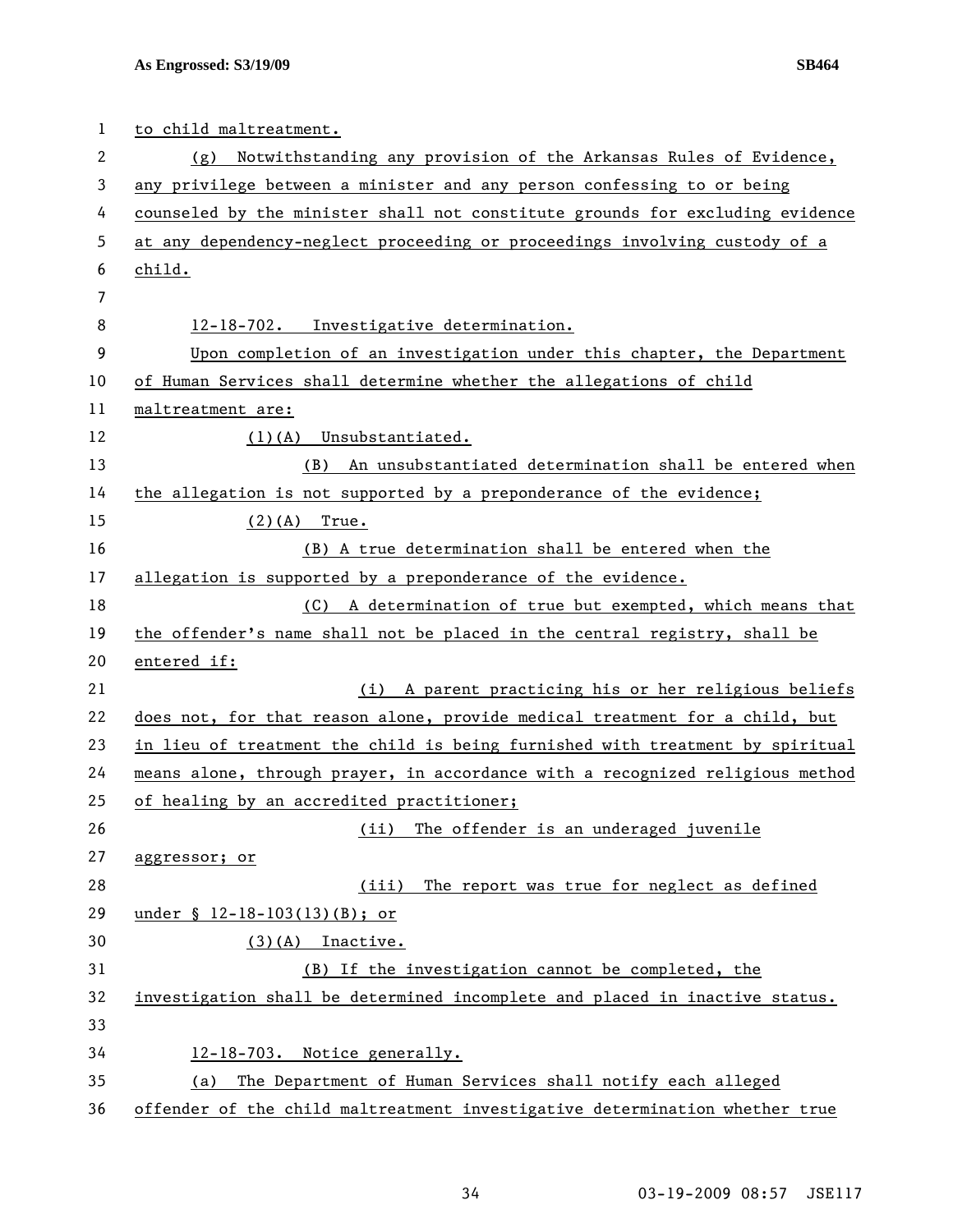| 1  | or unsubstantiated.                                                           |
|----|-------------------------------------------------------------------------------|
| 2  | In every case in which a report is determined to be true, the<br>(b)          |
| 3  | department shall notify the alleged offender of the investigative             |
| 4  | determination by certified mail, restricted delivery or by process server.    |
| 5  |                                                                               |
| 6  | 12-18-704. Notice if the alleged offender is under 10 years of age.           |
| 7  | (a) If the report was determined true and the alleged offender is a           |
| 8  | child under ten (10) years of age at the time the act or omission occurred,   |
| 9  | the Department of Human Services shall notify the legal parents and legal     |
| 10 | guardians of the investigative determination and that the child's name shall  |
| 11 | not be placed in the Child Maltreatment Central Registry.                     |
| 12 |                                                                               |
| 13 | 12-18-705. Notice if the alleged offender is 10 years of age or               |
| 14 | older.                                                                        |
| 15 | (a) If the report was determined true and the alleged offender is a           |
| 16 | child ten (10) years of age or older at the time the act or omission occurred |
| 17 | a notice shall be given as provided in this section.                          |
| 18 | The notice under this section shall be provided as follows:<br>(b)            |
| 19 | If the child is in foster care, the Department of Human<br>(1)                |
| 20 | Services shall notify the child's counsel and the legal parents, legal        |
| 21 | guardians, and current foster parents of the alleged offender; or             |
| 22 | (2) If the child is not in foster care, the department shall                  |
| 23 | notify the legal parents and legal guardians of the alleged offender.         |
| 24 | The notice under this section shall include the following:<br>(c)             |
| 25 | The investigative determination, excluding data that would<br>(1)             |
| 26 | identify the person who made the report to the Child Abuse Hotline;           |
| 27 | (2) A statement that the matter has been referred for an                      |
| 28 | automatic administrative hearing that may only be waived by the alleged       |
| 29 | juvenile offender or his or her parent or legal guardian in writing;          |
| 30 | The potential consequences to the alleged juvenile offender<br>(3)            |
| 31 | if the juvenile offender's name is placed in the Child Maltreatment Central   |
| 32 | Registry;                                                                     |
| 33 | A statement that the person has a right to have an attorney,<br>(4)           |
| 34 | and if the person cannot afford an attorney, to contact Legal Services;       |
| 35 | (5) A statement that if the person's name is placed on the Child              |
| 36 | Maltreatment Central Registry, that the person's name may be automatically    |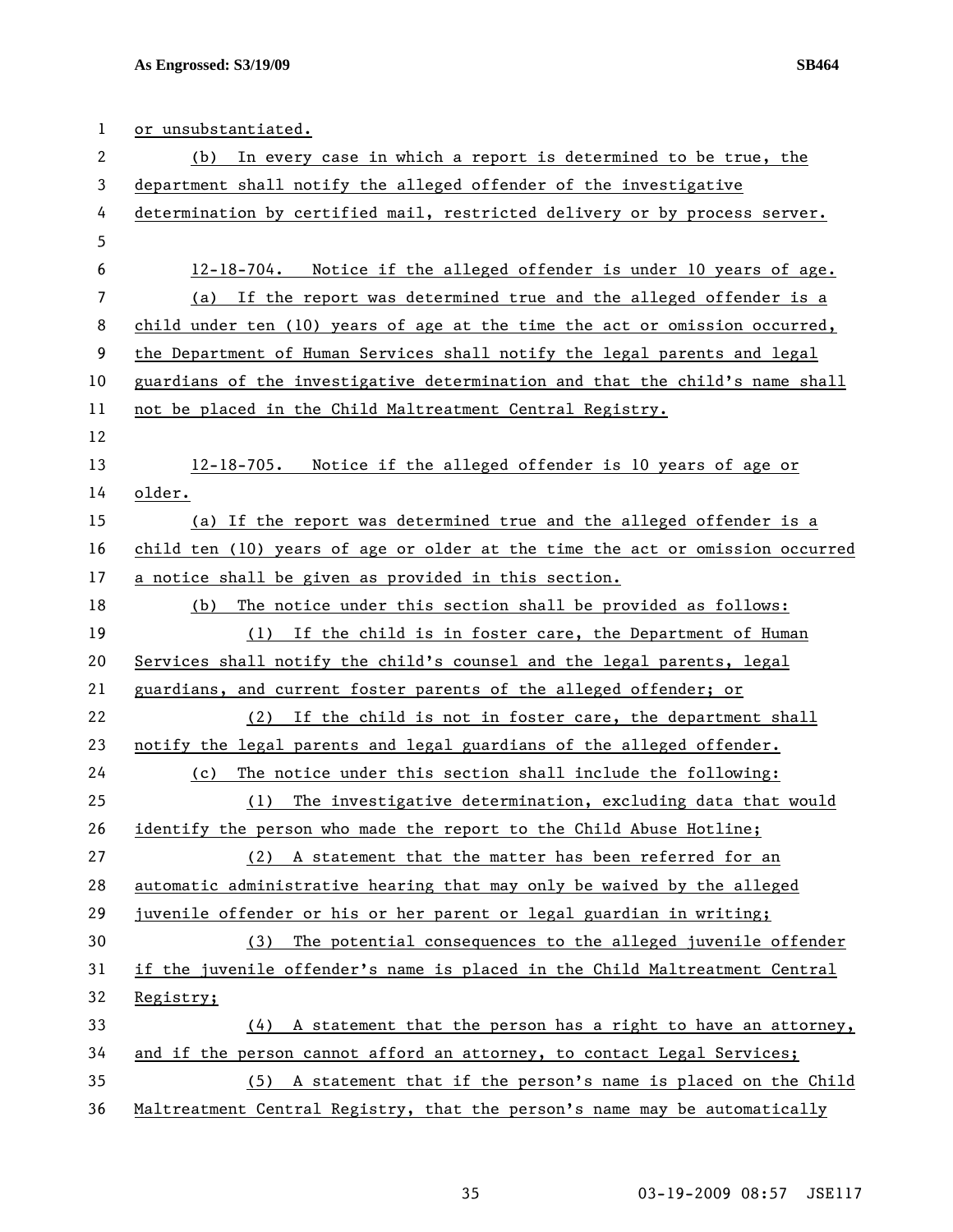| 1  | removed after one (1) year or the person may be able to petition for removal  |
|----|-------------------------------------------------------------------------------|
| 2  | after one (1) year, depending on the finding;                                 |
| 3  | (6) A statement that the administrative hearing may take place                |
| 4  | in person if requested by the alleged juvenile offender, the alleged juvenile |
| 5  | offender's parent or guardian, or the alleged offender's attorney within      |
| 6  | thirty (30) days from the date that the alleged juvenile offender receives    |
| 7  | notification under this section; and                                          |
| 8  | The name of the person making the notification to the<br>(7)                  |
| 9  | alleged juvenile offender, his or her title or position, and current contact  |
| 10 | information.                                                                  |
| 11 |                                                                               |
| 12 | 12-18-706. Notice if the alleged offender is 18 years of age or               |
| 13 | older.                                                                        |
| 14 | Notification to an alleged offender who was eighteen (18) years of age        |
| 15 | or older at the time of the act or omission that resulted in a true finding   |
| 16 | of child maltreatment shall include the following:                            |
| 17 | (1) The investigative determination, excluding data that would                |
| 18 | identify the person who made the report to the Child Abuse Hotline;           |
| 19 | (2) A statement that the person named as the alleged offender of              |
| 20 | the true report may request an administrative hearing;                        |
| 21 | (3) A statement that the request must be made to the department               |
| 22 | within thirty (30) days of receipt of the service or certified mailing of the |
| 23 | notice of determination;                                                      |
| 24 | (4) The potential consequences to the person if the person's                  |
| 25 | name is placed on the Child Maltreatment Central Registry;                    |
| 26 | (5) A statement that the person has a right to have an attorney               |
| 27 | and that if the person can't afford an attorney to contact Legal Services;    |
| 28 | (6) A statement that if the person's name is placed on the Child              |
| 29 | Maltreatment Central Registry that the person's name may be automatically     |
| 30 | removed after one (1) year or the person may be able to petition for removal  |
| 31 | after one (1) year, depending on the finding;                                 |
| 32 | The name of the person making the notification to the<br>(7)                  |
| 33 | alleged juvenile offender, his or her title or position, and current contact  |
| 34 | information; and                                                              |
| 35 | (8) A statement that the administrative hearing may take place                |
| 36 | in person if requested by the alleged offender or the alleged offender's      |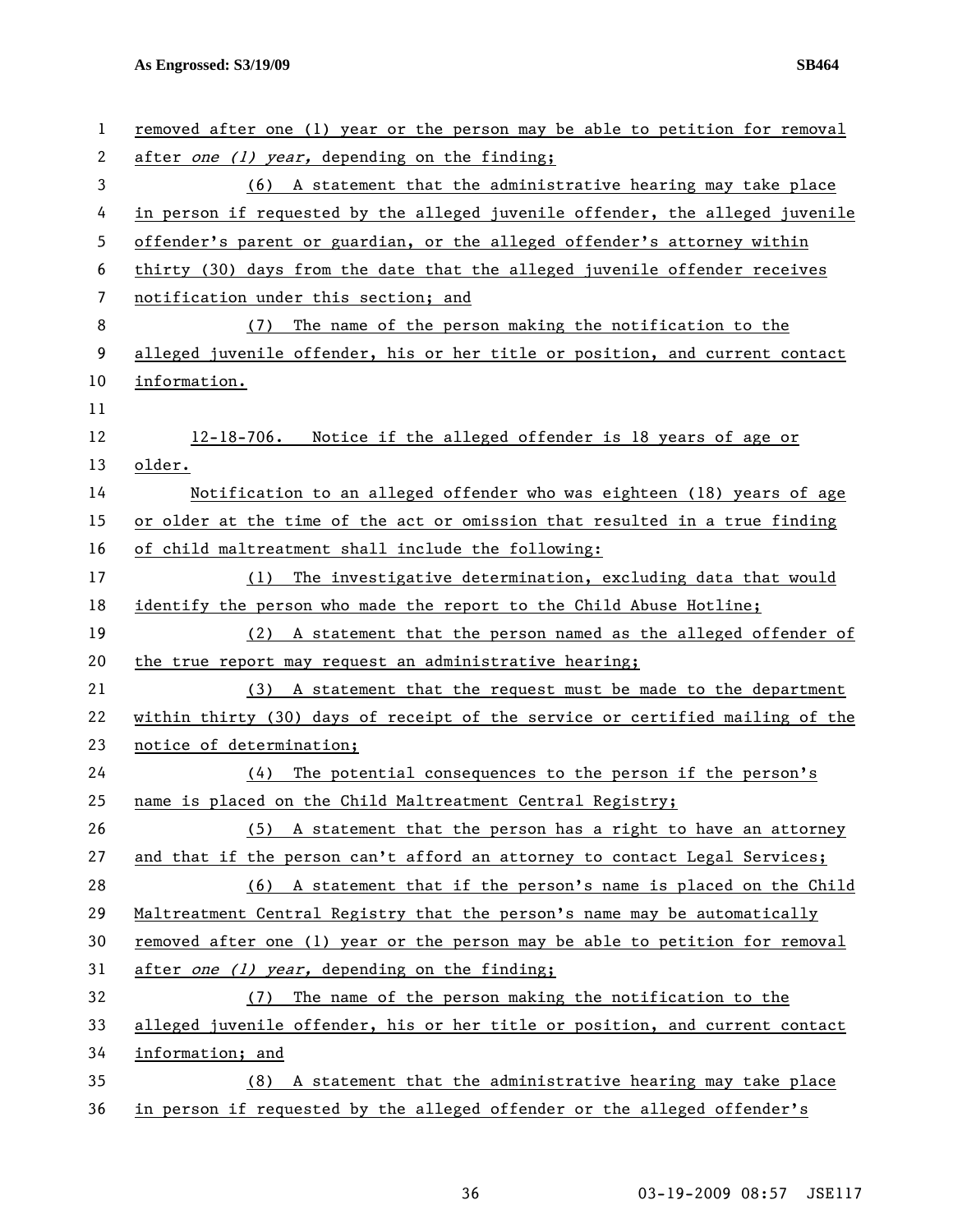| 1  | attorney within thirty (30) days from the date that the alleged offender        |
|----|---------------------------------------------------------------------------------|
| 2  | receives notification under this section.                                       |
| 3  |                                                                                 |
| 4  | Notice when the alleged offender works with children or is<br>$12 - 18 - 707$ . |
| 5  | engaged in child-related activities.                                            |
| 6  | (a) If the child maltreatment investigative determination names as an           |
| 7  | alleged offender a person who is engaged in child-related activities or         |
| 8  | employment and the Department of Human Services has determined that children    |
| 9  | under the care of the alleged offender appear to be at risk of maltreatment     |
| 10 | by the alleged offender, the department may notify the following of the         |
| 11 | investigative determination:                                                    |
| 12 | (1) An alleged offender's employer;                                             |
| 13 | (2) A school superintendent, principal, or a person in an                       |
| 14 | equivalent_position_where_the_alleged_offender_is_employed;                     |
| 15 | (3) A person in charge of a paid or volunteer activity; and                     |
| 16 | (4) Any licensing or registering authority to the extent                        |
| 17 | necessary to carry out its official responsibilities.                           |
| 18 | The department shall promulgate rules that will ensure that<br>(b)              |
| 19 | notification required under this section is specifically approved by a          |
| 20 | responsible manager in the department before the notification is made.          |
| 21 | (c) If the department later determines that there is no preponderance           |
| 22 | of the evidence indicating that children under the care of the alleged          |
| 23 | offender appear to be at risk, the department shall immediately notify the      |
| 24 | previously notified person or entity of that information.                       |
| 25 |                                                                                 |
| 26 | $12 - 18 - 708.$<br>Miscellaneous notice requirements.                          |
| 27 | Notification of an investigative determination under this chapter<br>(a)        |
| 28 | shall be provided to:                                                           |
| 29 | The appropriate multi-disciplinary team;<br>(1)                                 |
| 30 | The circuit court judge if the victim or offender has an<br>(2)                 |
| 31 | open dependency-neglect or family in need of services case;                     |
| 32 | (3) The attorney ad litem for any child who is named as the                     |
| 33 | victim or offender;                                                             |
| 34 | (4) The Court Appointed Special Advocate for any child named as                 |
| 35 | the alleged victim or offender;                                                 |
| 36 | (5) Any licensing or registering authority to the extent                        |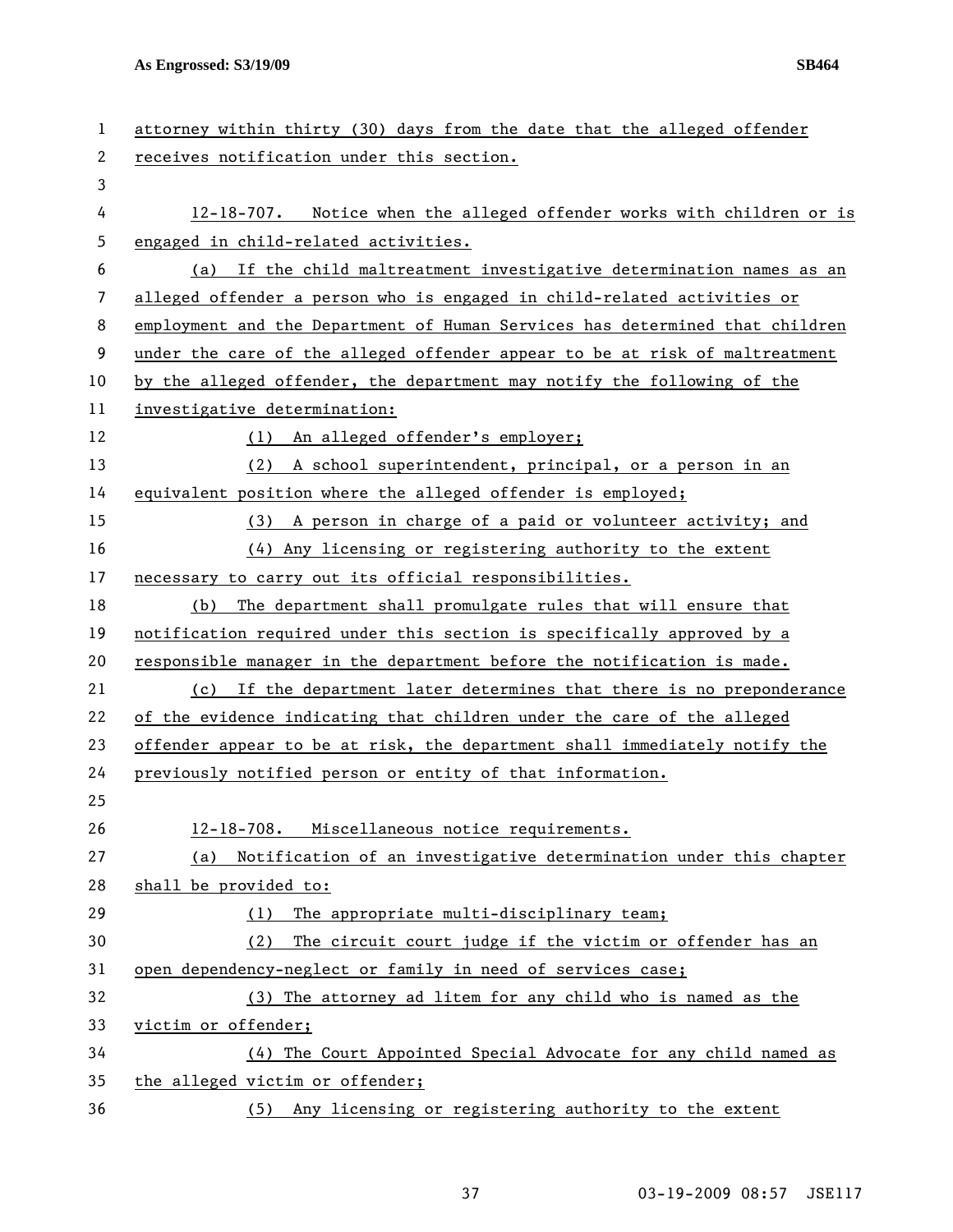| 1  | necessary to carry out its official responsibilities;                        |
|----|------------------------------------------------------------------------------|
| 2  | Any department division director or facility director<br>(6)                 |
| 3  | receiving notice of a Child Abuse Hotline report pursuant to this chapter;   |
| 4  | Any facility director receiving notice of a Child Abuse<br>(7)               |
| 5  | Hotline report pursuant to this chapter;                                     |
| 6  | The legal parents, legal guardians and current foster<br>(8)                 |
| 7  | parents of any child in foster care named as an alleged victim; and          |
| 8  | The Attorney ad litem and Court Appointed Special Advocate<br>(9)            |
| 9  | volunteer of all other children in the same foster home if the child         |
| 10 | maltreatment occurred in a foster home.                                      |
| 11 | (b) If the investigative determination is unsubstantiated, the               |
| 12 | Department of Human Services shall notify the mandated reporter who made the |
| 13 | underlying report.                                                           |
| 14 | (c) If the investigative determination is true, notification of the          |
| 15 | investigative determination shall be provided to the school where the victim |
| 16 | child is enrolled. However, the name of the alleged offender shall not be    |
| 17 | identified.                                                                  |
| 18 |                                                                              |
| 19 | 12-18-709. Confidentiality.                                                  |
| 20 | Notice of an investigative determination under this chapter is<br>(a)        |
| 21 | confidential and may be disclosed only as provided in this chapter.          |
| 22 | (b)(1) The Department of Human Services shall not release data that          |
| 23 | would identify the person who made the report unless a court of competent    |
| 24 | jurisdiction orders release of the information after the court has reviewed, |
| 25 | in camera, the record related to the report and has found it has reason to   |
| 26 | believe that the reporter knowingly made a false report.                     |
| 27 | However, upon request, the information shall be disclosed to<br>(2)          |
| 28 | the prosecuting attorney or law enforcement.                                 |
| 29 | $(c)(1)$ Any person or agency to whom disclosure is made shall not           |
| 30 | disclose to any other person a report or other information obtained pursuant |
| 31 | to this section.                                                             |
| 32 | However, the person or agency is permitted to consult his or<br>(2)          |
| 33 | her own attorney regarding the information in any notice provided by the     |
| 34 | department.                                                                  |
| 35 | Notification of the investigative determination of severe<br>$(d)$ (1)       |
| 36 | maltreatment shall be provided to the appropriate law enforcement agency and |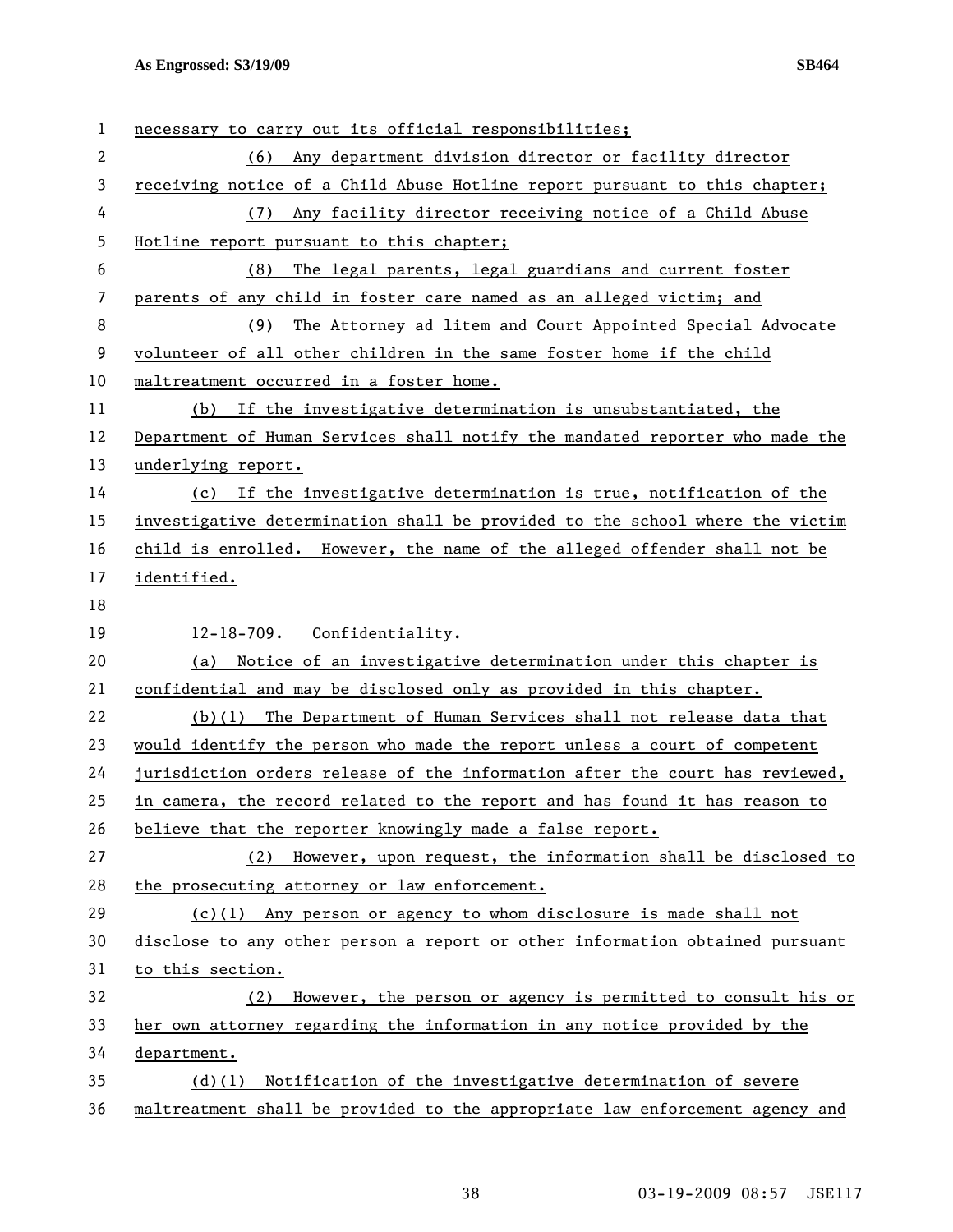| $\mathbf{1}$   | the prosecuting attorney.                                                     |
|----------------|-------------------------------------------------------------------------------|
| 2              | (2) The prosecuting attorney and law enforcement may provide                  |
| 3              | written notice to the department that the department does not need to provide |
| 4              | notice of investigative determinations.                                       |
| 5              | Upon receiving the notification, the department shall not be<br>(3)           |
| 6              | required to provide notification of the investigative determination.          |
| $\overline{7}$ | (e) The department shall notify each subject of the report of the             |
| 8              | investigative determination whether true or unsubstantiated.                  |
| 9              |                                                                               |
| 10             | 12-18-710. Release of information on true investigative determination         |
| 11             | pending due process                                                           |
| 12             | (a) Information on a completed true investigation pending due process         |
| 13             | as referenced in this chapter is confidential and may be disclosed only as    |
| 14             | provided in this chapter.                                                     |
| 15             | (b)(1) The Department of Human Services shall not release data that           |
| 16             | would identify the person who made the report unless a court of competent     |
| 17             | jurisdiction orders release of the information after the court has reviewed   |
| 18             | in camera the record related to the report and has found it has reason to     |
| 19             | believe that the reporter knowingly made a false report.                      |
| 20             | (2) However, upon request, the information shall be disclosed to              |
| 21             | the prosecuting attorney or law enforcement.                                  |
| 22             | $(c)(1)$ Any person or agency to whom disclosure is made shall not            |
| 23             | disclose to any other person any information obtained pursuant to this        |
| 24             | section.                                                                      |
| 25             | However, the person or agency is permitted to consult his or<br>(2)           |
| 26             | her own attorney regarding the information in any notice provided by the      |
| 27             | department.                                                                   |
| 28             | The department may provide information, including protected health<br>(d)     |
| 29             | information, to a person or agency that provides services such as medical     |
| 30             | examination of, an assessment interview with, or diagnosis of, care for,      |
| 31             | treatment of, or supervision of a victim of maltreatment, a juvenile          |
| 32             | offender, or an underaged juvenile aggressor.                                 |
| 33             | Information on a completed investigation, including protected<br>(e)          |
| 34             | health information, pending due process shall be released upon request to:    |
| 35             | The alleged offender;<br>(1)                                                  |
| 36             | (2)<br>The department;                                                        |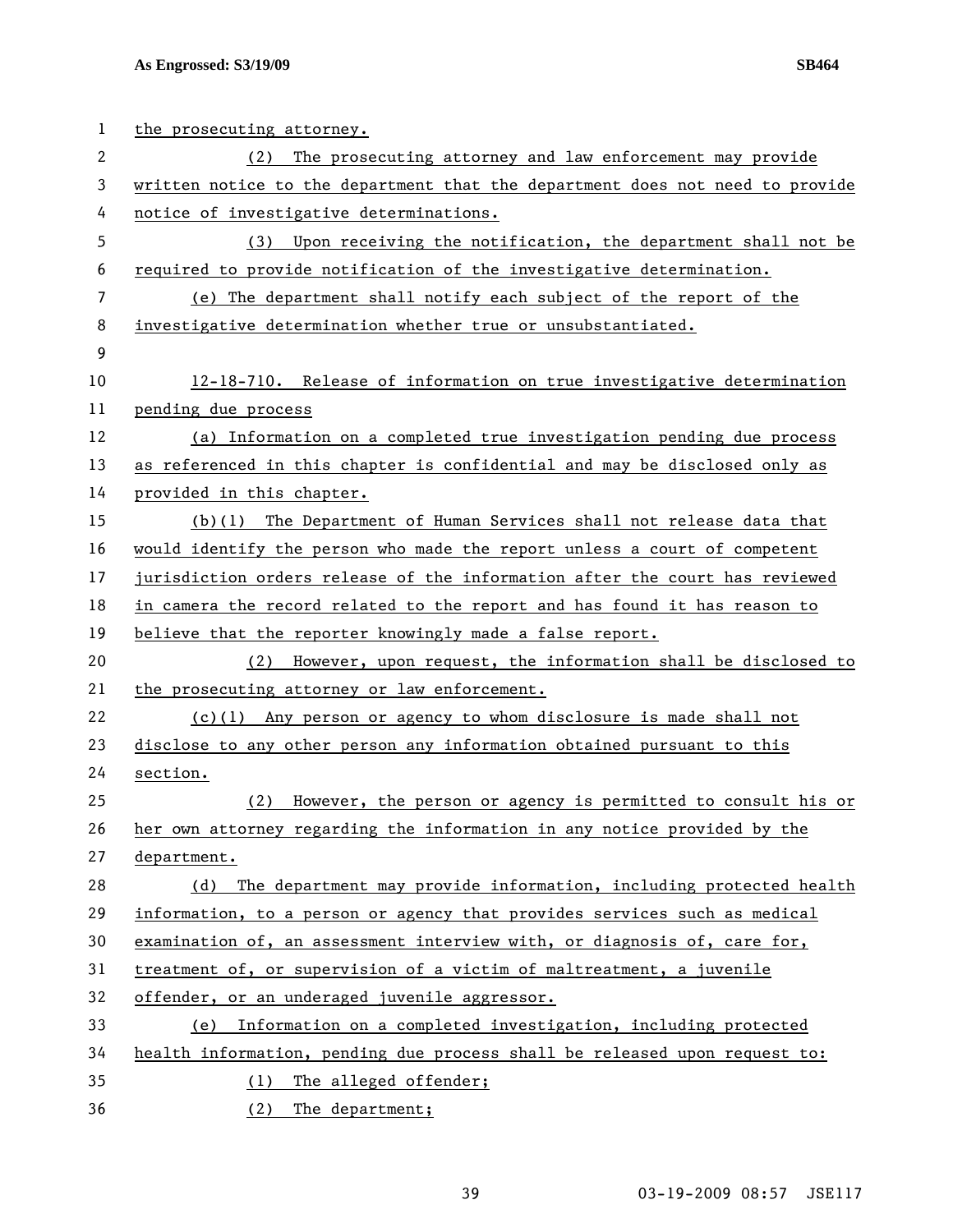| 1  | Law enforcement;<br>(3)                                                      |
|----|------------------------------------------------------------------------------|
| 2  | (4)<br>The prosecuting attorney;                                             |
| 3  | (5)<br>The appropriate multidisciplinary team;                               |
| 4  | (6)<br>Attorney ad litem for the victim or offender;                         |
| 5  | Court Appointed Special Advocate for the victim or offender;<br>(7)          |
| 6  | Any licensing or registering authority to the extent<br>(8)                  |
| 7  | necessary to carry out its official responsibilities;                        |
| 8  | Any department division director or facility director<br>(9)                 |
| 9  | receiving notice of a Child Abuse Hotline report pursuant to this chapter;   |
| 10 | Any facility director receiving notice of a Child Abuse<br>(10)              |
| 11 | Hotline report pursuant to this chapter; and                                 |
| 12 | (11)(i) Acting in their official capacities, individual United               |
| 13 | States and Arkansas senators and representatives and their authorized staff  |
| 14 | members but only if they agree not to permit any re-disclosure of the        |
| 15 | information.                                                                 |
| 16 | (ii)<br>However, disclosure shall not be made to any                         |
| 17 | committee or legislative body.                                               |
| 18 | Information on a true investigative determination, including<br>(f)          |
| 19 | protected health information, may be released to or disclosed in a circuit   |
| 20 | court child custody case or similar case if:                                 |
| 21 | No seventy-two-hour hold has been exercised under this<br>(1)                |
| 22 | chapter or pleadings filed pursuant to the Arkansas Juvenile Code of 1989, § |
| 23 | $9 - 27 - 301$ et seq.;                                                      |
| 24 | Written notice of intent to request release or disclosure is<br>(2)          |
| 25 | provided to the investigating agency at least five (5) days before the date  |
| 26 | for release or disclosure;                                                   |
| 27 | (3)<br>The investigating agency has the opportunity to appear                |
| 28 | before the court and be heard on the issue of release or disclosure;         |
| 29 | The information gathered by the investigative agency is<br>(4)               |
| 30 | necessary for the determination of an issue before the court;                |
| 31 | Waiting until completion of due process will jeopardize the<br>(5)           |
| 32 | health or safety of the child in the custody case;                           |
| 33 | (6) A protective order is issued to prevent redisclosure of the              |
| 34 | information provided by the investigating agency or the information is       |
| 35 | released or disclosed only to the court in camera; and                       |
| 36 | Release or disclosure of the information will not compromise<br>(7)          |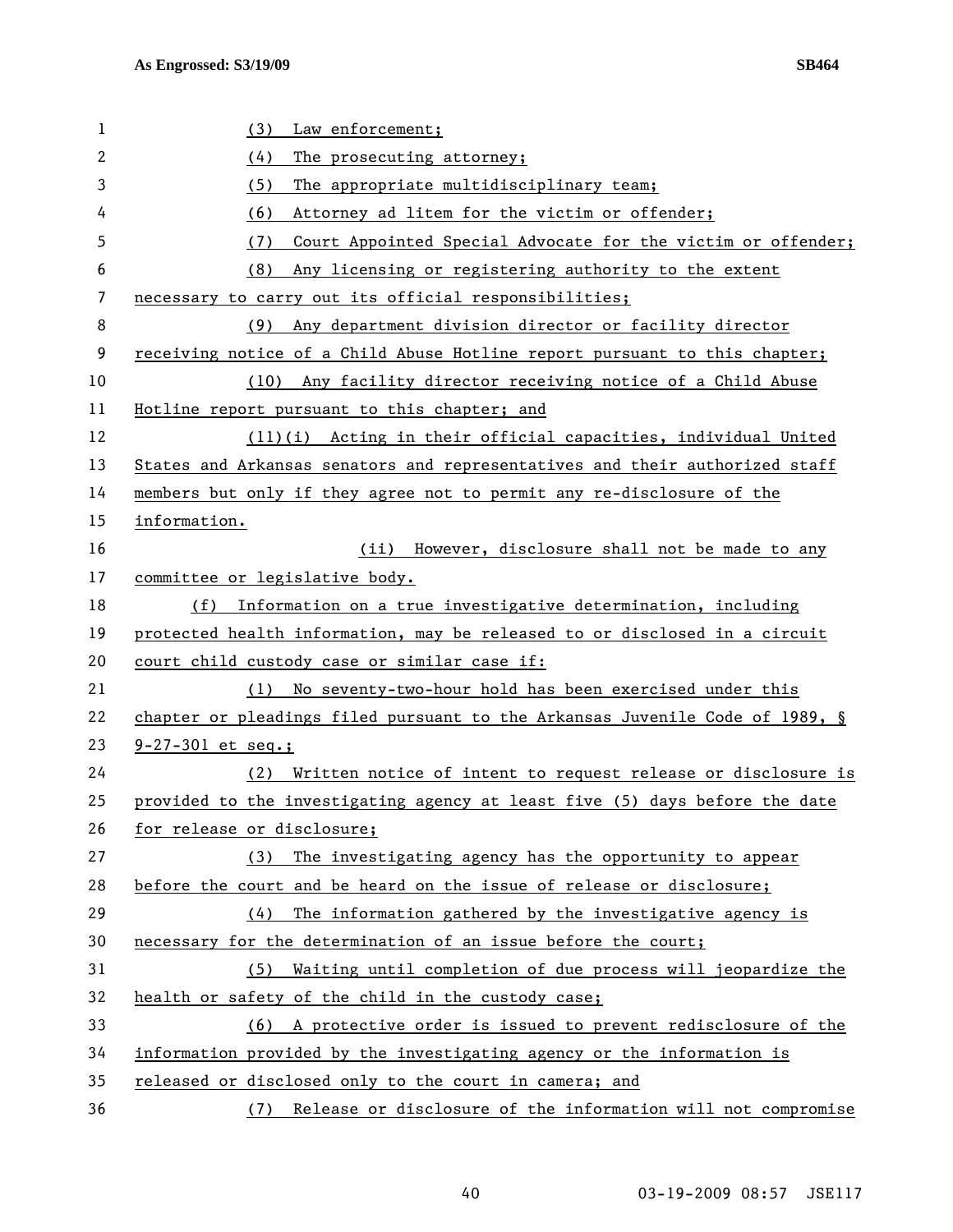| 1  | a criminal investigation.                                                     |
|----|-------------------------------------------------------------------------------|
| 2  | Information on true investigative determination, including<br>(g)             |
| 3  | protected health information, may be released to or disclosed in the circuit  |
| 4  | court if the victim or offender has an open dependency-neglect or family in   |
| 5  | need of services case before the circuit court.                               |
| 6  |                                                                               |
| 7  | 12-18-711. Fee for copying investigative file.                                |
| 8  | Except as provided under subsection (b) of this section, the<br>(a)           |
| 9  | Department of Human Services may charge:                                      |
| 10 | A reasonable fee not to exceed ten dollars (\$10.00) for<br>(1)               |
| 11 | researching, copying, and mailing records of an investigative file under this |
| 12 | chapter; and                                                                  |
| 13 | A reasonable fee for reproducing copies of tapes and<br>(2)                   |
| 14 | photographs.                                                                  |
| 15 | (b) A fee shall not be charged to:                                            |
| 16 | A nonprofit or volunteer agency that requests searches of<br>(1)              |
| 17 | the investigative files; or                                                   |
| 18 | (2) A person who is indigent.                                                 |
| 19 |                                                                               |
| 20 | Subchapter 8                                                                  |
| 21 | Administrative Hearings.                                                      |
| 22 |                                                                               |
| 23 | 12-18-801. Time to complete administrative hearing.                           |
| 24 | $(a)(1)(A)$ The administrative hearing process under this chapter must        |
| 25 | be completed within one hundred eighty (180) days from the date of the        |
| 26 | receipt of the request for a hearing, or the administrative law judge shall   |
| 27 | enter an order overturning the investigative agency's investigative           |
| 28 | determination of true.                                                        |
| 29 | (B) However, delays in completing the administrative                          |
| 30 | hearing that are attributable to the petitioner shall not count against the   |
| 31 | limit of one hundred eighty (180) days.                                       |
| 32 | $(2)$ (A) If an order is entered overturning the investigating                |
| 33 | agency's investigative determination of true because of the failure to        |
| 34 | complete the administrative hearing process within one hundred eighty (180)   |
| 35 | days, the Department of Human Services shall report any failures to comply    |
| 36 | with this subsection for each quarter to the House Interim Committee on       |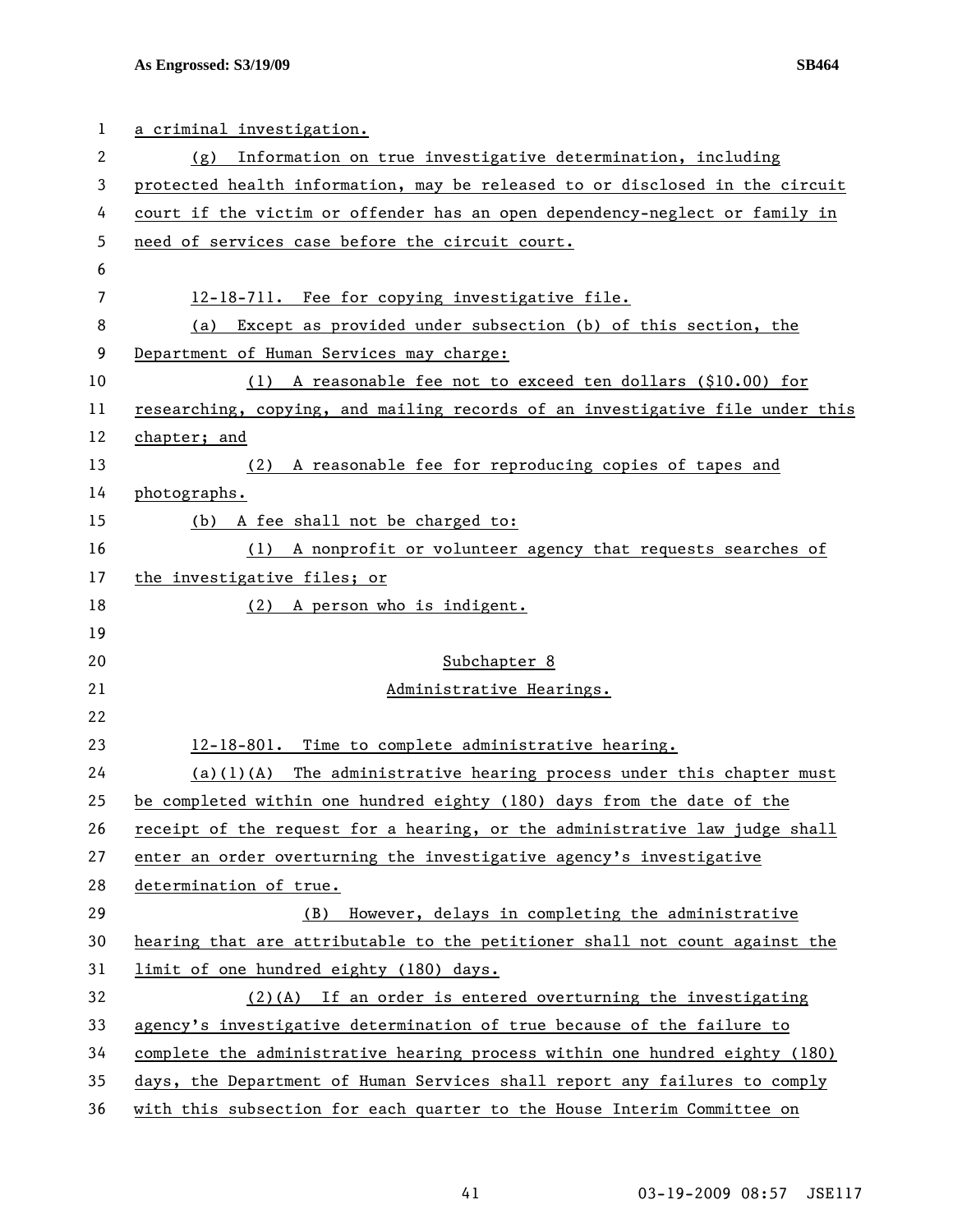| 1  | Aging, Children and Youth, Legislative and Military Affairs and the Senate    |
|----|-------------------------------------------------------------------------------|
| 2  | Interim Committee on Children and Youth.                                      |
| 3  | (B) The quarterly report to the House Interim Committee on                    |
| 4  | Aging, Children and Youth, Legislative and Military Affairs and the Senate    |
| 5  | Interim Committee on Children and Youth shall include a written explanation   |
| 6  | of the failure of the department.                                             |
| 7  | $(b)(1)$ The limit of one hundred eighty (180) days for an                    |
| 8  | administrative hearing under this chapter shall not apply if there is an      |
| 9  | ongoing criminal or delinquency investigation or criminal or delinquency      |
| 10 | charges have been filed or will be filed regarding the occurrence that is the |
| 11 | subject of the child maltreatment report.                                     |
| 12 | In a case described under subdivision $(b)(1)$ of this<br>(2)                 |
| 13 | section, the administrative hearing shall be stayed pending final disposition |
| 14 | of the criminal or delinquency proceedings.                                   |
| 15 | (3) It shall be the duty of the petitioner to report the final                |
| 16 | disposition of the criminal or delinquency proceeding to the department.      |
| 17 | (4) Each report shall include a file-marked copy of the criminal              |
| 18 | or delinquency disposition.                                                   |
| 19 | The request for an administrative hearing shall be deemed<br>(5)              |
| 20 | waived if the petitioner fails to report the disposition of the criminal or   |
| 21 | delinquency proceedings within thirty (30) days of the entry of a dispositive |
| 22 | judgment or order.                                                            |
| 23 | If the criminal or delinquency proceedings have not reached<br>(6)            |
| 24 | a final outcome within twelve (12) months of the filing of the request for    |
| 25 | administrative hearing, the administrative appeal will be deemed waived if    |
| 26 | the petitioner fails to provide a written statement of the status of the      |
| 27 | criminal or delinquency proceedings every sixty (60) days and a disposition   |
| 28 | report within thirty (30) days of the entry of a dispositive judgment or      |
| 29 | order.                                                                        |
| 30 |                                                                               |
| 31 | $12 - 18 - 802$ . Subpoenas - Form.                                           |
| 32 | When the Department of Human Services conducts an administrative<br>(a)       |
| 33 | hearing, the chief counsel of the department may require the attendance of    |
| 34 | witnesses and the production of books, records, or other documents through    |
| 35 | the issuance of subpoenas when that testimony or information is necessary to  |
| 36 | adequately present the position of the department, the investigating agency,  |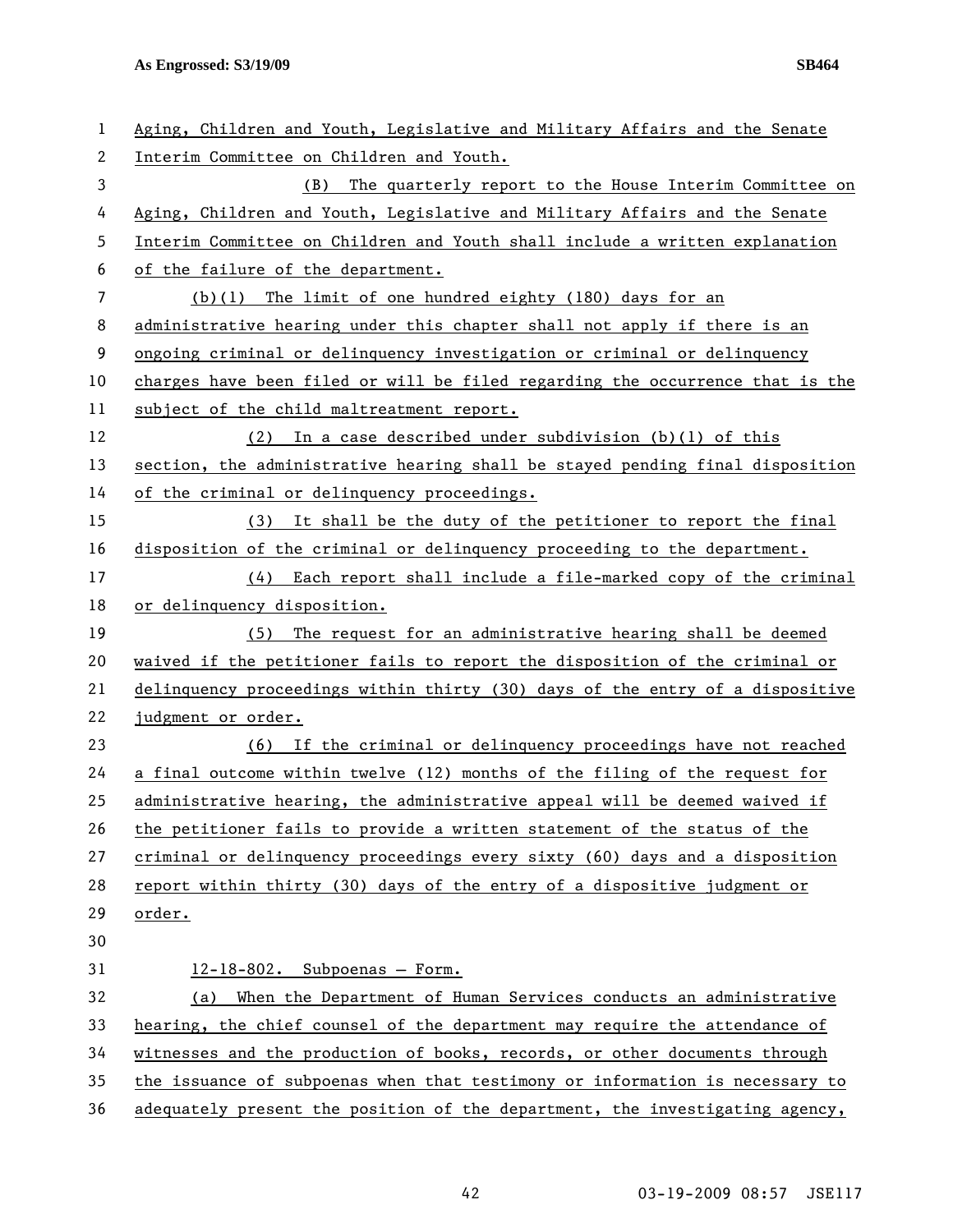| 1  | or the alleged offender.                                                      |
|----|-------------------------------------------------------------------------------|
| 2  | (b) Failure to obey the subpoena may be deemed contempt, punishable           |
| 3  | accordingly.                                                                  |
| 4  | Requests for subpoenas shall be granted by the chief counsel of<br>(c)        |
| 5  | the Department of Human Services or a designee if the testimony or documents  |
| 6  | desired are considered necessary and material without being unduly            |
| 7  | repetitious of other available evidence.                                      |
| 8  | Subpoenas issued pursuant to the authority of the chief counsel of<br>(d)     |
| 9  | the department shall be substantially in the following form:                  |
| 10 | "The State of Arkansas to the Sheriff of<br><u>Cou</u> nty: You               |
| 11 | are commanded to subpoena (name) , (address)                                  |
| 12 | , to attend a proceeding before the Department of Human Services to be held   |
| 13 | at on the day of , 20 , at m., and testify and/or                             |
| 14 | produce the following books, records, or other documents, to wit:             |
| 15 | in a matter of (style of proceeding)                                          |
| 16 | to be conducted under the authority                                           |
| 17 | of<br>. WITNESS my hand this day of                                           |
| 18 | $, 20$ .                                                                      |
| 19 |                                                                               |
| 20 | Chief Counsel or designee, Department of Human                                |
| 21 | Services"                                                                     |
| 22 | $(e)(1)$ Subpoenas issued under this section shall be served in the           |
| 23 | manner as now provided by law, returned, and a copy made and kept by the      |
| 24 | department.                                                                   |
| 25 | The fees and mileage for officers serving the subpoenas and<br>(2)            |
| 26 | witnesses answering the subpoenas shall be the same as now provided by law.   |
| 27 | Witnesses duly served with subpoenas issued pursuant to the<br>(f)            |
| 28 | authority provided in this section who refuse to testify or give evidence may |
| 29 | be cited on affidavit through application of the chief counsel of the         |
| 30 | department to the Pulaski County Circuit Court or any circuit court of the    |
| 31 | state where the subpoenas were served.                                        |
| 32 | (g) If any child served with a subpoena to be a witness in an                 |
| 33 | administrative hearing is a party to an open dependency-neglect or family in  |
| 34 | need of services case, the child's attorney ad litem shall be provided a copy |
| 35 | of the subpoena.                                                              |
| 36 |                                                                               |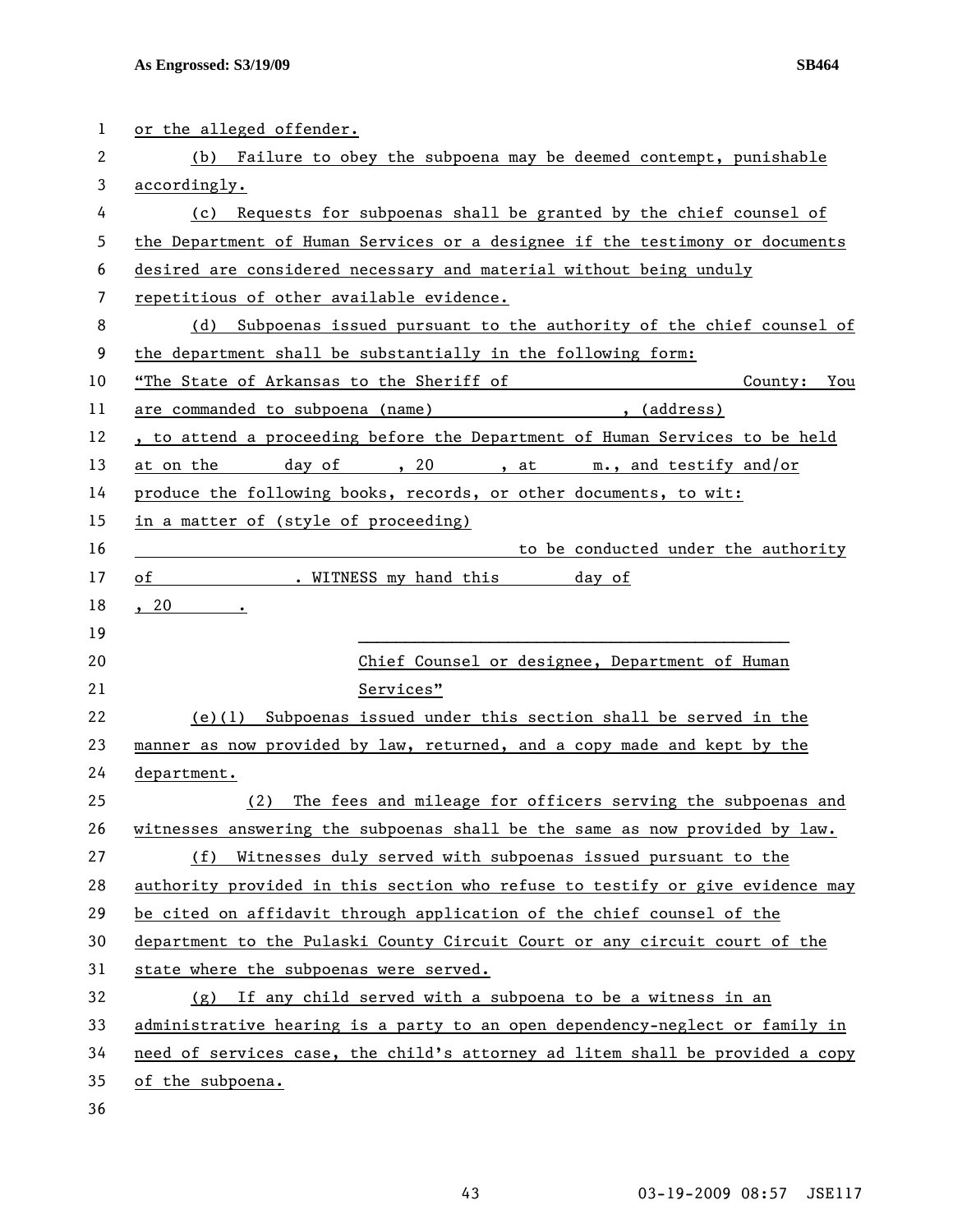| $\mathbf 1$    | 12-18-803. Privileged communications as evidence - Exception.                 |
|----------------|-------------------------------------------------------------------------------|
| 2              | (a) It is the public policy of the State of Arkansas to protect the           |
| 3              | health, safety, and the welfare of children within the state.                 |
| 4              | No privilege, except that between a lawyer and client or between a<br>(b)     |
| 5              | minister, including a Christian Science practitioner, and a person confessing |
| 6              | to or being counseled by the minister, shall prevent anyone from testifying   |
| $\overline{7}$ | concerning child maltreatment.                                                |
| 8              | When a physician, psychologist, psychiatrist, or licensed<br>(c)              |
| 9              | counselor or therapist conducts interviews with or provides therapy to a      |
| 10             | subject of a report of suspected child maltreatment for purposes related to   |
| 11             | child maltreatment, the physician, psychologist, psychiatrist, or licensed    |
| 12             | counselor or therapist is deemed to be performing services on behalf of the   |
| 13             | child.                                                                        |
| 14             | An adult subject of a report of suspected child maltreatment<br>(d)           |
| 15             | cannot invoke privilege on the child's behalf.                                |
| 16             |                                                                               |
| 17             | 12-18-804. Defenses and affirmative defenses.                                 |
| 18             | For any act or omission of child maltreatment that would be a criminal        |
| 19             | offense or an act of delinquency, any defense or affirmative defense that     |
| 20             | would be applicable to the criminal offense or delinquent act is also         |
| 21             | cognizable in a child maltreatment proceeding.                                |
| 22             |                                                                               |
| 23             | 12-18-805. Video teleconferencing and teleconferencing options.               |
| 24             | $(a)(1)$ An administrative law judge may conduct an administrative            |
| 25             | hearing under this chapter by video teleconference in lieu of an in-person    |
| 26             | hearing.                                                                      |
| 27             | (2) If neither party requests that the administrative hearing be              |
| 28             | conducted in person, the administrative hearing shall be conducted            |
| 29             | telephonically.                                                               |
| 30             | (b) If any party requests an in-person administrative hearing within          |
| 31             | thirty (30) days from the date that the party receives notification, the in-  |
| 32             | person administrative hearing shall be conducted in an office of the          |
| 33             | Department of Human Services nearest to the petitioner's residence unless the |
| 34             | administrative law judge notifies the parties that the administrative hearing |
| 35             | will be conducted via video teleconference.                                   |
| 36             | $(c)(1)$ The Office of Appeals and Hearings of the Department of Human        |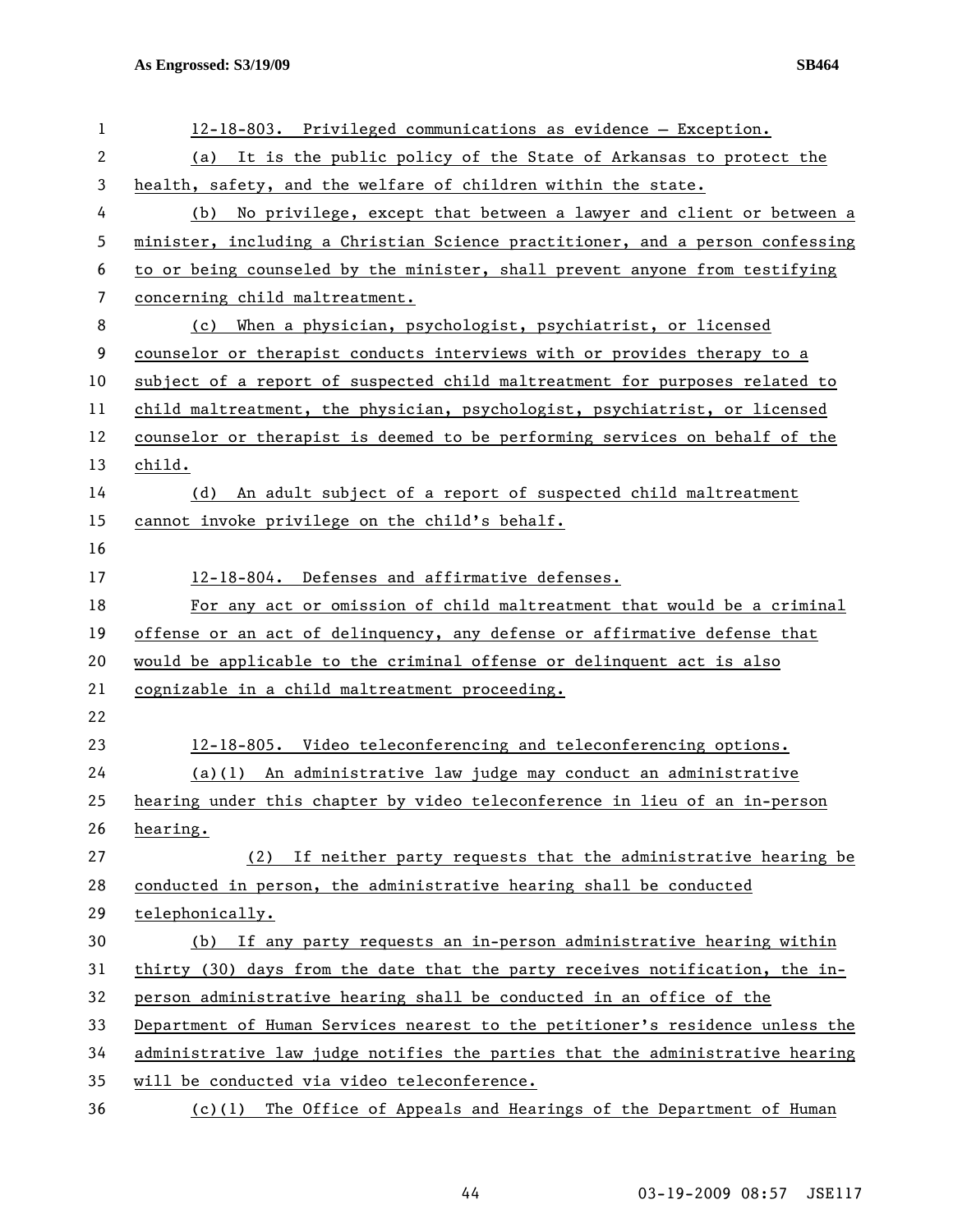| 1        | Services shall designate the sites to be used for video teleconference                   |
|----------|------------------------------------------------------------------------------------------|
| 2        | administrative hearings.                                                                 |
| 3        | The office shall designate sites within ten (10) miles of<br>(2)                         |
| 4        | the following cities:                                                                    |
| 5        | Arkadelphia;<br>(A)                                                                      |
| 6        | Booneville;<br>(B)                                                                       |
| 7        | (C)<br>Conway;                                                                           |
| 8        | (D)<br>Fayetteville;                                                                     |
| 9        | (E)<br>Jonesboro;                                                                        |
| 10       | (F)<br>Little Rock; and                                                                  |
| 11       | (G)<br>Warren.                                                                           |
| 12       | The office may designate additional sites for video<br>(3)                               |
| 13       | teleconference administrative hearings.                                                  |
| 14       | A site for a video teleconference administrative hearing<br>(4)                          |
| 15       | shall include the location designated by the office that is nearest to the               |
| 16       | petitioner's residence.                                                                  |
| 17       | The administrative law judge and other parties may agree to<br>(5)                       |
| 18       | appear at the location designated by the office or at any other designated               |
| 19       | administrative hearing locations that are convenient to them.                            |
| 20       |                                                                                          |
| 21       | 12-18-806. Continuances.                                                                 |
| 22       | (a)(1) An administrative law judge shall grant a continuance if the                      |
| 23       | record under this chapter tendered by the Department of Human Services to the            |
| 24       | alleged offender is determined by the administrative law judge to be                     |
| 25       | incomplete.                                                                              |
| 26       | The administrative law judge shall direct the department to<br>(2)                       |
| 27       | make diligent inquiry and obtain the missing information to supplement the               |
| 28       | record if:                                                                               |
| 29       | The department receives further information;<br>(A)                                      |
| 30       | The alleged offender gives notice of the existence of<br>(B)                             |
| 31<br>32 | further information; or<br>(C)<br>The department examines the record and determines that |
| 33       | additional information exists.                                                           |
| 34       | If additional information is found to exist, the record<br>(3)                           |
| 35       | shall be supplemented, and the department shall provide a copy of the                    |
| 36       | supplemented record to the alleged offender.                                             |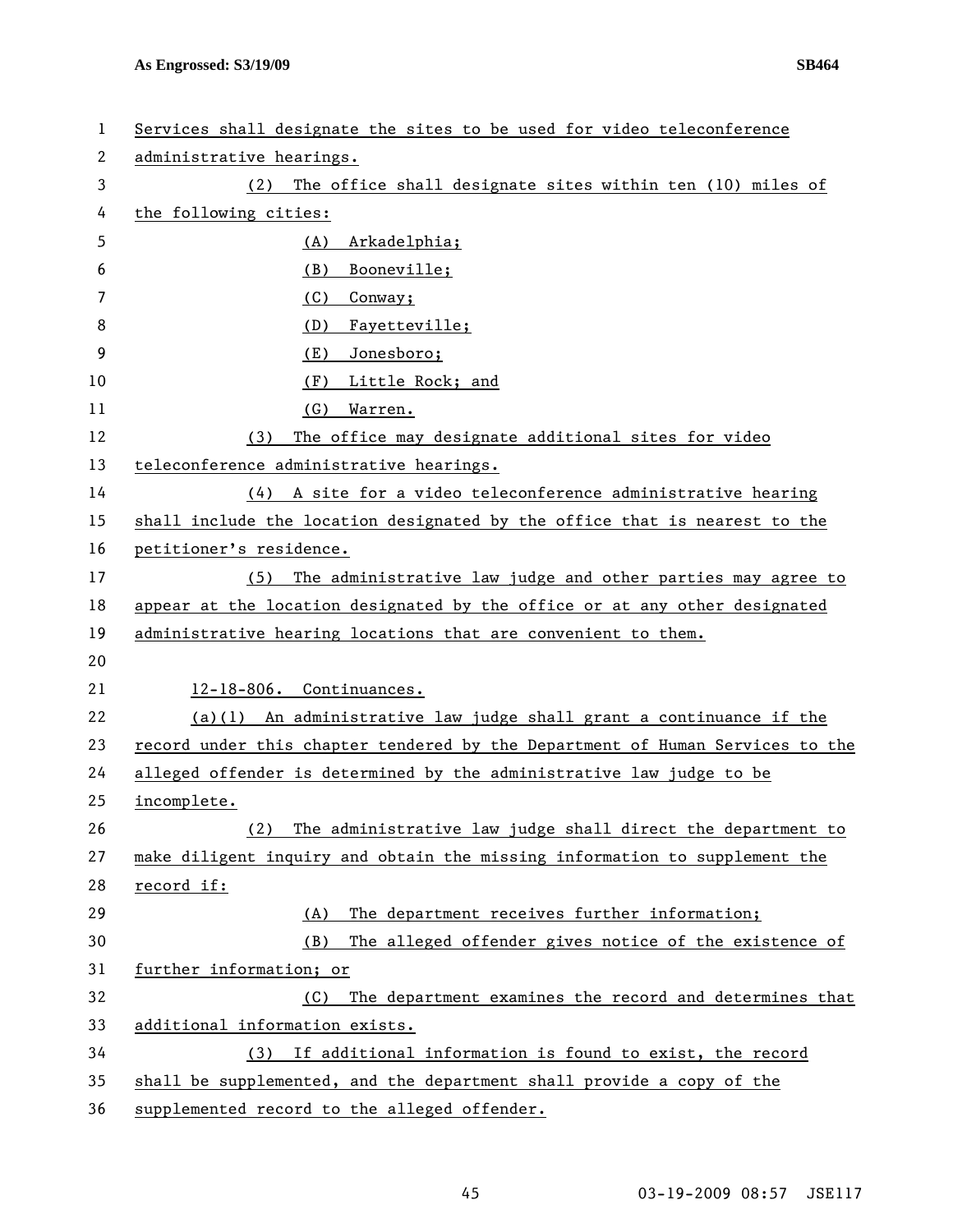| $\mathbf{1}$   | At least ten (10) days prior to the administrative hearing, the<br>(b)        |
|----------------|-------------------------------------------------------------------------------|
| 2              | alleged offender and the department shall share any information with the      |
| 3              | other party that the party intends to introduce into evidence at the          |
| 4              | administrative hearing that is not contained in the record.                   |
| 5              | (c) If a party fails to timely share information, the administrative          |
| 6              | law judge shall:                                                              |
| $\overline{7}$ | (1)<br>Grant a continuance;                                                   |
| 8              | (2)<br>Allow the record to remain open for submission of rebuttal             |
| 9              | evidence; or                                                                  |
| 10             | Reject the information as not relevant to the incident of<br>(3)              |
| 11             | child maltreatment.                                                           |
| 12             | Any time accrued during the continuance or allowing the record to<br>(d)      |
| 13             | remain open shall not be counted in the one-hundred-eighty-day time period to |
| 14             | complete the administrative hearing.                                          |
| 15             |                                                                               |
| 16             | 12-18-807. Administrative judgments and adjudications.                        |
| 17             | (a) A certified copy of a judgment or an adjudication from a court of         |
| 18             | competent jurisdiction dealing with the same subject matter as an issue       |
| 19             | concerned in an administrative hearing under this chapter shall be filed with |
| 20             | the Office of Appeals and Hearings of the Department of Human Services.       |
| 21             | $(b)(1)$ A decision on any identical issue shall be rendered without an       |
| 22             | administrative hearing and shall be consistent with the judgment or           |
| 23             | adjudication.                                                                 |
| 24             | However, if the judgment or adjudication of the court is<br>(2)               |
| 25             | reversed or vacated and notice of the reversal or vacation is provided to the |
| 26             | department, the Department of Human Services shall set the matter for an      |
| 27             | administrative hearing.                                                       |
| 28             |                                                                               |
| 29             | 12-18-808. Notice of juvenile division circuit court proceedings.             |
| 30             | The Department of Human Services shall notify the administrative<br>(a)       |
| 31             | law judge and the petitioner of the status of any juvenile division of        |
| 32             | circuit court proceeding involving the victim if child maltreatment at issue  |
| 33             | in the administrative hearing proceeding is also an issue in the juvenile     |
| 34             | division of circuit court proceeding.                                         |
| 35             | Notice from the department under this section shall also include<br>(b)       |
| 36             | whether the department exercised a seventy-two-hour hold on the victim and    |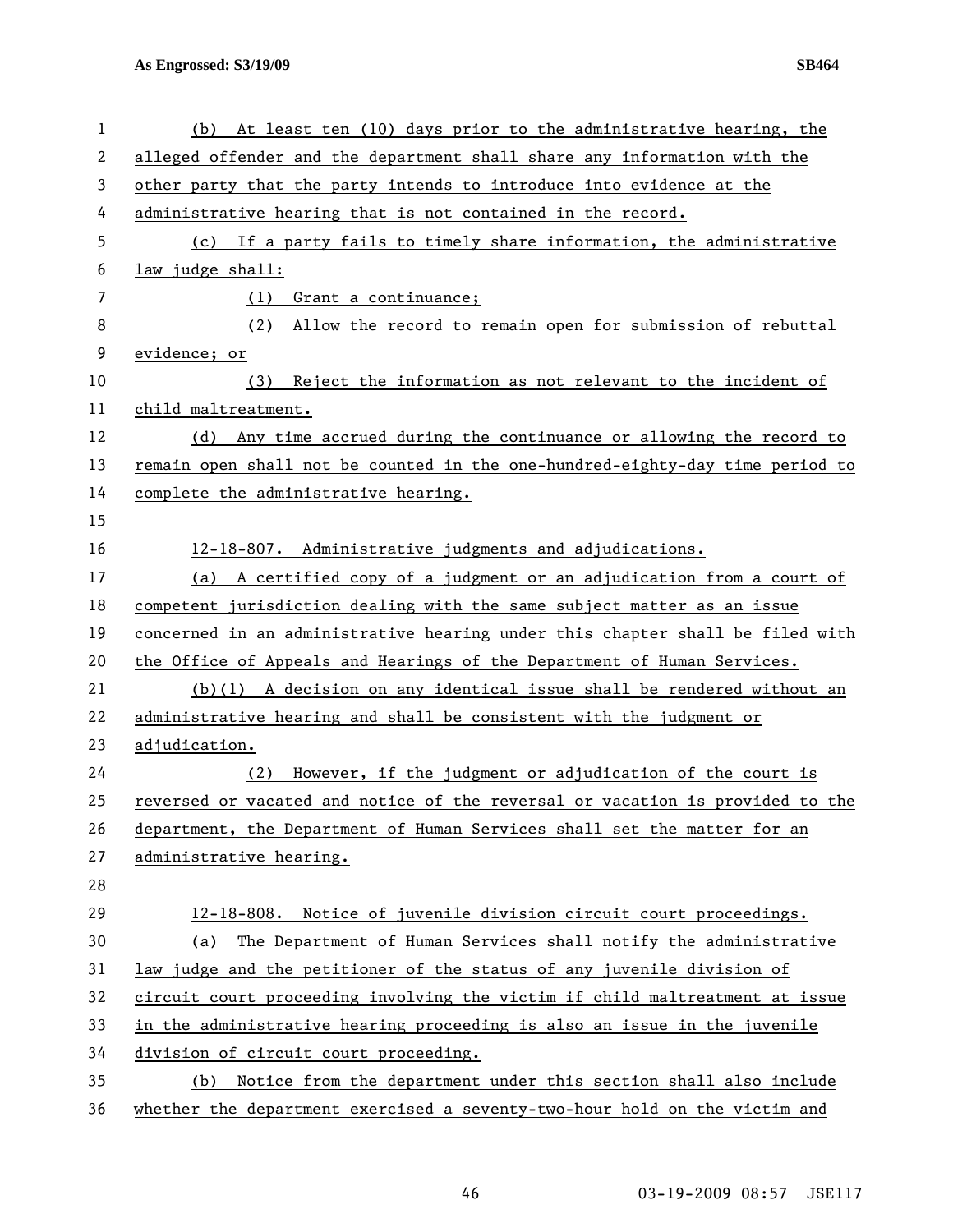| 1  | released the child or if the department or division of circuit court          |
|----|-------------------------------------------------------------------------------|
| 2  | dismissed a petition for emergency custody or dependency-neglect.             |
| 3  |                                                                               |
| 4  | 12-18-809. Confidentiality.                                                   |
| 5  | (a) An administrative hearing decision under this chapter and all             |
| 6  | exhibits submitted at the hearing are confidential and shall remain           |
| 7  | confidential upon the filing of an appeal with a circuit court or an          |
| 8  | appellate court.                                                              |
| 9  | An administrative hearing decision under this chapter that upholds<br>(b)     |
| 10 | the agency investigative determination of true may be used or disclosed only  |
| 11 | as provided in this chapter.                                                  |
| 12 | (c) An administrative hearing decision under this chapter that                |
| 13 | overturns the agency investigative determination of true may be used or       |
| 14 | disclosed only as provided in this chapter.                                   |
| 15 |                                                                               |
| 16 | 12-18-810. Authority to amend investigative determinations based on           |
| 17 | evidence.                                                                     |
| 18 | An administrative law judge may amend an investigative<br>(a)                 |
| 19 | determination to conform with the evidence presented.                         |
| 20 | $(b)(1)$ If the alleged offender could not reasonably infer the amended       |
| 21 | investigative determination from the investigative record and information     |
| 22 | submitted by the Department of Human Services, the administrative law judge   |
| 23 | shall, upon request, grant a continuance to the alleged offender.             |
| 24 | However, an amendment of the investigative determination any<br>(2)           |
| 25 | shall not be done after the conclusion of the hearing.                        |
| 26 |                                                                               |
| 27 | 12-18-811. Expedited administrative hearings.                                 |
| 28 | $(a)(1)$ If an alleged offender timely requests an administrative             |
| 29 | hearing, the Department of Human Services may request that the administrative |
| 30 | hearing be expedited if the alleged offender is engaged in child-related      |
| 31 | activities or employment or the alleged offender is employed or a volunteer   |
| 32 | with persons with disabilities, persons with mental illnesses, or elderly     |
| 33 | persons.                                                                      |
| 34 | (2) The alleged offender shall have five (5) days from date of                |
| 35 | receipt of the request for an expedited administrative hearing to object to   |
| 36 | any request to expedite the administrative hearing.                           |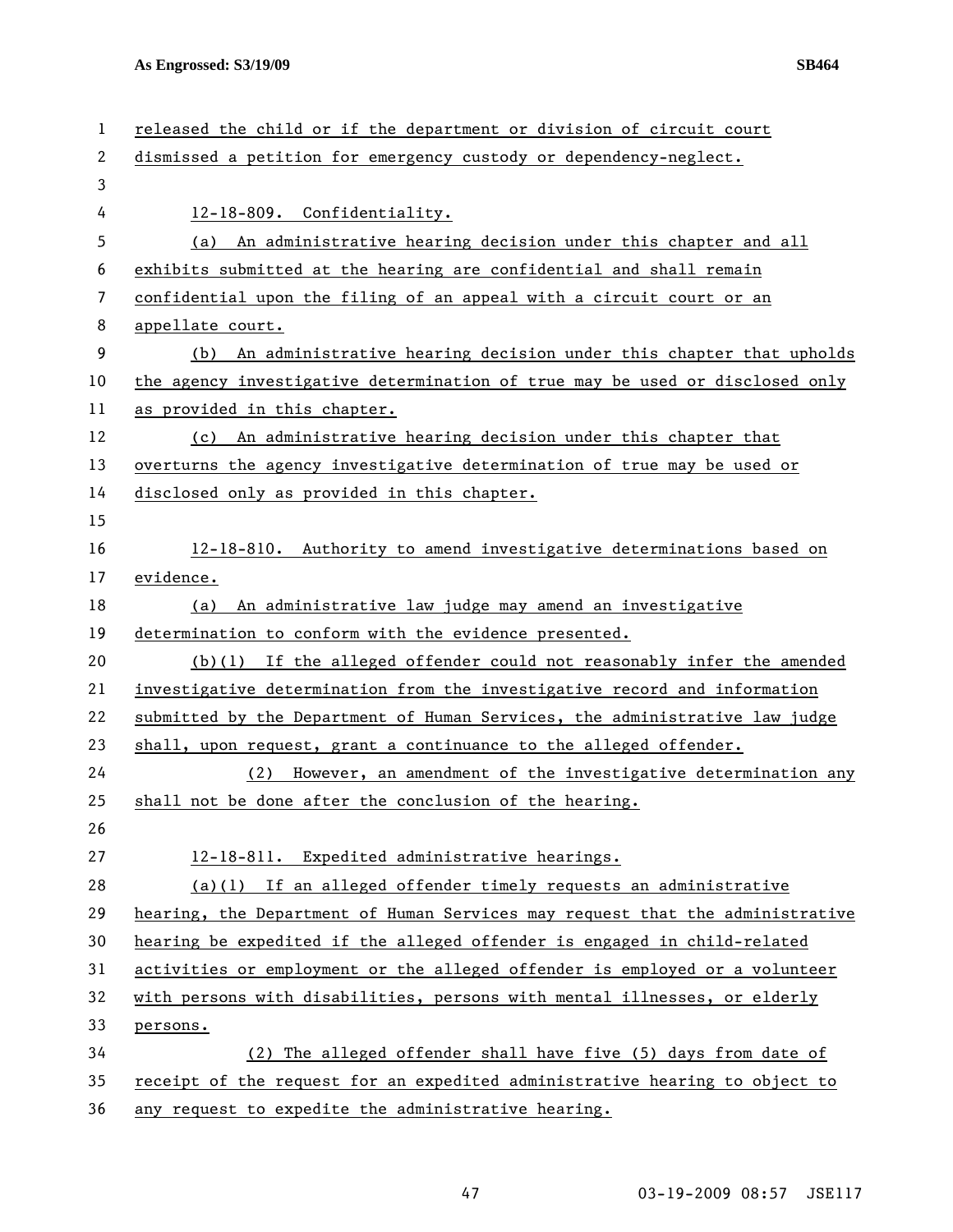| 1  | The expedited administrative hearing shall be granted if any of<br>(b)        |
|----|-------------------------------------------------------------------------------|
| 2  | the following are at risk because of the alleged offender's employment or     |
| 3  | volunteer activities:                                                         |
| 4  | Children;<br>(1)                                                              |
| 5  | The elderly; or<br>(2)                                                        |
| 6  | Persons with disabilities or mental illnesses.<br>(3)                         |
| 7  | If the administrative hearing is expedited, the department shall<br>(c)       |
| 8  | immediately make the investigative file available to the alleged offender.    |
| 9  | $(d)(1)$ The department may charge:                                           |
| 10 | A reasonable fee not to exceed ten dollars (\$10.00)<br>(A)                   |
| 11 | for researching, copying, and mailing records of the investigative file; and  |
| 12 | A reasonable fee for reproducing copies of tapes and<br>(B)                   |
| 13 | photographs.                                                                  |
| 14 | A fee shall not be charged to a person who is indigent.<br>(2)                |
| 15 | (e)(1) Unless waived by the alleged offender, the expedited                   |
| 16 | administrative hearing process shall not be held until at least thirty (30)   |
| 17 | days have elapsed after the investigative file is made available to the       |
| 18 | alleged offender.                                                             |
| 19 | (2) As used in this section, "made available" means notification              |
| 20 | to the offender or his or her attorney that a copy of the investigative       |
| 21 | record is available for pick up at the department office in the county in     |
| 22 | which the alleged offender resides or in the department office in the county  |
| 23 | designated by the alleged offender or his or her attorney.                    |
| 24 |                                                                               |
| 25 | 12-18-812. Preliminary administrative hearing.                                |
| 26 | (a) If the Department of Human Services is unable to notify an                |
| 27 | offender of an investigative determination under this chapter, the department |
| 28 | may request a preliminary administrative hearing to allow provisional         |
| 29 | placement of the offender's name in the Child Maltreatment Central Registry.  |
| 30 | (b) The department must prove that the department diligently attempted        |
| 31 | to notify the alleged offender of the investigative determination,            |
| 32 | specifically, that the department used a reasonable degree of care to         |
| 33 | ascertain the offender's whereabouts and notify the offender.                 |
| 34 | The department shall notify the administrative law judge of any<br>(c)        |
| 35 | criminal action related to the investigation.                                 |
| 36 | (d) At the preliminary administrative hearing, the administrative law         |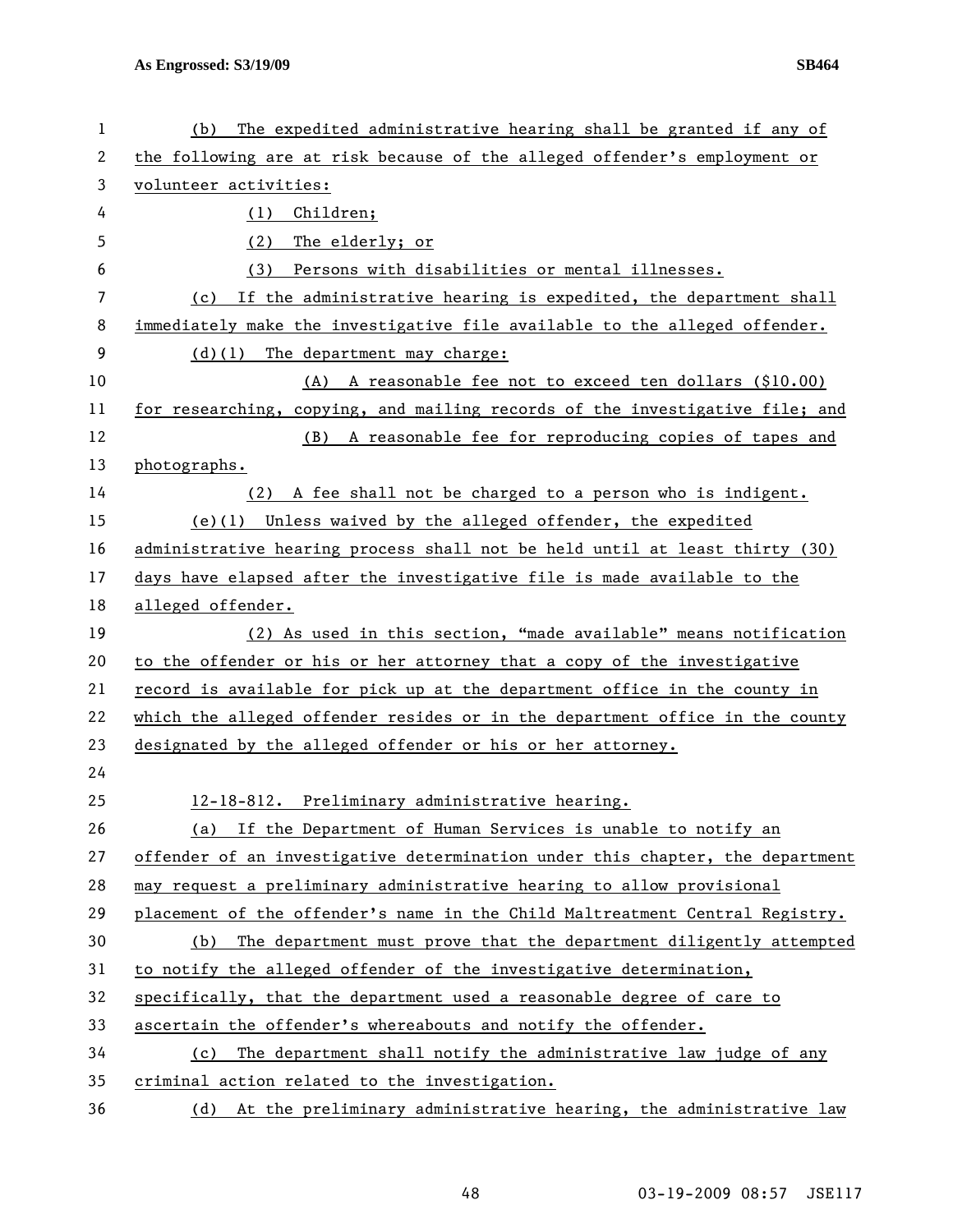| 1  | judge shall determine whether a prima facie case exists that:                 |
|----|-------------------------------------------------------------------------------|
| 2  | The offender committed child maltreatment, that is, whether<br>(1)            |
| 3  | a preponderance of the evidence supports a finding that the allegations are   |
| 4  | true; and                                                                     |
| 5  | (2) A child, elderly person, person with a disability, or a                   |
| 6  | person with mental illness may be at risk of harm.                            |
| 7  | (e) If the administrative law judge determines there is not a prima           |
| 8  | facie case, the department shall not at that time place the alleged           |
| 9  | offender's name in the Child Maltreatment Central Registry but may continue   |
| 10 | to provide notice to the alleged offender for a regular administrative        |
| 11 | hearing.                                                                      |
| 12 | If the administrative law judge determines there is a prima facie<br>(f)      |
| 13 | case, the administrative law judge shall direct that the offender's name      |
| 14 | shall be provisionally placed in the Child Maltreatment Central Registry.     |
| 15 | $(g)(1)$ If an offender's name is provisionally placed in the Child           |
| 16 | Maltreatment Central Registry the alleged offender may request a regular      |
| 17 | administrative hearing within thirty (30) days of receipt of the notice of    |
| 18 | the investigative determination.                                              |
| 19 | Failure to timely request a regular administrative hearing<br>(2)             |
| 20 | shall result in a finding by the administrative law judge that the            |
| 21 | provisional designation shall be removed and the offender's name shall be     |
| 22 | officially placed in the Child Maltreatment Central Registry.                 |
| 23 |                                                                               |
| 24 | 12-18-813. Notice of investigative determination upon satisfaction of         |
| 25 | due process.                                                                  |
| 26 | (a)(1) Due process has been satisfied when:                                   |
| 27 | The alleged offender eighteen (18) years of age or<br>(A)                     |
| 28 | older at the time the act or omission occurred was provided written notice of |
| 29 | the true investigative determination as required by this chapter but failed   |
| 30 | to timely request an administrative hearing;                                  |
| 31 | The alleged offender eighteen (18) years of age or<br>(B)                     |
| 32 | older at the time the act or omission occurred timely requested an            |
| 33 | administrative hearing and a decision has been issued by the administrative   |
| 34 | law judge; or                                                                 |
| 35 | The alleged offender was a child at the time the act<br>(C)                   |
| 36 | or omission occurred and the child or his or her legal parent or legal        |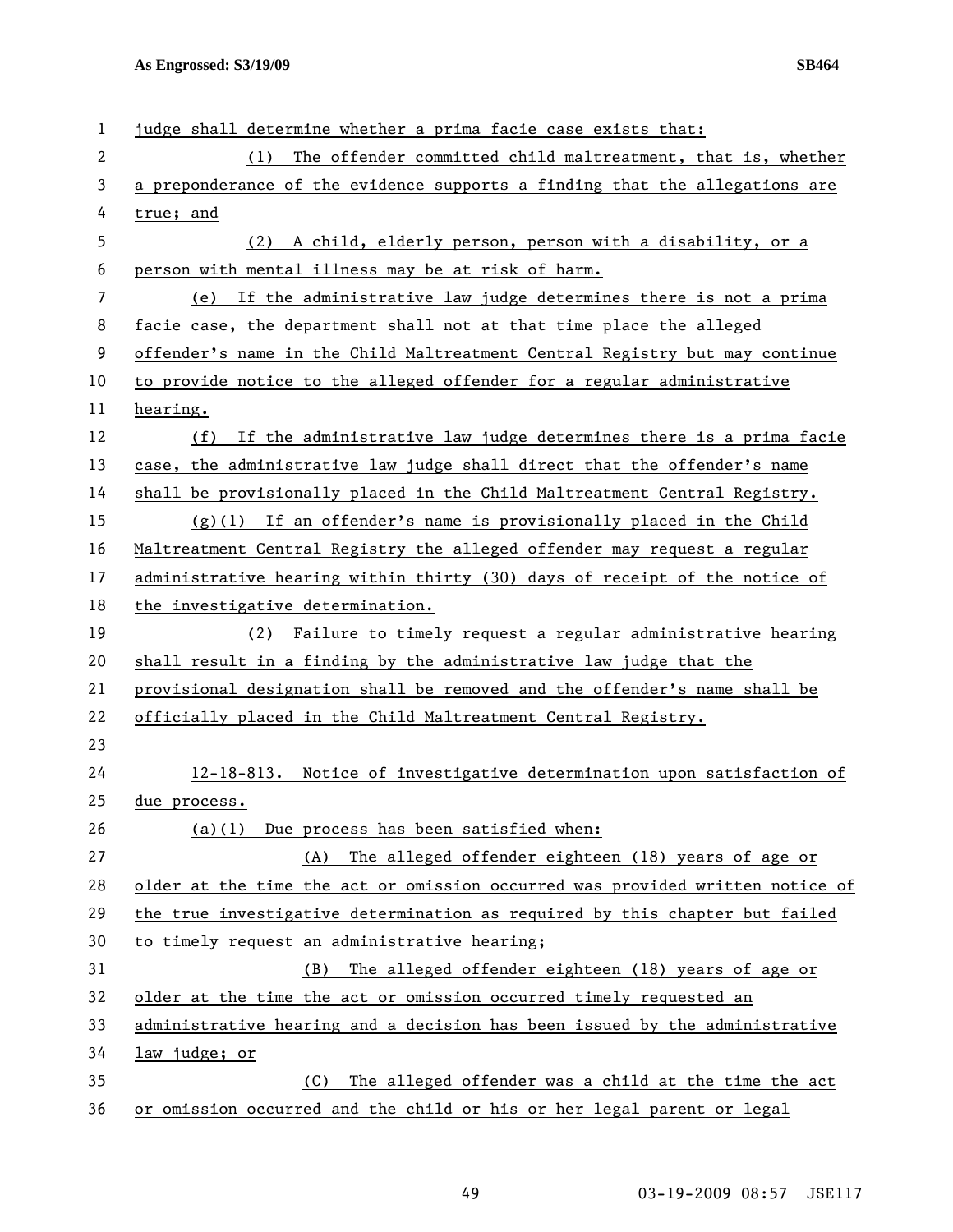| 1              | guardian waived the administrative hearing or the administrative law judge    |
|----------------|-------------------------------------------------------------------------------|
| $\overline{2}$ | issued a decision.                                                            |
| 3              | (2) Upon satisfaction of due process, if the investigative                    |
| 4              | determination is true, the alleged offender's name shall be placed in the     |
| 5              | Child Maltreatment Central Registry.                                          |
| 6              | (b) If the person or agency making the initial notification of                |
| 7              | suspected child maltreatment is a mandated reporter, the Department of Human  |
| 8              | Services shall provide to the mandated reporter the following information:    |
| 9              | (1) The investigative determination; and                                      |
| 10             | (2) Services offered and provided.                                            |
| 11             | $(c)(1)$ Upon satisfaction of due process and if the investigative            |
| 12             | determination is true, the department shall provide the local educational     |
| 13             | agency, specifically the school counselor at the school the maltreated child  |
| 14             | attends, a report including the name and relationship of the offender to the  |
| 15             | maltreated child and the services offered or provided by the department to    |
| 16             | the child.                                                                    |
| 17             | Upon completion of due process, the department shall provide<br>(2)           |
| 18             | the local educational agency, specifically the school counselor at the school |
| 19             | the maltreated child attends, a report indicating the department's true       |
| 20             | investigative determination on any child age ten (10) or older who is named   |
| 21             | as the offender in a true report and the services offered or provided by the  |
| 22             | department to the juvenile offender.                                          |
| 23             | (3) Any local educational agency receiving information under                  |
| 24             | this section from the department shall make this information, if it is a true |
| 25             | report, confidential and a part of the child's permanent educational record   |
| 26             | and shall treat information under this section as educational records are     |
| 27             | treated under the Family Educational Rights and Privacy Act, 20 U.S.C. §      |
| 28             | 1232g.                                                                        |
| 29             | Upon satisfaction of due process and if the investigative<br>$(d)$ (1)        |
| 30             | determination is true, if the offender is engaged in child-related activities |
| 31             | or employment and the department has determined that children under the care  |
| 32             | of the offender appear to be at risk of maltreatment by the offender, the     |
| 33             | department may notify the following of the investigative determination:       |
| 34             | The offender's employer;<br>(A)                                               |
| 35             | A school superintendent, principal, or a person in an<br>(B)                  |
| 36             | equivalent position where the offender is employed;                           |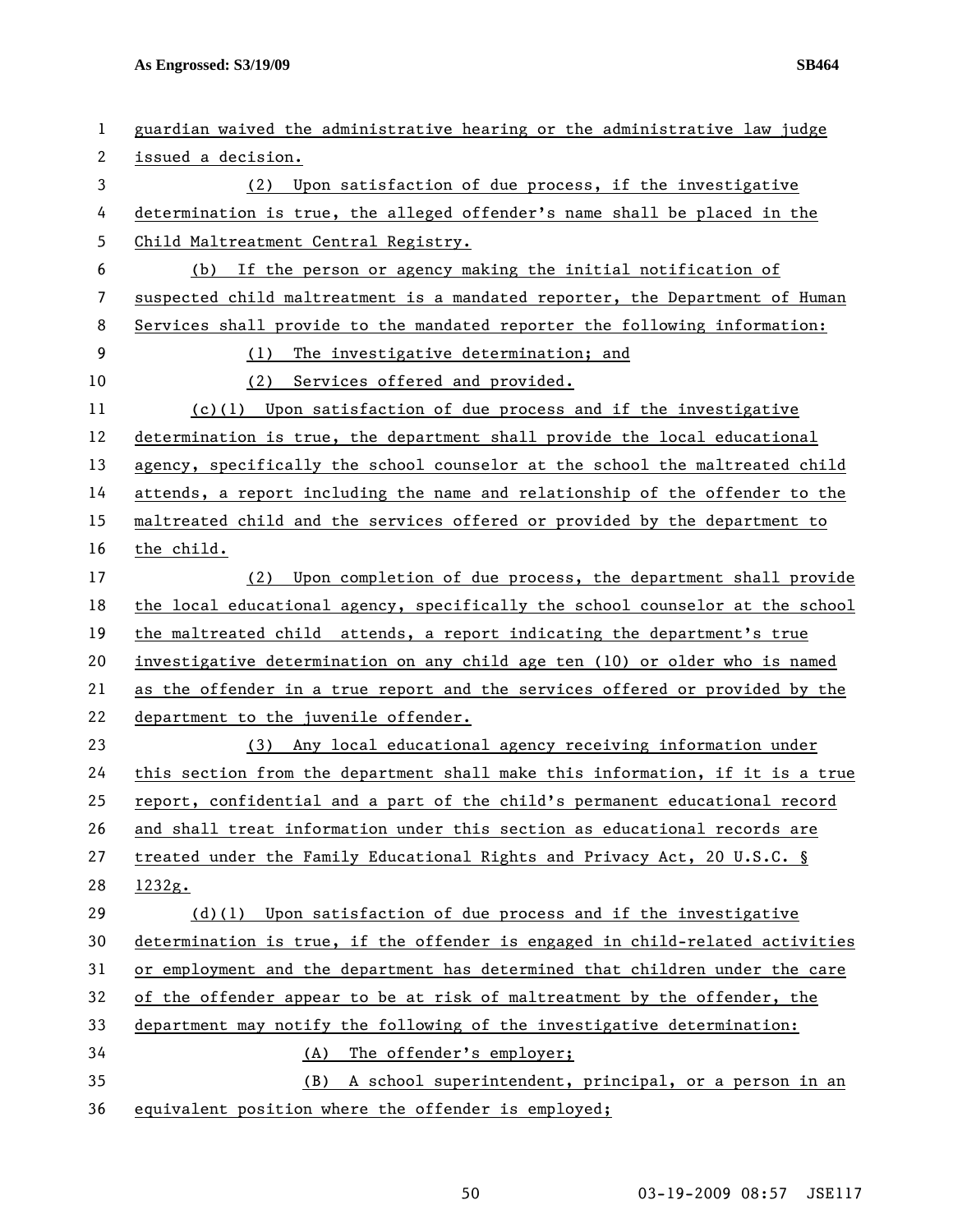| 1              | (C) A person in charge of a paid or volunteer activity;                      |
|----------------|------------------------------------------------------------------------------|
| $\overline{2}$ | and                                                                          |
| 3              | Any licensing or registering authority to the extent<br>(D)                  |
| 4              | necessary to carry out its official responsibilities.                        |
| 5              | The department shall promulgate rules that shall ensure that<br>(2)          |
| 6              | notification required under this subsection is specifically approved by a    |
| 7              | responsible manager in the department before the notification is made.       |
| 8              | (3) If the department later determines that there is not a                   |
| 9              | preponderance of the evidence indicating that children under the care of the |
| 10             | alleged offender appear to be at risk, the department shall immediately      |
| 11             | notify the previously notified person or entity of that information.         |
| 12             | (e) Upon satisfaction of due process, if the victim or offender is in        |
| 13             | foster care, notification of the investigative determination shall be        |
| 14             | provided to:                                                                 |
| 15             | The legal parents, legal guardians, and current foster<br>(1)                |
| 16             | parents of the victim; and                                                   |
| 17             | The attorney ad litem and Court Appointed Special Advocate<br>(2)            |
| 18             | volunteer of any other children in the same foster home if the maltreatment  |
| 19             | occurred in the foster home.                                                 |
| 20             | (f) Upon satisfaction of due process, notification of the                    |
| 21             | investigative determination shall be provided to the following:              |
| 22             | (1) All subjects of the report:                                              |
| 23             | The juvenile division of circuit court if the child has an<br>(2)            |
| 24             | open dependency-neglect or family in need of services case and the child was |
| 25             | named as a victim or offender;                                               |
| 26             | The attorney ad litem;<br>(3)                                                |
| 27             | Any person appointed by the court as the Court Appointed<br>(4)              |
| 28             | Special Advocate volunteer;                                                  |
| 29             | (5)<br>The appropriate multidisciplinary team;                               |
| 30             | (6)<br>A Child Safety Center if involved in the investigation;               |
| 31             | Law Enforcement;<br>(7)                                                      |
| 32             | The prosecuting attorney in cases of severe maltreatment;<br>(8)             |
| 33             | Any licensing or registering authority to the extent<br>(9)                  |
| 34             | necessary to carry out its official responsibilities;                        |
| 35             | (10) Any department division director or facility director                   |
| 36             | receiving notice of a Child Abuse Hotline report pursuant to this chapter;   |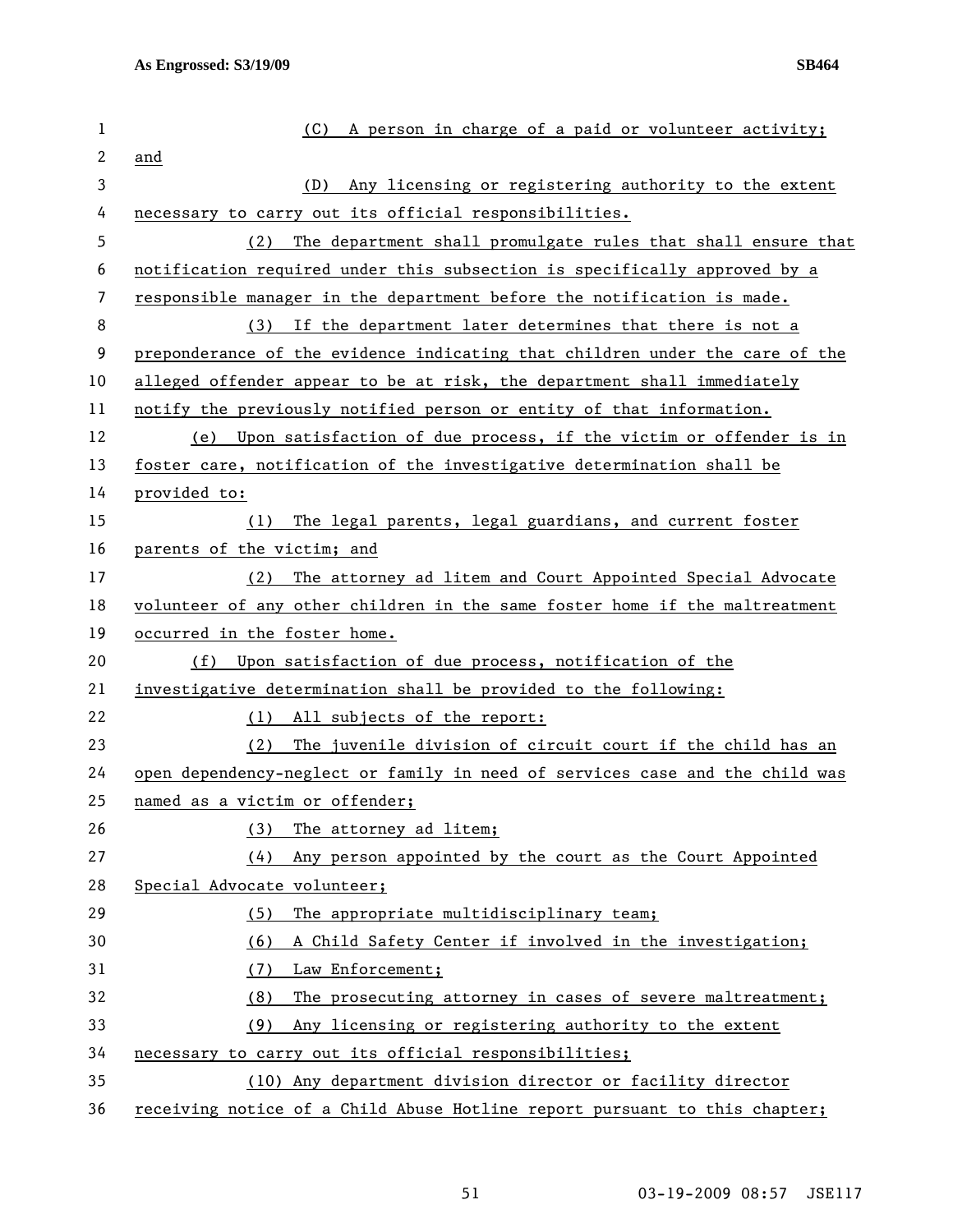| $\mathbf 1$ | (11) Any facility director receiving notice of a Child Abuse               |
|-------------|----------------------------------------------------------------------------|
| 2           | Hotline report pursuant to this chapter; and                               |
| 3           | (12) As required by $\S$ 21-15-110, the employer of any offender if        |
| 4           | the offender is in a designated position with a state agency.              |
| 5           |                                                                            |
| 6           | Subchapter 9                                                               |
| 7           | Child Maltreatment Central Registry.                                       |
| 8           |                                                                            |
| 9           | 12-18-901. Creation.                                                       |
| 10          | There is established within the Department of Human Services a             |
| 11          | statewide Child Maltreatment Central Registry.                             |
| 12          |                                                                            |
| 13          | 12-18-902. Contents.                                                       |
| 14          | The Child Maltreatment Central Registry shall contain records of cases     |
| 15          | on all true investigative determinations of child maltreatment.            |
| 16          |                                                                            |
| 17          | 12-18-903. Placement in the central registry.                              |
| 18          | An offender's name shall be placed in the Child Maltreatment Central       |
| 19          | Registry if:                                                               |
| 20          | After notice, the offender eighteen (18) years of age or<br>(1)            |
| 21          | older at the time the act or omission occurred does not timely request an  |
| 22          | administrative hearing;                                                    |
| 23          | The alleged offender was a child at the time of the act or<br>(2)          |
| 24          | omission and the child or his or her legal parent or legal guardian waived |
| 25          | the administrative hearing;                                                |
| 26          | The administrative law judge upheld the investigative<br>(3)               |
| 27          | determination of true pursuant to a preliminary administrative hearing; or |
| 28          | Upon completion of the administrative hearing process, the<br>(4)          |
| 29          | department's investigative determination of true is upheld.                |
| 30          |                                                                            |
| 31          | 12-18-904. Central registry generally.                                     |
| 32          | An offender's name shall remain in the Child Maltreatment Central          |
| 33          | Registry unless:                                                           |
| 34          | The name is removed pursuant to this chapter or another<br>(1)             |
| 35          | statute;                                                                   |
| 36          | (2)<br>The name is removed under a rule;                                   |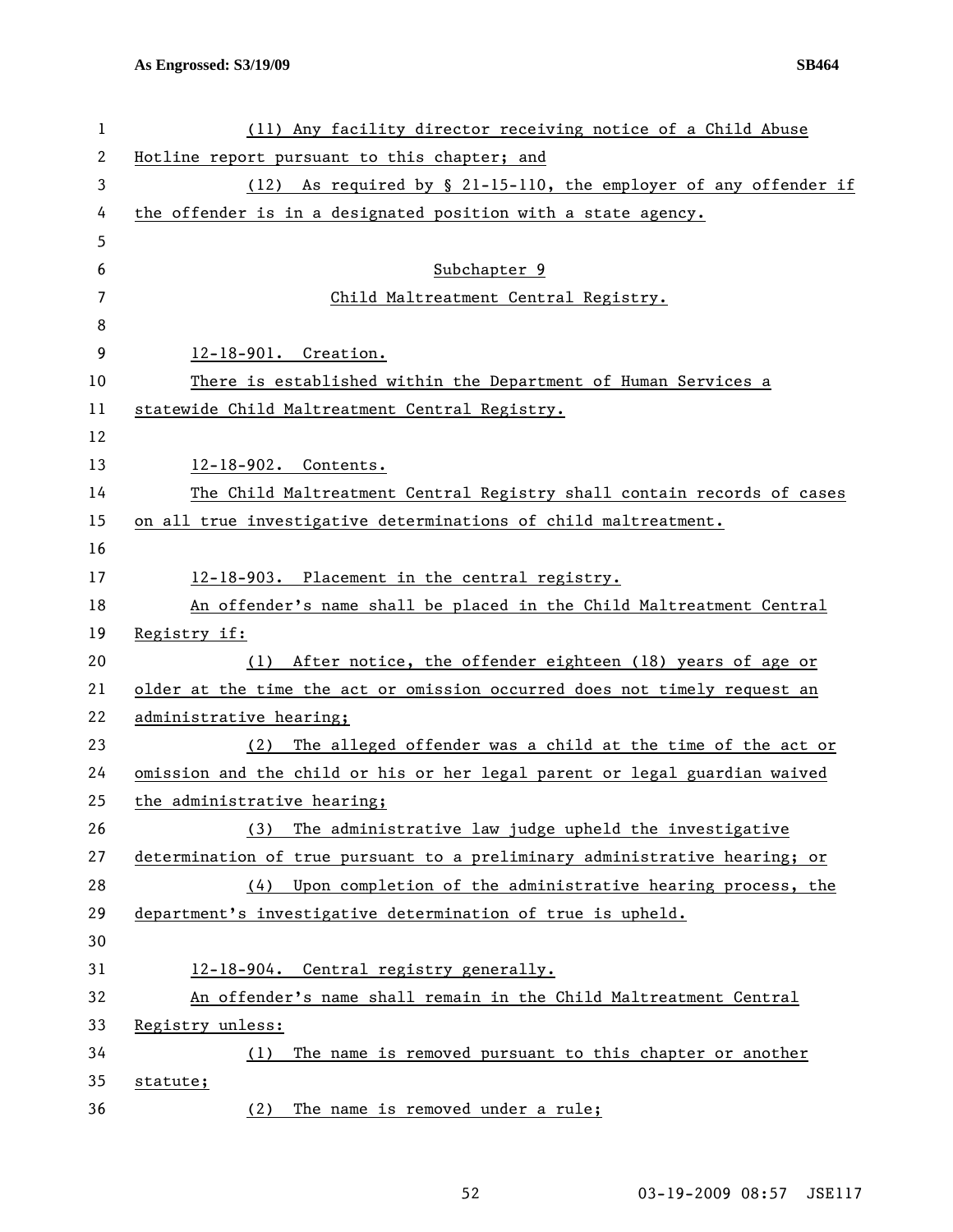| $\mathbf{1}$ | The name was provisionally placed in the Child Maltreatment<br>(3)            |
|--------------|-------------------------------------------------------------------------------|
| $\mathbf{2}$ | Central Registry and the alleged offender subsequently prevails at an         |
| 3            | administrative hearing; or                                                    |
| 4            | (4)<br>The offender prevails upon appeal.                                     |
| 5            |                                                                               |
| 6            | 12-18-905. Provisional placement in the central registry.                     |
| 7            | If an alleged offender's name is provisionally placed in the Child            |
| 8            | Maltreatment Central Registry, any disclosure by the Child Maltreatment       |
| 9            | Central Registry shall include the notation that the name has only been       |
| 10           | provisionally placed in the Child Maltreatment Central Registry.              |
| 11           |                                                                               |
| 12           | 12-18-906. Allegations determined to be unsubstantiated not to be             |
| 13           | included.                                                                     |
| 14           | Records of all cases in which allegations are determined to be                |
| 15           | unsubstantiated shall not be included in the Child Maltreatment Central       |
| 16           | Registry.                                                                     |
| 17           |                                                                               |
| 18           | 12-18-907. Rules.                                                             |
| 19           | The Department of Human Services may adopt rules as may be necessary to       |
| 20           | encourage cooperation with other states in exchanging true reports and to     |
| 21           | effect a national registration system.                                        |
| 22           |                                                                               |
| 23           | 12-18-908. Removal of Name from the Child Maltreatment Central                |
| 24           | Registry.                                                                     |
| 25           | If an adult offender is found guilty of, pleads guilty to, or<br>(a)          |
| 26           | pleads nolo contendere to an act that is the same act for which the offender  |
| 27           | is named in the Child Maltreatment Central Registry regardless of any         |
| 28           | subsequent expungement of the offense from the offender's criminal record,    |
| 29           | the offender shall always remain in the Child Maltreatment Central Registry   |
| 30           | unless the conviction is reversed or vacated.                                 |
| 31           | (b)(1) The Department of Human Services shall identify in its policy          |
| 32           | and procedures manual the types of child maltreatment that shall              |
| 33           | automatically result in the removal of the name of an offender from the Child |
| 34           | Maltreatment Central Registry.                                                |
| 35           | (2) If an offender has been entered into the Child Maltreatment               |
| 36           | Central Registry as an offender for the named types of child maltreatment     |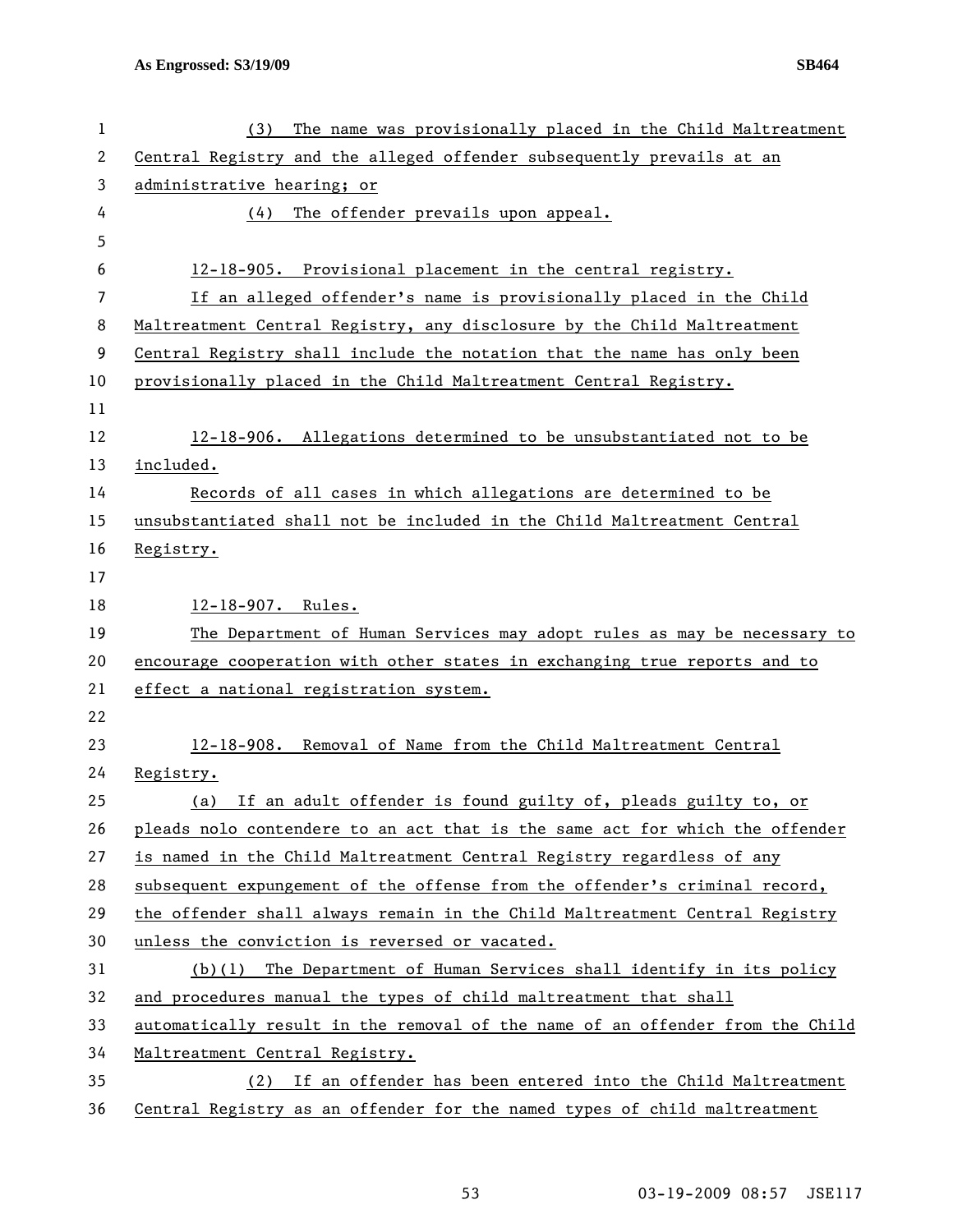| 1              | identified under subdivision $(b)(1)$ of this section, the offender's name    |
|----------------|-------------------------------------------------------------------------------|
| 2              | shall be removed from the Child Maltreatment Central Registry on reports of   |
| 3              | this type of child maltreatment if the offender has not had a subsequent true |
| 4              | report of this type for one (1) year and more than one (1) year has passed    |
| 5              | since the offender's name was placed on the Child Maltreatment Central        |
| 6              | Registry.                                                                     |
| $\overline{7}$ | $(c)(1)$ The department shall identify in its policy and procedures           |
| 8              | manual the types of child maltreatment for which an offender can request that |
| 9              | the offender's name be removed from the Child Maltreatment Central Registry.  |
| 10             | $(2)(A)$ If an offender has been entered into the Child                       |
| 11             | Maltreatment Central Registry as an offender for the named types of child     |
| 12             | maltreatment identified under subdivision (c)(1) of this section, the         |
| 13             | offender may petition the department requesting that the offender's name be   |
| 14             | removed from the Child Maltreatment Central Registry if the offender has not  |
| 15             | had a subsequent true report of this type for one (1) year and more than one  |
| 16             | (1) year has passed since the offender's name was placed on the Child         |
| 17             | Maltreatment Central Registry.                                                |
| 18             | (B) If the department denies the request for removal of                       |
| 19             | the name from the Child Maltreatment Central Registry, the offender shall     |
| 20             | wait one (1) year from the date of the request for removal before filing a    |
| 21             | new petition with the department requesting that the offender's name be       |
| 22             | removed from the Child Maltreatment Central Registry.                         |
| 23             | (3) The department shall develop policy and procedures to assist              |
| 24             | it in determining whether to remove the offender's name from the Child        |
| 25             | Maltreatment Central Registry.                                                |
| 26             | Notwithstanding the provisions of this subchapter, with regard to<br>(d)      |
| 27             | an offender who was a child at the time of the act or omission that resulted  |
| 28             | in a true finding of child maltreatment, the department shall:                |
| 29             | Not remove the offender's name from the Child Maltreatment<br>(1)             |
| 30             | Central Registry if the offender was found guilty of, pleaded guilty to, or   |
| 31             | pleaded nolo contendere to a felony in circuit court as an adult for the act  |
| 32             | that is the same act for which the offender is named in the Child             |
| 33             | Maltreatment Central Registry unless the conviction is reversed or vacated;   |
| 34             | $or$                                                                          |
| 35             | Remove the offender's name from the Child Maltreatment<br>(2)                 |
| 36             | Central Registry if:                                                          |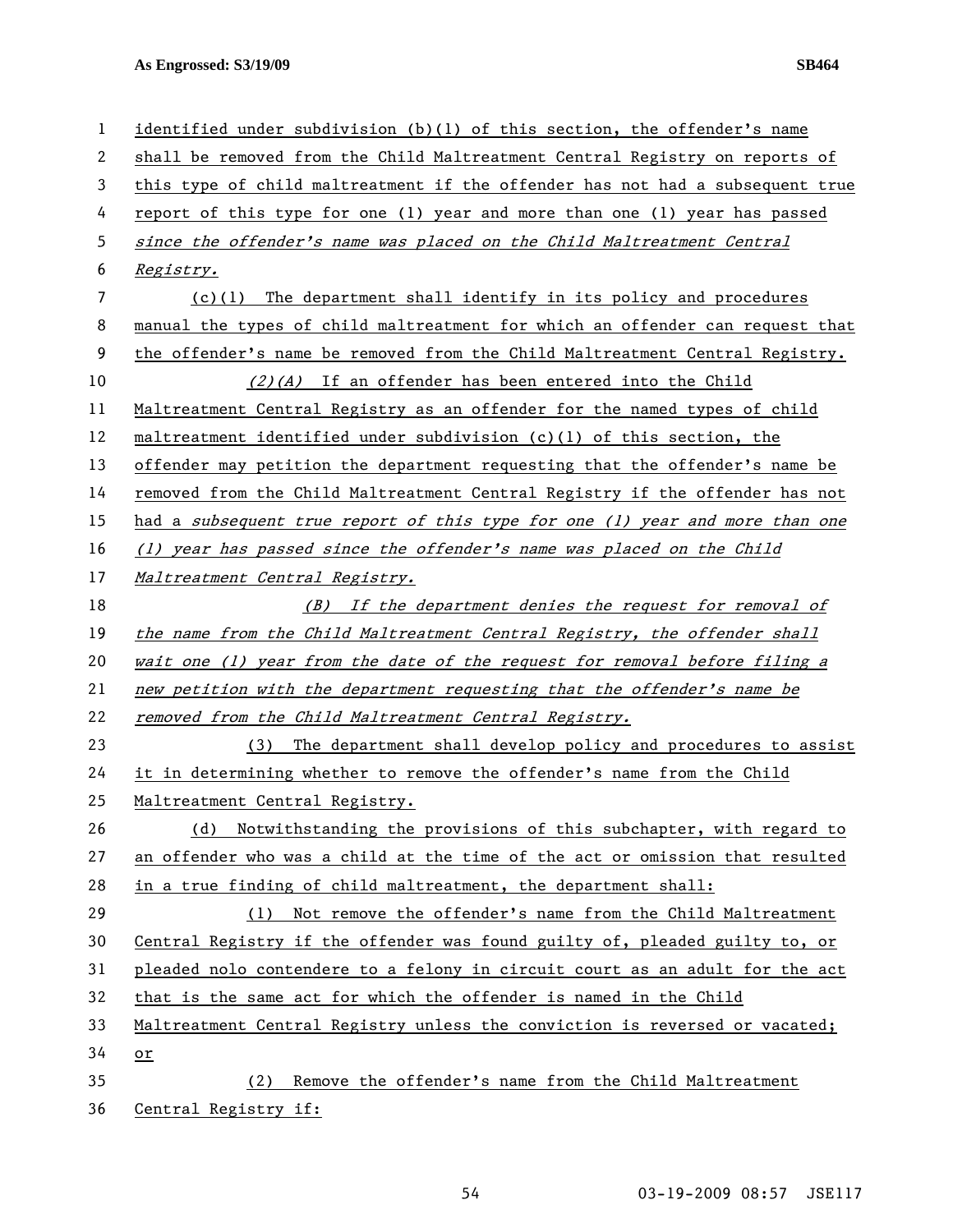| 1              | The juvenile has reached the age of eighteen (18)<br>(A)                      |
|----------------|-------------------------------------------------------------------------------|
| 2              | years of age or more than one (1) year has passed from the date of the act or |
| 3              | omission that caused the true finding of child maltreatment and there have    |
| 4              | been no subsequent acts or omissions resulting in a true finding of child     |
| 5              | maltreatment; and                                                             |
| 6              | The offender can prove by a preponderance of the<br>(B)                       |
| $\overline{7}$ | evidence that the juvenile offender has been rehabilitated.                   |
| 8              | (3) If the department denies the request for removal of the name              |
| 9              | from the Child Maltreatment Central Registry, the offender shall wait one (1) |
| 10             | year from the date of the request for removal before filing a new petition    |
| 11             | with the department requesting that the offender's name be removed from the   |
| 12             | Child Maltreatment Central Registry.                                          |
| 13             | $(e)(1)(A)$ If the department denies the request for removal of the name      |
| 14             | from the Child Maltreatment Central Registry, the offender may request an     |
| 15             | administrative hearing within thirty (30) days from receipt of the            |
| 16             | department's decision.                                                        |
| 17             | (ii) The standard on review for the administrative                            |
| 18             | hearing shall be whether the department abused its discretion.                |
| 19             | $(2)(A)$ At least ten (10) days prior to the administrative                   |
| 20             | hearing, the alleged offender and the department shall share any information  |
| 21             | with the other party that the party intends to introduce into evidence at the |
| 22             | administrative hearing that is not contained in the record.                   |
| 23             | (B) If a party fails to timely share information, the                         |
| 24             | administrative law judge shall:                                               |
| 25             | (i) Grant a continuance;                                                      |
| 26             | (ii) Allow the record to remain open for submission                           |
| 27             | of rebuttal evidence; or                                                      |
| 28             | (iii) Reject the information as not relevant to the                           |
| 29             | rehabilitation or the incident of child maltreatment.                         |
| 30             | The Director of the Department of Human Services shall adopt rules<br>(f)     |
| 31             | necessary to carry out this chapter pursuant to the Arkansas Administrative   |
| 32             | Procedure Act, § 25-15-201 et seq., except that the director shall not begin  |
| 33             | the process under the Arkansas Administrative Procedure Act, § 25-15-201 et   |
| 34             | seq., until the proposed rules have been reviewed by the House Interim        |
| 35             | Committee on Aging, Children and Youth, Legislative and Military Affairs and  |
| 36             | the Senate Interim Committee on Children and Youth.                           |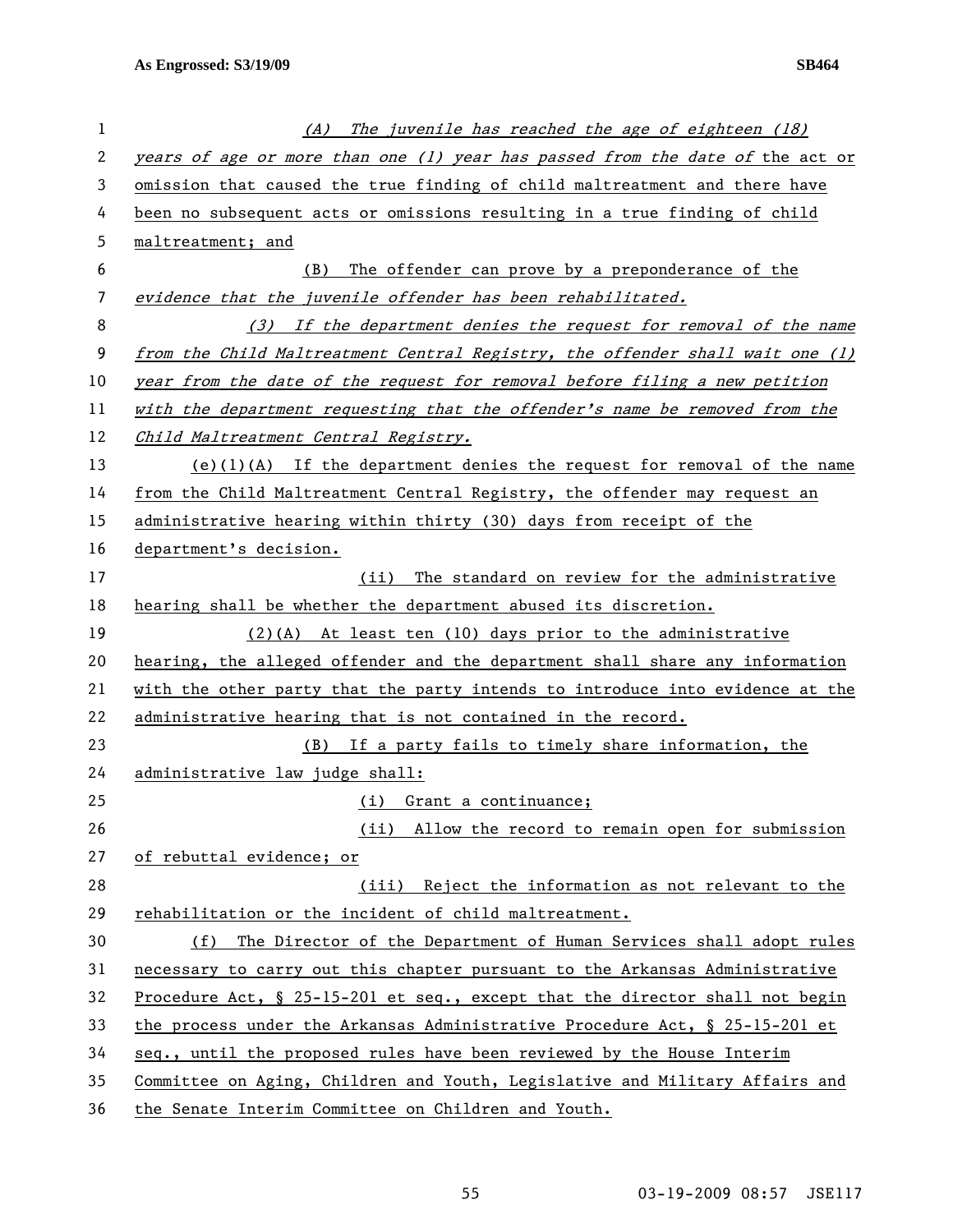| 1  |                                                                              |
|----|------------------------------------------------------------------------------|
| 2  | 12-18-909. Availability of true reports of child maltreatment from the       |
| 3  | central registry.                                                            |
| 4  | True reports of child maltreatment are confidential and may be<br>(a)        |
| 5  | disclosed only as provided in this chapter.                                  |
| 6  | (b)(1) The Department of Human Services may charge:                          |
| 7  | (A) A reasonable fee not to exceed ten dollars (\$10.00)                     |
| 8  | for researching, copying, and mailing records of the investigative files of  |
| 9  | child maltreatment cases; and                                                |
| 10 | A reasonable fee for reproducing copies of tapes and<br>(B)                  |
| 11 | photographs.                                                                 |
| 12 | (2) A fee may not be charged to:                                             |
| 13 | (A) A nonprofit or volunteer agency that requests searches                   |
| 14 | of the investigative files; or                                               |
| 15 | (B) A person who is indigent.                                                |
| 16 | $(c)(1)$ The department shall not release data that would identify the       |
| 17 | person who made the report unless a court of competent jurisdiction orders   |
| 18 | release of the information after the court has reviewed in camera the record |
| 19 | related to the report and has found it has reason to believe that the        |
| 20 | reporter knowingly made a false report.                                      |
| 21 | (2) However, upon request, the information shall be disclosed to             |
| 22 | the prosecuting attorney or law enforcement.                                 |
| 23 | $(d)(1)$ Any person or agency to whom disclosure is made shall not           |
| 24 | disclose to any other person a report or other information obtained pursuant |
| 25 | to this section.                                                             |
| 26 | However, the person or agency is permitted to consult his or<br>(2)          |
| 27 | her own attorney regarding information provided by the department.           |
| 28 | However, a local educational agency or a school counselor<br>(3)             |
| 29 | shall forward all true reports of child maltreatment received from the       |
| 30 | department when a child transfers from one (1) local educational agency to   |
| 31 | another and shall notify the department of the child's new school and        |
| 32 | address, if known.                                                           |
| 33 | Nothing in this chapter shall be construed to prevent<br>(4)                 |
| 34 | subsequent disclosure by the subject of the report.                          |
| 35 | $(e)(1)$ The department may provide information, including protected         |
| 36 | health information, to a person or agency that provides services such as     |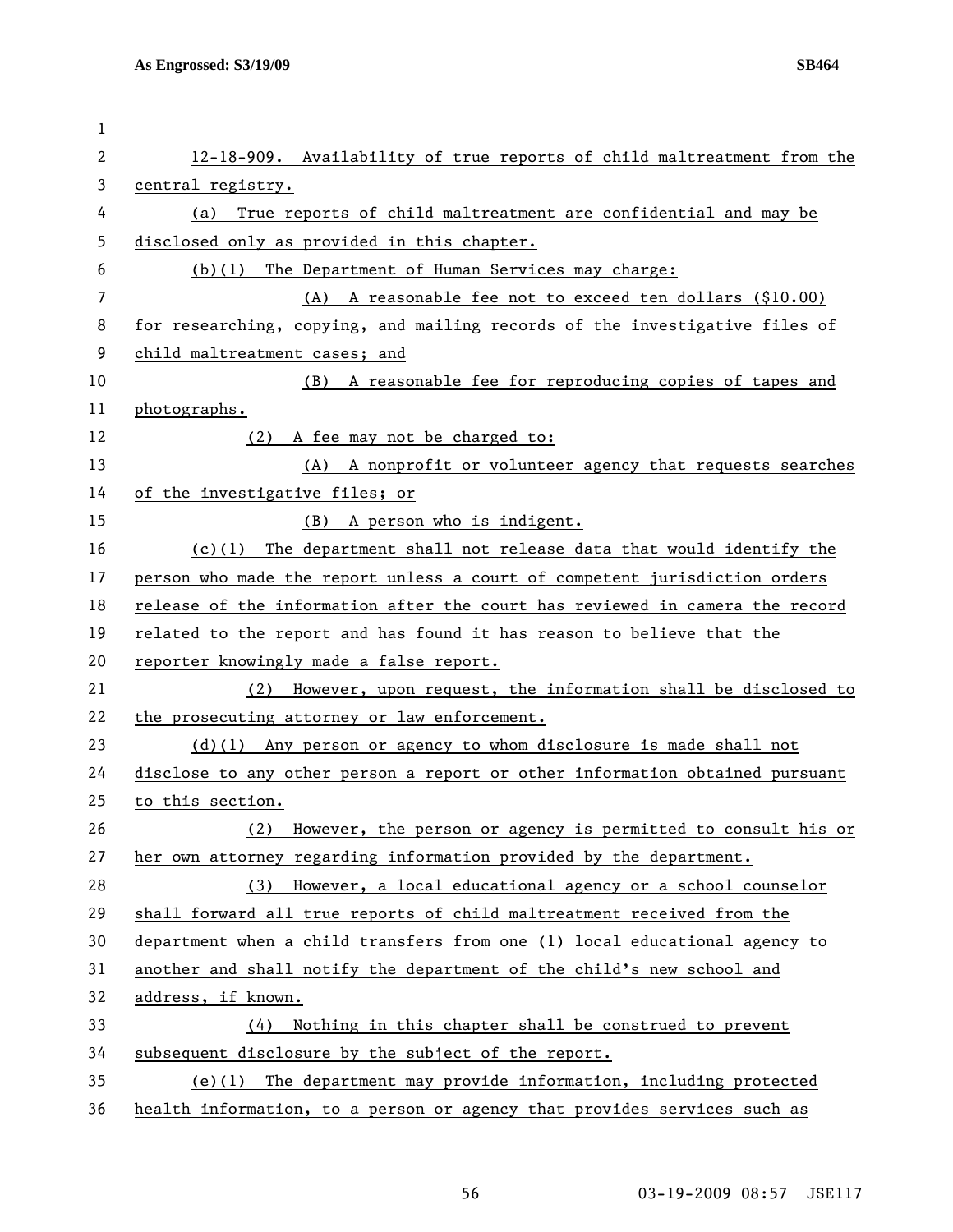| 1  | medical examination of, an assessment interview with, or diagnosis of, care  |
|----|------------------------------------------------------------------------------|
| 2  | for, treatment of, or supervision of a victim of maltreatment, a juvenile    |
| 3  | offender, or an underaged juvenile aggressor.                                |
| 4  | This information may include:<br>(2)                                         |
| 5  | The investigative determination or the investigation<br>(A)                  |
| 6  | report; and                                                                  |
| 7  | The services offered and provided.<br>(B)                                    |
| 8  | If an alleged offender's name has been provisionally placed in the<br>(f)    |
| 9  | central registry, any disclosure by the central registry shall include the   |
| 10 | notation that the name has only been provisionally placed in the central     |
| 11 | registry.                                                                    |
| 12 | (g) A report made under this chapter that is determined to be true, as       |
| 13 | well as any other information obtained, including protected health           |
| 14 | information, and a report written or photograph or radiological procedure    |
| 15 | taken concerning a true report in the possession of the Department of Human  |
| 16 | Services shall be confidential and shall be made available only to:          |
| 17 | The administration of the adoption, foster care, children's<br>(1)           |
| 18 | and adult protective services programs, or child care licensing programs of  |
| 19 | any state;                                                                   |
| 20 | (2) A federal, state, or local government entity, or any agent               |
| 21 | of the entity, having a need for the information in order to carry out its   |
| 22 | responsibilities under law to protect children from abuse or neglect;        |
| 23 | Any person who is the subject of a true report;<br>(3)                       |
| 24 | A civil or administrative proceeding connected with the<br>(4)               |
| 25 | administration of the Arkansas Child Welfare State Plan when the court or    |
| 26 | hearing officer determines that the information is necessary for the         |
| 27 | determination of an issue before the court or agency;                        |
| 28 | (5) An audit or similar activity conducted in connection with                |
| 29 | the administration of such a plan or program by any governmental agency that |
| 30 | may by law conduct the audit or activity;                                    |
| 31 | $(6)(A)$ To a person, agency, or organization engaged in a bona              |
| 32 | fide research or evaluation project having value as determined by the        |
| 33 | department in future planning for programs for maltreated children or in     |
| 34 | developing policy directions.                                                |
| 35 | However, any confidential information provided for a<br>(B)                  |
| 36 | research or evaluation project under this subdivision shall not be re-       |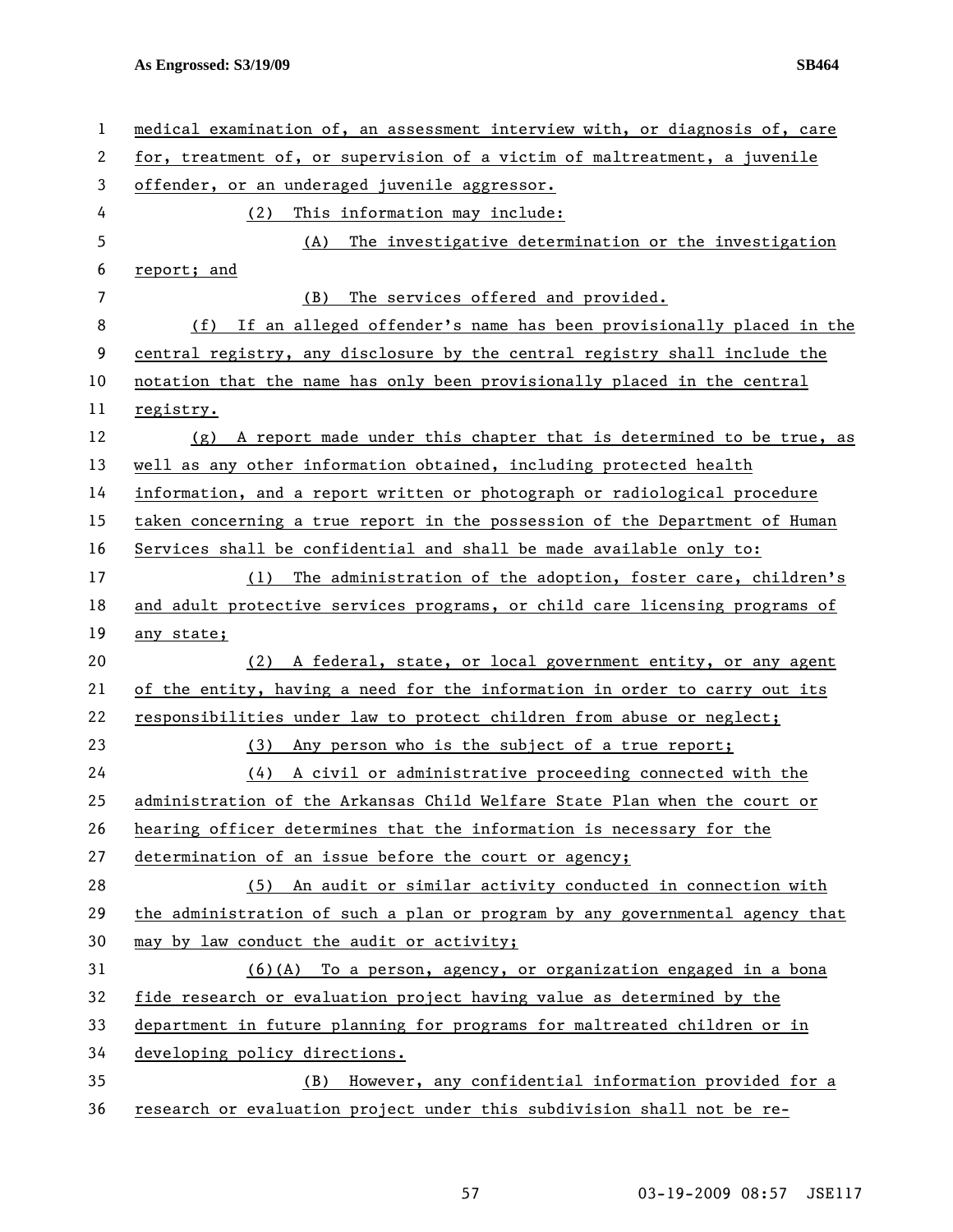| 1                     | disclosed.                                                                    |
|-----------------------|-------------------------------------------------------------------------------|
| $\mathbf{2}^{\prime}$ | (C) However, if a research or evaluation project results                      |
| 3                     | in the publication of related material, confidential information provided for |
| 4                     | a research or evaluation project under this subdivision shall not be          |
| 5                     | disclosed;                                                                    |
| 6                     | A properly constituted authority, including<br>(7)                            |
| 7                     | multidisciplinary teams referenced in this chapter, investigating a report of |
| 8                     | known or suspected child abuse or neglect or providing services to a child or |
| 9                     | family that is the subject of a report;                                       |
| 10                    | (8) (A) The Division of Child Care and Early Childhood Education              |
| 11                    | of the Department of Human Services and the child care facility owner or      |
| 12                    | operator who requested the Child Maltreatment Central Registry information    |
| 13                    | through a signed notarized release from an individual who is a volunteer,     |
| 14                    | has applied for employment, is currently employed by a child care facility,   |
| 15                    | or is the owner or operator of a child care facility.                         |
| 16                    | (B) This disclosure shall be for the limited purpose of                       |
| 17                    | providing Child Maltreatment Central Registry background information and      |
| 18                    | shall indicate a true finding only;                                           |
| 19                    | (9) Child abuse citizen panels described in the Child Abuse                   |
| 20                    | Prevention and Treatment Act, 42 U.S.C. § 5106a;                              |
| 21                    | Child fatality review panels as authorized by the<br>(10)                     |
| 22                    | department;                                                                   |
| 23                    | (11)(A) A grand jury or court upon a finding that information in              |
| 24                    | the record is necessary for the determination of an issue before the court or |
| 25                    | grand jury; and                                                               |
| 26                    | The grand jury or court may disclose it to parties to<br>(B)                  |
| 27                    | a legal proceeding upon a finding that the report is necessary for the        |
| 28                    | presentation of a party's complaint or defense and under such terms or        |
| 29                    | protective order that the court orders;                                       |
| 30                    | The current foster parents of a child who is a subject of a<br>(12)           |
| 31                    | report;                                                                       |
| 32                    | (13)(A) Acting in their official capacities, individual United                |
| 33                    | States and Arkansas senators and representatives and their authorized staff   |
| 34                    | members but only if they agree not to permit any re-disclosure of the         |
| 35                    | information.                                                                  |
| 36                    | However, disclosure shall not be made to any committee<br>(B)                 |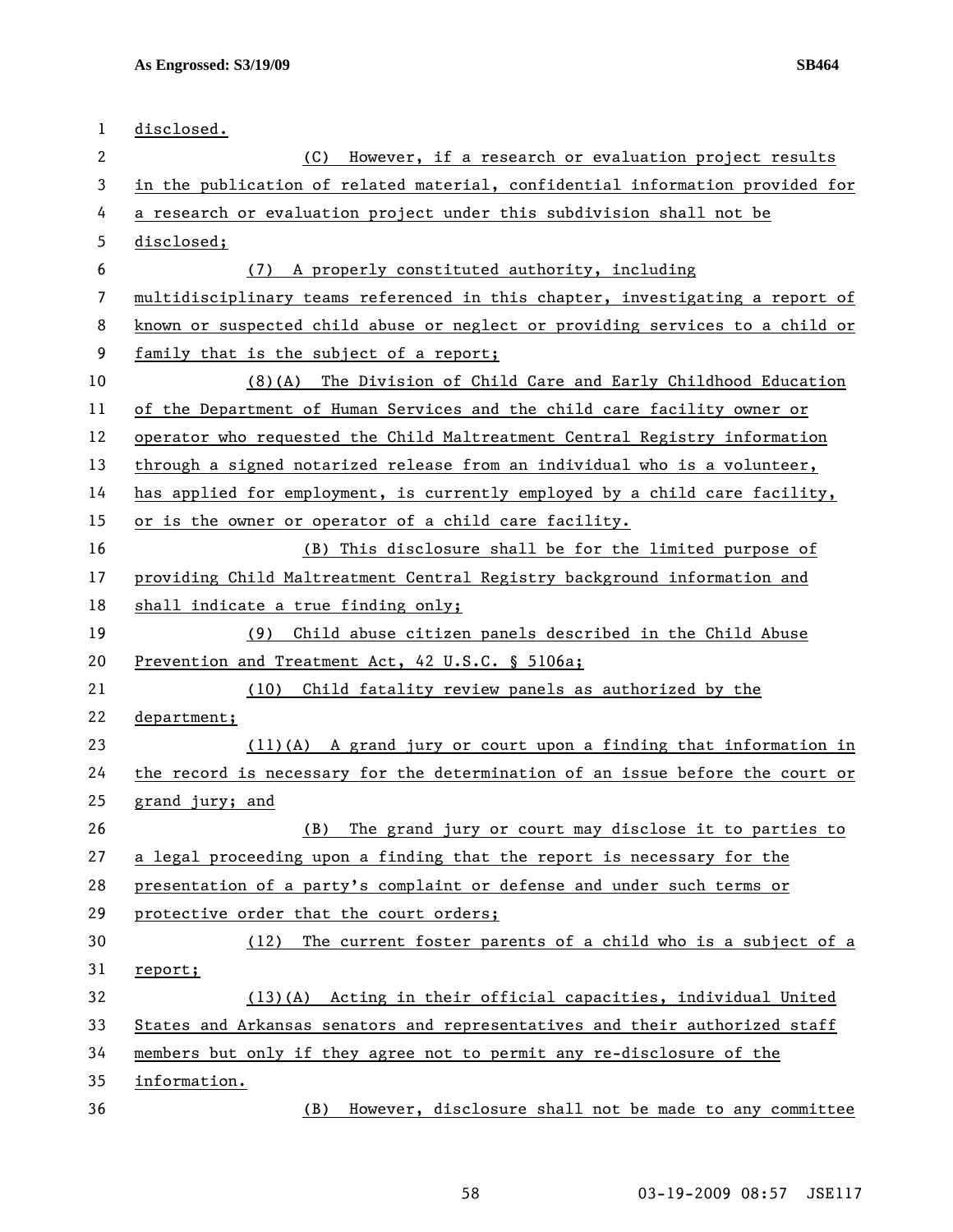| 1              | or legislative body of any information that identifies any recipient of       |
|----------------|-------------------------------------------------------------------------------|
| 2              | services by name or address;                                                  |
| 3              | (14) A Court Appointed Special Advocate upon presentation of an               |
| 4              | order of appointment for a child who is a subject of a report;                |
| 5              | The attorney ad litem of a child who is the subject of a<br>(15)              |
| 6              | report;                                                                       |
| $\overline{7}$ | (16)(A) An employer or volunteer agency for purposes of                       |
| 8              | screening an employee, applicant, or volunteer who is or will be engaged in   |
| 9              | employment or activity with children, the elderly, individuals with           |
| 10             | disabilities, or individuals with mental illness upon submission of a signed, |
| 11             | notarized release from the employee, applicant, or volunteer.                 |
| 12             | The registry shall release only the following<br>(B)                          |
| 13             | information on true reports to the employer or agency:                        |
| 14             | (i) That the employee, applicant, or volunteer has a                          |
| 15             | true report;                                                                  |
| 16             | The date the investigation was completed; and<br>(ii)                         |
| 17             | The type of true report;<br>(iii)                                             |
| 18             | The Division of Developmental Disabilities Services and the<br>(17)           |
| 19             | Division of Aging and Adult Services as to participants of the waiver         |
| 20             | program;                                                                      |
| 21             | The Division of Child Care and Early Childhood Education of<br>(18)           |
| 22             | the Department of Human Services for purposes of enforcement of licensing     |
| 23             | laws and regulations;                                                         |
| 24             | (19) Any licensing or registering authority to the extent                     |
| 25             | necessary to carry out its official responsibilities;                         |
| 26             | (20) Any person or entity to whom notification was provided                   |
| 27             | under this chapter; and                                                       |
| 28             | (21) Any school superintendent, principal, or a person in an                  |
| 29             | equivalent position, or the Department of Education to the extent necessary   |
| 30             | to carry out its responsibility to ensure that children are protected while   |
| 31             | in the school environment or during off-campus school activities.             |
| 32             |                                                                               |
| 33             | 12-18-910. Availability of screened out and unsubstantiated reports.          |
| 34             | Screened out and unsubstantiated reports of child maltreatment are<br>(a)     |
| 35             | confidential and may be disclosed only as provided in this chapter.           |
| 36             | (b)(1) The Department of Human Services may charge:                           |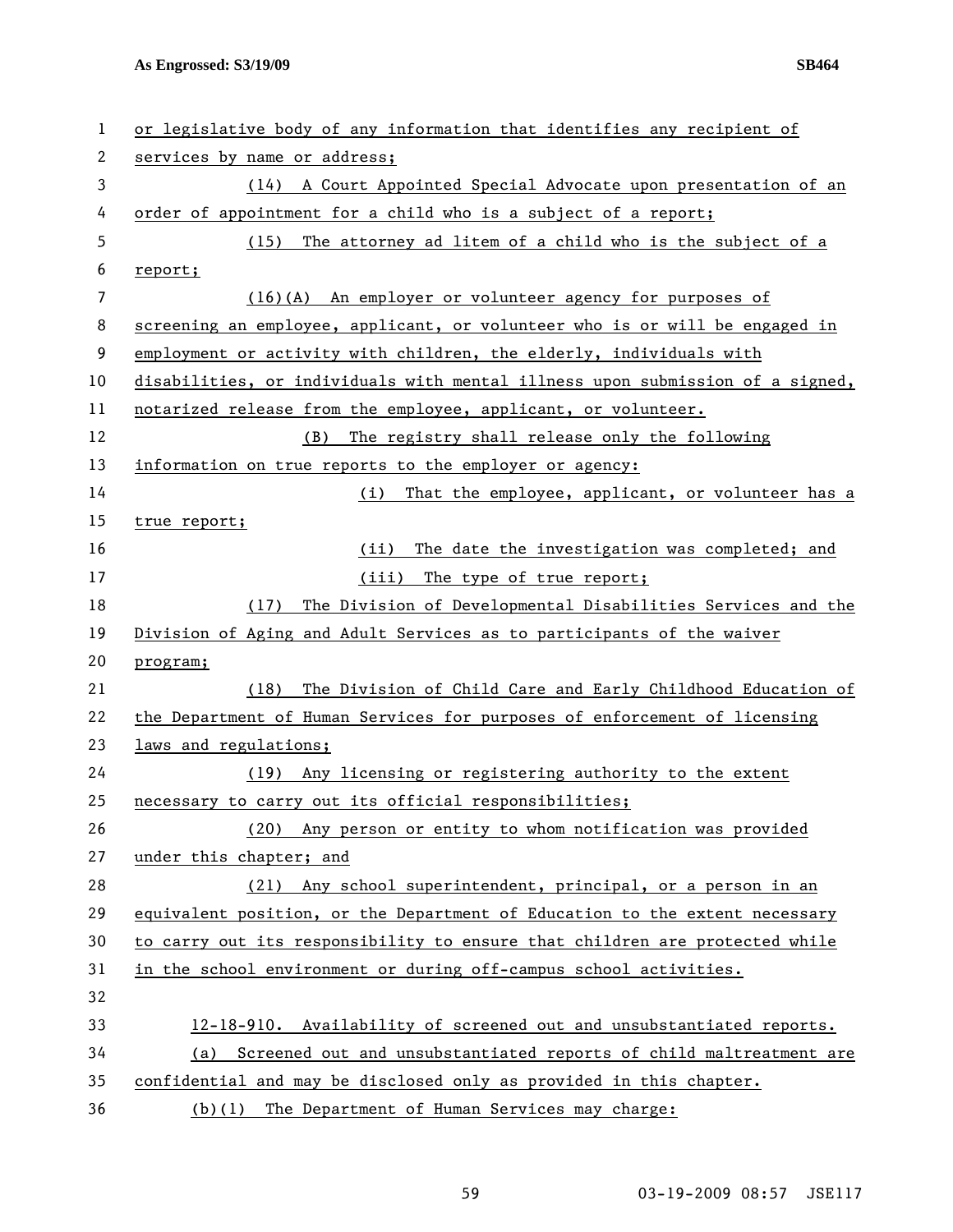| 1  | A reasonable fee not to exceed ten dollars (\$10.00)<br>(A)                   |
|----|-------------------------------------------------------------------------------|
| 2  | for researching, copying, and mailing records of the investigative files of   |
| 3  | child maltreatment cases; and                                                 |
| 4  | A reasonable fee for reproducing copies of tapes and<br>(B)                   |
| 5  | photographs.                                                                  |
| 6  | A fee shall not be charged to:<br>(2)                                         |
| 7  | (A) A nonprofit or volunteer agency that requests searches                    |
| 8  | of the investigative files; or                                                |
| 9  | (B) A person who is indigent.                                                 |
| 10 | $(c)(1)$ The department shall not release data that would identify the        |
| 11 | person who made the report unless a court of competent jurisdiction orders    |
| 12 | release of the information after the court has reviewed in camera the record  |
| 13 | related to the report and has found it has reason to believe that the         |
| 14 | reporter knowingly made a false report.                                       |
| 15 | (2) However, upon request, the information shall be disclosed to              |
| 16 | the prosecuting attorney or law enforcement.                                  |
| 17 | $(d)(1)$ Any person or agency to whom disclosure is made shall not            |
| 18 | disclose to any other person a report or other information obtained pursuant  |
| 19 | to this section.                                                              |
| 20 | However, the person or agency is permitted to consult his or<br>(2)           |
| 21 | her own attorney regarding information provided by the department.            |
| 22 | Nothing in this chapter shall be construed to prevent<br>(3)                  |
| 23 | subsequent disclosure by the subject of the report.                           |
| 24 | Any record of a screened-out report of child maltreatment shall<br>(e)        |
| 25 | not be disclosed except to the prosecuting attorney and law enforcement and   |
| 26 | may be used only within the department for purposes of administration of the  |
| 27 | program.                                                                      |
| 28 | An unsubstantiated report, including protected health information,<br>(f)     |
| 29 | shall be confidential and shall be disclosed only to:                         |
| 30 | (1)<br>The prosecuting attorney;                                              |
| 31 | A subject of the report;<br>(2)                                               |
| 32 | (3)(A) A grand jury or court upon a finding that information in               |
| 33 | the record is necessary for the determination of an issue before the court or |
| 34 | grand jury; and                                                               |
| 35 | The grand jury or court may disclose it to parties to<br>(B)                  |
| 36 | a legal proceeding upon a finding that the report is necessary for the        |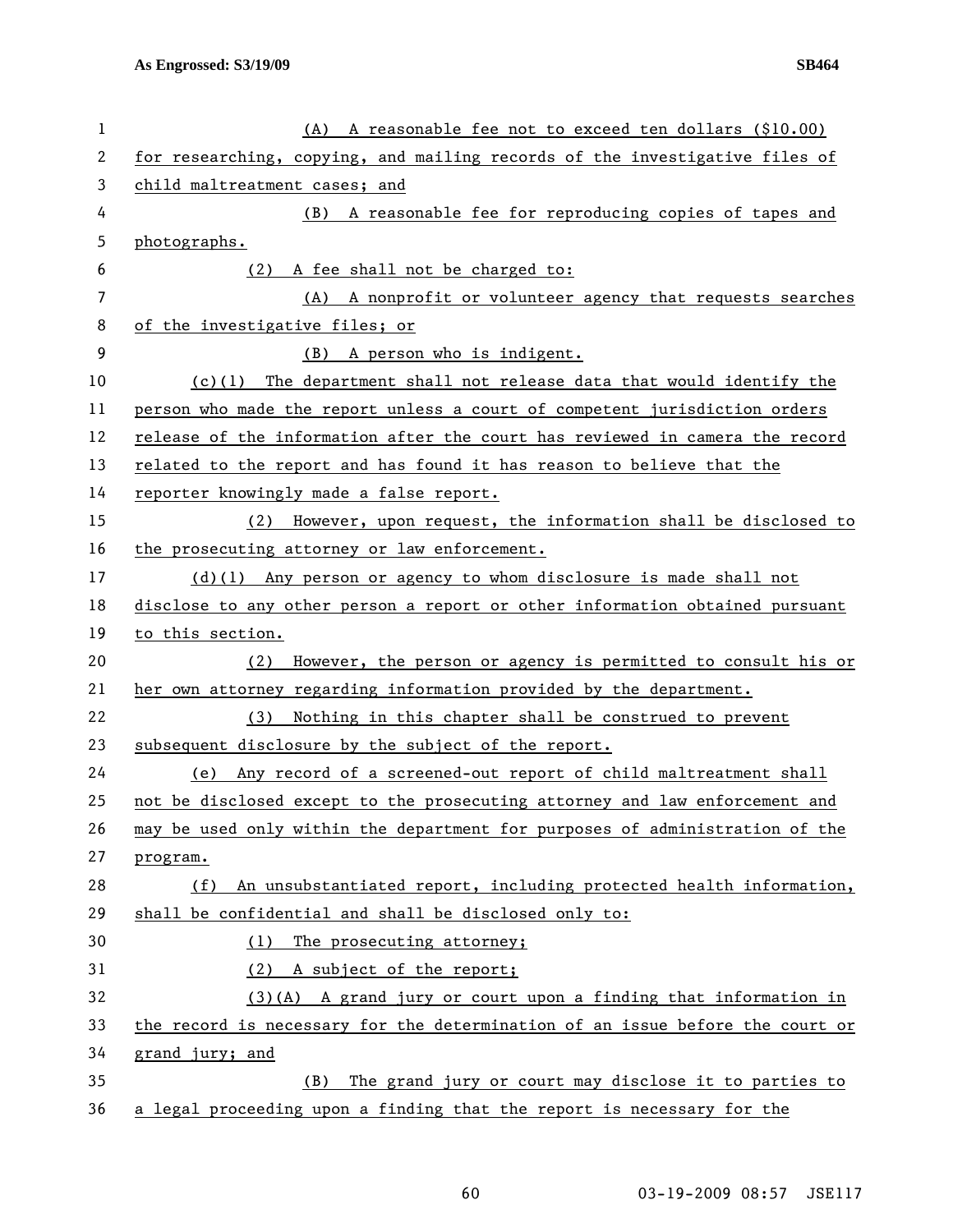| 1  | presentation of a party's complaint or defense and under such terms or       |
|----|------------------------------------------------------------------------------|
| 2  | protective order that the court orders;                                      |
| 3  | $(4)(A)$ Acting in their official capacities, individual United              |
| 4  | States and Arkansas senators and representatives and their authorized staff  |
| 5  | members but only if they agree not to permit any re-disclosure of the        |
| 6  | information.                                                                 |
| 7  | However, disclosure shall not be made to any committee<br>(B)                |
| 8  | or legislative body of any information that identifies any recipient of      |
| 9  | services by name or address;                                                 |
| 10 | (5) Law enforcement;                                                         |
| 11 | Any licensing or registering authority to the extent<br>(6)                  |
| 12 | necessary to carry out its official responsibilities;                        |
| 13 | Adult protective services;<br>(7)                                            |
| 14 | The Division of Developmental Disabilities Services and the<br>(8)           |
| 15 | Division of Aging and Adult Services as to participants of the waiver        |
| 16 | program.                                                                     |
| 17 | A Court Appointed Special Advocate upon presentation of an<br>(9)            |
| 18 | order of appointment for a child who is a subject of a report;               |
| 19 | The attorney ad litem of a child who is the subject of a<br>(10)             |
| 20 | report; and                                                                  |
| 21 | (11) Any person or entity to whom notification was provided                  |
| 22 | under this chapter.                                                          |
| 23 | Hard copy records of unsubstantiated reports shall be retained no<br>(g)     |
| 24 | longer than eighteen (18) months for purposes of audit.                      |
| 25 | Information on unsubstantiated reports included in the automated<br>(h)      |
| 26 | data system shall be retained indefinitely to assist the department in       |
| 27 | assessing future risk and safety.                                            |
| 28 |                                                                              |
| 29 | Subchapter 10                                                                |
| 30 | Protective Custody.                                                          |
| 31 |                                                                              |
| 32 | 12-18-1001. Protective custody generally.                                    |
| 33 | (a) A police officer, law enforcement, a juvenile division of circuit        |
| 34 | court judge during juvenile proceedings concerning the child or a sibling of |
| 35 | the child, or a designated employee of the Department of Human Services may  |
| 36 | take a child into custody or any person in charge of a hospital or similar   |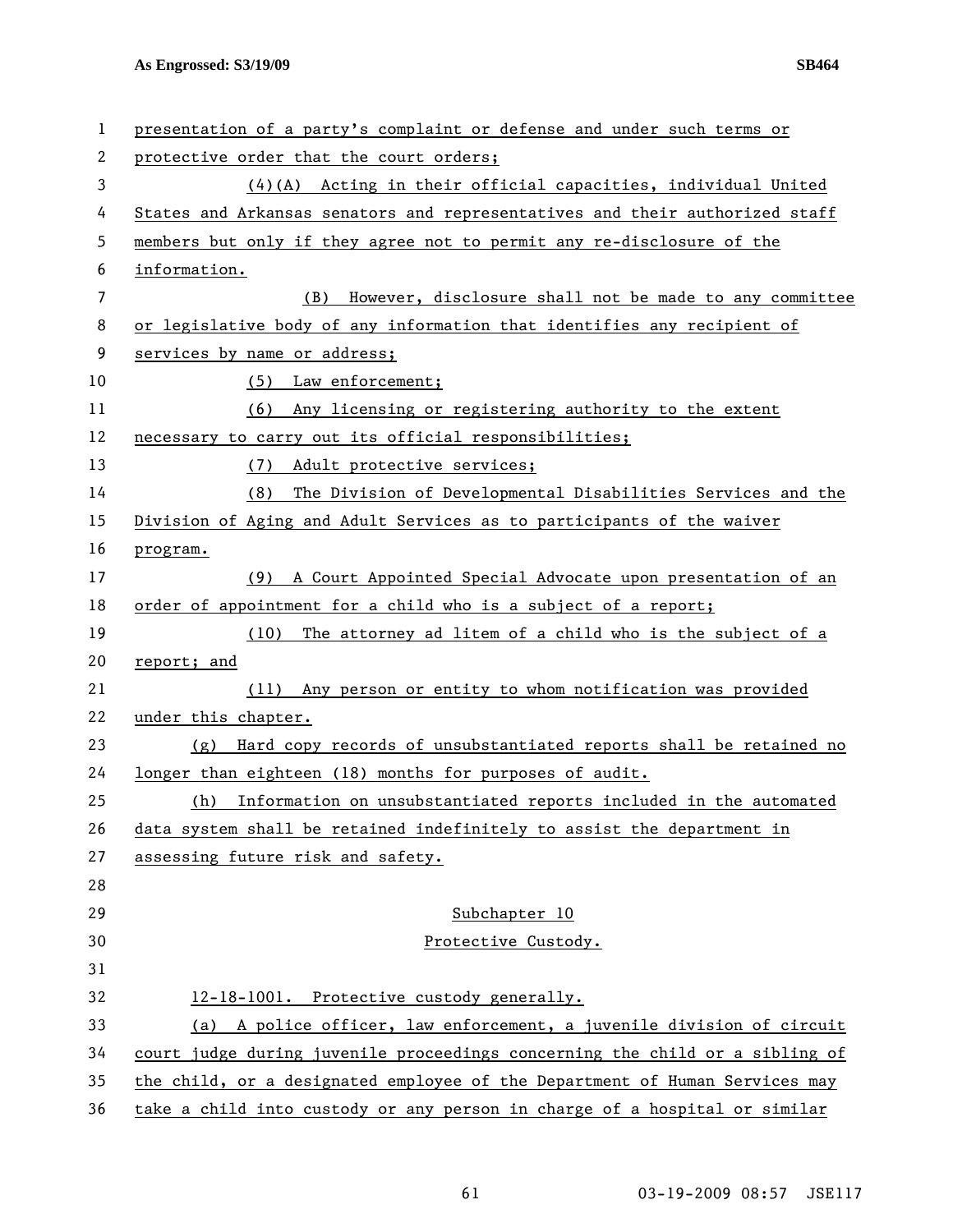| 1  | institution or any physician treating a child may keep that child in his or   |
|----|-------------------------------------------------------------------------------|
| 2  | her custody without the consent of the parent or the guardian, whether or not |
| 3  | additional medical treatment is required, if:                                 |
| 4  | The child is subjected to neglect as defined under $\S$ 12-18-<br>(1)         |
| 5  | $103(13)(B)$ and the department assesses the family and determines that the   |
| 6  | newborn and any other children, including siblings, under the custody or care |
| 7  | of the mother are at substantial risk of serious harm such that the children  |
| 8  | need to be removed from the custody or care of the mother;                    |
| 9  | The child is dependent as defined in the Arkansas Juvenile<br>(2)             |
| 10 | Code of 1989, § 9-27-301 et seq.; or                                          |
| 11 | (3) Circumstances or conditions of the child are such that                    |
| 12 | continuing in his or her place of residence or in the care and custody of the |
| 13 | parent, guardian, custodian, or caretaker presents an immediate danger of     |
| 14 | severe maltreatment.                                                          |
| 15 | (b) However, custody shall not exceed seventy-two (72) hours except in        |
| 16 | the event that the expiration of seventy-two (72) hours falls on a weekend or |
| 17 | holiday, in which case custody may be extended through the next business day  |
| 18 | following the weekend or holiday.                                             |
| 19 |                                                                               |
| 20 | 12-18-1002. Placement in a foster home.                                       |
| 21 | A sheriff or chief of police may place a child in a Department of Human       |
| 22 | Services foster home if:                                                      |
| 23 | The sheriff or chief of police contacts the on-call worker<br>(1)             |
| 24 | for the department and does not get a return phone call within thirty (30)    |
| 25 | minutes;                                                                      |
| 26 | The sheriff or chief of police contacts the department<br>(2)                 |
| 27 | Emergency Notification Line and does not get a return phone call within       |
| 28 | fifteen (15) minutes;                                                         |
| 29 | The foster parent is personally well-known to the sheriff or<br>(3)           |
| 30 | the chief of police;                                                          |
| 31 | The sheriff or chief of police has:<br>(4)                                    |
|    |                                                                               |
| 32 | Determined that the foster parent's home is safe and<br>(A)                   |
| 33 | provides adequate accommodations for the child; and                           |
| 34 | Performed a criminal record and child maltreatment<br>(B)                     |
| 35 | check on the foster parent as required under $\S$ 9-28-409; and               |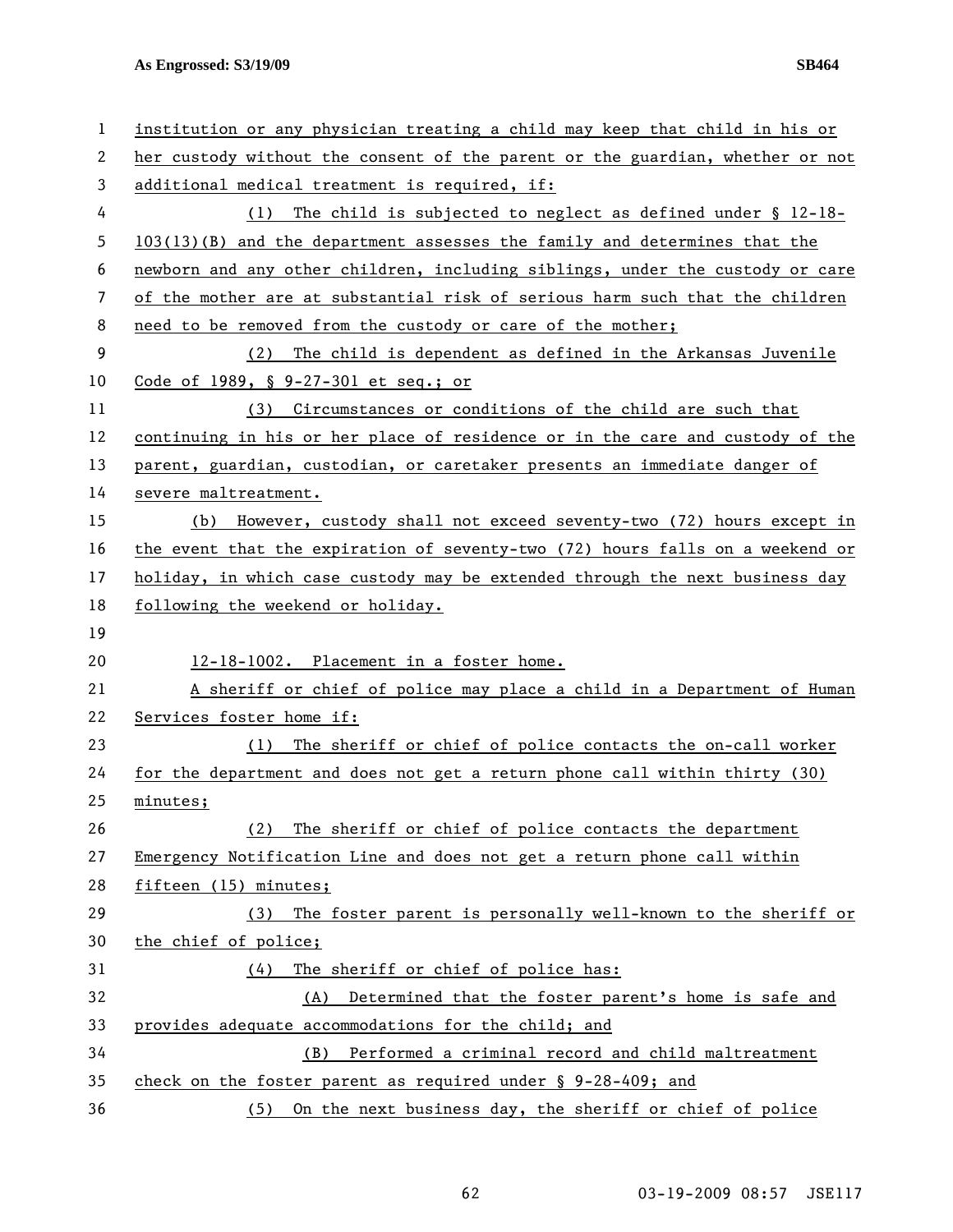| $\mathbf{1}$   | immediately notifies the department of the time and date that the child was   |
|----------------|-------------------------------------------------------------------------------|
| 2              | placed in the foster parent's home.                                           |
| 3              |                                                                               |
| 4              | 12-18-1003. Consent for health care and services.                             |
| 5              | An individual taking a child into custody may give effective consent          |
| 6              | for medical, dental, health, and hospital services during protective custody. |
| $\overline{7}$ |                                                                               |
| 8              | 12-18-1004. Notice when custody is invoked.                                   |
| 9              | In any case in which custody is invoked, the individual taking the            |
| 10             | child into custody shall notify the Department of Human Services in order     |
| 11             | that a child protective proceeding may be initiated within the time specified |
| 12             | in this subchapter.                                                           |
| 13             |                                                                               |
| 14             | 12-18-1005. Location.                                                         |
| 15             | (a) A school, residential facility, hospital, or similar institution          |
| 16             | where a child may be located shall not require a written order for the        |
| 17             | Department of Human Services to take a seventy-two hour hold under this       |
| 18             | section or $\oint$ 9-27-313.                                                  |
| 19             | (b) Upon notice by the Department of Human Services that a hold has           |
| 20             | been taken on a child, a school, residential facility, hospital, or similar   |
| 21             | institution where the child is located shall:                                 |
| 22             | (1) Retain the child until the department takes a hold on the                 |
| 23             | child;                                                                        |
| 24             | (2) Not notify the parent until the child has been removed by                 |
| 25             | the department; and                                                           |
| 26             | (3) Provide the parent or guardian with the name and contact                  |
| 27             | information of the department employee regarding the hold on the child.       |
| 28             |                                                                               |
| 29             | 12-18-1006. Custody of children generally - Health and safety of the          |
| 30             | child.                                                                        |
| 31             | During the course of any child maltreatment investigation, whether<br>(a)     |
| 32             | conducted by the Department of Human Services, the Department of Arkansas     |
| 33             | State Police, or local law enforcement, the Department of Human Services      |
| 34             | shall assess whether or not the child can safely remain in the home.          |
| 35             | The child's health and safety shall be the paramount concern in<br>(b)        |
| 36             | determining whether or not to remove a child from the custody of his or her   |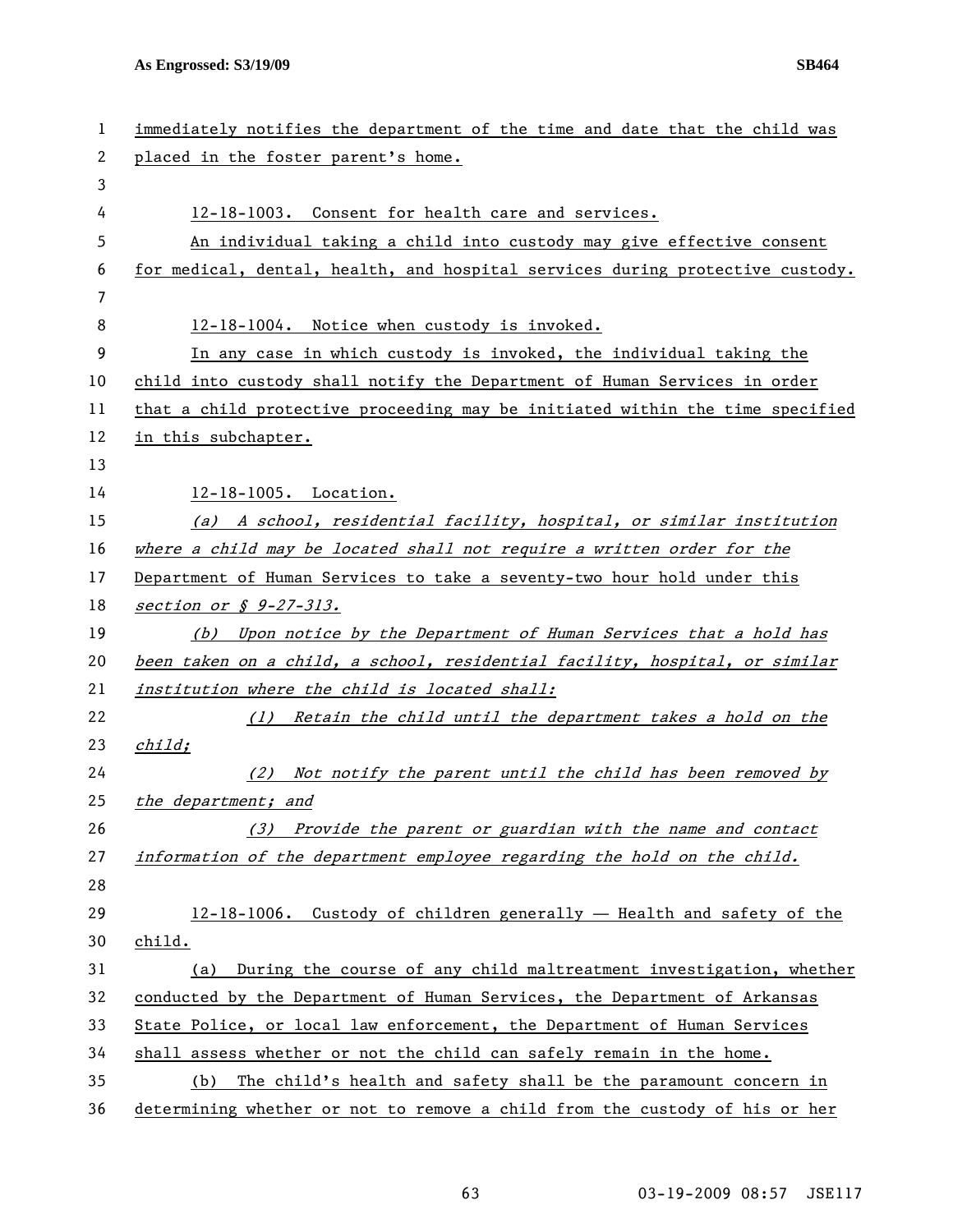| 1  | parents.                                                                      |
|----|-------------------------------------------------------------------------------|
| 2  |                                                                               |
| 3  | 12-18-1007. Services to families generally.                                   |
| 4  | The Department of Human Services shall have the authority to make<br>(a)      |
| 5  | referrals or provide services during the course of a child maltreatment       |
| 6  | investigation.                                                                |
| 7  | (b) Any family may request supportive services from the Department of         |
| 8  | Human Services.                                                               |
| 9  | Supportive services shall be offered for the purpose of preventing<br>(c)     |
| 10 | child maltreatment.                                                           |
| 11 |                                                                               |
| 12 | 12-18-1008. Removal from home - Procedure.                                    |
| 13 | (a) If an investigation under this chapter determines that the child          |
| 14 | cannot safely remain at home, the Department of Human Services shall take     |
| 15 | steps to remove the child under custody as outlined in this chapter or        |
| 16 | pursuant to the Arkansas Juvenile Code of 1989, § 9-27-301 et seq.            |
| 17 | (b) After the Department of Human Services has removed the child, the         |
| 18 | child shall be placed in a licensed or approved foster home, shelter,         |
| 19 | facility, or an exempt child welfare agency as defined at $\S$ 9-28-402(12).  |
| 20 | No one, including the family, the Department of Human Services,<br>(c)        |
| 21 | the Department of Arkansas State Police, or local law enforcement shall allow |
| 22 | a child to be placed in a nonapproved or nonlicensed foster home, shelter, or |
| 23 | facility.                                                                     |
| 24 |                                                                               |
| 25 | 12-18-1009. When the investigation determines that the child can              |
| 26 | safely remain at home.                                                        |
| 27 | If an investigation under this chapter determines that a child can            |
| 28 | safely remain at home, the parents retain the right to keep the child at home |
| 29 | or to place the child outside the home.                                       |
| 30 |                                                                               |
| 31 | 12-18-1010. When a child maltreatment investigation is determined to          |
| 32 | be true.                                                                      |
| 33 | If an investigation under this chapter is determined to be true,<br>(a)       |
| 34 | the Department of Human Services may open a protective services case.         |
| 35 | If the Department of Human Services opens a protective services<br>(b)(1)     |
| 36 | case, it shall provide services to the family in an effort to prevent         |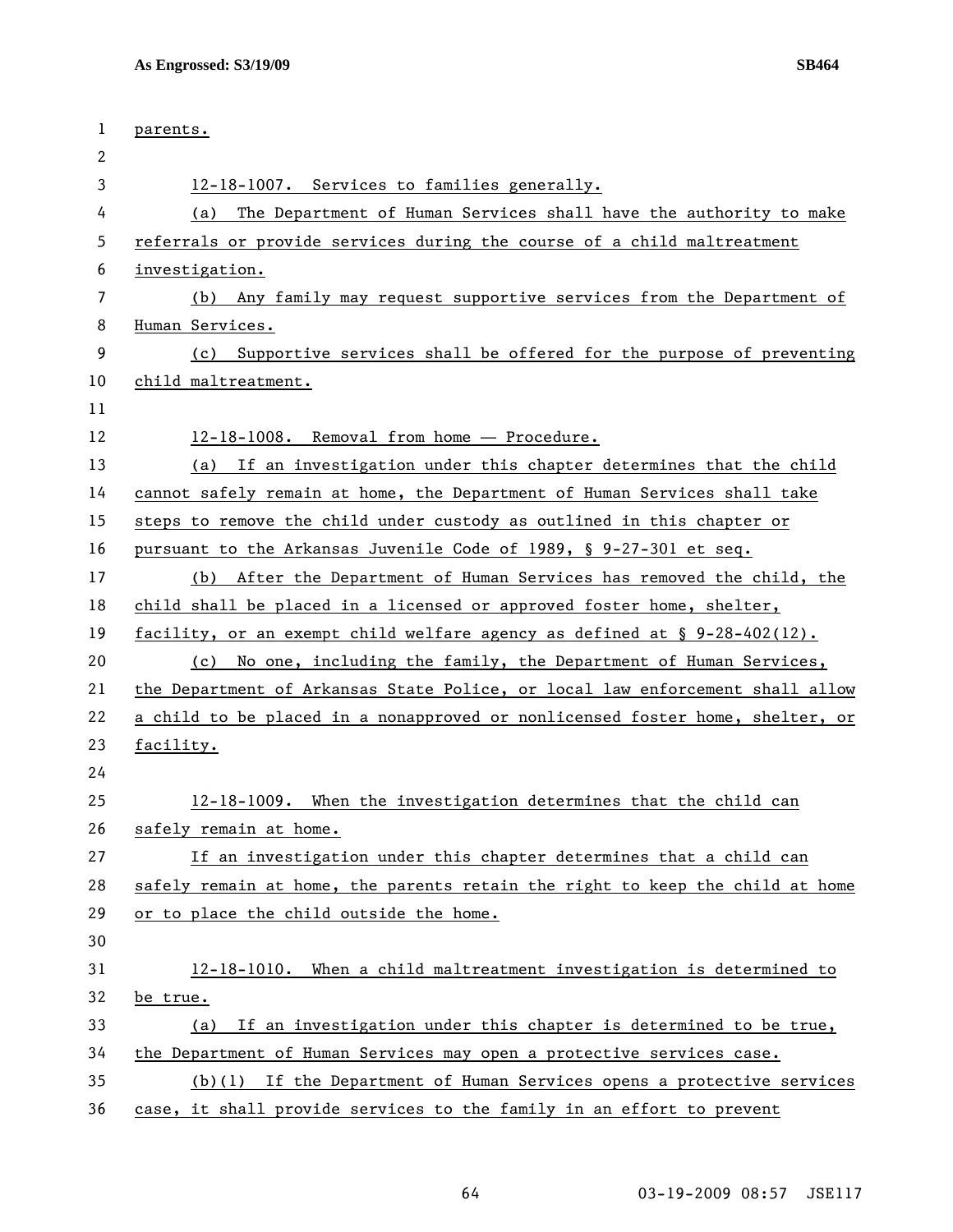| 1  | additional maltreatment to the child or the removal of the child from the     |
|----|-------------------------------------------------------------------------------|
| 2  | home.                                                                         |
| 3  | (2) The services shall be relevant to the needs of the family.                |
| 4  | If at any time during the protective services case the Department<br>(c)      |
| 5  | of Human Services determines that the child cannot safely remain at home, it  |
| 6  | shall take steps to remove the child under custody as outlined in this        |
| 7  | chapter or pursuant to the Arkansas Juvenile Code of 1989, § 9-27-301 et seq. |
| 8  | (d) Upon request, the department shall be provided at no cost a copy          |
| 9  | of the child's public and private school records if the department has an     |
| 10 | open protective services case.                                                |
| 11 | (e) Upon request, the department shall be provided a copy of the              |
| 12 | results of radiology procedures, videotapes, photographs, or medical records  |
| 13 | on a child if the department has an open protective services case.            |
| 14 |                                                                               |
| 15 | 12-18-1011. When a report of child maltreatment is determined to be           |
| 16 | unsubstantiated.                                                              |
| 17 | If the report of child maltreatment is unsubstantiated, the<br>(a)            |
| 18 | Department of Human Services may offer supportive services to the family.     |
| 19 | The family may accept or reject supportive services at any time.<br>(b)       |
| 20 |                                                                               |
| 21 | SECTION 2. Arkansas Code Title 12, Chapter 12, Subchapter 5 is                |
| 22 | repealed.                                                                     |
| 23 | 12-12-501. Title and purpose.                                                 |
| 24 | (a) This subchapter shall be known and may be cited as the "Arkansas          |
| 25 | Child Maltreatment Act".                                                      |
| 26 | (b) It is the purpose of this subchapter to:                                  |
| 27 | (1) Provide a system for the reporting of known or suspected                  |
| 28 | child maltreatment;                                                           |
| 29 | (2) Ensure the immediate screening, safety assessment, and                    |
| 30 | prompt investigation of reports of known or suspected child maltreatment;     |
| 31 | (3) Ensure that immediate steps are taken to:                                 |
| 32 | (A) Protect a maltreated child and any other child under                      |
| 33 | the same care who may also be in danger of maltreatment; and                  |
| 34 | (B) Place a child who is in immediate danger of severe                        |
| 35 | maltreatment in a safe environment:                                           |
| 36 | (4) Provide for immunity from criminal prosecution for an                     |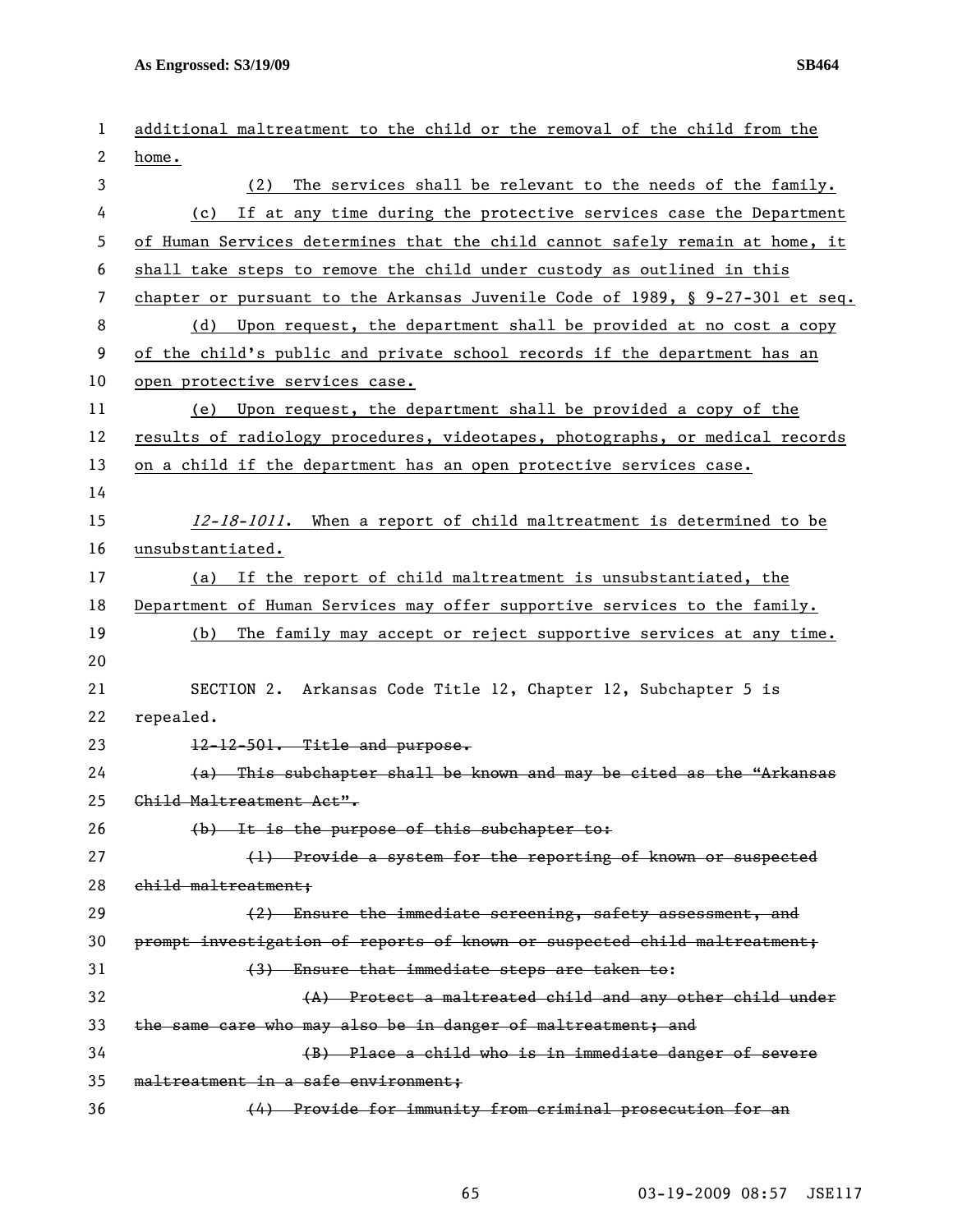| 1  | individual making a good faith report of suspected child maltreatment;        |
|----|-------------------------------------------------------------------------------|
| 2  | (5) Preserve the confidentiality of all records in order to                   |
| 3  | protect the rights of the child and of the child's parents or guardians;      |
| 4  | (6) Encourage the cooperation of state law enforcement                        |
| 5  | officials, courts, and state agencies in the investigation, assessment,       |
| 6  | prosecution, and treatment of child maltreatment; and                         |
| 7  | (7) Stabilize the home environment if a child's health and                    |
| 8  | safety are not at risk.                                                       |
| 9  |                                                                               |
| 10 | 12-12-502. Regulations - Cooperative agreements.                              |
| 11 | (a) The Director of the Department of Human Services shall promulgate         |
| 12 | regulations to implement the provisions of this subchapter.                   |
| 13 | $(b)(1)$ The director shall initiate formal cooperative agreements with       |
| 14 | law enforcement agencies, prosecuting attorneys, and other appropriate        |
| 15 | agencies and individuals in order to implement acoordinated multidisciplinary |
| 16 | team approach to intervention in reports involving severe maltreatment and    |
| 17 | all reports requested by the district prosecuting attorney pertaining to a    |
| 18 | law enforcement or prosecutor's investigation.                                |
| 19 | (1) The director may enter into cooperative agreements with                   |
| 20 | other states to create a national child maltreatment registration system.     |
| 21 | $12 - 12 - 503$ . Definitions.                                                |
| 22 | As used in this subchapter:                                                   |
| 23 | $(1)$ $(A)$ "Abandonment" means:                                              |
| 24 | $(i)$ Failure of a parent to:                                                 |
| 25 | (a) Provide reasonable support and to maintain                                |
| 26 | regular contact with a juvenile through statement or contact when the failure |
| 27 | is accompanied by an intention on the part of the parent to permit the        |
| 28 | condition to continue for an indefinite period in the future;                 |
| 29 | (b) Support or maintain regular contact with a                                |
| 30 | juvenile without just cause; or                                               |
| 31 | (ii) An articulated intent to forego parental                                 |
| 32 | responsibility.                                                               |
| 33 | (B) "Abandonment" does not include acts or omissions of a                     |
| 34 | parent toward a married minor;                                                |
| 35 | (2)(A) "Abuse" means any of the following acts or omissions by a              |
| 36 | parent, guardian, custodian, foster parent, person eighteen (18) years of age |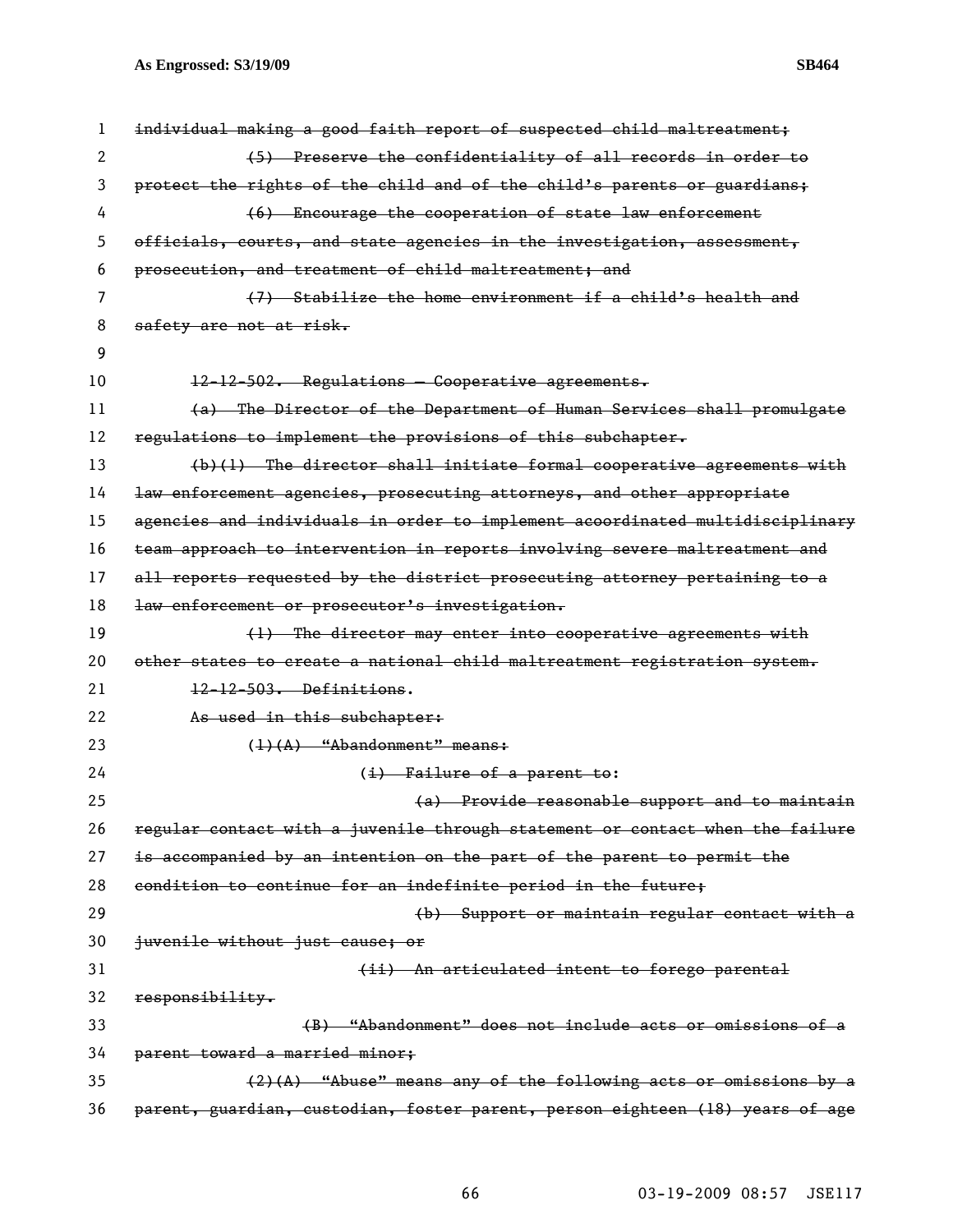| 1  | or older living in the home with a child whether related or unrelated to the  |
|----|-------------------------------------------------------------------------------|
| 2  | child, or any person who is entrusted with the juvenile's care by a parent,   |
| 3  | guardian, custodian, or foster parent, including, but not limited to, an      |
| 4  | agent or employee of a public or private residential home, child care         |
| 5  | facility, public or private school, or any person legally responsible for the |
| 6  | juvenile's welfare, but excluding the spouse of a minor:                      |
| 7  | (i) Extreme or repeated cruelty to a juvenile;                                |
| 8  | (ii) Engaging in conduct creating a realistic and                             |
| 9  | serious threat of death, permanent or temporary disfigurement, or impairment  |
| 10 | of any bodily organ;                                                          |
| 11 | (iii) Injury to a juvenile's intellectual.                                    |
| 12 | emotional, or psychological development as evidenced by observable and        |
| 13 | substantial impairment of the juvenile's ability to function within the       |
| 14 | juvenile's normal range of performance and behavior;                          |
| 15 | (iv) Any injury that is at variance with the history                          |
| 16 | given;                                                                        |
| 17 | (v) Any nonaccidental physical injury;                                        |
| 18 | (vi) Any of the following intentional or knowing                              |
| 19 | acts, with physical injury and without justifiable cause:                     |
| 20 | (a) Throwing, kicking, burning, biting, or                                    |
| 21 | eutting a child:                                                              |
| 22 | (b) Striking a child with a closed fist:                                      |
| 23 | (e) Shaking a child; or                                                       |
| 24 | (d) Striking a child on the face or head; or                                  |
| 25 | (vii) Any of the following intentional or knowing                             |
| 26 | acts, with or without physical injury:                                        |
| 27 | (a) Striking a child six (6) years of age or                                  |
| 28 | younger on the face or head;                                                  |
| 29 | (b) Shaking a child three (3) years of age or                                 |
| 30 | younger;                                                                      |
| 31 | (e) Interfering with a child's breathing;                                     |
| 32 | (d) Pinching, biting, or striking a child in                                  |
| 33 | the genital area;                                                             |
| 34 | (e) Tying a child to a fixed or heavy object                                  |
| 35 | or binding or tying a child's limbs together;                                 |
| 36 | (f) Giving a child or permitting a child to                                   |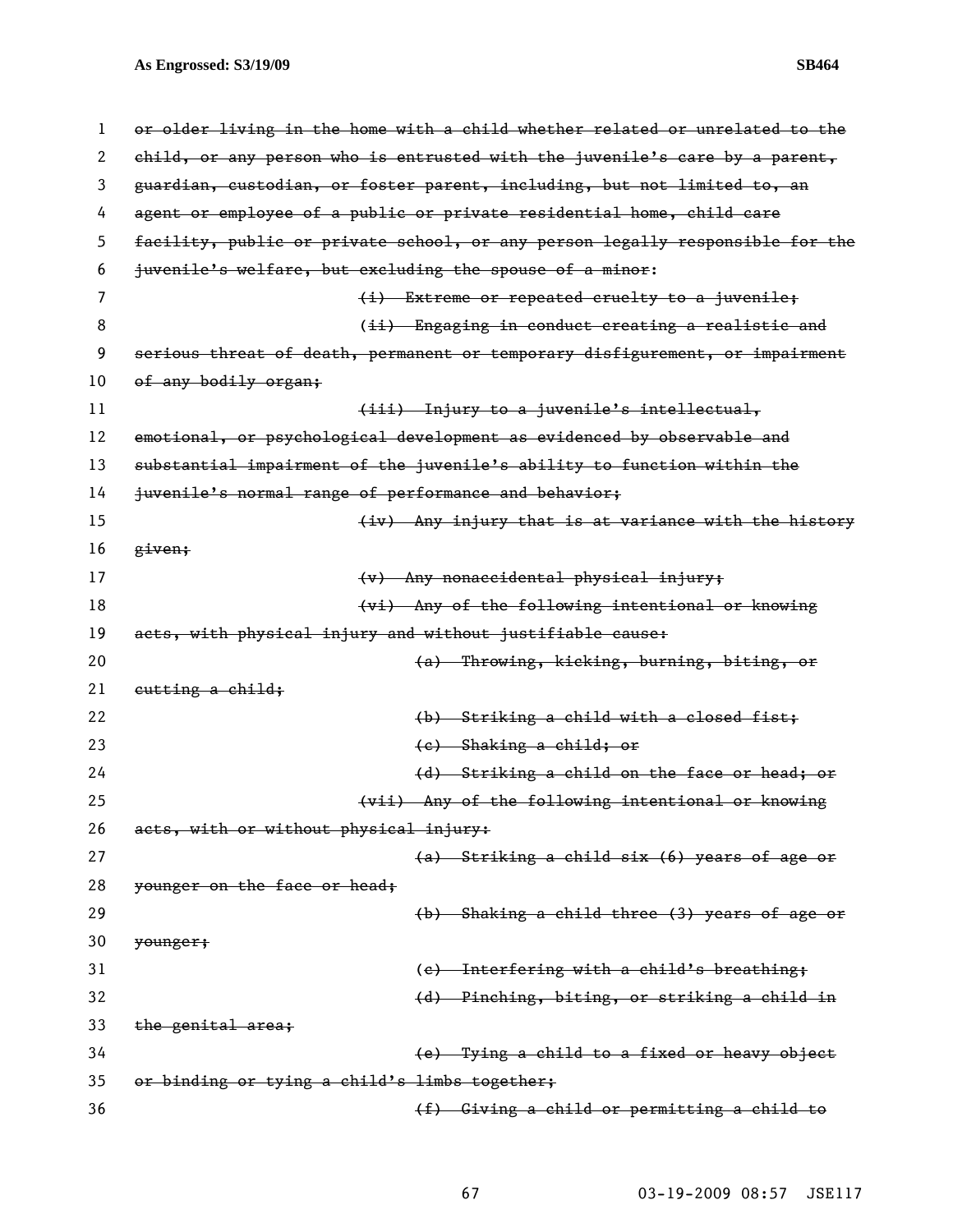| 1  | consume or inhale a poisonous or noxious substance not prescribed by a        |
|----|-------------------------------------------------------------------------------|
| 2  | physician that has the capacity to interfere with normal physiological        |
| 3  | functions;                                                                    |
| 4  | $(g)$ Giving a child or permitting a child to                                 |
| 5  | consume or inhale a substance not prescribed by a physician that has the      |
| 6  | eapacity to alter the mood of the child, including, but not limited to, the   |
| 7  | following:                                                                    |
| 8  | $(1)$ Marijuana;                                                              |
| 9  | (2) Alcohol, excluding alcohol given to                                       |
| 10 | a child during a recognized and established religious ceremony or service;    |
| 11 | $(3)$ A narcotic; or                                                          |
| 12 | (4) An over-the-counter drug if a person                                      |
| 13 | purposely administers an overdose to a child or purposely gives an            |
| 14 | inappropriate over-the-counter drug to a child and the child is detrimentally |
| 15 | impacted by the overdose or the over-the-counter drug;                        |
| 16 | (h) Exposing a child to a chemical that has                                   |
| 17 | the capacity to interfere with normal physiological functions, including, but |
| 18 | not limited to, a chemical used or generated during the manufacture of        |
| 19 | methamphetamine; or                                                           |
| 20 | (i) Subjecting a child to Munchausen's                                        |
| 21 | syndrome by proxy or a factitious illness by proxy if the incident is         |
| 22 | reported and confirmed by medical personnel or a medical facility.            |
| 23 | $(B)(i)$ The list in subdivision $(2)(A)$ of this section is                  |
| 24 | illustrative of unreasonable action and is not intended to be exclusive.      |
| 25 | (ii) No unreasonable action shall be construed to                             |
| 26 | permit a finding of abuse without having established the elements of abuse.   |
| 27 | (C)(i) "Abuse" shall not include physical discipline of a                     |
| 28 | child when it is reasonable and moderate and is inflicted by a parent or      |
| 29 | guardian for purposes of restraining or correcting the child.                 |
| 30 | (ii) "Abuse" shall not include when a child suffers                           |
| 31 | transient pain or minor temporary marks as the result of an appropriate       |
| 32 | restraint if:                                                                 |
| 33 | (a) The person exercising the restraint is an                                 |
| 34 | employee of an agency licensed or exempted from licensure under The Child     |
| 35 | Welfare Agency Licensing Act, § 9-28-401 et seq.;                             |
| 36 | (b) The agency has policy and procedures                                      |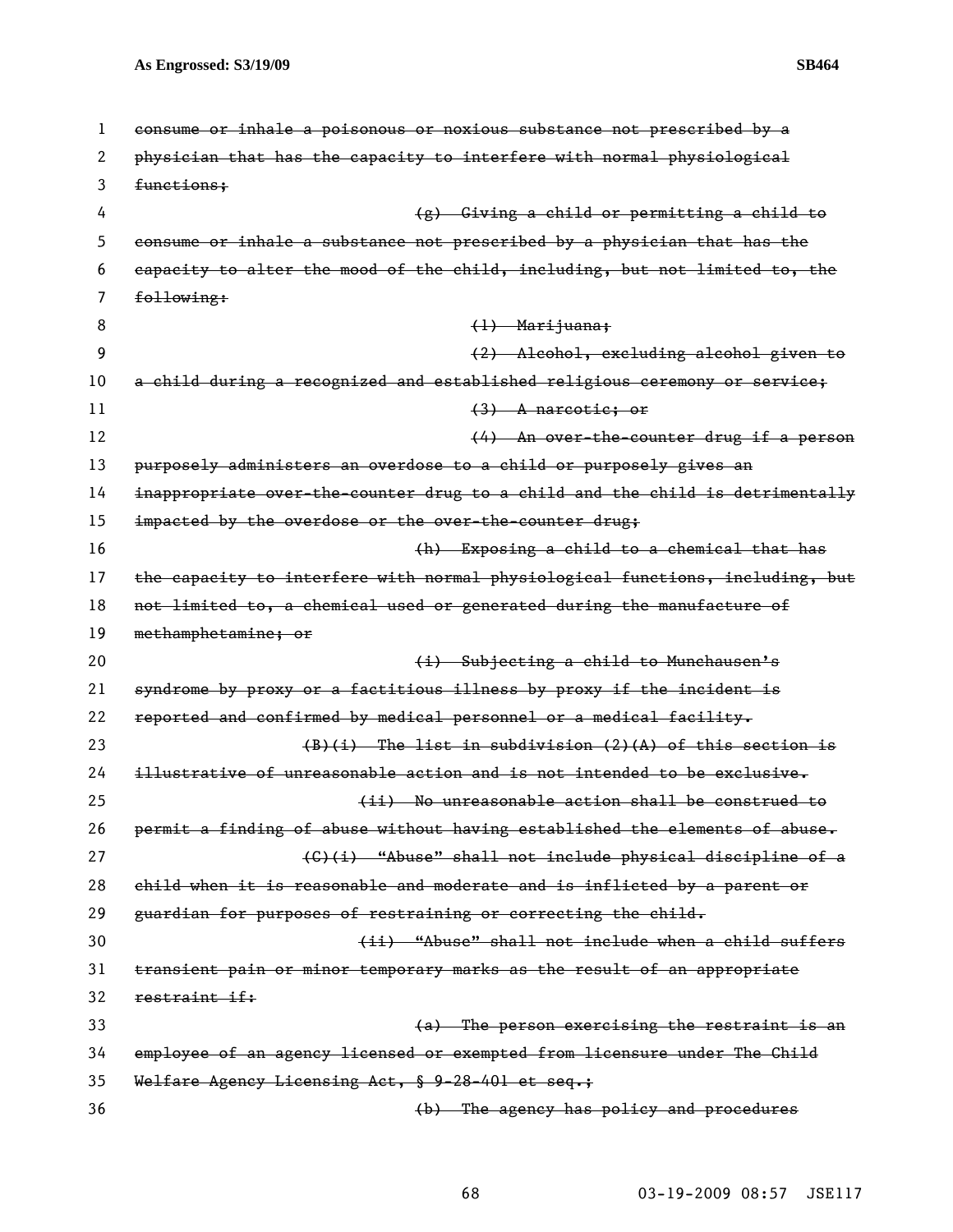| 1              | regarding restraints;                                                         |
|----------------|-------------------------------------------------------------------------------|
| 2              | (e) No other alternative exists to control the                                |
| 3              | child except for a restraint;                                                 |
| 4              | (d) The child is in danger or hurting himself                                 |
| 5              | or herself or others:                                                         |
| 6              | (e) The person exercising the restraint has                                   |
| $\overline{7}$ | been trained in properly restraining children, de escalation, and conflict    |
| 8              | resolution techniques; and                                                    |
| 9              | $(f)$ The restraint is for a reasonable period                                |
| 10             | $6f$ time.                                                                    |
| 11             | (iii) Reasonable and moderate physical discipline                             |
| 12             | inflicted by a parent or guardian shall not include any act that is likely to |
| 13             | eause and which does cause injury more serious than transient pain or minor   |
| 14             | temporary marks.                                                              |
| 15             | (iv) The age, size, and condition of the child and                            |
| 16             | the location of the injury and the frequency or recurrence of injuries shall  |
| 17             | be considered when determining whether the physical discipline is reasonable  |
| 18             | or moderate;                                                                  |
| 19             | (3) "Caretaker" means a parent, guardian, custodian, foster                   |
| 20             | parent, or any person ten (10) years of age or older who is entrusted with a  |
| 21             | child's care by a parent, guardian, custodian, or foster parent, including,   |
| 22             | but not limited to, an agent or employee of a public or private residential   |
| 23             | home, child care facility, public or private school, or any person            |
| 24             | responsible for a child's welfare, but excluding the spouse of a minor;       |
| 25             | $(4)$ $(A)$ "Gentral intake", otherwise referred to as the "child"            |
| 26             | abuse hotline", means a unit that shall be established by the Department of   |
| 27             | Human Services for the purpose of receiving and recording notification made   |
| 28             | pursuant to this subchapter.                                                  |
| 29             | (B) Central intake shall be staffed twenty-four (24) hours                    |
| 30             | per day and shall have statewide accessibility through a toll-free telephone  |
| 31             | number;                                                                       |
| 32             | (5) "Child" or "juvenile" means an individual who is from birth               |
| 33             | to eighteen (18) years of age;                                                |
| 34             | (6) "Child maltreatment" means abuse, sexual abuse, neglect,                  |
| 35             | sexual exploitation, or abandonment;                                          |
| 36             | (7) "Department" means the Department of Human Services;                      |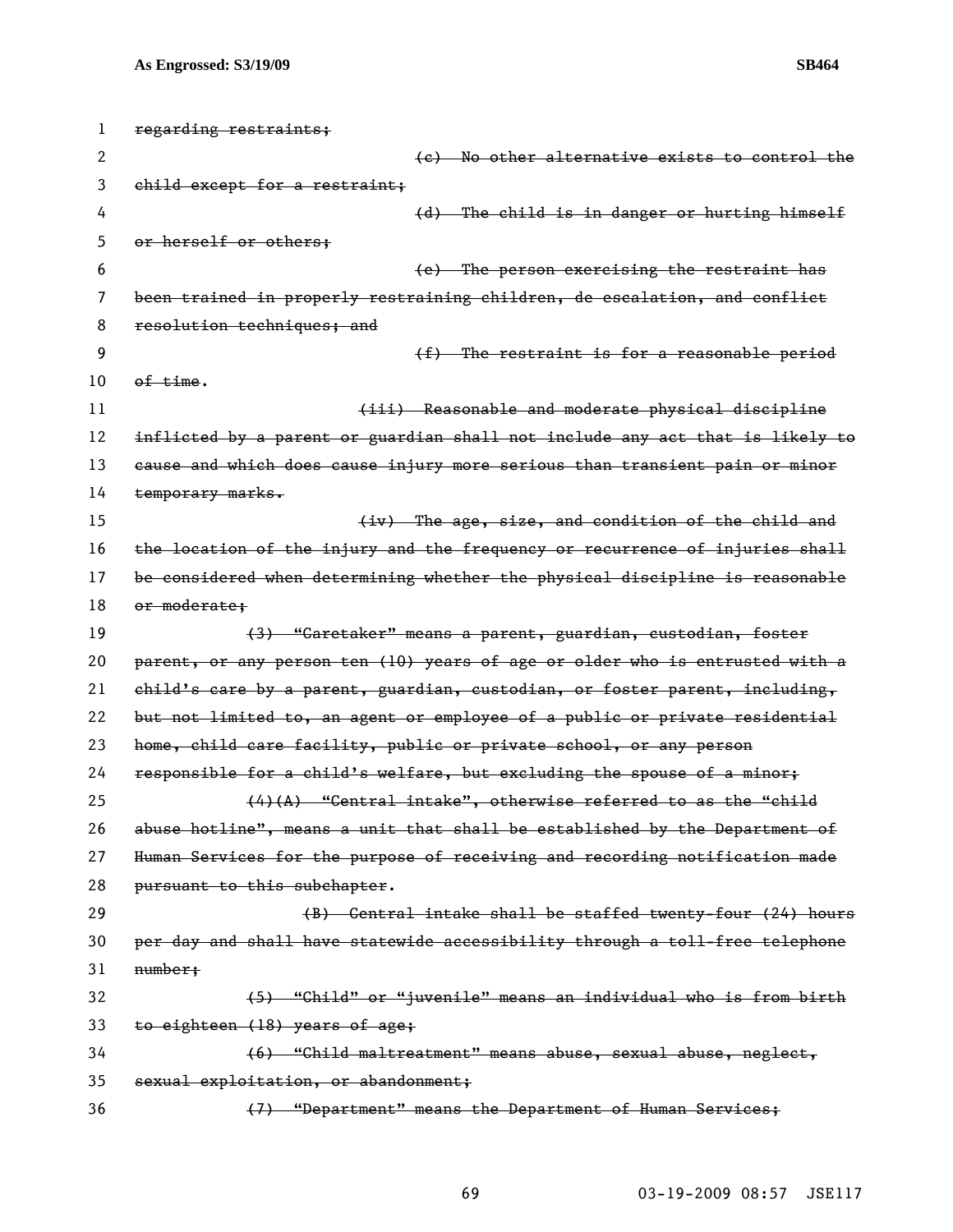| 1  | (8) "Deviate sexual activity" means any act of sexual                         |
|----|-------------------------------------------------------------------------------|
| 2  | gratification involving:                                                      |
| 3  | (A) Penetration, however slight, of the anus or mouth of                      |
| 4  | one person by the penis of another person; or                                 |
| 5  | (B) Penetration, however slight, of the labia majora or                       |
| 6  | anus of one person by any body member or foreign instrument manipulated by    |
| 7  | another person;                                                               |
| 8  | $(9)$ (A)(i) "Forcible compulsion" means physical force,                      |
| 9  | intimidation, or a threat, express or implied, of physical injury to or       |
| 10 | death, rape, sexual abuse, or kidnapping of any person.                       |
| 11 | (ii) If the act was committed against the will of                             |
| 12 | the juvenile, then forcible compulsion has been used.                         |
| 13 | (B) The age, developmental stage, and stature of the                          |
| 14 | victim and the relationship of the victim to the assailant, as well as the    |
| 15 | threat of deprivation of affection, rights, and privileges from the victim by |
| 16 | the assailant, shall be considered in weighing the sufficiency of the         |
| 17 | evidence to prove compulsion;                                                 |
| 18 | (10) "Indecent exposure" means the exposure by a person of the                |
| 19 | person's sexual organs for the purpose of arousing or gratifying the sexual   |
| 20 | desire of the person or of any other person under circumstances in which the  |
| 21 | person knows the conduct is likely to cause affront or alarm;                 |
| 22 | (11) "Near fatality" means an act that, as certified by a                     |
| 23 | physician, places the child in serious or critical condition;                 |
| 24 | $(12)(A)$ "Neglect" means those acts or omissions of a parent,                |
| 25 | guardian, custodian, foster parent, or any person who is entrusted with the   |
| 26 | juvenile's care by a parent, custodian, guardian, or foster parent,           |
| 27 | including, but not limited to, an agent or employee of a public or private    |
| 28 | residential home, child care facility, public or private school, or any       |
| 29 | person legally responsible under state law for the juvenile's welfare, but    |
| 30 | excluding the spouse of a minor and the parents of the married minor, which   |
| 31 | constitute:                                                                   |
| 32 | (i) Failure or refusal to prevent the abuse of the                            |
| 33 | juvenile when the person knows or has reasonable cause to know the juvenile   |
| 34 | is or has been abused;                                                        |
| 35 | (ii) Failure or refusal to provide necessary food,                            |
| 36 | elothing, shelter, and education required by law, excluding the failure to    |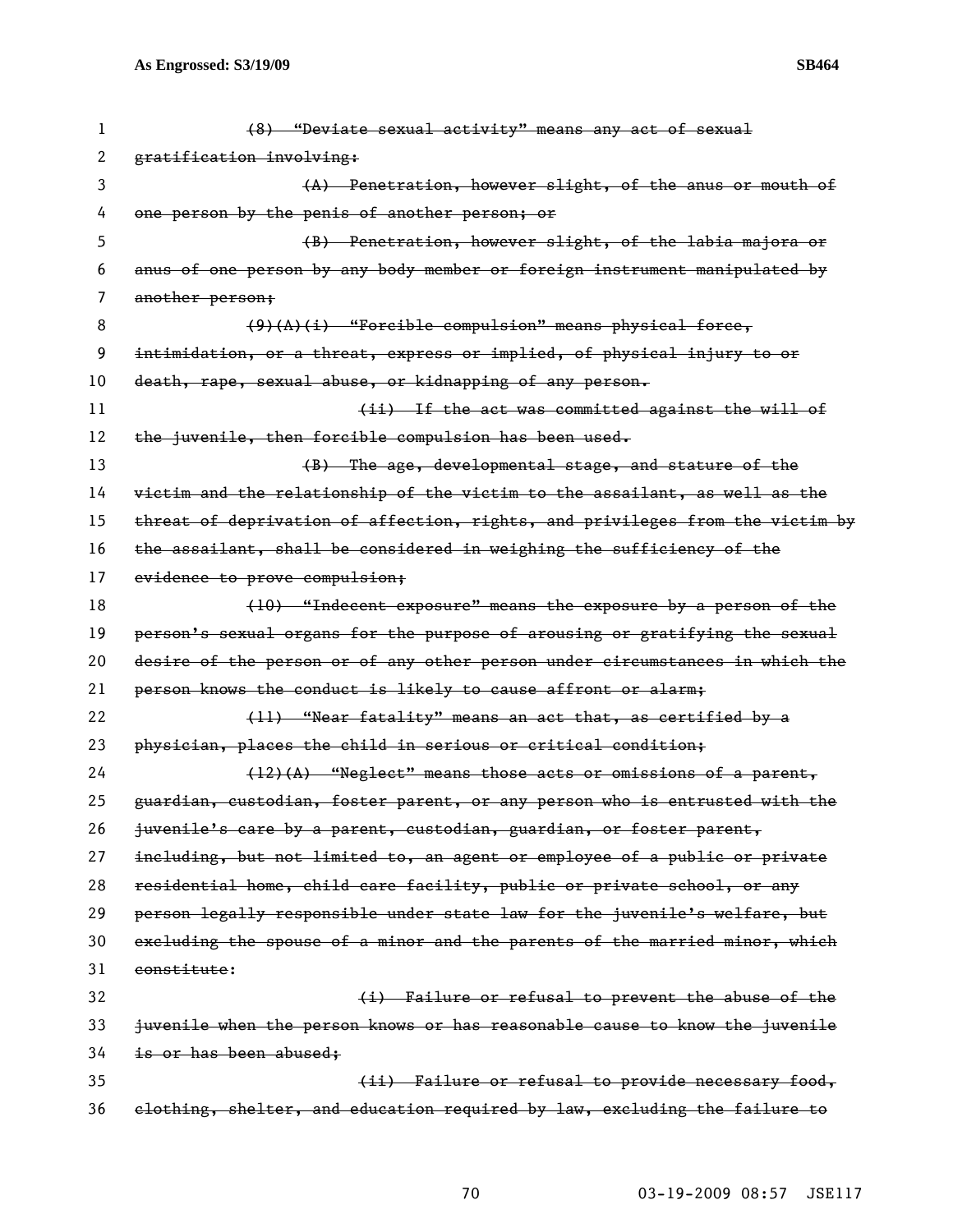| 1  | follow an individualized educational program, or medical treatment necessary  |
|----|-------------------------------------------------------------------------------|
| 2  | for the juvenile's well-being, except when the failure or refusal is caused   |
| 3  | primarily by the financial inability of the person legally responsible and no |
| 4  | services for relief have been offered;                                        |
| 5  | (iii) Failure to take reasonable action to protect                            |
| 6  | the juvenile from abandonment, abuse, sexual abuse, sexual exploitation,      |
| 7  | neglect, or parental unfitness when the existence of the condition was known  |
| 8  | or should have been known:                                                    |
| 9  | (iv) Failure or irremediable inability to provide                             |
| 10 | for the essential and necessary physical, mental, or emotional needs of the   |
| 11 | juvenile, including the failure to provide a shelter that does not pose a     |
| 12 | risk to the health or safety of the juvenile;                                 |
| 13 | (v) Failure to provide for the juvenile's care and                            |
| 14 | maintenance, proper or necessary support, or medical, surgical, or other      |
| 15 | necessary care;                                                               |
| 16 | (vi) Failure, although able, to assume                                        |
| 17 | responsibility for the care and custody of the juvenile or to participate in  |
| 18 | a plan to assume such responsibility; or                                      |
| 19 | (vii) Failure to appropriately supervise the                                  |
| 20 | juvenile that results in the juvenile's being left alone at an inappropriate  |
| 21 | age or in inappropriate circumstances creating a dangerous situation or a     |
| 22 | situation that puts the juvenile at risk of harm.                             |
| 23 | (B)(i) "Neglect" shall also include:                                          |
| 24 | (a) Causing a child to be born with an illegal                                |
| 25 | substance present in the child's bodily fluids or bodily substances as a      |
| 26 | result of the pregnant mother's knowingly using an illegal substance before   |
| 27 | the birth of the child; or                                                    |
| 28 | (b) At the time of the birth of a child, the                                  |
| 29 | presence of an illegal substance in the mother's bodily fluids or bodily      |
| 30 | substances as a result of the pregnant mother's knowingly using an illegal    |
| 31 | substance before the birth of the child.                                      |
| 32 | (ii) As used in this subdivision (12)(B), "illegal                            |
| 33 | substance" means a drug that is prohibited to be used or possessed without a  |
| 34 | prescription under the Arkansas Criminal Code, $\S$ 5-1-101 et seq.           |
| 35 | (iii) A test of the child's bodily fluids or bodily                           |
| 36 | substances may be used as evidence to establish neglect under subdivision     |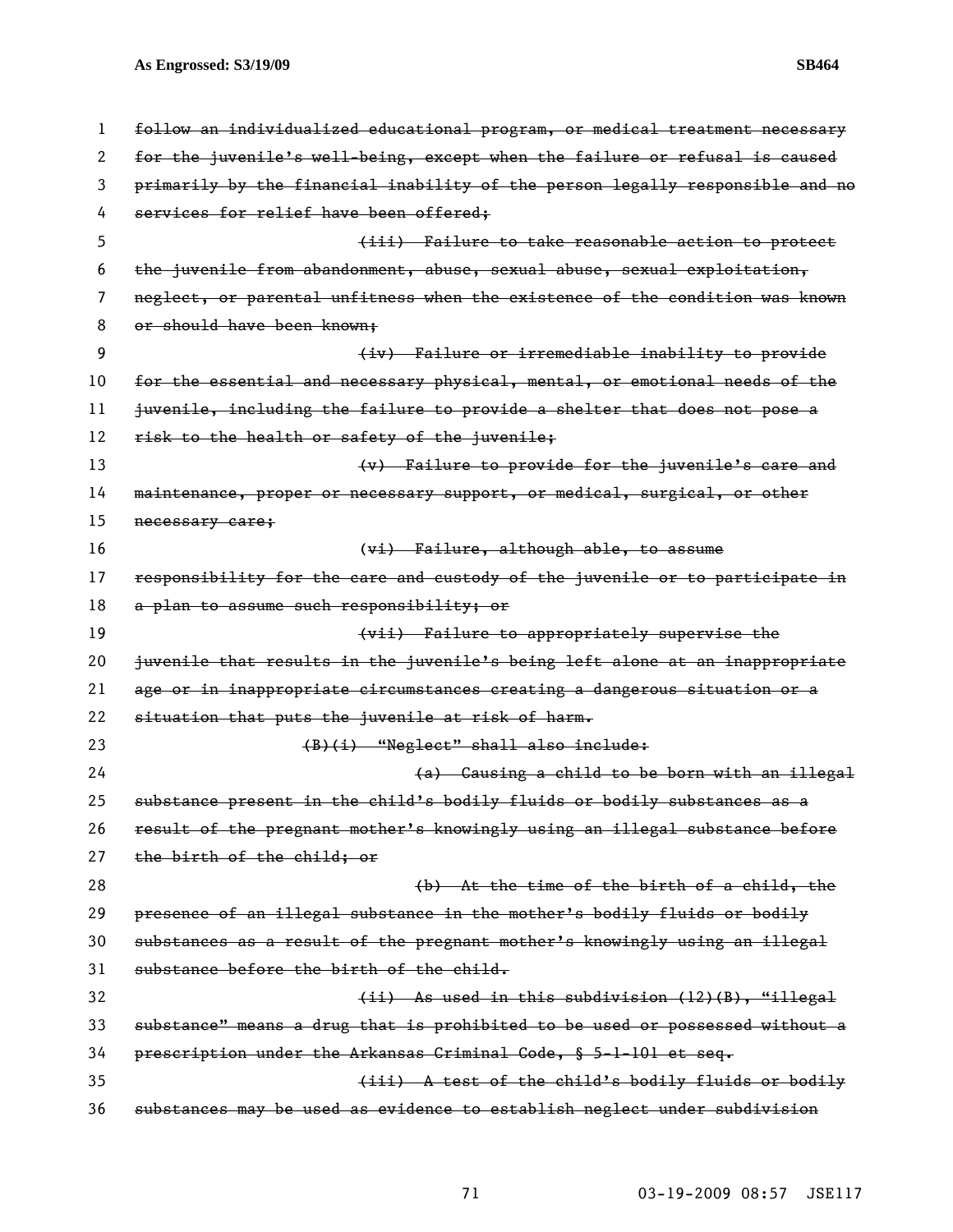| 1  | $(12)(B)(i)(a)$ of this section.                                              |
|----|-------------------------------------------------------------------------------|
| 2  | (iv) A test of the mother's bodily fluids or bodily                           |
| 3  | substances may be used as evidence to establish neglect under subdivision     |
| 4  | $(12)(B)(i)(b)$ of this section;                                              |
| 5  | (13) "Parent" means a biological mother, an adoptive parent, or               |
| 6  | a man to whom the biological mother was married at the time of conception or  |
| 7  | birth or who has been found by a court of competent jurisdiction to be the    |
| 8  | biological father of the juvenile;                                            |
| 9  | (14) "Pornography" means:                                                     |
| 10 | (A) Pictures, movies, or videos that lack serious                             |
| 11 | literary, artistic, political, or scientific value and that, when taken as a  |
| 12 | whole and applying contemporary community standards, would appear to the      |
| 13 | average person to appeal to the prurient interest;                            |
| 14 | (B) Material that depicts sexual conduct in a patently                        |
| 15 | offensive manner lacking serious literary, artistic, political, or scientific |
| 16 | value; or                                                                     |
| 17 | (C) Obscene or licentious material;                                           |
| 18 | (15) "Serious bodily injury" means bodily injury that involves                |
| 19 | substantial risk of death, extreme physical pain, protracted and obvious      |
| 20 | disfigurement, or protracted loss or impairment of the function of a bodily   |
| 21 | member, organ, or mental faculty;                                             |
| 22 | (16) "Severe maltreatment" means sexual abuse, sexual                         |
| 23 | exploitation, acts or omissions which may or do result in death, abuse        |
| 24 | involving the use of a deadly weapon as defined by § 5-1-102, bone fracture,  |
| 25 | internal injuries, burns, immersions, suffocation, abandonment, medical       |
| 26 | diagnosis of failure to thrive, or causing a substantial and observable       |
| 27 | change in the behavior or demeanor of the child;                              |
| 28 | (17) "Sexual abuse" means:                                                    |
| 29 | (A) By a person ten (10) years of age or older to a person                    |
| 30 | younger than eighteen (18) years of age:                                      |
| 31 | (i) Sexual intercourse, deviate sexual activity, or                           |
| 32 | sexual contact by forcible compulsion;                                        |
| 33 | (ii) Attempted sexual intercourse, deviate sexual                             |
| 34 | activity, or sexual contact by forcible compulsion;                           |
| 35 | (iii) Indecent exposure; or                                                   |
| 36 | (iv) Forcing the watching of pornography or live                              |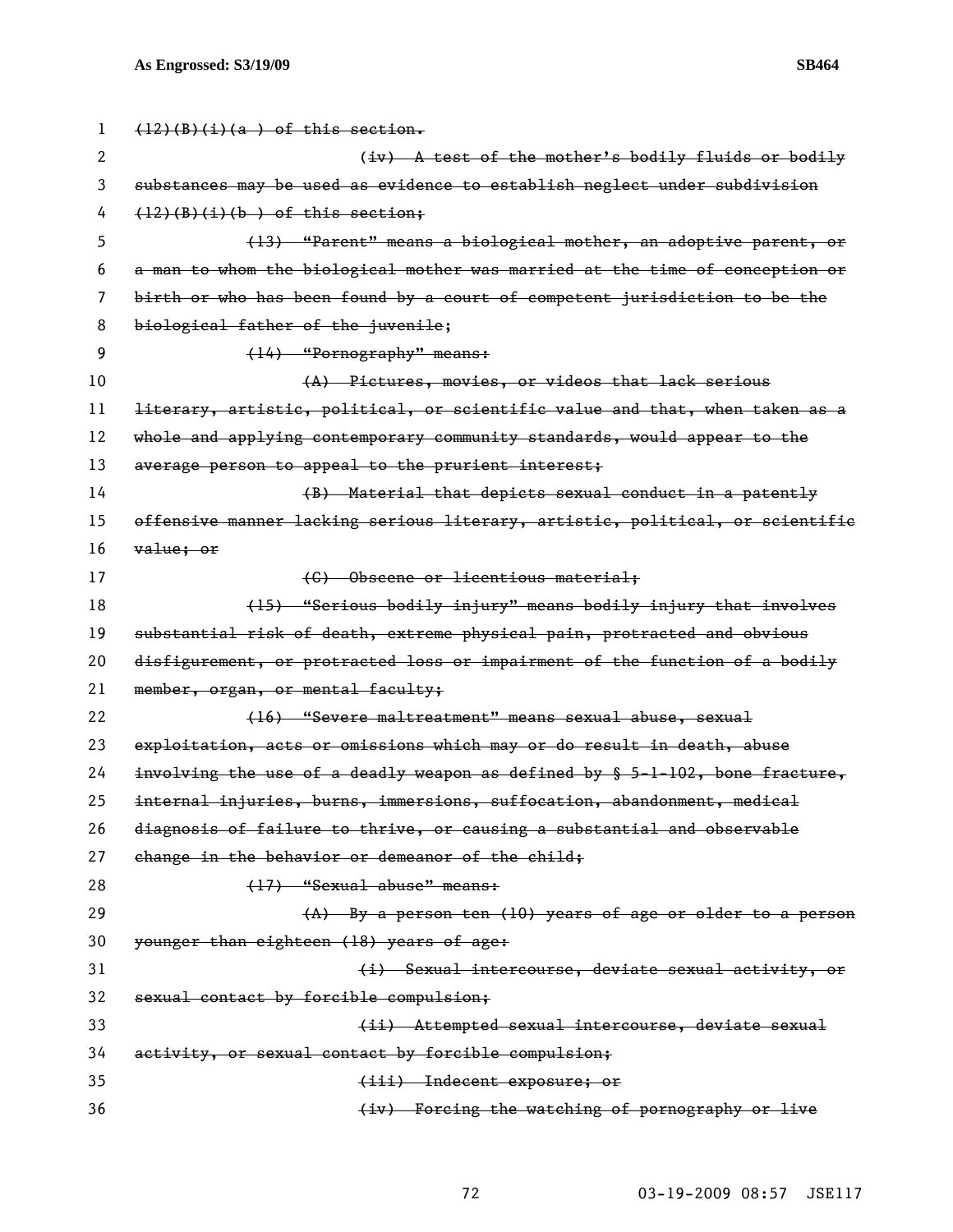| 1  | sexual activity;                                                              |
|----|-------------------------------------------------------------------------------|
| 2  | (B) By a person eighteen (18) years of age or older to a                      |
| 3  | person not his or her spouse who is younger than sixteen (16) years of age:   |
| 4  | (i) Sexual intercourse, deviate sexual activity, or                           |
| 5  | sexual contact; or                                                            |
| 6  | (ii) Attempted sexual intercourse, deviate sexual                             |
| 7  | activity, or sexual contact;                                                  |
| 8  | (C) By a sibling or caretaker to a person younger than                        |
| 9  | eighteen (18) years of age:                                                   |
| 10 | (i) Sexual intercourse, deviate sexual activity, or                           |
| 11 | sexual contact; or                                                            |
| 12 | (ii) Attempted sexual intercourse, deviate sexual                             |
| 13 | activity, or sexual contact;                                                  |
| 14 | (D) By a caretaker to a person younger than eighteen (18)                     |
| 15 | years of age:                                                                 |
| 16 | (i) Forcing or encouraging the watching of                                    |
| 17 | pornography;                                                                  |
| 18 | (ii) Forcing, permitting, or encouraging the                                  |
| 19 | watching of live sexual activity;                                             |
| 20 | (iii) Forcing the listening to a phone sex line; or                           |
| 21 | (iv) An act of voyeurism as defined under § 5-16-                             |
| 22 | $102;$ or                                                                     |
| 23 | (E) By a person younger than ten (10) years of age to a                       |
| 24 | person younger than eighteen (18) years of age:                               |
| 25 | (i) Sexual intercourse, deviate sexual activity, or                           |
| 26 | sexual contact by forcible compulsion; or                                     |
| 27 | (ii) Attempted sexual intercourse, deviate sexual                             |
| 28 | activity, or sexual contact by forcible compulsion;                           |
| 29 | $(18)(A)(i)$ "Sexual contact" means any act of sexual                         |
| 30 | gratification involving:                                                      |
| 31 | (a) The touching, directly or through                                         |
| 32 | elothing, of the sex organs, buttocks, or anus of a person or the breast of a |
| 33 | female;                                                                       |
| 34 | (b) The encouraging of a child to touch the                                   |
| 35 | <del>offender in a sexual manner; or</del>                                    |
| 36 | (e) The offender requesting to touch a child                                  |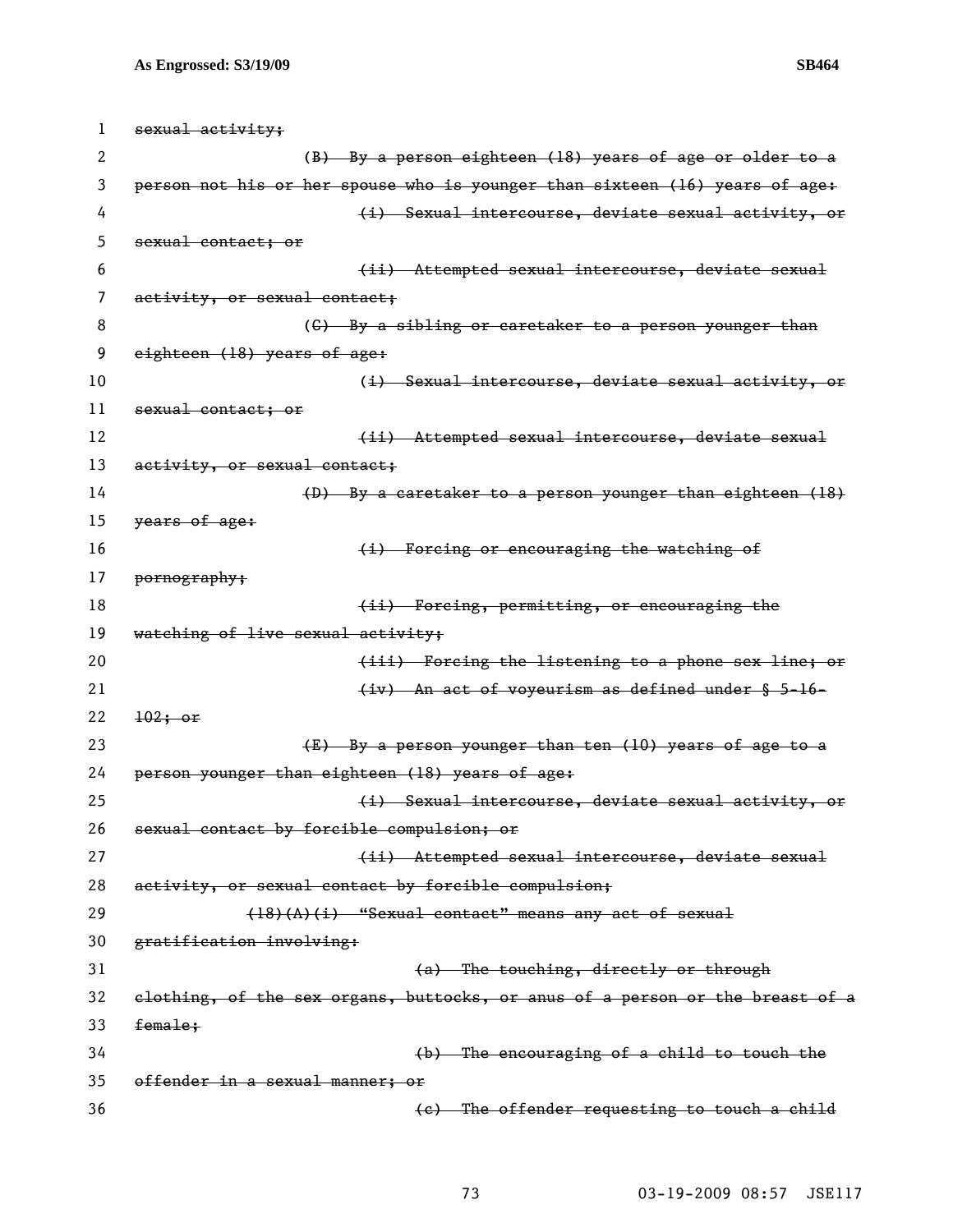1 in a sexual manner. 2 **12** (ii) Evidence of sexual gratification may be 3 inferred from the attendant circumstances surrounding the specific complaint 4 of child maltreatment. 5 (B) However, nothing in this section shall permit normal 6 affectionate hugging to be construed as sexual contact; 7 (19) "Sexual exploitation" means: 8 (A) Allowing, permitting, or encouraging participation or 9 depiction of the child in: 10 (i) Prostitution; 11 (ii) Obscene photography; 12 (iii) Obscene filming; or 13 (B) Obscenely depicting, obscenely posing, or obscenely 14 posturing a child for any use or purpose; 15 (20) "Subject of the report" means: 16 (A) The offender; 17 (B) The custodial and noncustodial parents, guardians, and 18 legal custodians of the child who is subject to suspected maltreatment; and 19 (C) The child who is the subject of suspected 20 maltreatment; and 21 (21) "Underaged juvenile aggressor" means any child younger than 22 ten (10) years of age for whom a report of sexual abuse has been determined 23 to be true for sexual abuse to another child. 24 25 12-12-504. Penalties. 26  $(a)(1)$  Any person or official negligently or willfully failing to make 27 notification when required by this subchapter shall be guilty of a Class C 28 misdemeanor. 29 (2) Any person or official willfully making false notification 30 pursuant to this subchapter, knowing such allegations to be false, shall be 31 guilty of a Class A misdemeanor. 32 (3) Any person or official willfully making false notification 33 pursuant to this subchapter, knowing such allegations to be false, and who 34 has been previously convicted of making willful false allegations shall be 35 guilty of a Class D felony. 36 (b) Any person, official, or institution required by this subchapter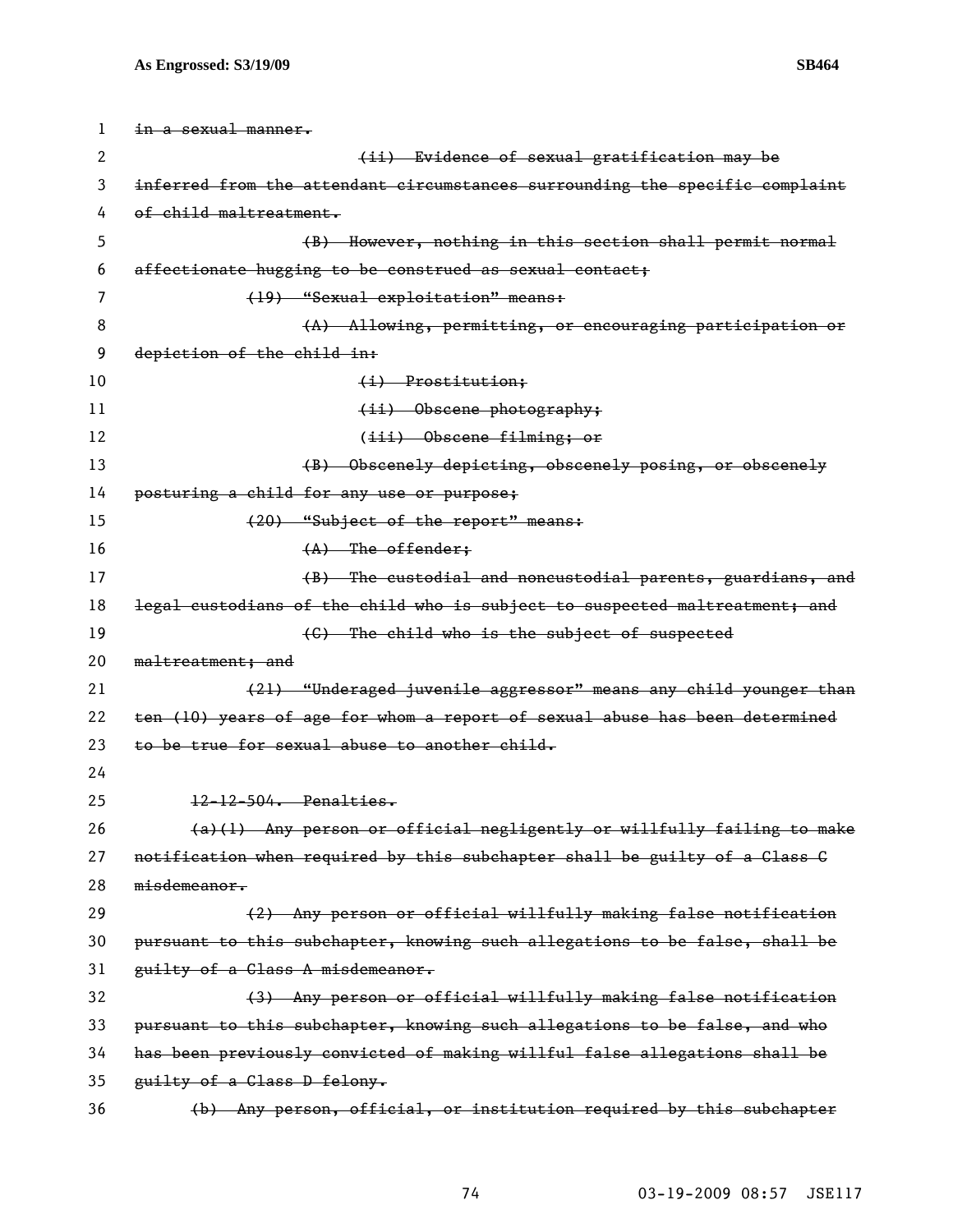| 1  | to make notification of suspected child maltreatment who willfully fails to   |
|----|-------------------------------------------------------------------------------|
| 2  | do so shall be civilly liable for damages proximately caused by that failure. |
| 3  | (e) Any person who willfully permits, and any other person who                |
| 4  | encourages, the release of data or information contained in the central       |
| 5  | registry to persons to whom disclosure is not permitted by this subchapter    |
| 6  | shall be guilty of a Class A misdemeanor.                                     |
| 7  | (d) Judges or prosecuting attorneys who fail to make notification when        |
| 8  | required by this subchapter shall not be subject to any of the penalties      |
| 9  | outlined in this subchapter.                                                  |
| 10 |                                                                               |
| 11 | 12-12-505. Central registry.                                                  |
| 12 | (a) There is established within the Department of Human Services a            |
| 13 | statewide central registry for the collection of records of cases involving   |
| 14 | allegations of child maltreatment that are determined to be true under this   |
| 15 | subchapter.                                                                   |
| 16 | $(b)(1)(A)(i)$ Records of all cases in which allegations are determined       |
| 17 | to be true shall be retained by the central registry.                         |
| 18 | (ii) If an offender is found guilty of, pleads                                |
| 19 | guilty to, or pleads nolo contendere to an act that is the same act for which |
| 20 | the offender is named in the central registry regardless of any subsequent    |
| 21 | expungement of the offense from the offender's criminal record, the offender  |
| 22 | shall always remain in the central registry unless the conviction is reversed |
| 23 | or vacated.                                                                   |
| 24 | (iii)(a) The department shall identify in its policy                          |
| 25 | and procedures manual the types of child maltreatment that will automatically |
| 26 | result in the removal of the name of an offender from the central registry.   |
| 27 | (b) If an offender has been entered into the                                  |
| 28 | central registry as an offender for the named types of child maltreatment     |
| 29 | identified under subdivision (b)(l)(A)(iii)(a) of this section, the           |
| 30 | offender's name shall be removed from the central registry on reports of this |
| 31 | type of child maltreatment if the offender has not had a subsequent true      |
| 32 | report of this type for one (1) year and more than one (1) year has passed    |
| 33 | since the closure of any protective services or foster care case opened as    |
| 34 | the result of this report.                                                    |
| 35 | (iv)(a) The department shall identify in its policy                           |
| 36 | and procedures manual the types of child maltreatment for which an offender   |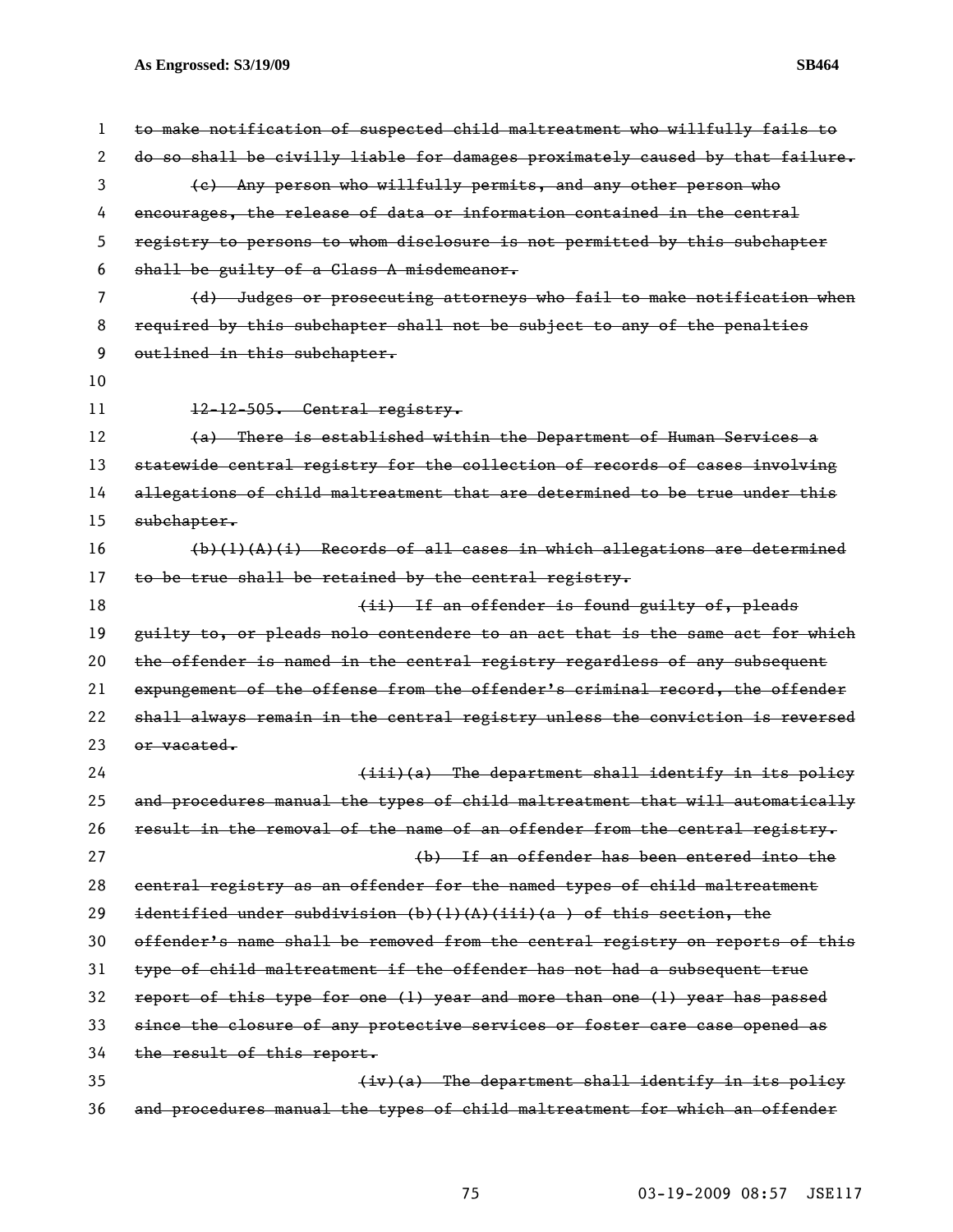| 1  | can request that the offender's name be removed from the central registry.   |
|----|------------------------------------------------------------------------------|
| 2  | (b) If an offender has been entered into the                                 |
| 3  | central registry as an offender for the named types of child maltreatment    |
| 4  | identified under subdivision (b)(l)(A)(iv)(a) of this section, the offender  |
| 5  | may petition the department requesting that the offender's name be removed   |
| 6  | from the central registry if the offender has not had a subsequent true      |
| 7  | report of this type for five (5) years and more than five (5) years have     |
| 8  | passed since the closure of any protective services or foster care case      |
| 9  | opened as the result of this report.                                         |
| 10 | (e) The department shall develop policy and                                  |
| 11 | procedures to assist it in determining whether to remove the offender's name |
| 12 | from the central registry.                                                   |
| 13 | (d) If the department denies the request for                                 |
| 14 | removal of the name from the central registry, the offender may request an   |
| 15 | administrative hearing within thirty (30) days from receipt of the           |
| 16 | department's decision.                                                       |
| 17 | (v) Notwithstanding the provisions of subdivisions                           |
| 18 | $(b)(1)(A)(i)$ (iv) of this section, with regard to an offender who was a    |
| 19 | juvenile at the time of the act or omission that resulted in a true finding  |
| 20 | of child maltreatment, the department shall:                                 |
| 21 | (a) Not remove the offender's name from the                                  |
| 22 | central registry if the offender was found guilty of, pleaded guilty to, or  |
| 23 | pleaded nolo contendere to a felony in circuit court as an adult for the act |
| 24 | that is the same act for which the offender is named in the central registry |
| 25 | unless the conviction is reversed or vacated; or                             |
| 26 | (b) Remove the offender's name from the                                      |
| 27 | central registry if:                                                         |
| 28 | (1) More than five (5) years have                                            |
| 29 | elapsed from the date of the act or omission that caused the true finding of |
| 30 | child maltreatment and there have been no subsequent acts or omissions       |
| 31 | resulting in a true finding of child maltreatment; and                       |
| 32 | $(2)$ The offender can prove by a                                            |
| 33 | preponderance of the evidence that the juvenile offender has been            |
| 34 | rehabilitated.                                                               |
| 35 | (B) Records of all cases in which allegations are                            |
| 36 | determined to be unsubstantiated shall not be included in the central        |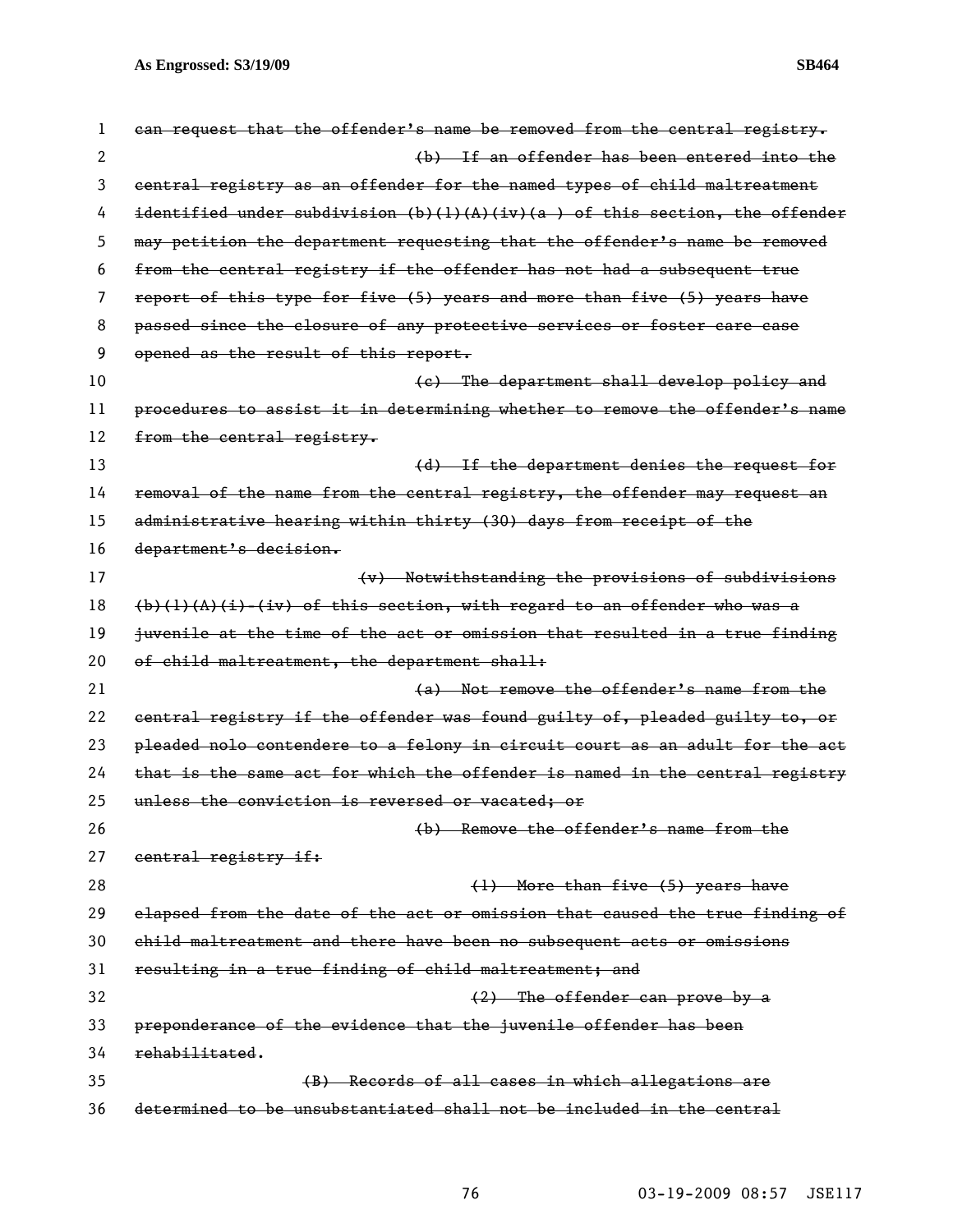| 1  | registry.                                                                     |
|----|-------------------------------------------------------------------------------|
| 2  | $(2)$ (A) Information included in the automated data sytem shall be           |
| 3  | retained indefinitely to assist the department in assessing future risk and   |
| 4  | safety.                                                                       |
| 5  | (B) Hard copy records of unsubstantiated reports shall be                     |
| 6  | retained no longer than eighteen (18) months for purposes of audit.           |
| 7  | (e) The central registry may adopt such rules as may be necessary to          |
| 8  | encourage cooperation with other states in exchanging true reports and to     |
| 9  | effect a national registration system.                                        |
| 10 | (d) The Director of the Department of Human Services shall adopt rules        |
| 11 | necessary to carry out this subchapter pursuant to the Arkansas               |
| 12 | Administrative Procedure Act, § 25-15-201 et seq., except that the director   |
| 13 | shall not begin the process under the Arkansas Administrative Procedure Act,  |
| 14 | § 25-15-201 et seq., until the proposed rules have been reviewed by the House |
| 15 | Interim Committee on Aging, Children and Youth, Legislative and Military      |
| 16 | Affairs and the Senate Interim Committee on Children and Youth.               |
| 17 | $(e)(1)$ The department may charge:                                           |
| 18 | (A) A reasonable fee not to exceed ten dollars (\$10.00)                      |
| 19 | for researching, copying, and mailing records of the investigative files of   |
| 20 | child maltreatment cases; and                                                 |
| 21 | (B) A reasonable fee for reproducing copies of tapes and                      |
| 22 | photographs.                                                                  |
| 23 | (2) No fee may be charged to:                                                 |
| 24 | (A) A nonprofit or volunteer agency that requests searches                    |
| 25 | of the investigative files; or                                                |
| 26 | (B) A person who is indigent.                                                 |
| 27 |                                                                               |
| 28 | 12-12-506. Disclosure of central registry data.                               |
| 29 | $(a)(1)$ A report made pursuant to this subchapter shall be confidential      |
| 30 | and shall be used or disclosed only as provided in this section.              |
| 31 | $(2)(A)$ If the allegations are determined to be true in                      |
| 32 | accordance with § 12-12-512, disclosure, including protected health           |
| 33 | information, is absolutely limited to:                                        |
| 34 | (i) The administration of the adoption, foster care,                          |
| 35 | children's and adult protective services programs, or child care licensing    |
| 36 | programs of any state;                                                        |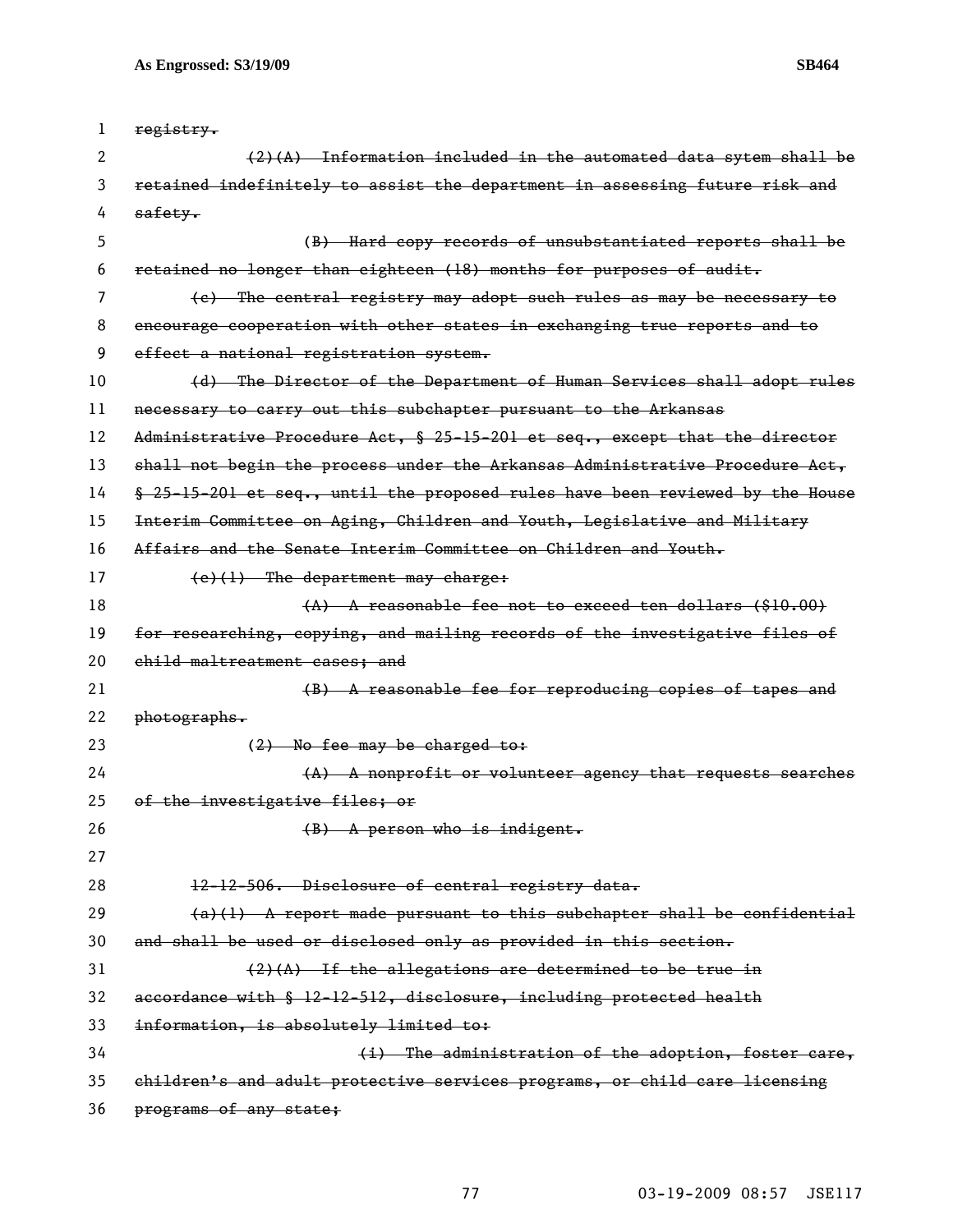1 1 metal (ii) A federal, state, or local government entity, 2 or any agent of the entity, having a need for the information in order to 3 carry out their responsibilities under law to protect children from abuse or 4 neglect; 5 (iii) Any person who is the subject of a true 6 report; 7 (iv) A civil or administrative proceeding connected 8 with the administration of the Arkansas Child Welfare State Plan when the 9 court or hearing officer determines that the information is necessary for the 10 determination of an issue before the court or agency; 11 **11 Example 20** The administration of any federal or federally 12 assisted program that provides assistance, in cash or in kind, or services 13 directly to individuals on the basis of need: 14 **14 (vi)** An audit or similar activity conducted in 15 connection with the administration of such a plan or program by any 16 governmental agency that may by law conduct the audit or activity; 17 (vii) A person, agency, or organization engaged in a 18 bona fide research or evaluation project, but without information identifying 19 individuals named in a report or record, provided that: 20 (a) Having that information open for review is 21 essential to the research or evaluation: 22 (b) Prior written approval is granted by the 23 Director of the Department of Human Services; and 24 **(c)** The child, through his or her parent, 25 guardian, or guardian ad litem, gives permission to release the information; 26 (viii) A properly constituted authority, including 27 multidisciplinary teams referenced in § 12-12-502(b), investigating a report 28 of known or suspected child abuse or neglect or providing services to a child 29 or family that is the subject of a report; 30 (ix)(a) The Division of Child Care and Early 31 Childhood Education of the Department of Human Services and the child care 32 facility owner or operator who requested the registry information through a 33 signed notarized release from an individual who is a volunteer or who has 34 applied for employment or who is currently employed by a child care facility 35 or who is the owner or operator of a child care facility. 36 (b) This disclosure shall be for the limited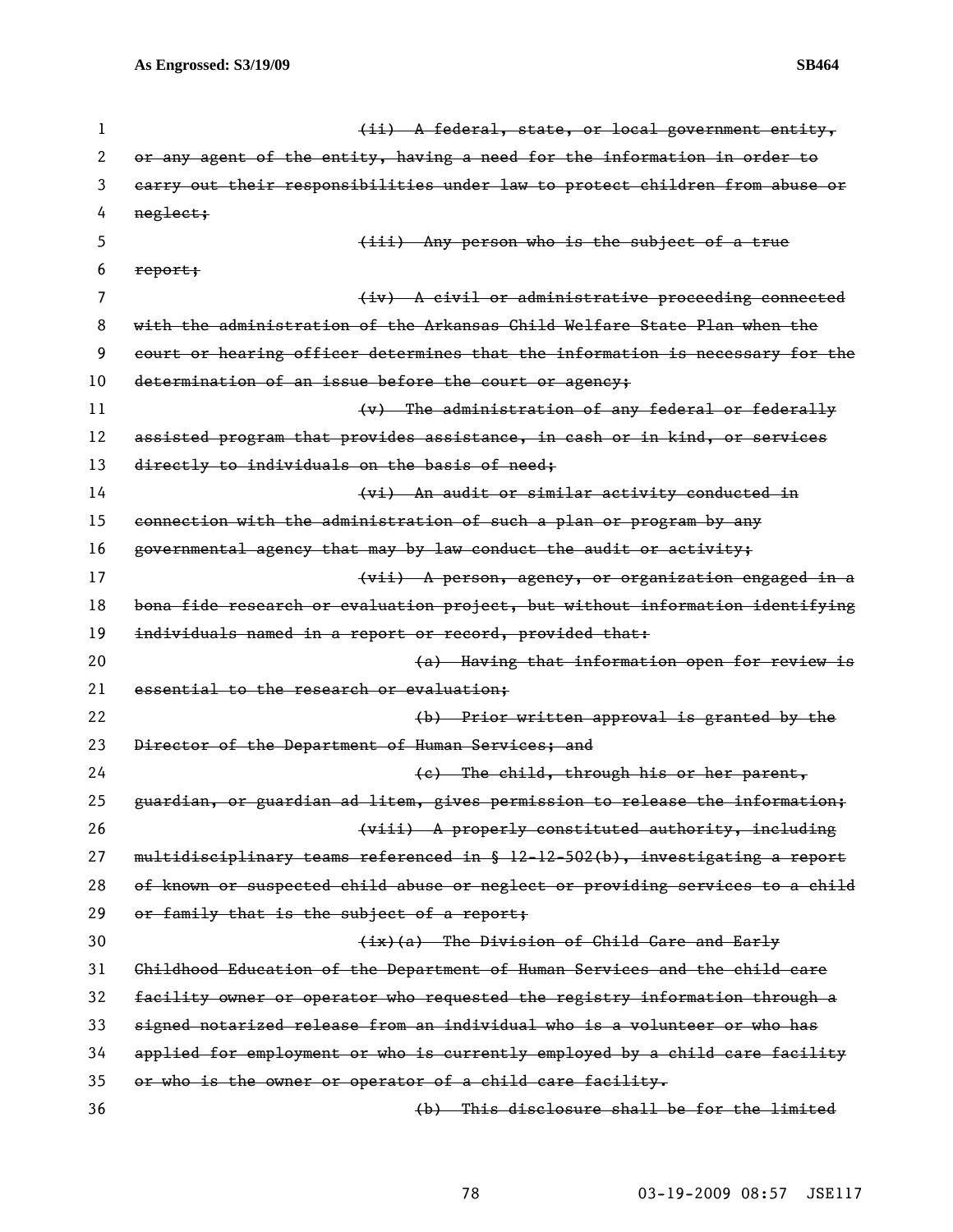| 1  | purpose of providing central registry background information and shall       |
|----|------------------------------------------------------------------------------|
| 2  | indicate a true finding only;                                                |
| 3  | (x) Child abuse citizen panels described in the                              |
| 4  | Child Abuse Prevention and Treatment Act, $42 \text{ U.S.G. }$ $§$ 5106a;    |
| 5  | (xi) Child fatality review panels as authorized by                           |
| 6  | the department;                                                              |
| 7  | (xii) The general public, the findings or                                    |
| 8  | information about the case of child abuse or neglect that has resulted in a  |
| 9  | child fatality or near fatality, but the central registry may redact any     |
| 10 | information concerning siblings, attorney-client communications, and other   |
| 11 | confidential communications;                                                 |
| 12 | (xiii) A grand jury or court, upon a finding that                            |
| 13 | information in the record is necessary for the determination of an issue     |
| 14 | before the court or grand jury;                                              |
| 15 | (xiv) The current foster parents of a child who is a                         |
| 16 | subject of a report;                                                         |
| 17 | (xv)(a) Individual federal and state senators and                            |
| 18 | representatives in their official capacity and their staff members who agree |
| 19 | not to allow any redisclosure of information.                                |
| 20 | (b) However, no disclosure shall be made to                                  |
| 21 | any committee or legislative body of any information that identifies any     |
| 22 | recipient of services by name or address;                                    |
| 23 | (xvi) A court-appointed special advocate upon                                |
| 24 | presentation of an order of appointment for a child who is a subject of a    |
| 25 | report;                                                                      |
| 26 | (xvii) The attorney ad litem of a child who is the                           |
| 27 | subject of a report;                                                         |
| 28 | (xviii)(a) An employer or volunteer agency for                               |
| 29 | purposes of screening an employee, applicant, or volunteer who is or will be |
| 30 | engaged in employment or activity with children, the elderly, individuals    |
| 31 | with disabilities, or individuals with mental illness upon submission of a   |
| 32 | signed, notarized release from the employee, applicant, or volunteer.        |
| 33 | (b) The registry shall release only the                                      |
| 34 | following information on founded reports to the employer or agency:          |
|    |                                                                              |
| 35 | (1) That the employee, applicant, or                                         |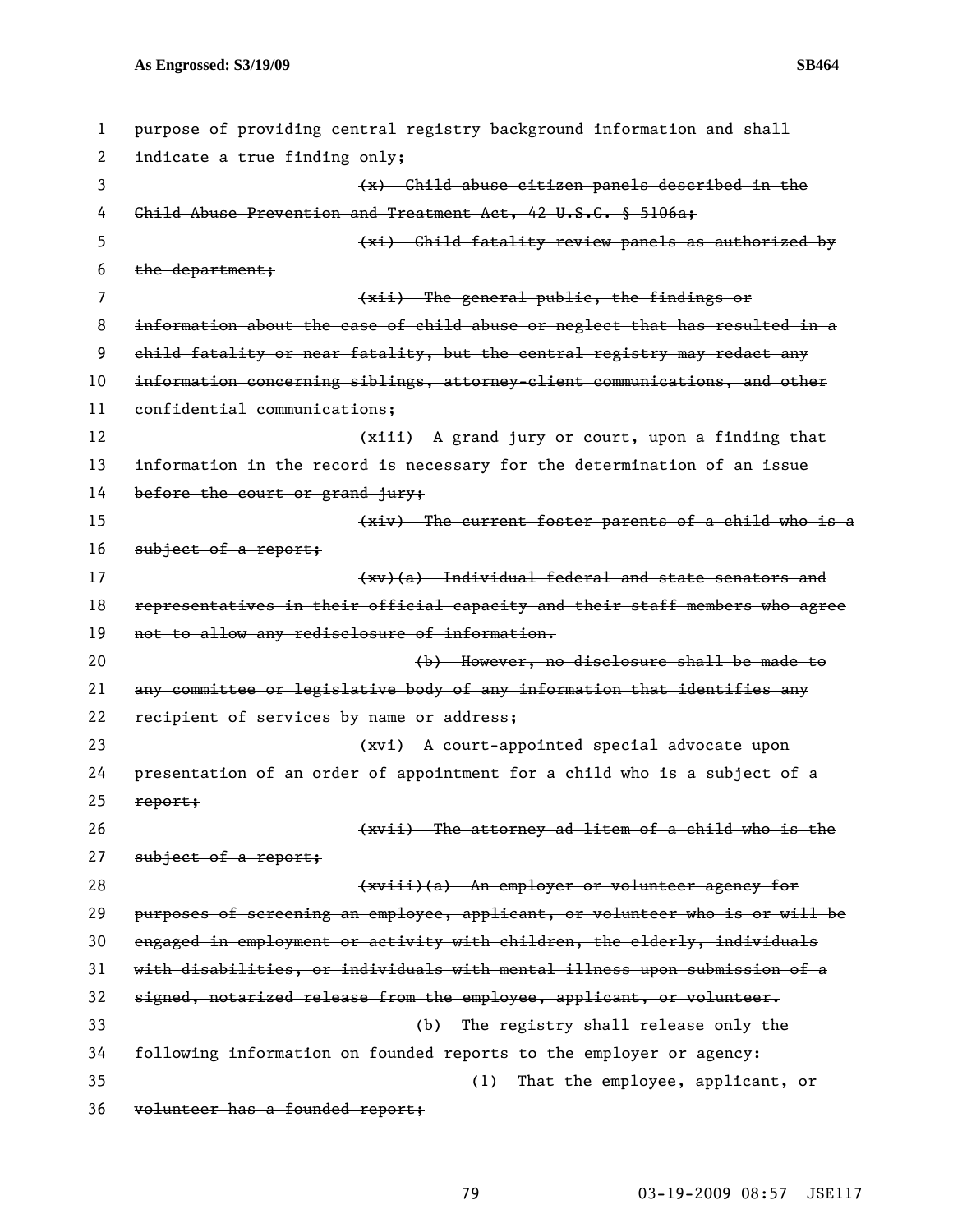| 1  | (2) The date the investigation was                                           |
|----|------------------------------------------------------------------------------|
| 2  | completed; and                                                               |
| 3  | $(3)$ The type of founded report; and                                        |
| 4  | (xix) The Division of Developmental Disabilities                             |
| 5  | Services and the Division of Aging and Adult Services as to participants of  |
| 6  | the waiver program.                                                          |
| 7  | (B) A report of an investigative determination that is                       |
| 8  | true shall be disclosed to the Division of Child Care and Early Childhood    |
| 9  | Education of the Department of Human Services, by written report only, for   |
| 10 | purposes of enforcement of licensing laws and regulations.                   |
| 11 | (b) Any licensing or registering authority in receipt of initial             |
| 12 | notification of suspected child maltreatment may access the central registry |
| 13 | to the extent necessary to carry out its official responsibilities, but the  |
| 14 | information must be maintained as confidential.                              |
| 15 | (e)(1) Any person or agency to whom disclosure is made shall not             |
| 16 | disclose to any other person a report or other information obtained pursuant |
| 17 | <del>to this section.</del>                                                  |
| 18 | (2) However, a local educational agency or a school counselor                |
| 19 | shall forward all true reports of child maltreatment received from the       |
| 20 | department whenever a child transfers from one (1) local educational agency  |
| 21 | to another and shall notify the department of the child's new school, and    |
| 22 | address, if known.                                                           |
| 23 | (3) Any person disclosing information in violation of this                   |
| 24 | subsection shall be guilty of a Class C misdemeanor.                         |
| 25 | (d) A true report that has been administratively appealed pursuant to        |
| 26 | this subchapter and that has been stayed because of criminal proceedings     |
| 27 | shall not be disclosed other than for administration of adoption, foster     |
| 28 | care, or children's protective services programs.                            |
| 29 | $(e)(1)$ The department shall not release data that would identify the       |
| 30 | person who made the report unless a court of competent jurisdiction orders   |
| 31 | release of the information after the court has reviewed, in camera, the      |
| 32 | record related to the report and has found it has reason to believe that the |
| 33 | reporter knowingly made a false report.                                      |
| 34 | (2) However, the information shall be disclosed to the                       |
| 35 | prosecuting attorney or law enforcement officers on request.                 |
| 36 | (f) Within ten (10) days following an investigative determination, the       |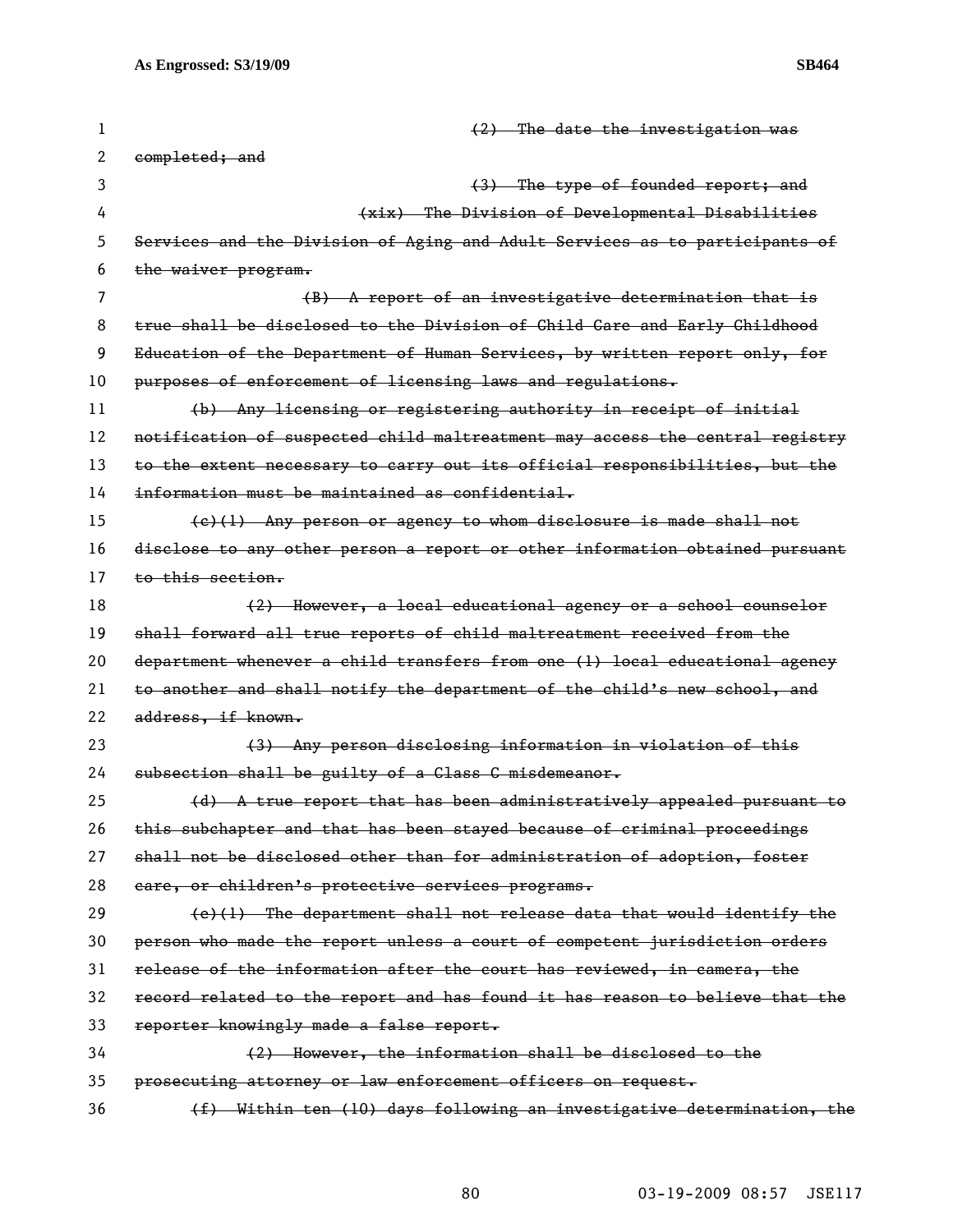| 1  | department shall provide a mandated reporter who made notification with              |
|----|--------------------------------------------------------------------------------------|
| 2  | information as to whether an investigation has been conducted and whether            |
| 3  | services have been offered.                                                          |
| 4  | (g) The department may disclose the investigative determination of any               |
| 5  | offender when the offender is engaged in child-related activities or                 |
| 6  | employment and the department has determined that children under the care of         |
| 7  | the offender are at risk of maltreatment by the offender.                            |
| 8  | (h) Nothing in this subchapter shall be construed to prevent                         |
| 9  | subsequent disclosure by the subject of the report.                                  |
| 10 | (i) Any record of a screened out report of child maltreatment shall                  |
| 11 | not be disclosed except to the prosecuting attorney and an appropriate law           |
| 12 | enforcement agency and may be used only within the department for purposes of        |
| 13 | administration of the program.                                                       |
| 14 | $\{\frac{1}{2}\}$ (1) Information on a pending investigation is confidential and may |
| 15 | be disclosed only as provided in this section.                                       |
| 16 | (2) Information on a pending investigation shall be released                         |
| 17 | upon request to:                                                                     |
| 18 | $(A)$ The department;                                                                |
| 19 | (B) Law enforcement;                                                                 |
| 20 | (C) The prosecuting attorney's office;                                               |
| 21 | (D) A multidisciplinary team under § 12-12-502;                                      |
| 22 | (E) Any licensing or registering authority, including a                              |
| 23 | school board, superintendent, or principal to the extent necessary to carry          |
| 24 | out its official responsibilities, but the information shall be maintained as        |
| 25 | confidential; and                                                                    |
| 26 | (F)(i) Individual federal and state senators and                                     |
| 27 | representatives and their staff members who agree not to allow any                   |
| 28 | redisclosure of information.                                                         |
| 29 | (ii) However, no disclosure may be made to any                                       |
| 30 | committee or legislative body.                                                       |
| 31 | (3) Information on a pending investigation may be released to or                     |
| 32 | disclosed in a circuit court child custody case or similar case if:                  |
| 33 | (A) No seventy-two-hour hold has been exercised under this                           |
| 34 | subchapter, or pleadings filed pursuant to the Arkansas Juvenile Gode of             |
| 35 | $1989,$ § 9-27-301 et seq.;                                                          |
| 36 | (B) Written notice of intent to request release or                                   |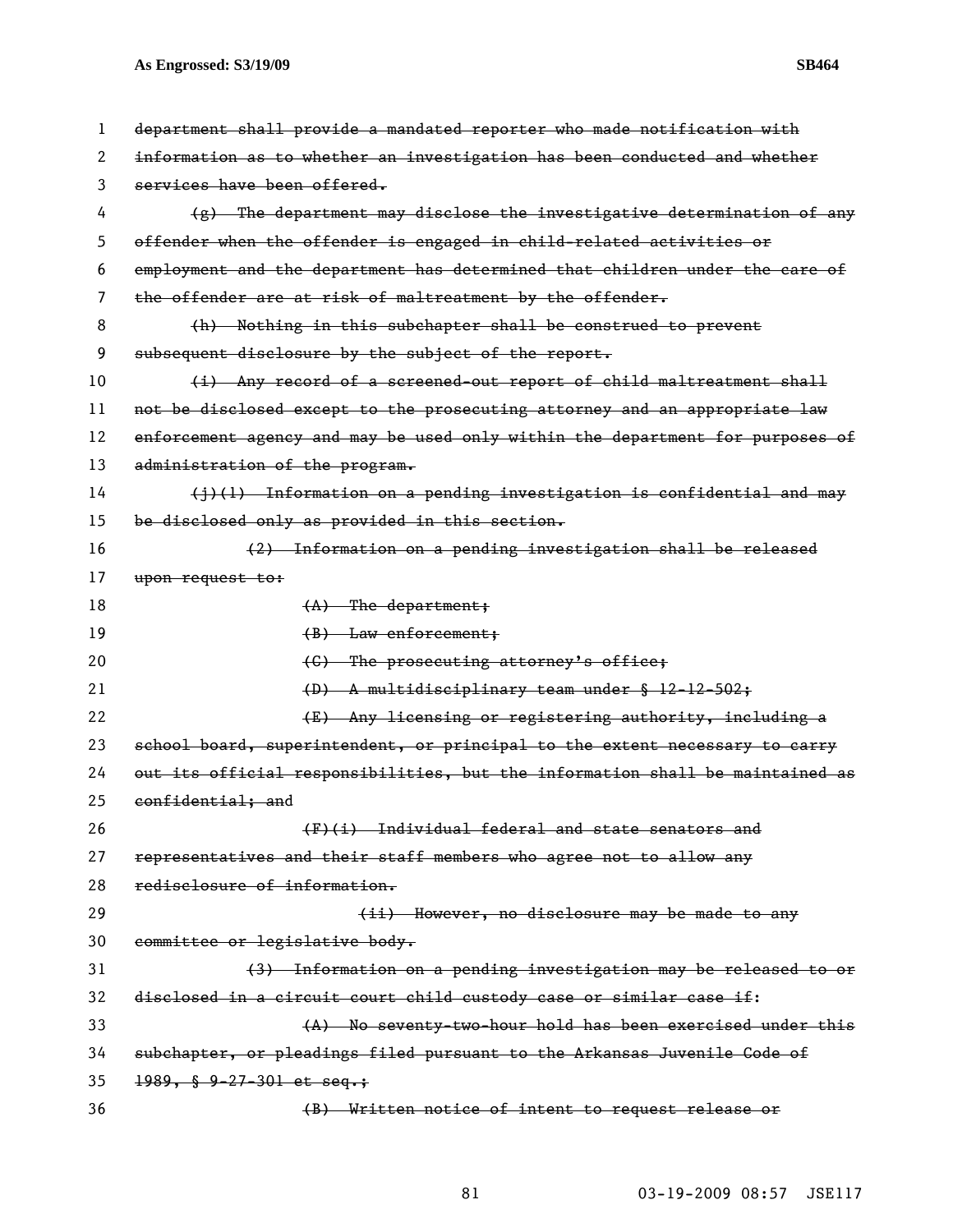| 1  | disclosure is provided to the investigating agency at least five (5) days     |
|----|-------------------------------------------------------------------------------|
| 2  | before the date for release or disclosure;                                    |
| 3  | (C) The investigating agency has the opportunity to appear                    |
| 4  | before the court and be heard on the issue of release or disclosure;          |
| 5  | (D) The information gathered by the investigative agency                      |
| 6  | is necessary for the determination of an issue before the court:              |
| 7  | (E) Waiting until completion of the investigation will                        |
| 8  | jeopardize the health or safety of the child in the custody case;             |
| 9  | (F) A protective order is issued to prevent redisclosure                      |
| 10 | of the information provided by the investigating agency or the information is |
| 11 | released or disclosed only to the court in camera; and                        |
| 12 | (G) Release or disclosure of the information will not                         |
| 13 | compromise a criminal investigation.                                          |
| 14 | $(4)$ $(A)$ Information on a pending investigation may be released to         |
| 15 | or disclosed in the circuit court if the victim or offender has an open       |
| 16 | dependency-neglect or family in need of services case before the circuit      |
| 17 | court in the following circumstances:                                         |
| 18 | (i) A petition for dependency-neglect has been filed                          |
| 19 | and the pending investigation is the basis in whole or part for the petition  |
| 20 | for dependency-neglect;                                                       |
| 21 | (ii) The department identifies the pending                                    |
| 22 | investigation in a court report that is provided to all of the parties before |
| 23 | the hearing; or                                                               |
| 24 | (iii) Written notice of intent to request release or                          |
| 25 | disclosure is provided by a party to all other parties in the matter and to   |
| 26 | the investigating agency at least five (5) days before the date for release   |
| 27 | or disclosure.                                                                |
| 28 | (B) The circuit court shall order release or disclosure                       |
| 29 | only after:                                                                   |
| 30 | (i) Providing all parties and the investigating                               |
| 31 | agency, if not a party, the opportunity to appear before the court and be     |
| 32 | heard on the issue of release or disclosure;                                  |
| 33 | (ii) Determining that the information gathered thus                           |
| 34 | far by the investigative agency is necessary for the determination of an      |
| 35 | issue before the court;                                                       |
| 36 | (iii) Determining that waiting until the completion                           |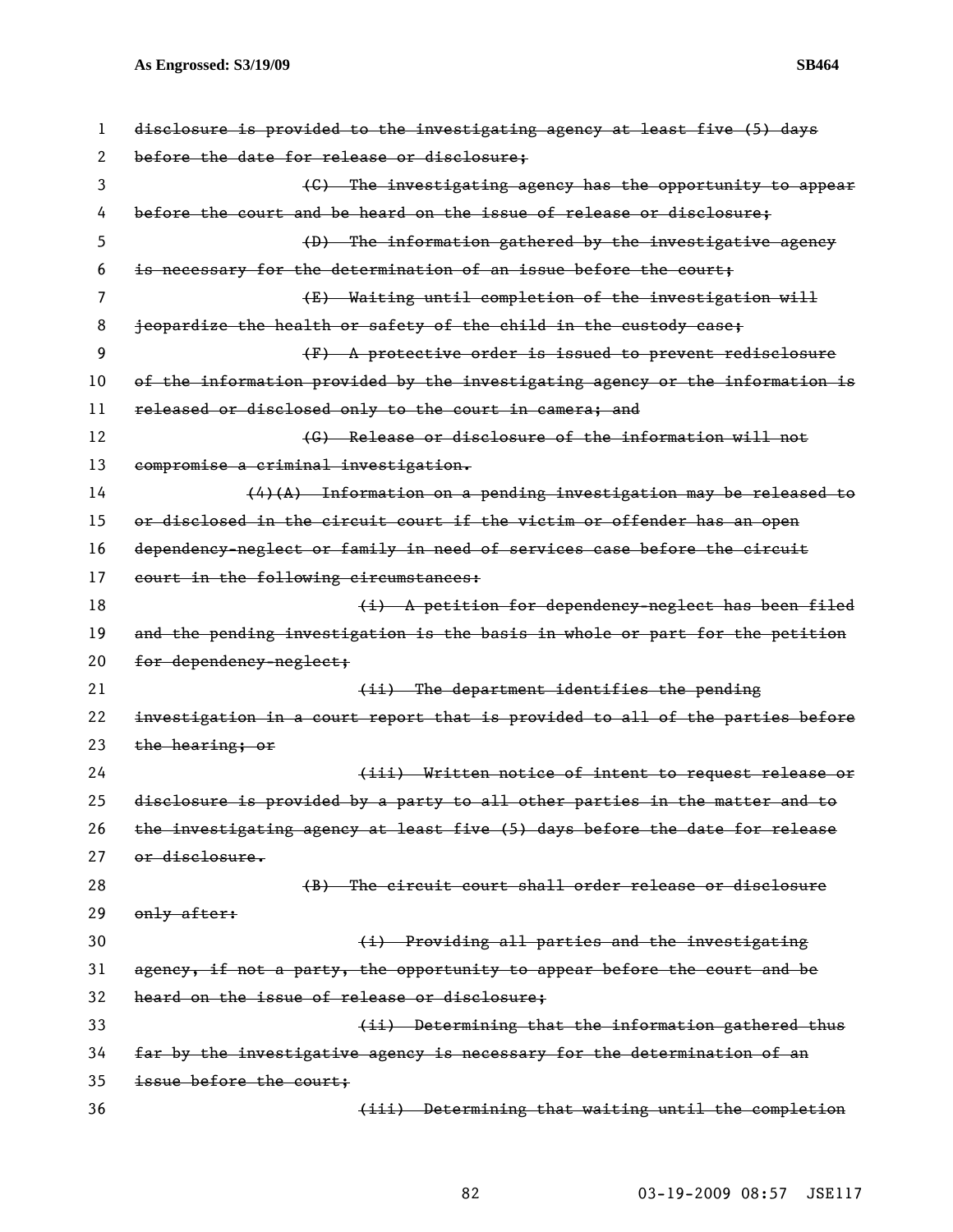| 1  | of the investigation will jeopardize the health and safety of the child in    |
|----|-------------------------------------------------------------------------------|
| 2  | the dependency-neglect or family in need of services case;                    |
| 3  | (iv) Entering a protective order to prevent                                   |
| 4  | redisclosure of the information provided by the investigative agency or       |
| 5  | limiting the release or disclosure of the information to only the court in    |
| 6  | camera: and                                                                   |
| 7  | (v) Determining that releasing or disclosing the                              |
| 8  | information will not compromise a criminal investigation.                     |
| 9  | (C) However, nothing in subdivision (i)(4)(B) of this                         |
| 10 | section limits discovery by a party if a petition for dependency-neglect has  |
| 11 | been filed but not yet adjudicated.                                           |
| 12 |                                                                               |
| 13 | 12-12-507. Reports of suspected abuse or neglect.                             |
| 14 | (a) Any person with reasonable cause to suspect child maltreatment or         |
| 15 | that a child has died as a result of child maltreatment, or who observes a    |
| 16 | child being subjected to conditions or circumstances that would reasonably    |
| 17 | result in child maltreatment, may immediately notify the child abuse hotline. |
| 18 | $(b)(1)$ When any individual listed in subdivision (b)(4) of this             |
| 19 | section has reasonable cause to suspect that a child has been subjected to    |
| 20 | child maltreatment or has died as a result of child maltreatment or observes  |
| 21 | a child being subjected to conditions or circumstances that would reasonably  |
| 22 | result in child maltreatment, he or she shall immediately notify the child    |
| 23 | abuse hotline by telephone call, facsimile transmission, or online reporting, |
| 24 | (2) The child abuse hotline shall review the information                      |
| 25 | received under subdivision (b)(1) of this section to determine if the         |
| 26 | information rises to the minimum standards for investigation under this       |
| 27 | subchapter.                                                                   |
| 28 | $(3)$ $(A)$ Facsimile transmission and online reporting may be used           |
| 29 | in nonemergency situations by an identified reporter who provides the         |
| 30 | following contact information:                                                |
| 31 | (i) Name and phone number; and                                                |
| 32 | (ii) In the case of online reporting, the email                               |
| 33 | address of the identified reporter.                                           |
| 34 | (B) The hotline shall provide confirmation of the receipt                     |
| 35 | of a facsimile transmission via a return facsimile transmission or via online |
| 36 | receipt.                                                                      |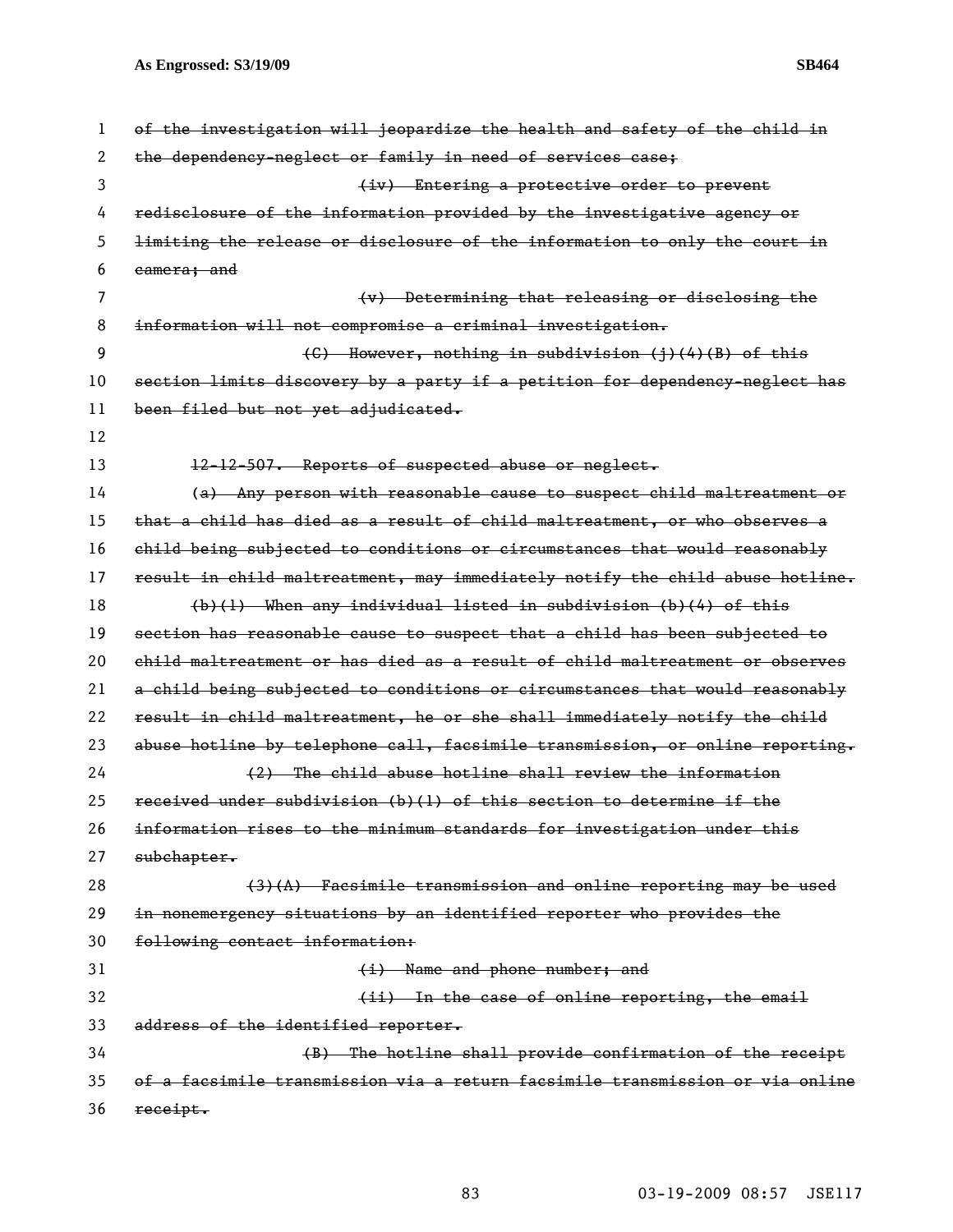| 1  | $(G)$ A mandated reporter who wishes to remain anonymous                  |
|----|---------------------------------------------------------------------------|
| 2  | shall make the report through the child abuse hotline toll-free telephone |
| 3  | system.                                                                   |
| 4  | (4) The following individuals are mandated reporters under this           |
| 5  | subsection:                                                               |
| 6  | (A) Any child care worker or foster care worker;                          |
| 7  | $(B)$ A coroner;                                                          |
| 8  | (C) A day care center worker;                                             |
| 9  | $(D)$ A dentist;                                                          |
| 10 | (E) A dental hygienist;                                                   |
| 11 | (F) A domestic abuse advocate;                                            |
| 12 | (G) A domestic violence shelter employee;                                 |
| 13 | (H) A domestic violence shelter volunteer;                                |
| 14 | (I) An employee of the Department of Human Services;                      |
| 15 | (J) An employee working under contract for the Division of                |
| 16 | Youth Services of the Department of Human Services;                       |
| 17 | $(K)$ Any foster parent;                                                  |
| 18 | $(L)$ $A$ judge;                                                          |
| 19 | $(M)$ A law enforcement official;                                         |
| 20 | $(N)$ A licensed nurse;                                                   |
| 21 | (0) Any medical personnel who may be engaged in the                       |
| 22 | admission, examination, care, or treatment of persons;                    |
| 23 | (P) A mental health professional;                                         |
| 24 | $(Q)$ An osteopath:                                                       |
| 25 | $(R)$ A peace officer;                                                    |
| 26 | $(S)$ A physician;                                                        |
| 27 | $(T)$ A prosecuting attorney;                                             |
| 28 | $(U)$ A resident intern:                                                  |
| 29 | (V) A school counselor;                                                   |
| 30 | $(W)$ A school official;                                                  |
| 31 | $(X)$ A social worker;                                                    |
| 32 | $(Y)$ A surgeon;                                                          |
| 33 | $(2)$ A teacher;                                                          |
| 34 | (AA) A court-appointed special advocate program staff                     |
| 35 | member or volunteer;                                                      |
| 36 | (BB) A juvenile intake or probation officer;                              |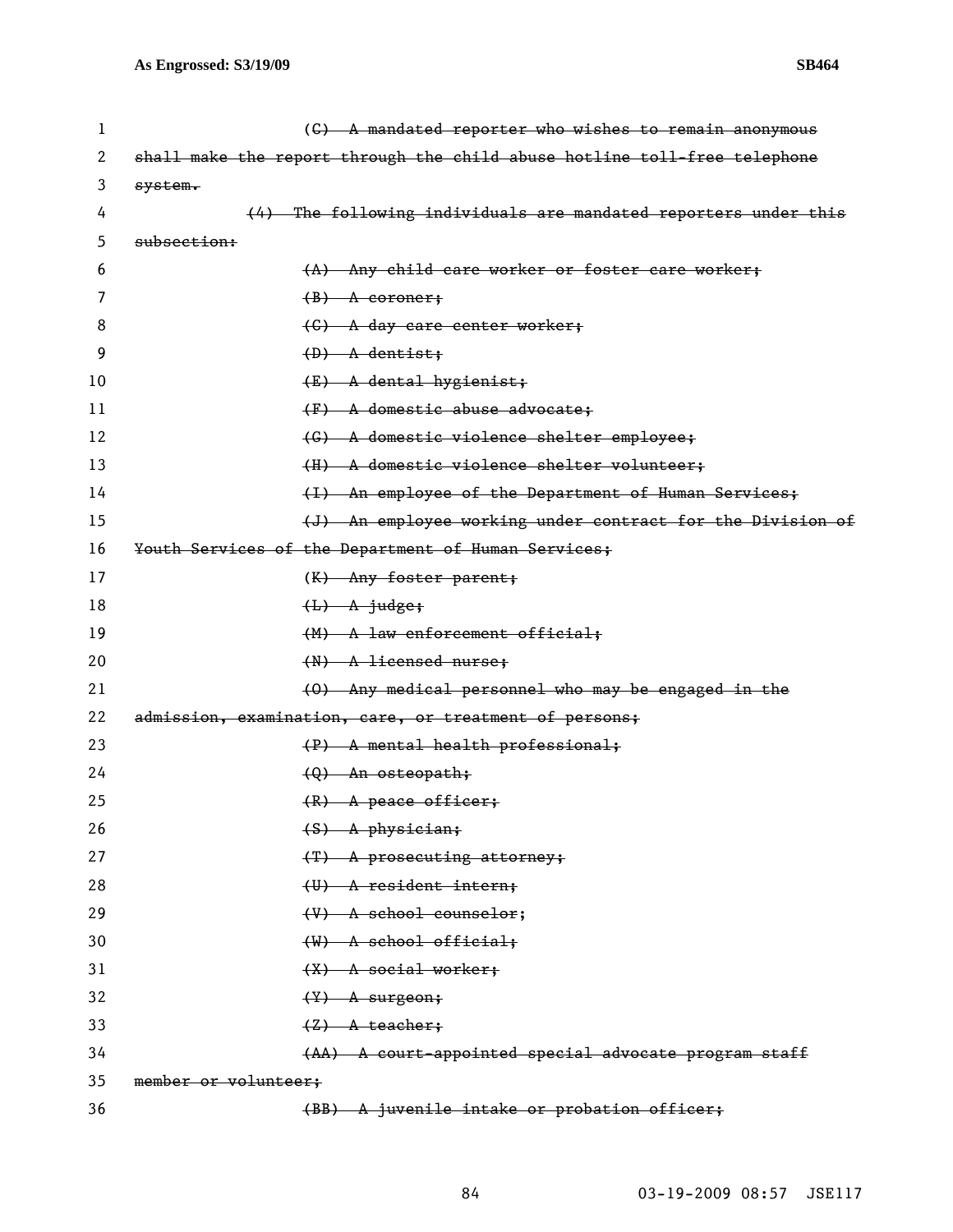| 1  | (GG) Any clergy member, which includes a minister, priest,                    |
|----|-------------------------------------------------------------------------------|
| 2  | rabbi, accredited Christian Science practitioner, or other similar            |
| 3  | functionary of a religious organization, or an individual reasonably believed |
| 4  | to be so by the person consulting him or her, except to the extent he or she: |
| 5  | (i) Has acquired knowledge of suspected maltreatment                          |
| 6  | through communications required to be kept confidential pursuant to the       |
| 7  | religious discipline of the relevant denomination or faith; or                |
| 8  | (ii) Received the knowledge of the suspected                                  |
| 9  | maltreatment from the offender in the context of a statement of admission; or |
| 10 | (DD) An employee of a child advocacy center.                                  |
| 11 | $(e)(1)$ No privilege or contract shall prevent anyone from reporting         |
| 12 | child maltreatment when he or she is a mandated reporter as required by this  |
| 13 | section.                                                                      |
| 14 | (2) No school, Head Start program, or day care facility shall                 |
| 15 | prohibit an employee or a volunteer from directly reporting child             |
| 16 | maltreatment to the child abuse hotline.                                      |
| 17 | (3) No school, Head Start program, or day care facility shall                 |
| 18 | require an employee or a volunteer to obtain permission or notify any person, |
| 19 | including an employee or a supervisor, before reporting child maltreatment to |
| 20 | the child abuse hotline.                                                      |
| 21 | $(d)$ (1) If the child abuse hotline receives notification that a client      |
| 22 | or a resident of any facility licensed or registered by the State of Arkansas |
| 23 | has been subjected to child maltreatment while at the facility, then the      |
| 24 | Department of Human Services shall immediately notify the facility's          |
| 25 | licensing or registering authority of the child abuse hotline's receipt of    |
| 26 | initial notification of suspected maltreatment.                               |
| 27 | (2) The Department of Human Services may notify a school's                    |
| 28 | superintendent, principal, or a person in an equivalent position of the child |
| 29 | abuse hotline's receipt of initial notification of suspected maltreatment if: |
| 30 | (A) The child abuse hotline receives notification that a                      |
| 31 | public or private school employee or volunteer having direct or unsupervised  |
| 32 | contact with children has been identified as an alleged offender in a report  |
| 33 | of suspected child maltreatment; and                                          |
| 34 | (B) The Department of Human Services has determined that                      |
| 35 | children under the care of the alleged offender appear to be at risk of       |
| 36 | maltreatment by the alleged offender.                                         |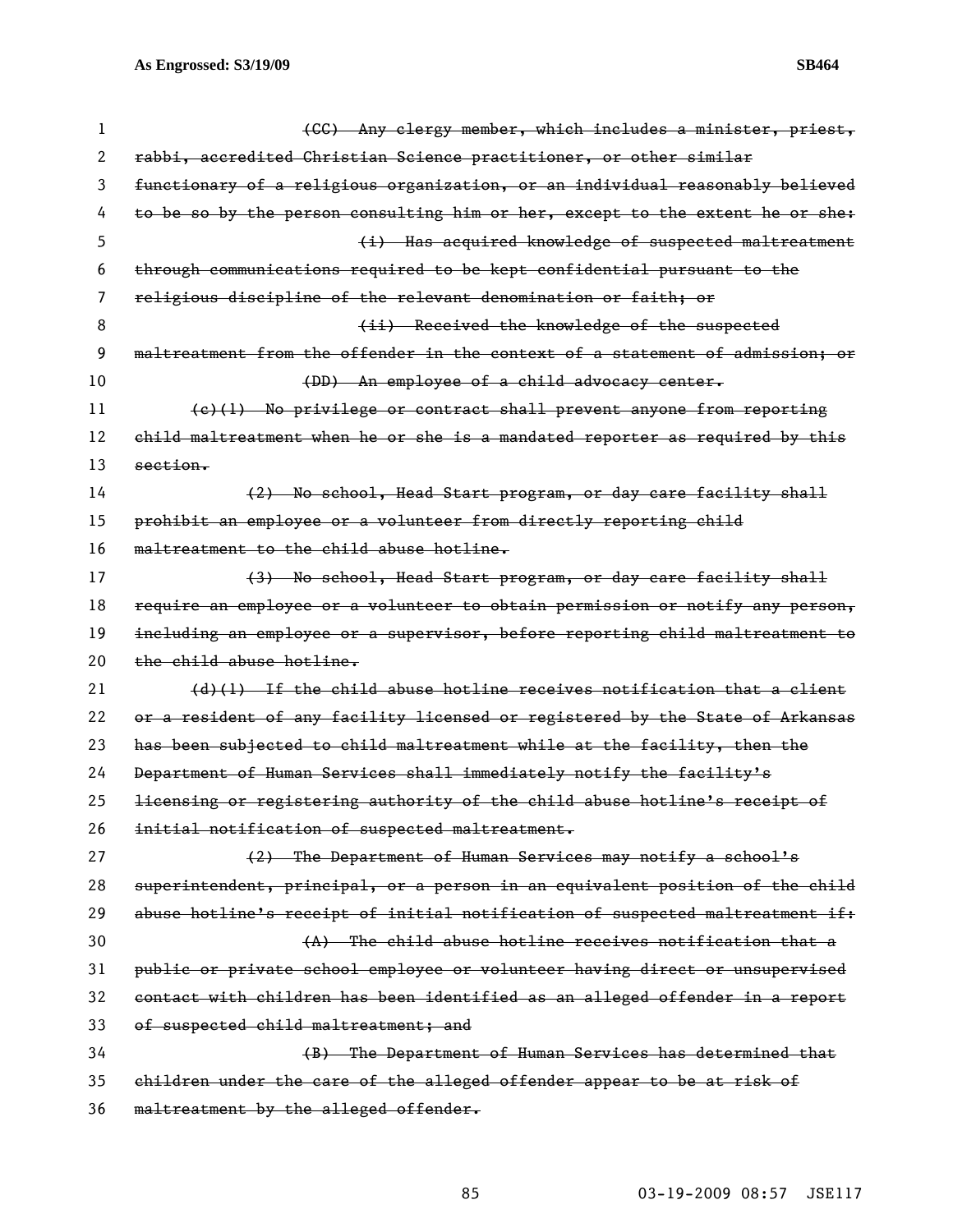| 1  | (3) The Department of Human Services may notify an alleged                    |
|----|-------------------------------------------------------------------------------|
| 2  | offender's employer or a person in charge of an activity of the child abuse   |
| 3  | hotline's receipt of initial notification of suspected maltreatment if:       |
| 4  | (A) The child abuse hotline receives notification that a                      |
| 5  | report has been received on a person who is engaged in child-related          |
| 6  | activities or employment and that person has been named as an alleged         |
| 7  | offender; and                                                                 |
| 8  | (B) The Department of Human Services has determined that                      |
| 9  | children under the care of the alleged offender appear to be at risk of       |
| 10 | maltreatment by the alleged offender.                                         |
| 11 | (4) The Department of Human Services shall promulgate rules that              |
| 12 | will ensure that notification required under this subsection is specifically  |
| 13 | approved by a responsible manager in the Department of Human Services before  |
| 14 | the notification is made.                                                     |
| 15 | $(e)$ (1) When a person, agency, corporation, or partnership then             |
| 16 | providing substitute care for any child in the custody of the Department of   |
| 17 | Human Services or a Department of Human Services employee or employee's       |
| 18 | spouse or other person residing in the home is reported as being suspected of |
| 19 | child maltreatment, the investigation shall be conducted pursuant to          |
| 20 | procedures established by the Department of Human Services.                   |
| 21 | $(2)$ (A) Such procedures shall include referral of allegations to            |
| 22 | the Department of Arkansas State Police and any other appropriate law         |
| 23 | enforcement agency should the allegation involve severe maltreatment.         |
| 24 | (B) The Department of Arkansas State Police shall                             |
| 25 | investigate the allegations.                                                  |
| 26 | (C) The investigating agency shall immediately notify                         |
| 27 | local law enforcement of all reports of severe maltreatment.                  |
| 28 | $(f)(1)$ The child abuse hotline shall accept a report when the               |
| 29 | allegations, if true, would constitute child maltreatment as defined in § 12- |
| 30 | 12-503 and so long as sufficient identifying information is provided to       |
| 31 | identify and locate the child or the family.                                  |
| 32 | (2) The child abuse hotline shall accept a report of physical                 |
| 33 | abuse if any of the following intentional or knowing acts are alleged to      |
| 34 | occur, but the report shall not be determined to be true unless the child     |
| 35 | suffered an injury as the result of the act:                                  |
| 36 | (A) Throwing, kicking, burning, biting, or cutting a                          |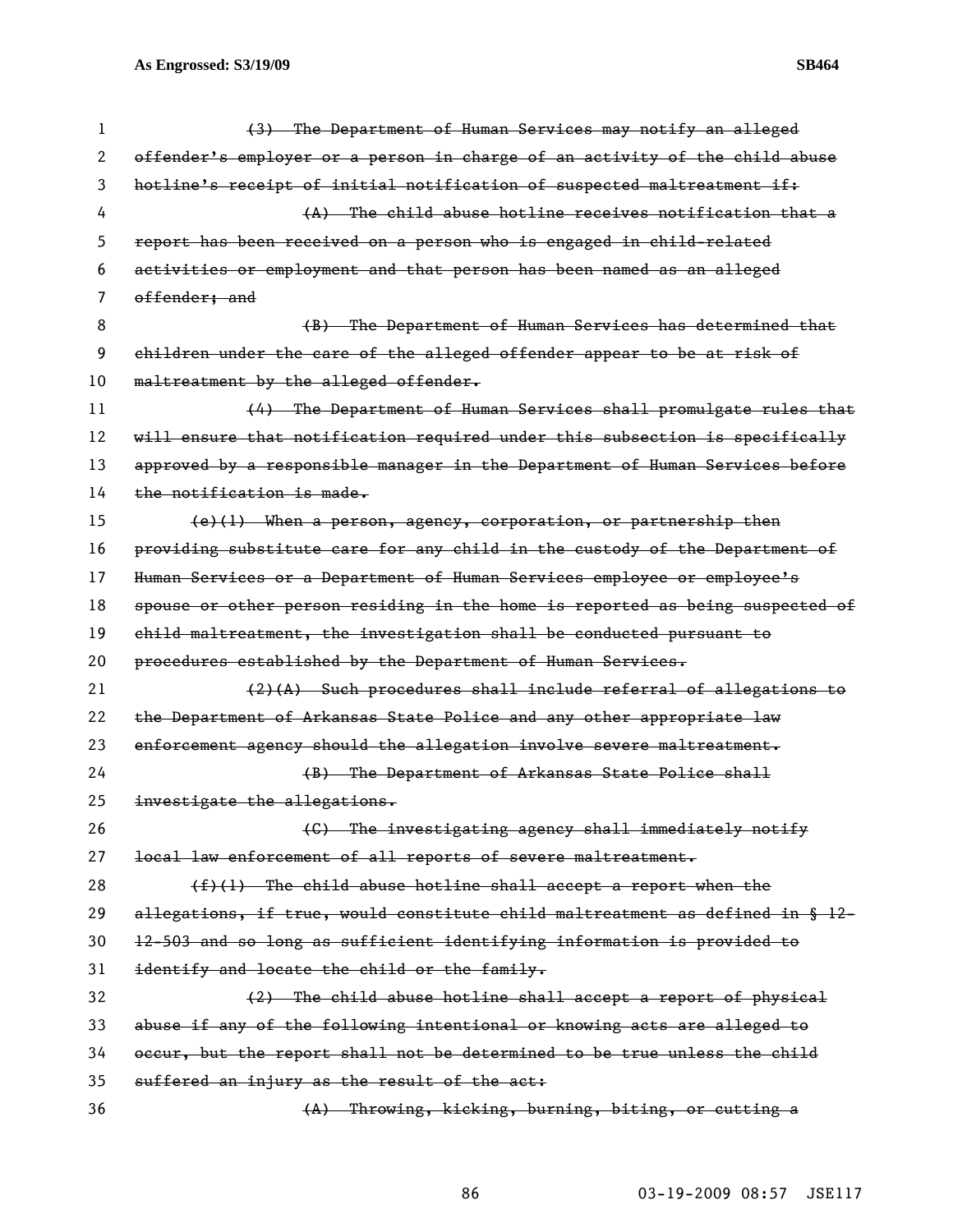$32 \quad 503(12)(B):$ 

33 (A) A licensed nurse;

36 (C) An osteopath;

35 admission, examination, care, or treatment of persons;

1 child; 2 (B) Striking a child with a closed fist. 3 (C) Shaking a child four (4) years of age or older; or 4 (D) Striking a child seven (7) years of age or older on 5 the face or on the head. 6 (3) The child abuse hotline shall accept a report of physical 7 abuse if any of the following intentional or knowing acts are alleged to 8 occur: 9 (A) Shaking a child three (3) years of age or younger; 10 **EXECUTE:** (B) Striking a child six (6) years of age or younger on 11 the face or on the head; 12 (C) Interfering with a child's breathing; or 13 (D) Pinching, biting, or striking a child in the genital  $14$   $area.$  $(4)(A)$  The child abuse hotline shall accept a report of physical 16 abuse if a child suffers an injury as the result of a restraint. 17 (B) The report shall be determined not to be true if the 18 injury is a minor temporary mark or causes transient pain and was an 19 acceptable restraint as provided in  $$12-12-503(2)(G)(ii)$ . 20  $(5)(A)$  The child abuse hotline shall accept a report of physical 21 abuse involving a bruise to a child even if at the time of the report the 22 bruise is not visible if the bruising occurred: 23 **(i)** Within the past fourteen (14) days; and 24 (ii) As a result of physical abuse as described in 25 subdivisions (f)(1)-(4) of this section. 26 (B) However, the report shall not be determined to be true 27 unless the existence of the bruise is corroborated. 28 (6) The child abuse hotline shall accept a report of neglect as 29 defined under  $\frac{6}{5}$  12-12-503(12)(B) only if the reporter is one (1) of the

30 following mandatory reporters and the reporter has reasonable cause to

34 (B) Any medical personnel who may be engaged in the

31 suspect that a child has been subjected to neglect as defined under § 12-12-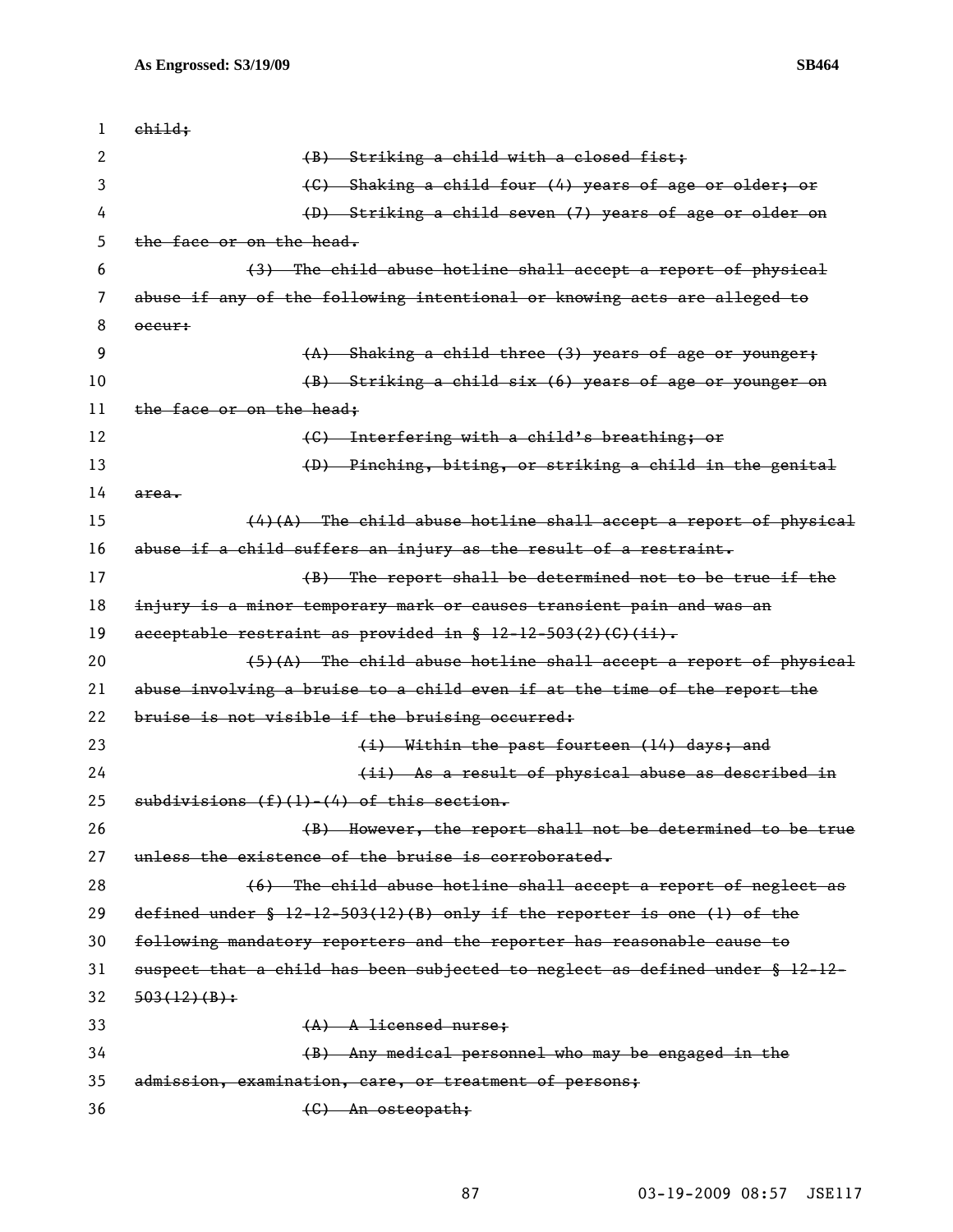1 (D) A physician; 2 (E) A resident intern; 3 (F) A surgeon; or 4 (G) A social worker in a hospital. 5 (7) The child abuse hotline shall accept a report of child 6 maltreatment naming an adult as the victim only if: 7 (A) The alleged offender is a caretaker of a child; and 8 (B) The person making the report is one (1) of the 9 following: 10 (i) The adult victim: 11 (ii) A law enforcement officer; 12 **12 Example 20** (iii) The adult victim's counselor or therapist; 13 (iv) The alleged offender's counselor or therapist;  $14$   $er$ 15 (v) The alleged offender. 16  $\left(\frac{1}{2}\right)$  The child abuse hotline shall accept a report if the child or 17 the child's family is present in Arkansas or the incident occurred in 18 Arkansas. 19 (2) If the child or the child's family resides in another state, 20 the child abuse hotline shall screen out the report, transfer the report to 21 the child abuse hotline of the state where the child or the child's family 22 resides or the incident occurred, and, if requested by the other state's 23 investigating agency, send a copy to the appropriate investigating agency in 24 Arkansas to initiate interviews. 25 (3) If the incident occurred in Arkansas and the victim, 26 offender, or parents no longer reside in Arkansas, the child abuse hotline 27 shall accept the report and the Arkansas investigating agency shall contact 28 the other state and request assistance in completing the investigation, 29 including an interview with the out-of-state subject of the report.  $30$  (4)(A) If the child abuse hotline receives a report and the 31 alleged offender is a resident of the State of Arkansas and the report of 32 child maltreatment in the state or country in which the act occurred would 33 also be child maltreatment in Arkansas at the time the incident occurred, the 34 child abuse hotline shall refer the report to the appropriate investigating 35 agency within the state so that the Arkansas investigative agency can 36 investigate, alone or in concert with, the investigative agency of any other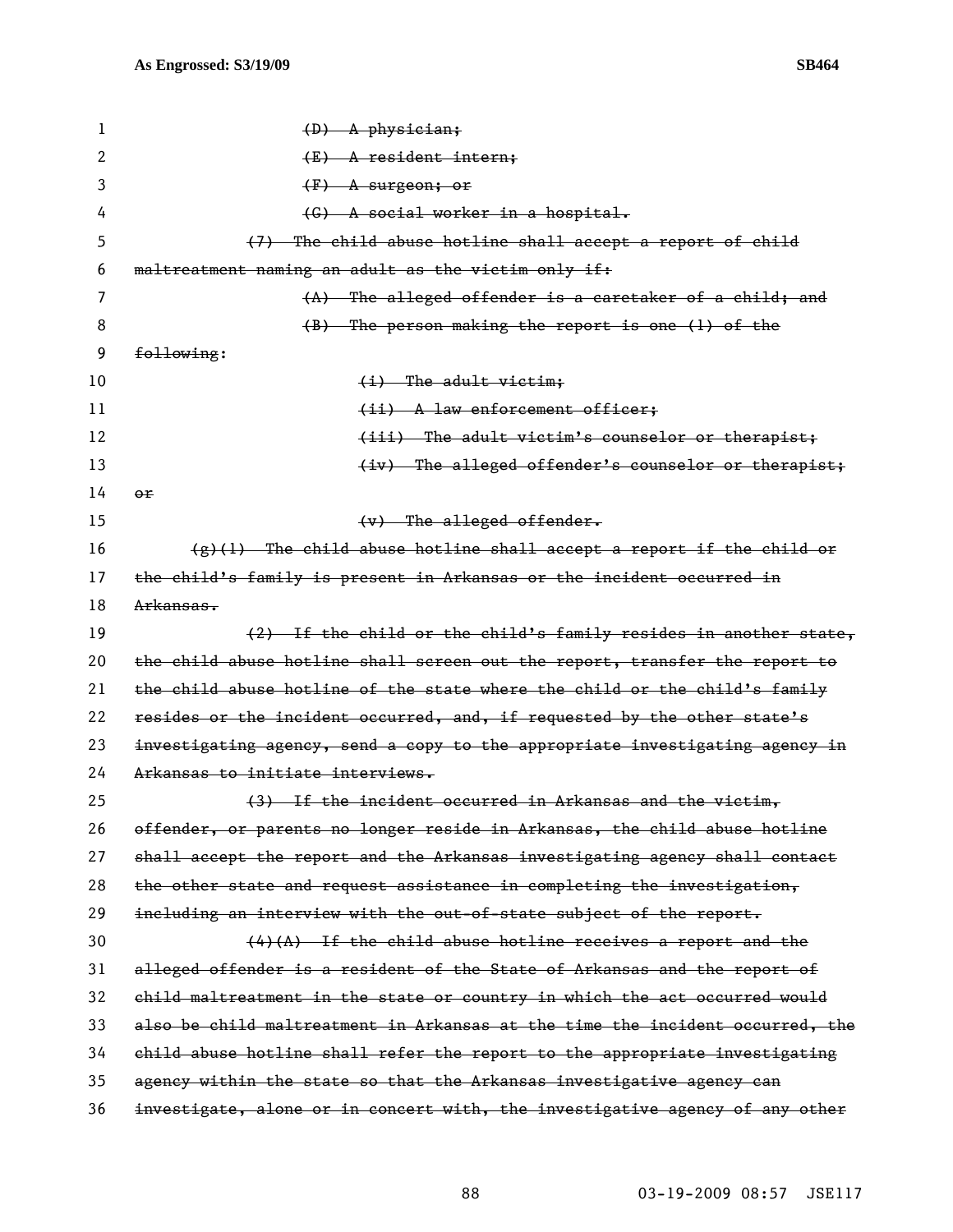| 1  | state or country that may be involved.                                        |
|----|-------------------------------------------------------------------------------|
| 2  | (B) The Arkansas investigating agency shall make an                           |
| 3  | investigative determination and shall provide notice to the alleged offender  |
| 4  | that, if the allegation is determined to be true, the offender's name will be |
| 5  | placed in the central registry.                                               |
| 6  | (C) The other state may also conduct an investigation in                      |
| 7  | this state that results in the offender's being named in a true report in     |
| 8  | that state and placed in the central registry of that state.                  |
| 9  | (h) The child abuse hotline shall accept telephone calls or other             |
| 10 | communications alleging that a child is dependent-neglected, as defined in §  |
| 11 | 9-27-303(17), and shall immediately refer this information to the Department  |
| 12 | of Human Services.                                                            |
| 13 |                                                                               |
| 14 | 12-12-508. Radiology procedures, photographs, and medical records.            |
| 15 | (a) Any person who is required to make notification under this                |
| 16 | subchapter may take or cause to be taken radiology procedures and photographs |
| 17 | or compile medical records that may be probative as to the existence or       |
| 18 | extent of child maltreatment.                                                 |
| 19 | (b) Hospitals and clinics may make videotapes that may be probative as        |
| 20 | to the existence or extent of child maltreatment.                             |
| 21 | (e) The Department of Human Services or law enforcement officials             |
| 22 | shall be provided a copy of the results of radiology procedures, videotapes,  |
| 23 | photographs, or medical records upon request.                                 |
| 24 | (d) The department and law enforcement officials shall be allowed             |
| 25 | access to the child's public and private school records during the course of  |
| 26 | the child maltreatment investigation.                                         |
| 27 |                                                                               |
| 28 | 12-12-509. Investigation - Examinations of children.                          |
| 29 | (a)(1) The Department of Human Services shall cause an investigation          |
| 30 | to be made upon receiving initial notification of suspected child             |
| 31 | $ma \texttt{t}$ reatment.                                                     |
| 32 | (2)(A) All investigations shall begin within seventy-two (72)                 |
| 33 | hours.                                                                        |
| 34 | (B) However, the investigation shall begin within twenty-                     |
| 35 | four (24) hours if:                                                           |
| 36 | (i) The allegation is severe maltreatment, excluding                          |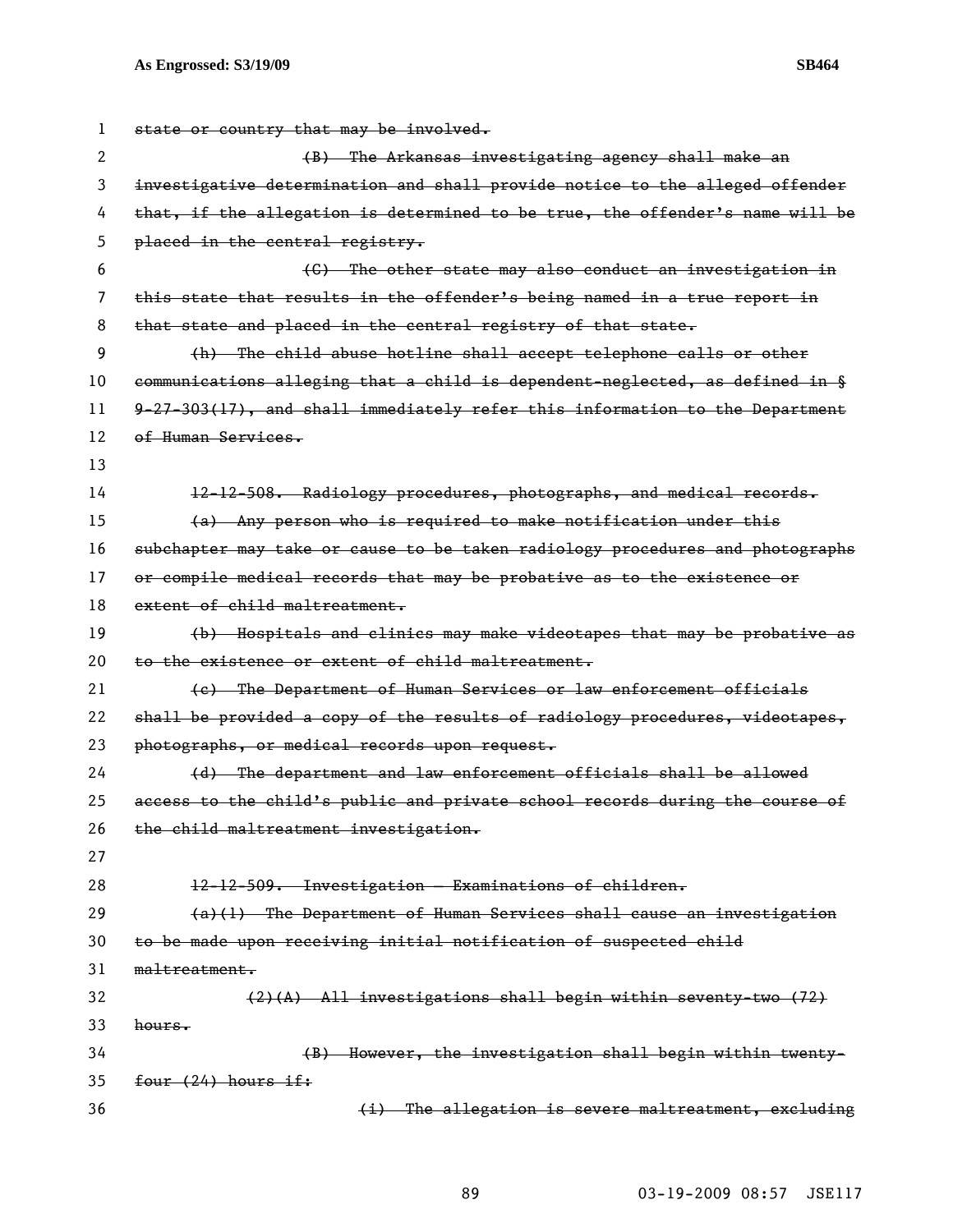| 1  | an allegation of sexual abuse if the most recent allegation of sexual abuse   |
|----|-------------------------------------------------------------------------------|
| 2  | was more than one (1) year ago and the alleged victim does not currently have |
| 3  | contact with the alleged offender; or                                         |
| 4  | (ii) The allegation is that a child has been                                  |
| 5  | subjected to neglect as defined in $\frac{1}{2}$ 12-12-503(12)(B).            |
| 6  | (C) Notification of any report of child maltreatment will                     |
| 7  | be provided within five (5) business days to the:                             |
| 8  | (i) Legal parents of any child in foster care who is                          |
| 9  | named as an alleged victim or offender;                                       |
| 10 | (ii) Attorney ad litem of any foster child named as                           |
| 11 | the victim or offender:                                                       |
| 12 | (iii) Attorney ad litem of all other children in the                          |
| 13 | same foster home if the maltreatment occurred in the foster home; and         |
| 14 | (iv) The prosecuting attorney on an allegation of                             |
| 15 | severe maltreatment.                                                          |
| 16 | (D) At the initial time of contact with the alleged                           |
| 17 | offender, the investigator shall advise the alleged offender of the           |
| 18 | allegations made against the alleged offender in a manner that is consistent  |
| 19 | with the laws protecting the rights of the person who made the report.        |
| 20 | (E) Upon initiation of the investigation, the primary                         |
| 21 | focus of the investigation shall be whether or not the alleged offender has   |
| 22 | access to children and whether or not children are at risk such that children |
| 23 | need to be protected.                                                         |
| 24 | $(3)$ (A) The prosecuting attorney may provide written notice to              |
| 25 | the Department of Human Services that the Department of Human Services does   |
| 26 | not need to provide notification of the initial maltreatment report to the    |
| 27 | prosecuting attorney's office.                                                |
| 28 | (B) Upon receiving the notification, the Department of                        |
| 29 | Human Services shall not be required to provide notification of the initial   |
| 30 | maltreatment report to the prosecuting attorney's office.                     |
| 31 | (b)(1) If the alleged offender is a family member or lives in the home        |
| 32 | with the alleged victim, the investigation shall seek to ascertain:           |
| 33 | $(A)$ The existence, cause, nature, and extent of the child                   |
| 34 | maltreatment;                                                                 |
| 35 | (B) The existence and extent of previous injuries;                            |
| 36 | (C) The identity of the person responsible for the                            |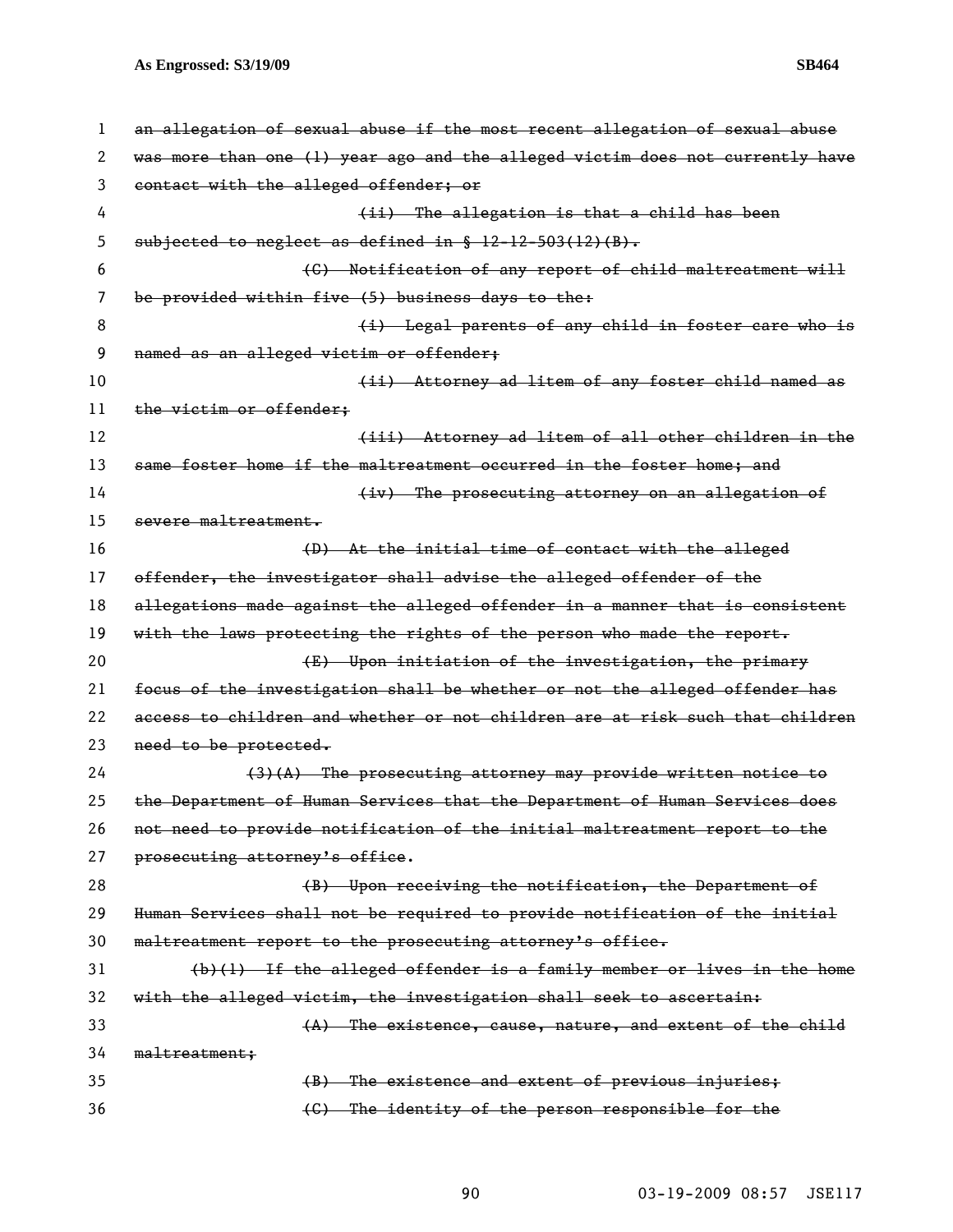| 1  | $ma \texttt{Iter}$                                                           |
|----|------------------------------------------------------------------------------|
| 2  | (D) The names and conditions of other children in the                        |
| 3  | home;                                                                        |
| 4  | (E) The circumstances of the parents or caretakers of the                    |
| 5  | $eh$ ild;                                                                    |
| 6  | $(F)$ The environment where the child resides;                               |
| 7  | (G) The relationship of the child or children with the                       |
| 8  | parents or caretakers; and                                                   |
| 9  | $(H)$ All other pertinent data.                                              |
| 10 | (2) If the alleged offender is not a family member nor living in             |
| 11 | the home with the alleged victim, the investigation shall seek to ascertain: |
| 12 | $(A)$ The existence, cause, nature, and extent of the                        |
| 13 | child's maltreatment;                                                        |
| 14 | (B) The identity of the person responsible for the                           |
| 15 | $ma \texttt{Iter}$                                                           |
| 16 | (C) The existence and extent of previous maltreatment                        |
| 17 | perpetrated by the alleged offender;                                         |
| 18 | (D) If the report is determined to be true, the names and                    |
| 19 | conditions of any minor children of the alleged offender and whether these   |
| 20 | children have been maltreated or are at risk of maltreatment+                |
| 21 | (E) If the report is determined to be true and is a report                   |
| 22 | of sexual intercourse, deviate sexual activity, or sexual contact, an        |
| 23 | assessment of any other children previously or currently under the care of   |
| 24 | the alleged offender, to the extent practical, and whether these children    |
| 25 | have been maltreated or are at risk of maltreatment; and                     |
| 26 | (F) All other pertinent and relevant data.                                   |
| 27 | $(e)$ (1)(A) The investigation shall include interviews with the parents,    |
| 28 | both custodial and noncustodial.                                             |
| 29 | (B) If neither parent is the alleged offender, the                           |
| 30 | investigation shall also include an interview with the alleged offender.     |
| 31 | (C) The investigation shall include an interview with any                    |
| 32 | other relevant persons.                                                      |
| 33 | $(2)$ $(A)$ The investigation shall include an interview with the            |
| 34 | child separate and apart from the alleged offender or any representative or  |
| 35 | attorney for the alleged offender.                                           |
| 36 | (B) However, if the age or abilities of the child render                     |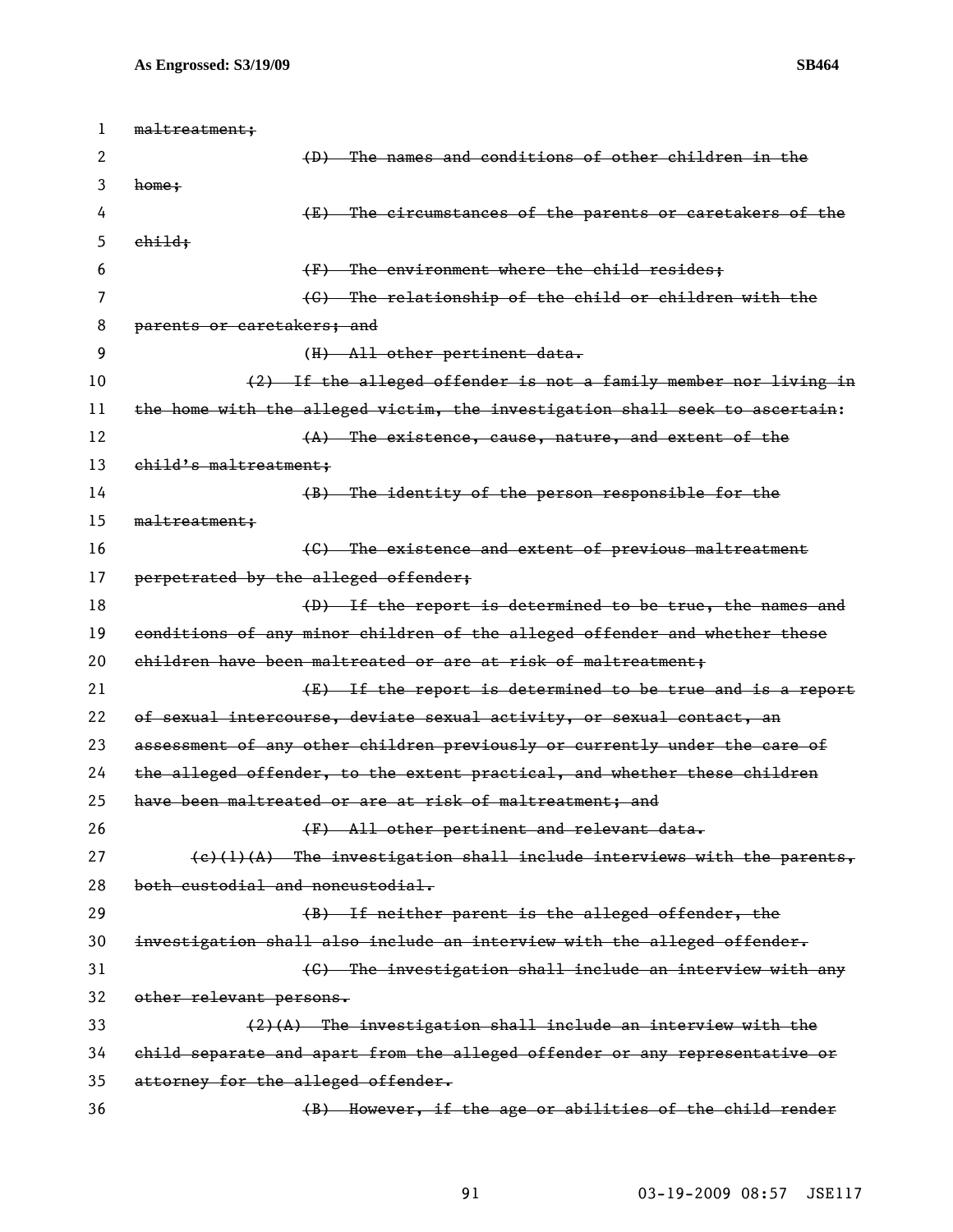| 1  | an interview impossible, the investigation shall include observation of the   |
|----|-------------------------------------------------------------------------------|
| 2  | ehild.                                                                        |
| 3  | (3) The investigation may include a physical examination, a drug              |
| 4  | test, radiology procedures, photographs, and a psychological or psychiatric   |
| 5  | examination of all children subject to the care, custody, or control of the   |
| 6  | alleged offender.                                                             |
| 7  | (4) If, after exercising reasonable diligence in conducting any               |
| 8  | or all interviews, the subjects of the interviews cannot be located or are    |
| 9  | unable to communicate, the efforts to conduct such interviews shall be        |
| 10 | documented and the investigation shall proceed pursuant to this subchapter.   |
| 11 | (d)(l) An investigative determination shall be made in each                   |
| 12 | investigation within thirty (30) days regardless of whether the investigation |
| 13 | is conducted by the Department of Human Services, the Crimes Against Children |
| 14 | Division of the Department of Arkansas State Police, or local law             |
| 15 | enforcement.                                                                  |
| 16 | (2) However, this procedural requirement shall not be considered              |
| 17 | as a factor to alter the investigative determination in any judicial or       |
| 18 | administrative proceeding.                                                    |
| 19 | (3) An investigation involving an out-of-home alleged offender                |
| 20 | that is determined to be true may be extended up to thirty (30) additional    |
| 21 | days to allow an investigator to ascertain:                                   |
| 22 | (A) The names and conditions of any minor children of the                     |
| 23 | alleged offender;                                                             |
| 24 | (B) Whether minor children of the alleged offender have                       |
| 25 | been maltreated or are at risk of maltreatment; and                           |
| 26 | (C) To the extent practicable, whether children previously                    |
| 27 | or currently under the care of the alleged offender have been sexually abused |
| 28 | or are at risk of sexual abuse.                                               |
| 29 | (4) No investigation shall be transferred to inactive status                  |
| 30 | because an investigator is awaiting documentary evidence.                     |
| 31 |                                                                               |
| 32 | 12-12-510. Investigative powers.                                              |
| 33 | $(a)$ (1) A person conducting an investigation required by this               |
| 34 | subchapter shall have the right to enter into or upon a home, school, or any  |
| 35 | other place for the purpose of conducting the investigation and interviewing  |
| 36 | or completing the investigation.                                              |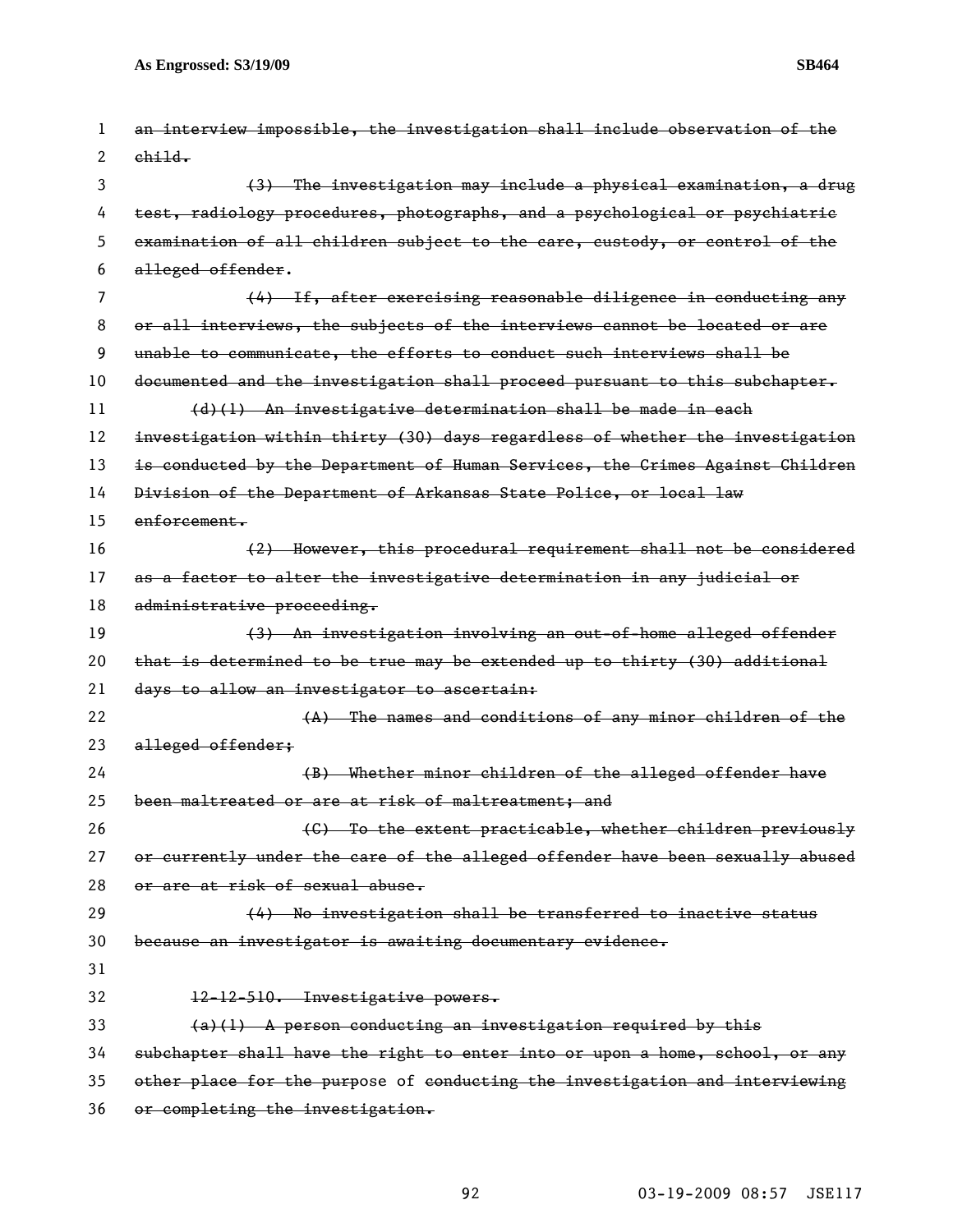| 1  | $(2)$ (A) No publicly supported school, facility, or institution              |
|----|-------------------------------------------------------------------------------|
| 2  | may deny access to any person conducting a child maltreatment investigation.  |
| 3  | (B) Failure to comply with this section may subject the                       |
| 4  | publicly supported school, facility, or institution to a contempt sanction    |
| 5  | and reimbursement of attorney's fees.                                         |
| 6  | (b) If necessary access or admission is denied, the Department of             |
| 7  | Human Services may petition the proper juvenile division of circuit court for |
| 8  | an ex parte order of investigation requiring the parent, caretaker, or        |
| 9  | persons denying access to any place where the child may be to allow entrance  |
| 10 | for the interviews, examinations, and investigations.                         |
| 11 | (e) However, upon application to the court by the parents, caretaker,         |
| 12 | or persons denying access to the child showing good cause, the court may      |
| 13 | issue a written order to stay the order of investigation pending a hearing to |
| 14 | be held within seventy-two (72) hours.                                        |
| 15 | (d) The department shall investigate all allegations of child                 |
| 16 | maltreatment without regard to the parent's practice of his or her religious  |
| 17 | beliefs and shall only consider whether the acts or omissions of the parent   |
| 18 | are abusive or neglectful as defined by the Arkansas Code.                    |
| 19 | (e) The person conducting the investigation shall have the right to           |
| 20 | inspect personnel records of employees and volunteers in any place where an   |
| 21 | allegation of child maltreatment has been reported as having occurred at that |
| 22 | place but the alleged offender is unknown.                                    |
| 23 | (f) The investigator shall have the discretion in the child's best            |
| 24 | interest to limit the persons allowed to be present when a child is being     |
| 25 | interviewed concerning allegations of child maltreatment.                     |
| 26 | $(g)$ Upon request by the investigating agency, any school, day care          |
| 27 | center, child care facility, residential facility, residential treatment      |
| 28 | facility, or similar institution shall provide the investigator with:         |
| 29 | (1) The name, date of birth, social security number, and last                 |
| 30 | known address and phone number of any person identified as an alleged         |
| 31 | offender if the alleged maltreatment occurred at that school, center, or      |
| 32 | facility; and                                                                 |
| 33 | (2) The name and address of any witness to the alleged                        |
| 34 | maltreatment if the alleged maltreatment occurred at that school, center, or  |
| 35 | facility.                                                                     |
| 36 | $(h)(1)$ The person conducting the investigation shall have the right to      |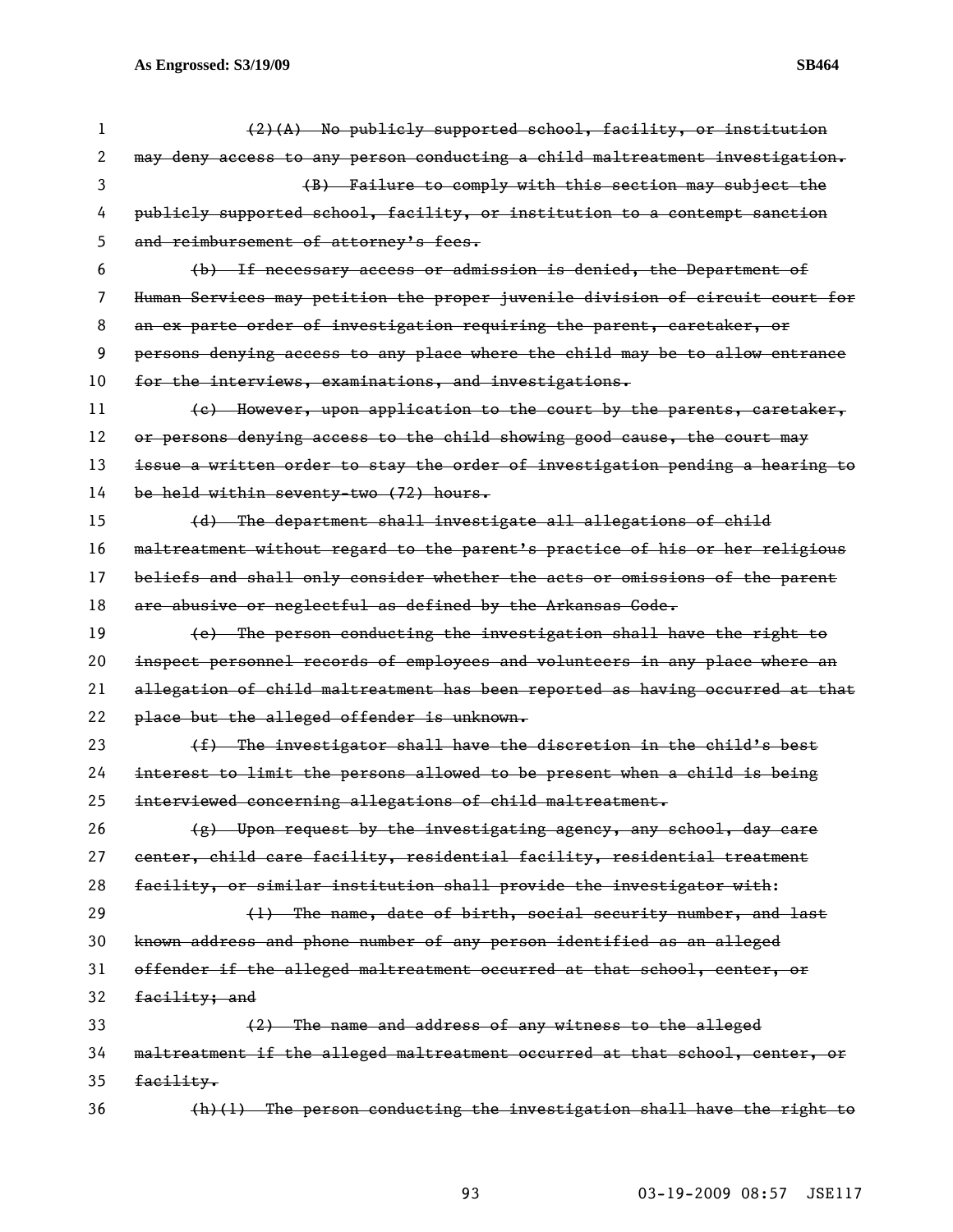| 1  | obtain a criminal background check, including a fingerprint-based check in   |
|----|------------------------------------------------------------------------------|
| 2  | any national crime information database, on any subject of the report.       |
| 3  | (2) The results of the criminal background check shall not be                |
| 4  | disclosed outside of the department except as permitted under $$12-12-506$ . |
| 5  |                                                                              |
| 6  | 12-12-511. Investigation to be closed.                                       |
| 7  | (a) If at any time before or during the investigation it is determined       |
| 8  | that the alleged offender is not a caretaker of any child, and the alleged   |
| 9  | victim has attained majority prior to notification, the child maltreatment   |
| 10 | investigation shall be closed notwithstanding any criminal investigation.    |
| 11 | (b)(1) Notwithstanding any provision of the Arkansas Rules of                |
| 12 | Evidence, any privilege between a minister and any person confessing to or   |
| 13 | being counseled by the minister shall not constitute grounds for excluding   |
| 14 | evidence at any dependency-neglect proceeding or proceedings involving       |
| 15 | eustody of a minor.                                                          |
| 16 | (2) If at any time before or during the investigation it appears             |
| 17 | that the offender is identified and is not a caretaker of the victim child,  |
| 18 | excluding investigations of sexual abuse, the Department of Human Services   |
| 19 | sha11.                                                                       |
| 20 | $(A)$ Refer the matter to the appropriate law enforcement                    |
| 21 | agency;                                                                      |
| 22 | (B) Close its investigation; and                                             |
| 23 | (C) Forward a copy of its findings to the appropriate law                    |
| 24 | enforcement agency for that agency's further use in any criminal             |
| 25 | investigation.                                                               |
| 26 | (3)(A) If the appropriate law enforcement agency subsequently                |
| 27 | determines that the offender is a caretaker, it shall immediately notify the |
| 28 | department of its determination.                                             |
| 29 | (B) Thereupon the department shall reopen and continue its                   |
| 30 | investigation in compliance with all other requirements contained in this    |
| 31 | subchapter.                                                                  |
| 32 | (e) If at any time before or during the investigation the department         |
| 33 | is unable to locate or identify the alleged offender because the alleged     |
| 34 | maltreatment occurred more than five (5) years ago or in another state, the  |
| 35 | department shall consider the report unable to be completed and placed in    |
| 36 | inactive status.                                                             |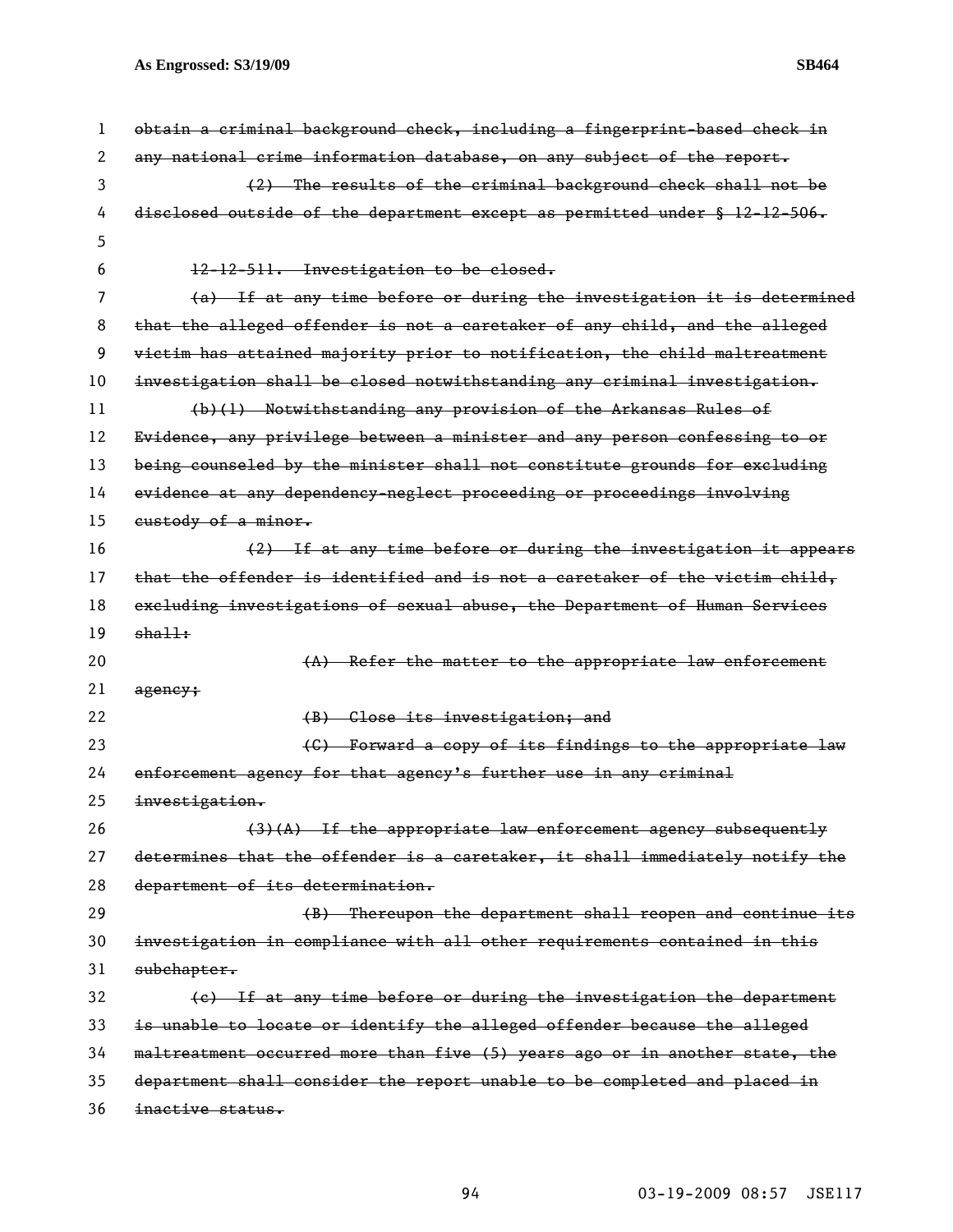| 1  |                                                                              |
|----|------------------------------------------------------------------------------|
| 2  | 12-12-512. Child maltreatment investigative determination - Notice of        |
| 3  | $finding$ - Amendment and appeal.                                            |
| 4  | (a) Upon completion of the investigation, the Department of Human            |
| 5  | Services shall determine that the allegations of child maltreatment are:     |
| 6  | $(1)$ $(A)$ $(i)$ Unsubstantiated.                                           |
| 7  | (ii) This determination shall be entered when the                            |
| 8  | allegation is not supported by a preponderance of the evidence.              |
| 9  | (B)(i) An unsubstantiated report, including protected                        |
| 10 | health information, shall be confidential and shall be disclosed only to:    |
| 11 | $(a)$ The prosecutor;                                                        |
| 12 | $(b)$ A subject of the report;                                               |
| 13 | (e) A court if the information in the record                                 |
| 14 | is necessary for a determination of an issue before the court;               |
| 15 | (d) Individual federal and state senators and                                |
| 16 | representatives and their staff members in their official capacities, but no |
| 17 | disclosure may be made to any committee or legislative body;                 |
| 18 | (e) Law enforcement agencies;                                                |
| 19 | (f) Any appropriate licensing or registering                                 |
| 20 | authority;                                                                   |
| 21 | (g) Adult protective services; and                                           |
| 22 | (h) The Division of Developmental Disabilities                               |
| 23 | Services and the Division of Aging and Adult Services as to participants of  |
| 24 | the waiver program.                                                          |
| 25 | (ii) Any person or agency to which disclosure is                             |
| 26 | made shall not disclose to any other person a report or other information    |
| 27 | obtained pursuant to subdivision $(a)(1)(B)(i)$ of this section; or          |
| 28 | $(2)$ $(A)$ $(i)$ True.                                                      |
| 29 | $(ii)(a)$ A true determination shall be entered when                         |
| 30 | the allegation is supported by a preponderance of the evidence.              |
| 31 | (b) However, for any act or omission of                                      |
| 32 | maltreatment which would be a criminal offense or an act of delinquency, any |
| 33 | defense or affirmative defense that would be applicable to the criminal      |
| 34 | offense or delinquent act is also cognizable in a maltreatment proceeding.   |
| 35 | (B) A determination of true but exempted, which means that                   |
| 36 | the offender's name shall not be placed in the central registry, shall be    |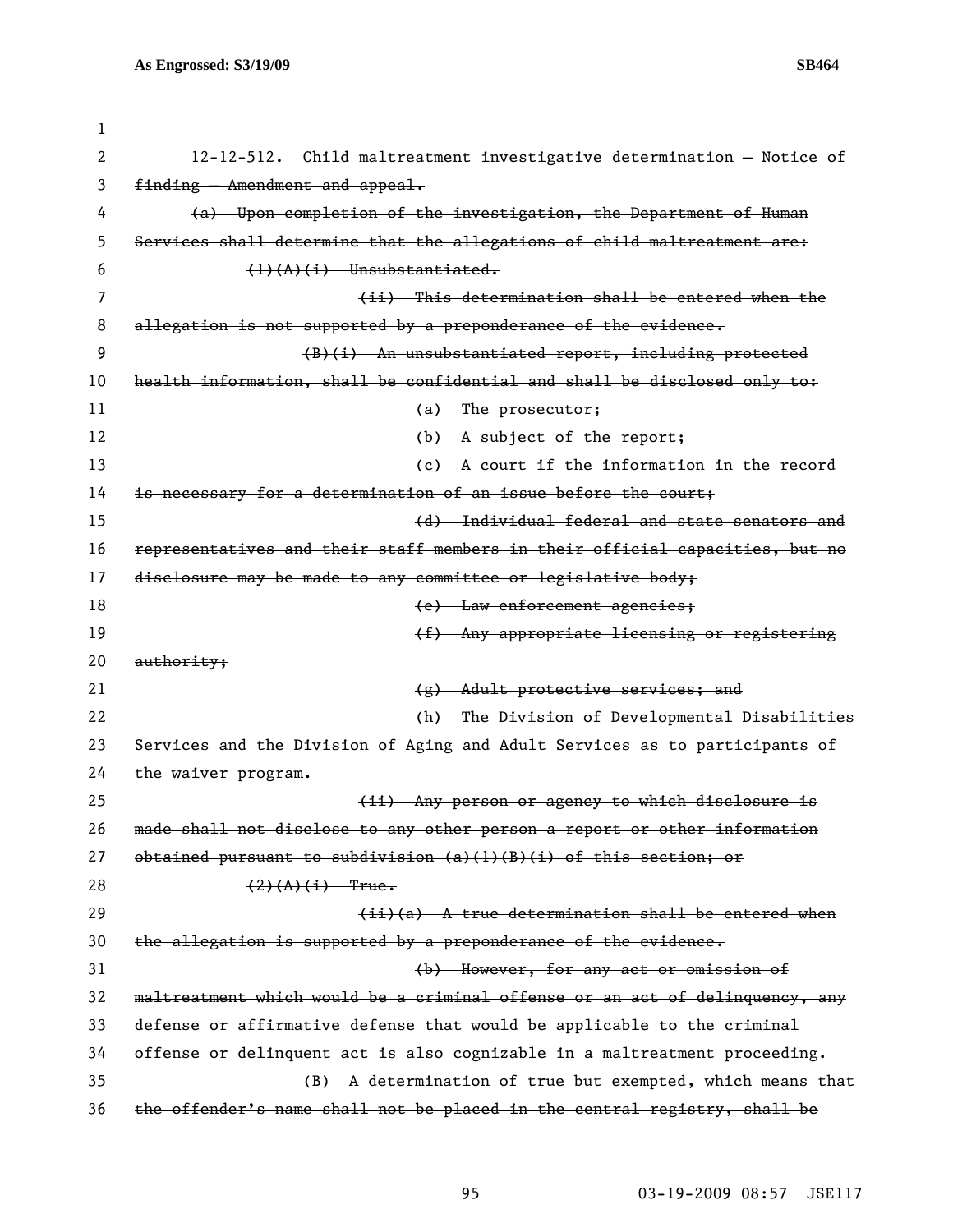| 1  | entered if:                                                                   |
|----|-------------------------------------------------------------------------------|
| 2  | (i) A parent practicing his or her religious beliefs                          |
| 3  | does not, for that reason alone, provide medical treatment for a child, but   |
| 4  | in lieu of treatment the child is being furnished with treatment by spiritual |
| 5  | means alone, through prayer, in accordance with a recognized religious method |
| 6  | of healing by an accredited practitioner;                                     |
| 7  | (ii) The offender is an underaged juvenile                                    |
| 8  | aggressor; or                                                                 |
| 9  | (iii) The report was founded for neglect as defined                           |
| 10 | $\frac{1}{2}$ $\frac{12-12-503(12)(B)}{B}$ .                                  |
| 11 | $(G)$ (i) Notwithstanding subdivision (a)(2)(A)(i) of this                    |
| 12 | section, the department may pursue:                                           |
| 13 | (a) Any legal remedies, including the                                         |
| 14 | authority to initiate legal proceedings in a court of competent jurisdiction; |
| 15 | and                                                                           |
| 16 | (b) Medical care or treatment for a child when                                |
| 17 | such care or treatment is necessary to prevent or remedy serious harm to the  |
| 18 | child or to prevent the withholding of medically indicated treatment from a   |
| 19 | child with life-threatening conditions.                                       |
| 20 | (ii) Except with respect to the withholding of                                |
| 21 | medically indicated treatments from a disabled infant with life-threatening   |
| 22 | conditions, case by case determinations concerning the exercise of authority  |
| 23 | in this subsection shall be within the sole discretion of the department.     |
| 24 | (b) If the investigation cannot be completed, the investigation shall         |
| 25 | be determined incomplete and placed in inactive status.                       |
| 26 | $(e)$ (1)(A)(i) In every case in which a report is determined to be true,     |
| 27 | the department shall notify each subject of the report of the determination.  |
| 28 | (ii) If the offender is a juvenile ten (10) years of                          |
| 29 | age or older and is in foster care, the department shall notify the           |
| 30 | juvenile's public defender or counsel for the juvenile and the legal parents  |
| 31 | or legal guardians of the offender.                                           |
| 32 | (iii) If the offender is a juvenile ten (10) years                            |
| 33 | of age or older, the department shall notify the legal parents or legal       |
| 34 | guardians of the offender.                                                    |
| 35 | (B) Notification shall be in writing by certified mail,                       |
| 36 | restricted delivery, or by a process server.                                  |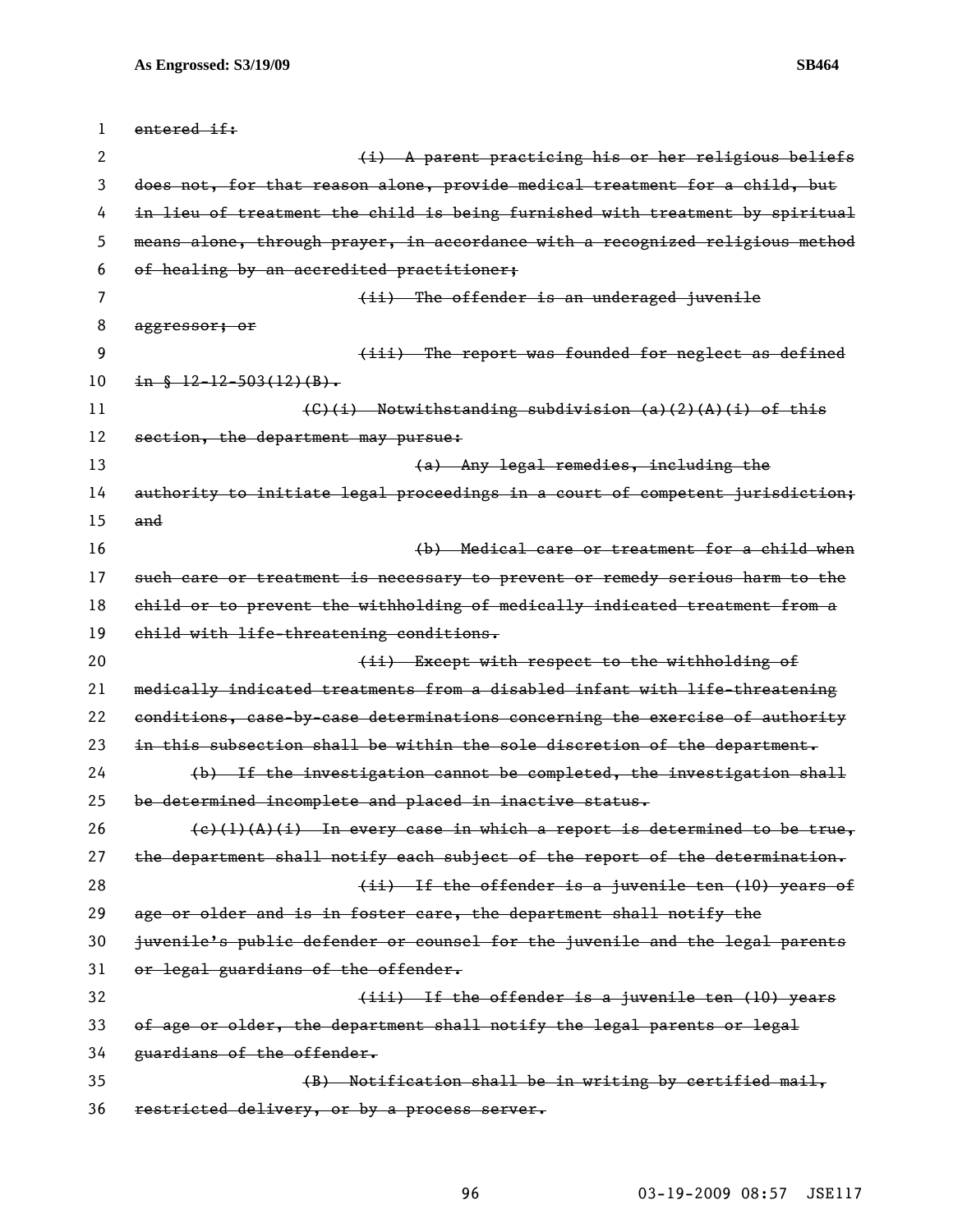| 1  | (C) Notification to an offender who was an adult at the                       |
|----|-------------------------------------------------------------------------------|
| 2  | time of the act or omission that resulted in the finding of child             |
| 3  | maltreatment shall include the following:                                     |
| 4  | $(i)$ The investigative determination, true or                                |
| 5  | unsubstantiated, exclusive of the source of the notification;                 |
| 6  | (ii) A statement that the person named as the                                 |
| 7  | offender of the true report may request an administrative hearing and the     |
| 8  | potential consequences to the person as a result of the person's name being   |
| 9  | placed on the central registry;                                               |
| 10 | (iii) A statement that the request must be made to                            |
| 11 | the department within thirty (30) days of receipt of the service or certified |
| 12 | mailing of the notice of determination;                                       |
| 13 | (iv) The name of the person making notification, the                          |
| 14 | person's occupation, and where he or she can be reached; and                  |
| 15 | (v) A statement that the administrative hearing may                           |
| 16 | take place in person if requested by the petitioner or the petitioner's       |
| 17 | attorney within thirty (30) days from the date that the petitioner receives   |
| 18 | notification under this subsection (c), provided that the hearing officer may |
| 19 | conduct the hearing by video teleconference in lieu of an in-person hearing.  |
| 20 | If neither party requests that the hearing be conducted in person, then the   |
| 21 | hearing shall be conducted telephonically.                                    |
| 22 | (D) Notification to an offender who was a juvenile ten                        |
| 23 | (10) years of age or older at the time of the act or omission that resulted   |
| 24 | in the finding of child maltreatment shall include the following:             |
| 25 | (i) The investigative determination, true or                                  |
| 26 | unsubstantiated, exclusive of the source of the notification;                 |
| 27 | (ii) A statement that the matter has been referred                            |
| 28 | for an automatic administrative hearing that may only be waived by the        |
| 29 | juvenile offender or his or her parent in writing; and                        |
| 30 | (iii) The name of the person making the notification                          |
| 31 | to the juvenile offender, the person's occupation, and where he or she can be |
| 32 | reached.                                                                      |
| 33 | (2) The administrative hearing process must be completed within               |
| 34 | one hundred eighty (180) days from the date of the receipt of the request for |
| 35 | a hearing, or the petitioner's name shall be removed from the central         |
| 36 | registry, provided that:                                                      |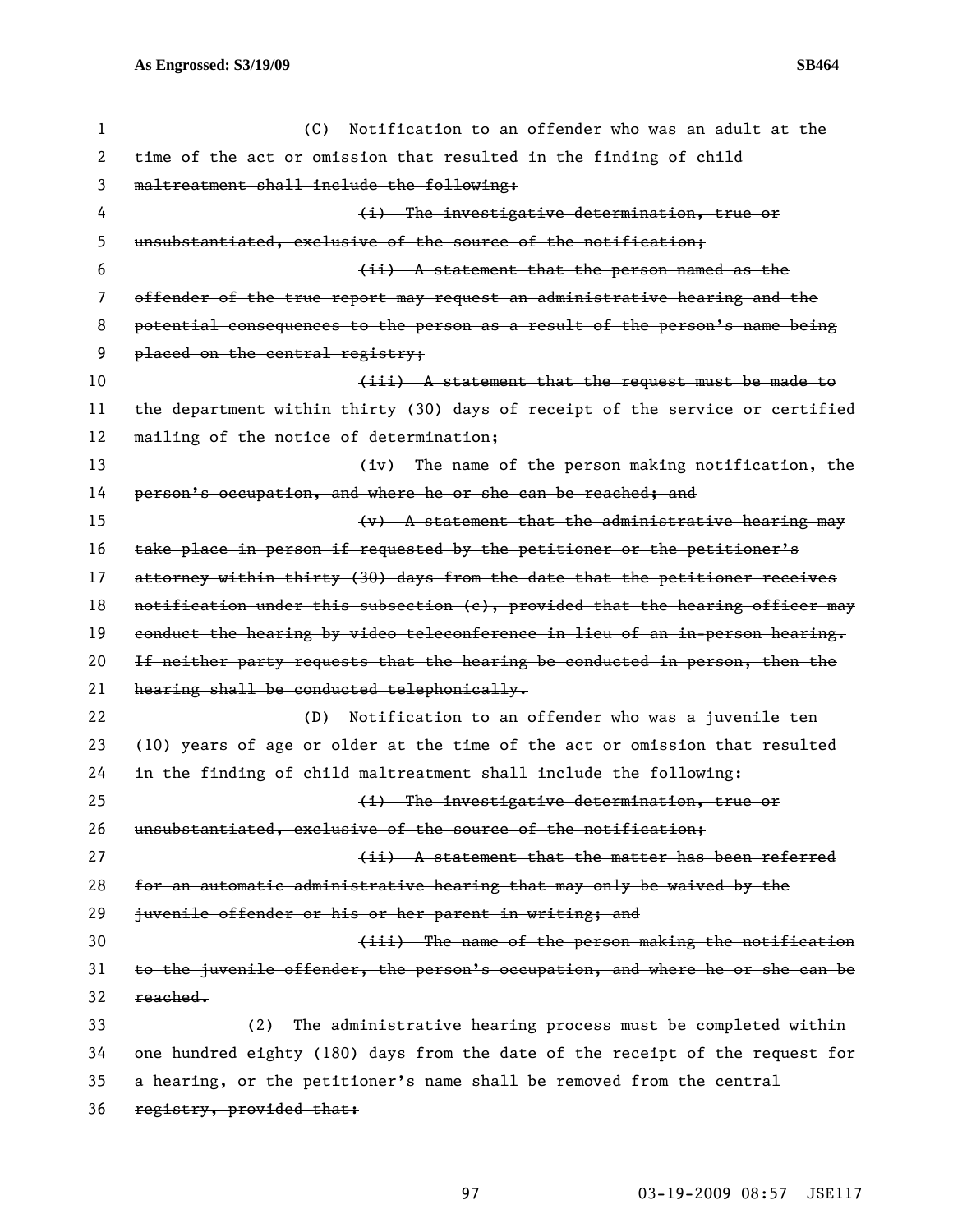| 1  | (A) Delays in completing the hearing that are attributable                    |
|----|-------------------------------------------------------------------------------|
| 2  | to the petitioner shall not count against the one-hundred-eighty-day limit;   |
| 3  | and                                                                           |
| 4  | (B)(i) The one-hundred-eighty-day limit shall not apply if                    |
| 5  | there is an ongoing criminal or delinquency investigation or criminal or      |
| 6  | delinquency charges have been filed or will be filed regarding the occurrence |
| 7  | that is the subject of the child maltreatment report.                         |
| 8  | (ii) In those cases, the administrative hearing                               |
| 9  | shall be stayed pending final disposition of the criminal or delinquency      |
| 10 | proceedings.                                                                  |
| 11 | (iii) It shall be the duty of the petitioner to                               |
| 12 | report the final disposition of the criminal or delinquency proceeding to the |
| 13 | department.                                                                   |
| 14 | (iv) Each report shall include a file-marked copy of                          |
| 15 | the criminal or delinquency disposition.                                      |
| 16 | $(v)$ The request for an administrative hearing shall                         |
| 17 | be deemed waived if the petitioner fails to report the disposition of the     |
| 18 | eriminal or delinquency proceedings within thirty (30) days of the entry of a |
| 19 | dispositive judgment or order.                                                |
| 20 | (vi) If the criminal or delinquency proceedings have                          |
| 21 | reached no final outcome within twelve (12) months of the filing of the       |
| 22 | administrative appeal, the administrative appeal will be deemed waived if the |
| 23 | petitioner fails to provide a written statement of the status of the criminal |
| 24 | or delinquency proceedings every sixty (60) days and a disposition report     |
| 25 | within thirty (30) days of the entry of a dispositive judgment or order.      |
| 26 | (3) When the department conducts administrative appeal hearings,              |
| 27 | the chief counsel of the department may require the attendance of witnesses   |
| 28 | and the production of books, records, or other documents through the issuance |
| 29 | of subpoenas when that testimony or information is necessary to adequately    |
| 30 | present the position of the department, the investigating protective services |
| 31 | agency, or the alleged offender or adult subject of a report.                 |
| 32 | (4) Upon request by a petitioner, if the petitioner prevails at               |
| 33 | an administrative hearing or a circuit court hearing and a report is changed  |
| 34 | from true to unsubstantiated, the department shall tender a list of persons   |
| 35 | to whom a disclosure had previously been made that the report was true.       |
| 36 | $(5)(A)$ If a petitioner's name is removed from the central                   |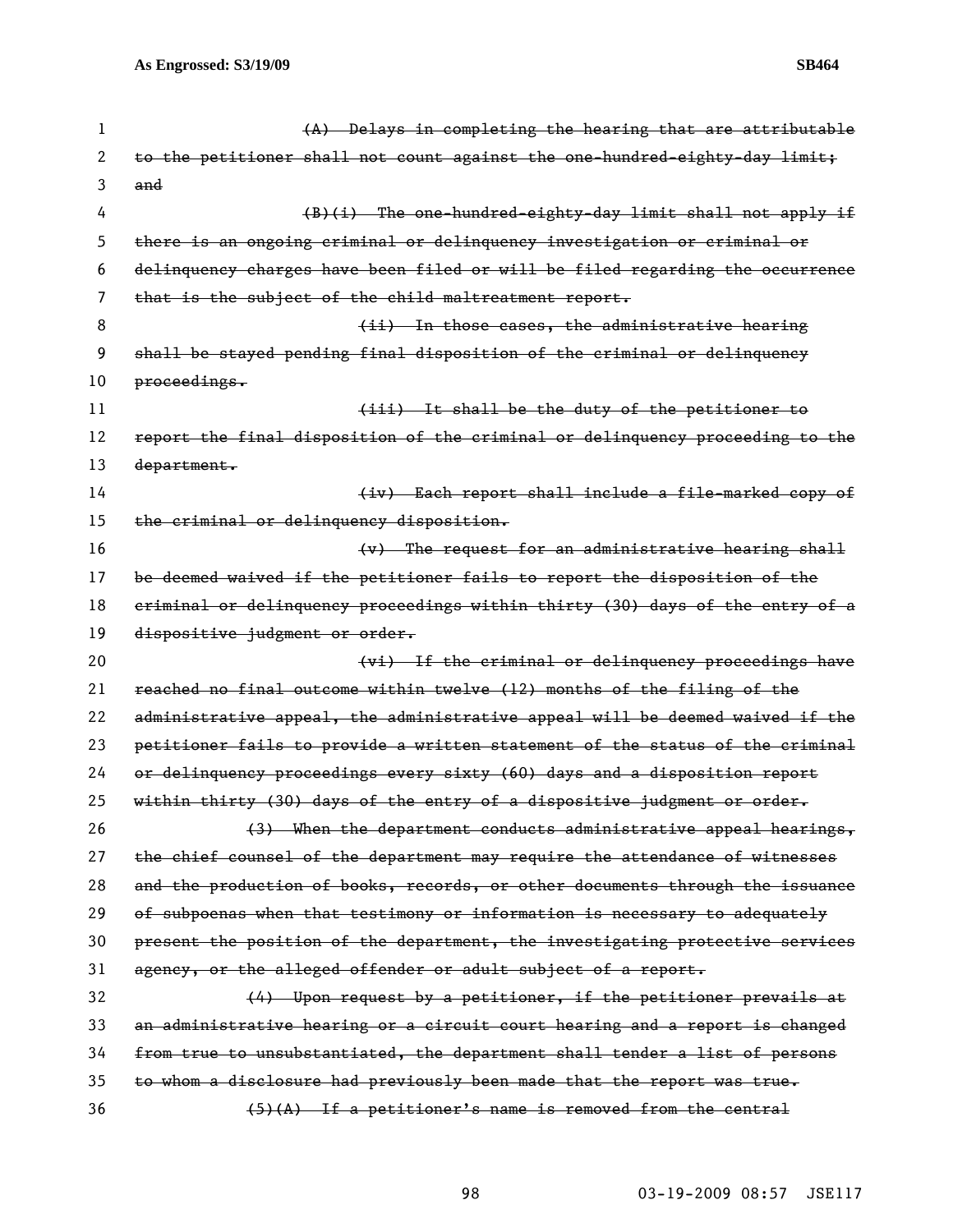| 1  | registry as a result of a failure to comply with this subsection (c), then    |
|----|-------------------------------------------------------------------------------|
| 2  | the department shall report any failures to comply with this subsection (e)   |
| 3  | for each quarter to the House Interim Committee on Aging, Children and Youth, |
| 4  | Legislative and Military Affairs and the Senate Interim Committee on Children |
| 5  | and Youth.                                                                    |
| 6  | (B) The quarterly report to the House Interim Committee on                    |
| 7  | Aging, Children and Youth, Legislative and Military Affairs and the Senate    |
| 8  | Interim Committee on Children and Youth shall include a written explanation   |
| 9  | of the failure of the department.                                             |
| 10 | (d) Failure to obey the subpoena may be deemed a contempt, punishable         |
| 11 | accordingly.                                                                  |
| 12 | (e) Administrative hearing decisions and all exhibits submitted at the        |
| 13 | hearing are confidential and may be used or disclosed only as provided in §   |
| 14 | $12 - 12 - 506$ (a) (2) (A).                                                  |
| 15 | (f)(1) The Office of Appeals and Hearings of the Department of Human          |
| 16 | Services shall designate the sites to be used for video teleconference        |
| 17 | hearings.                                                                     |
| 18 | (2) The office shall designate sites within ten (10) miles of                 |
| 19 | the following cities:                                                         |
| 20 | $(A)$ Arkadelphia;                                                            |
| 21 | $(B)$ Booneville;                                                             |
| 22 | $(G)$ Conway;                                                                 |
| 23 | $(D)$ Fayetteville;                                                           |
| 24 | $(E)$ Jonesboro;                                                              |
| 25 | (F) Little Rock; or                                                           |
| 26 | $(G)$ Warren.                                                                 |
| 27 | (3) The office may designate additional sites for video                       |
| 28 | teleconference hearings.                                                      |
| 29 | (g)(1) If any party requests an in-person hearing within thirty (30)          |
| 30 | days from the date that the party receives notification under subsection (c)  |
| 31 | of this section, then the in-person hearing shall be conducted in an office   |
| 32 | of the department nearest to the petitioner's residence unless the hearing    |
| 33 | officer notifies the parties that the hearing will be conducted via video     |
| 34 | teleconference.                                                               |
| 35 | (2) A site for a video teleconference hearing shall include the               |
| 36 | location designated by the office that is nearest to the petitioner's         |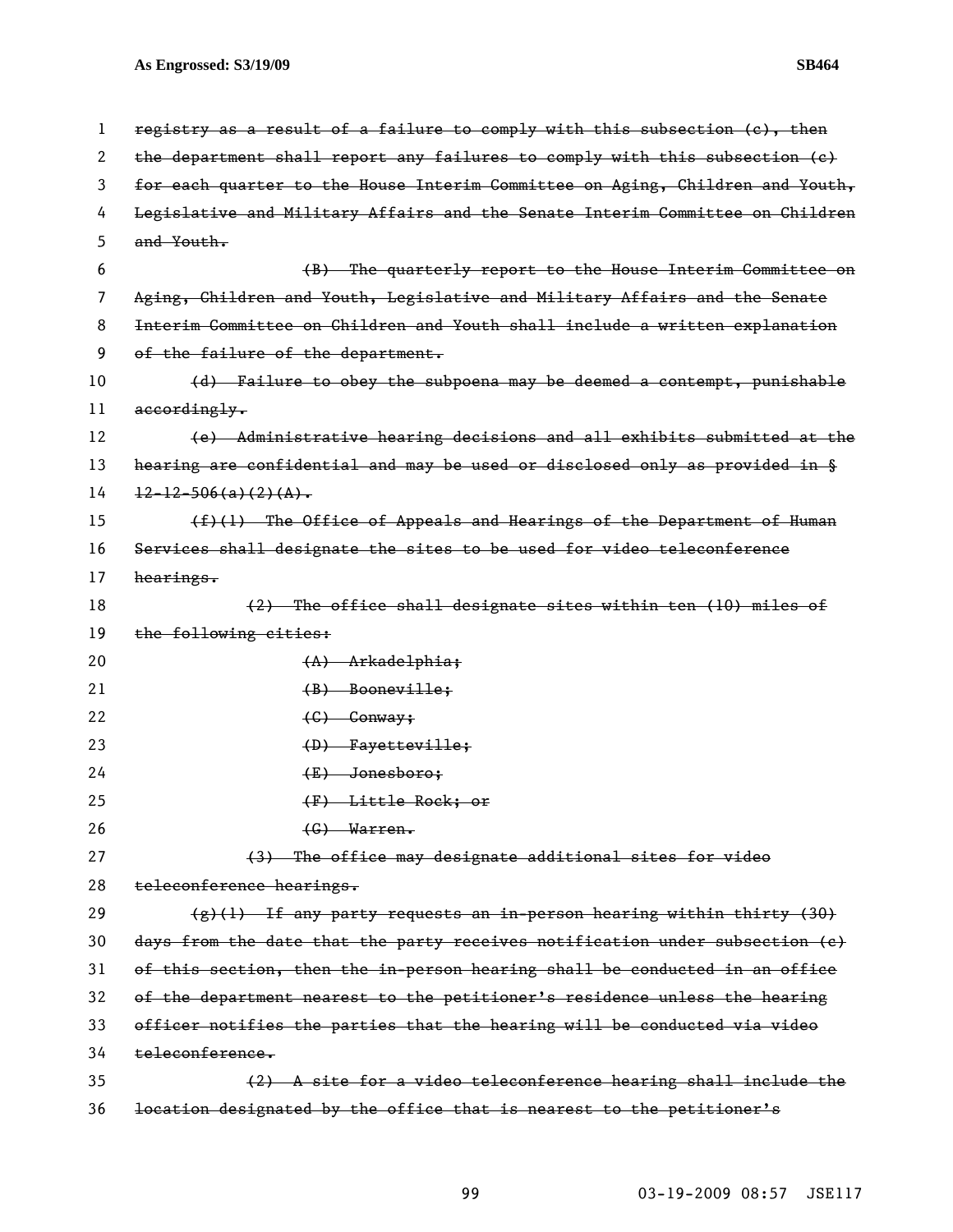| 1  | residence.                                                                       |
|----|----------------------------------------------------------------------------------|
| 2  | (3) The hearing officer and other parties may agree to appear at                 |
| 3  | the location designated by the office or at any other designated hearing         |
| 4  | locations that are convenient to them.                                           |
| 5  | $(h)(1)$ A certified copy of a judgment or an adjudication from a court          |
| 6  | of competent jurisdiction dealing with the same subject matter as an issue       |
| 7  | concerned in the administrative hearing may be filed with and considered by      |
| 8  | the hearing officer.                                                             |
| 9  | $(2)$ $(A)$ A decision on any identical issue shall be rendered                  |
| 10 | without a hearing.                                                               |
| 11 | (B) However, if the judgment or adjudication of the court                        |
| 12 | is reversed or vacated and notice of the reversal or vacation is provided to     |
| 13 | the department, the department shall set the matter for a hearing. $(i)$ (1) The |
| 14 | department shall notify the hearing officer and the respondent of the status     |
| 15 | of any juvenile division of circuit court proceeding involving the victim if     |
| 16 | child maltreatment at issue in the administrative hearing proceeding is also     |
| 17 | an issue in the juvenile division of circuit court proceeding.                   |
| 18 | (2) Notice from the department under subdivision (i)(1) of this                  |
| 19 | section shall also include whether the department exercised a seventy-two-       |
| 20 | hour hold on the victim and released the child, or if the department or          |
| 21 | division of circuit court dismissed a petition for emergency custody or          |
| 22 | dependency-neglect.                                                              |
| 23 |                                                                                  |
| 24 | 12-12-513. Requests for subpoenas - Form.                                        |
| 25 | (a) Requests for subpoenas shall be granted by the chief counsel of              |
| 26 | the Department of Human Services or a designee if the testimony or documents     |
| 27 | desired are considered necessary and material without being unduly               |
| 28 | repetitious of other available evidence.                                         |
| 29 | (b) Subpoenas issued pursuant to the authority of the chief counsel of           |
| 30 | the department shall be substantially in the following form:                     |
| 31 |                                                                                  |
| 32 | "The State of Arkansas to the Sheriff of County: You are                         |
| 33 | commanded to subpoena (name) (address)                                           |
| 34 | <b>1200</b> , to attend a proceeding before the Department                       |
| 35 | of Human Services to be held at <b>come on the day of</b>                        |
| 36 | , 20 , at m., and testify and/or produce the                                     |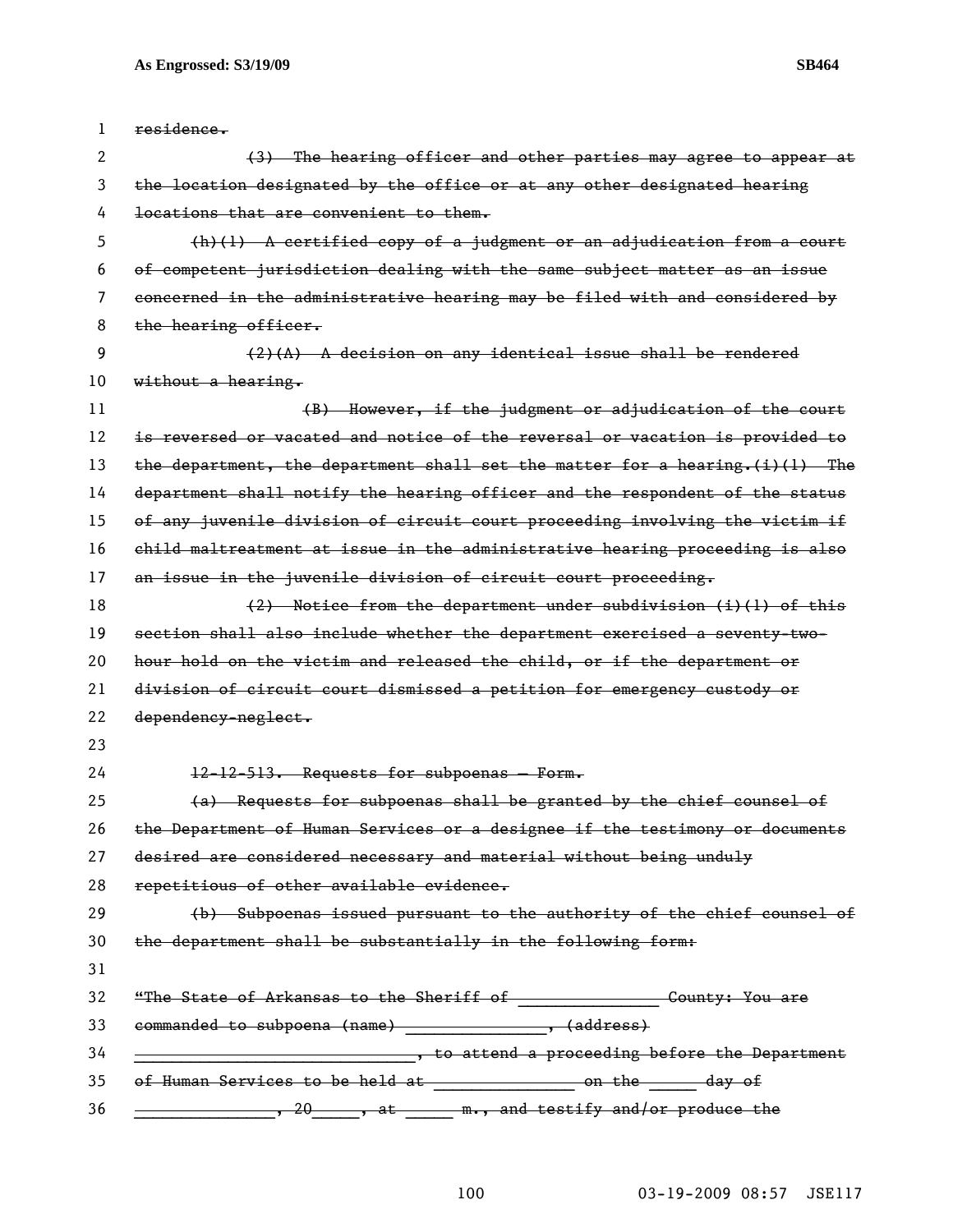| 1  | following books, records, or other documents, to wit: in a matter of             |
|----|----------------------------------------------------------------------------------|
| 2  |                                                                                  |
| 3  | the authority of _____. WITNESS my hand this ______ day of _____________________ |
| 4  | $20$ $\cdot$                                                                     |
| 5  |                                                                                  |
| 6  |                                                                                  |
| 7  |                                                                                  |
| 8  | Chief Counsel or designee, Department of Human Services"                         |
| 9  |                                                                                  |
| 10 |                                                                                  |
| 11 |                                                                                  |
| 12 | (c)(1) Subpoenas provided for in this section shall be served in the             |
| 13 | manner as now provided by law, and returned and a copy made and kept by the      |
| 14 | department.                                                                      |
| 15 | (2) The fees and mileage for officers serving the subpoenas and                  |
| 16 | witnesses answering the subpoenas shall be the same as now provided by law.      |
| 17 | (d) Witnesses duly served with subpoenas issued pursuant to the                  |
| 18 | authority provided in this section who shall refuse to testify or give           |
| 19 | evidence may be cited on affidavit through application of the chief counsel      |
| 20 | of the department to the Pulaski County Circuit Court or any circuit court of    |
| 21 | the state where the subpoenas were served.                                       |
| 22 | (e) Failure to obey the subpoena may be deemed a contempt, punishable            |
| 23 | accordingly.                                                                     |
| 24 |                                                                                  |
| 25 | 12-12-514. Child maltreatment investigative report.                              |
| 26 | (a) The agency responsible for the investigation shall make a complete           |
| 27 | written report of the investigation by the conclusion of the thirty-day time     |
| 28 | period set forth in § 12-12-509(d) of this subchapter.                           |
| 29 | (b) The report shall include the following information:                          |
| 30 | (1) The names and addresses of the child and his or her legal                    |
| 31 | parents and other caretakers of the child, if known;                             |
| 32 | (2) The child's age, sex, and race;                                              |
| 33 | (3) The nature and extent of the child's present and past                        |
| 34 | injuries;                                                                        |
| 35 | (4) The investigative determination;                                             |
| 36 | The nature and extent of the child maltreatment, including<br>$\left(5\right)$   |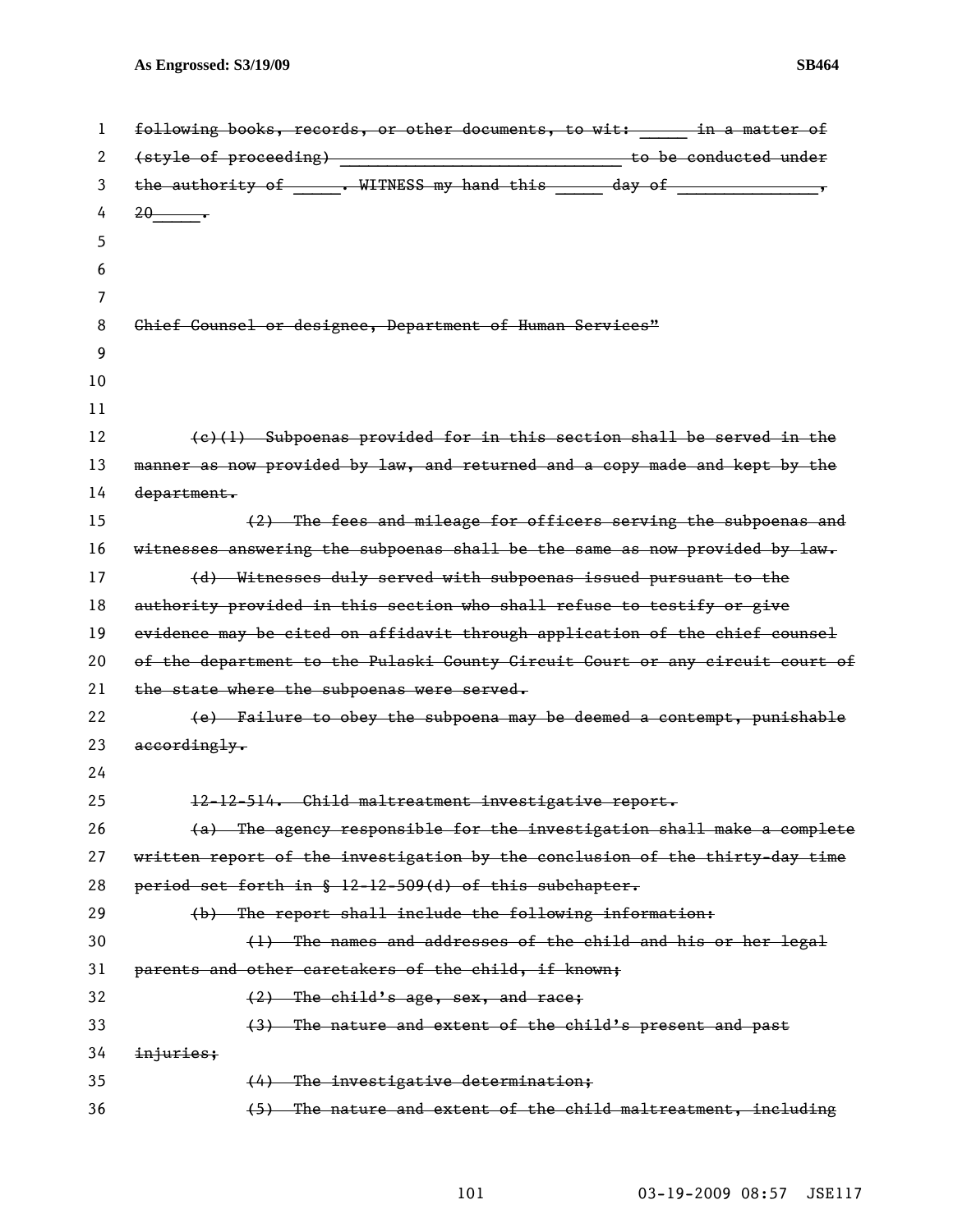| 1  | any evidence of previous injuries or child maltreatment to the child or his   |
|----|-------------------------------------------------------------------------------|
| 2  | or her siblings;                                                              |
| 3  | (6) The name and address of the person responsible for the                    |
| 4  | injuries or child maltreatment, if known;                                     |
| 5  | (7) Services offered and accepted;                                            |
| 6  | (8) Family composition;                                                       |
| 7  | (9) The source of the notification; and                                       |
| 8  | (10) The person making the notification, his or her occupation,               |
| 9  | and where he or she can be reached.                                           |
| 10 | $(e)$ (1)(A) A copy of the written report and any supporting                  |
| 11 | documentation, including statements from witnesses and transcripts of         |
| 12 | interviews, shall immediately be filed at no cost with the central registry.  |
| 13 | (B) All information gathered during the course of the                         |
| 14 | investigation shall be contained in the file of the Department of Human       |
| 15 | Services whether or not the information supports the investigative            |
| 16 | determination.                                                                |
| 17 | $(2)$ (A) Notification of the investigative determination shall be            |
| 18 | provided to the appropriate law enforcement agency and prosecuting attorney's |
| 19 | office regarding reports of severe maltreatment.                              |
| 20 | (B) Notification of the investigative determination shall                     |
| 21 | be provided to any appropriate licensing or registering authorities.          |
| 22 | (3) If the investigative determination is true and the victim or              |
| 23 | offender is in foster care, notification of the investigative determination   |
| 24 | shall be provided to the juvenile division of circuit court, the juvenile     |
| 25 | division court-appointed attorneys ad litem of the victim and offender,       |
| 26 | court-appointed special advocates if appointed in an open dependency-neglect  |
| 27 | ease, and the legal parents of the victim or offender who is in foster care.  |
| 28 | (d) Notwithstanding any provision of this subchapter, the department          |
| 29 | shall forward the investigative determination, exclusive of the source of the |
| 30 | notification, the name of the person making notification, the person's        |
| 31 | occupation, and where he or she can be reached, to the parents and alleged    |
| 32 |                                                                               |
|    | offender by a process server or by certified mail, restricted delivery,       |
| 33 | addressed to the recipient's last known address.                              |
| 34 | (e) The report, exclusive of information identifying the person making        |
| 35 | the notification, shall be admissible in evidence in any proceeding related   |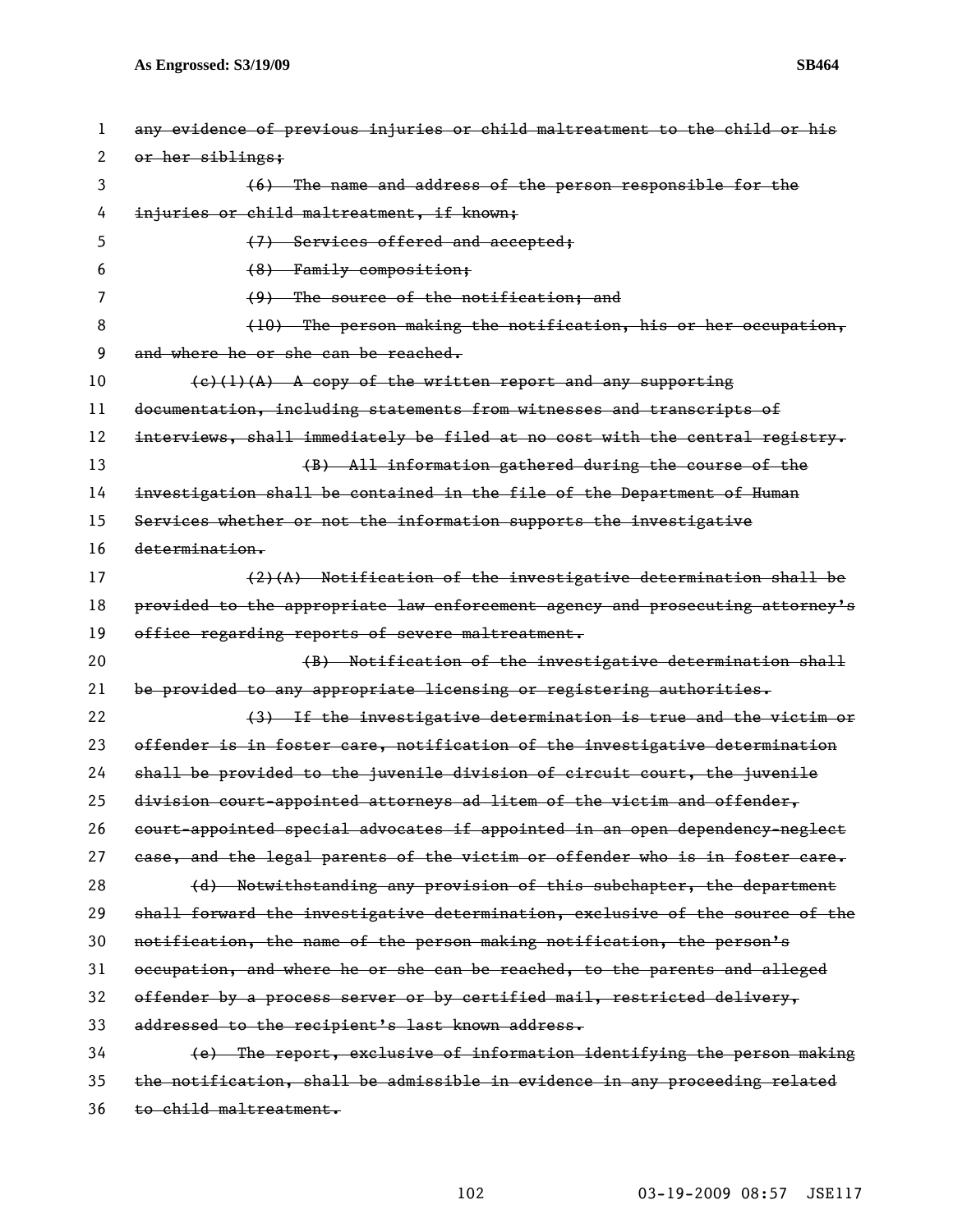| 1  |                                                                               |
|----|-------------------------------------------------------------------------------|
| 2  | 12-12-515. Provision of information to person or agency making initial        |
| 3  | notification of suspected maltreatment.                                       |
| 4  | $:-(a)(1)$ If the person or agency making the initial notification of         |
| 5  | suspected child maltreatment is required to do so by this subchapter, the     |
| 6  | Department of Human Services, within ten (10) business days of the child      |
| 7  | maltreatment investigative determination, shall provide to the person the     |
| 8  | following information:                                                        |
| 9  | $(A)$ The investigative determination; and                                    |
| 10 | (B) Services offered and provided.                                            |
| 11 | $(2)$ $(A)$ The department shall provide the local educational                |
| 12 | agency, specifically the school counselor where the maltreated child attends  |
| 13 | school, a report including the name and relationship of the offender to the   |
| 14 | maltreated child and indicating the department's founded investigative        |
| 15 | determination regarding the child and the services offered or provided by the |
| 16 | department to the child.                                                      |
| 17 | (B) The department shall also provide the local                               |
| 18 | educational agency, specifically the school counselor, a report indicating    |
| 19 | the department's founded investigative determination on any juvenile age ten  |
| 20 | (10) or older who is named as the offender in a true report and the services  |
| 21 | offered or provided by the department to the juvenile offender.               |
| 22 | (3) Any local educational agency receiving such information from              |
| 23 | the department shall make this information, if it is a true report,           |
| 24 | confidential and a part of the child's permanent educational record and shall |
| 25 | treat such information as educational records are treated under the Family    |
| 26 | Educational Rights and Privacy Act, 20 U.S.C. § 1232g.                        |
| 27 | (b)(1) The department may provide information to a person or agency           |
| 28 | that provides services such as medical examination of, an assessment          |
| 29 | interview with, or diagnosing, caring for, treating, or supervising a victim  |
| 30 | of maltreatment, a juvenile offender, or an underaged juvenile aggressor.     |
| 31 | (2) This information may include:                                             |
| 32 | (A) The investigative determination or the investigation                      |
| 33 | report; and                                                                   |
| 34 | (B) The services offered and provided.                                        |
| 35 |                                                                               |
| 36 | 12-12-516. Protective custody of children.                                    |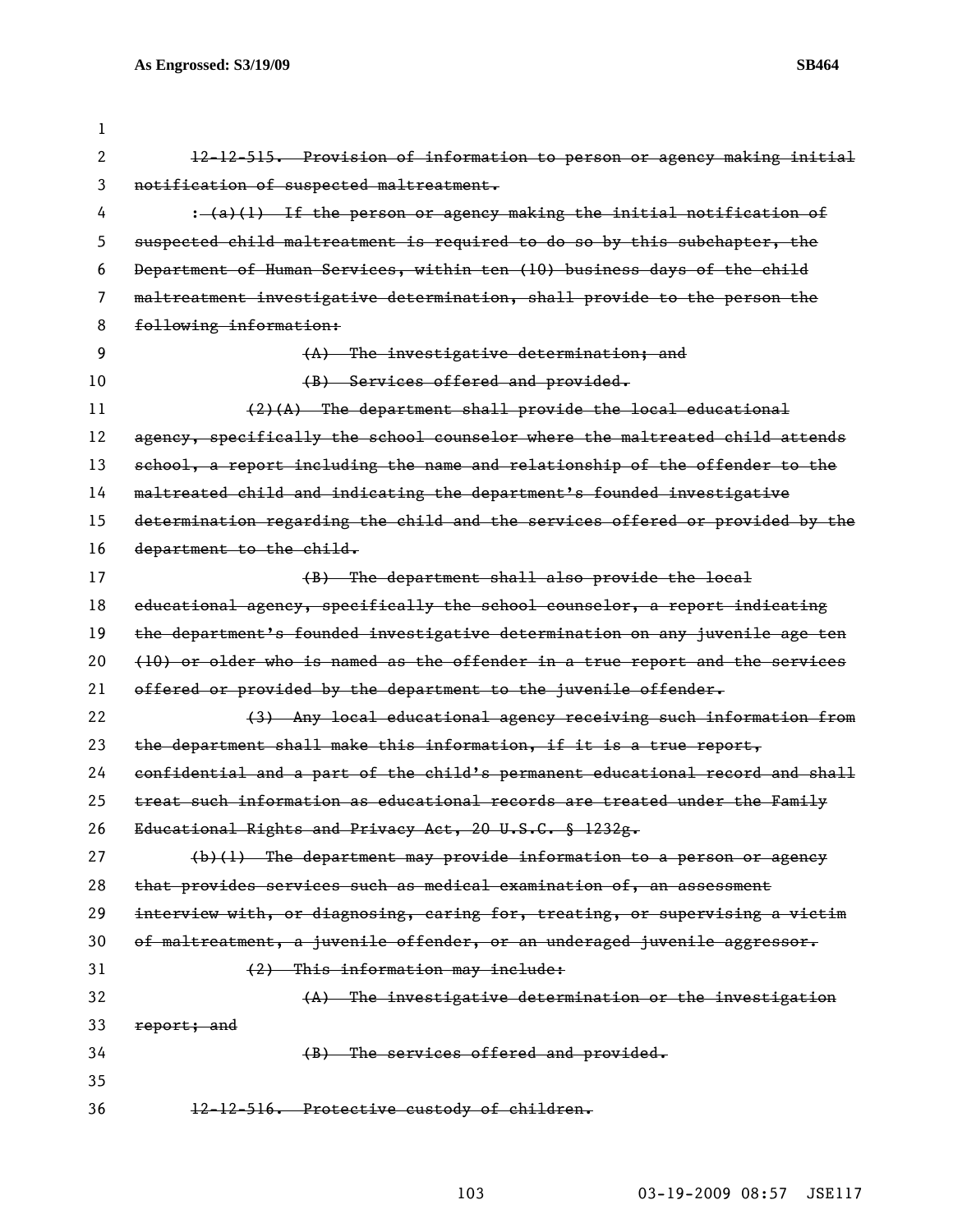| 1  | $(a)(1)$ A police officer, a law enforcement official, a juvenile              |
|----|--------------------------------------------------------------------------------|
| 2  | division of circuit court judge during juvenile proceedings concerning the     |
| 3  | child or a sibling of the child, or a designated employee of the Department    |
| 4  | of Human Services may take a child into protective custody or any person in    |
| 5  | charge of a hospital or similar institution or any physician treating a child  |
| 6  | may keep that child in his or her custody without the consent of the parent    |
| 7  | or the guardian, whether or not additional medical treatment is required, if   |
| 8  | the:                                                                           |
| 9  | (A) Child is subjected to neglect as defined under § 12-                       |
| 10 | $12-503(12)(B)$ and the department assesses the family and determines that the |
| 11 | newborn and any other children, including siblings, under the custody or care  |
| 12 | of the mother are at substantial risk of serious harm such that the children   |
| 13 | need to be removed from the custody or care of the mother;                     |
| 14 | (B) Child is dependent as defined in the Arkansas Juvenile                     |
| 15 | Code of 1989, § 9-27-301 et seq.; or                                           |
| 16 | (C) Circumstances or conditions of the child are such that                     |
| 17 | continuing in his or her place of residence or in the care and custody of the  |
| 18 | parent, guardian, custodian, or caretaker presents an immediate danger of      |
| 19 | severe maltreatment.                                                           |
| 20 | (2) However, such custody shall not exceed seventy two (72)                    |
| 21 | hours except in the event that the expiration of seventy-two (72) hours falls  |
| 22 | on a weekend or holiday, in which case protective custody may be extended      |
| 23 | through the next business day following the weekend or holiday.                |
| 24 | (3) A sheriff or chief of police may place a child in a                        |
| 25 | department foster home if:                                                     |
| 26 | (A) The sheriff or chief of police contacts the on-call                        |
| 27 | worker for the department and does not get a return phone call within thirty   |
| 28 | $(30)$ minutes;                                                                |
| 29 | (B) The sheriff or chief of police contacts the                                |
| 30 | department Emergency Notification Line and does not get a return phone call    |
| 31 | within fifteen (15) minutes;                                                   |
| 32 | (C) The foster parent is personally well-known to the                          |
| 33 | sheriff or the chief of police;                                                |
| 34 | (D) The sheriff or chief of police has:                                        |
| 35 | (i) Determined that the foster parent's home is safe                           |
| 36 | and provides adequate accommodations for the child; and                        |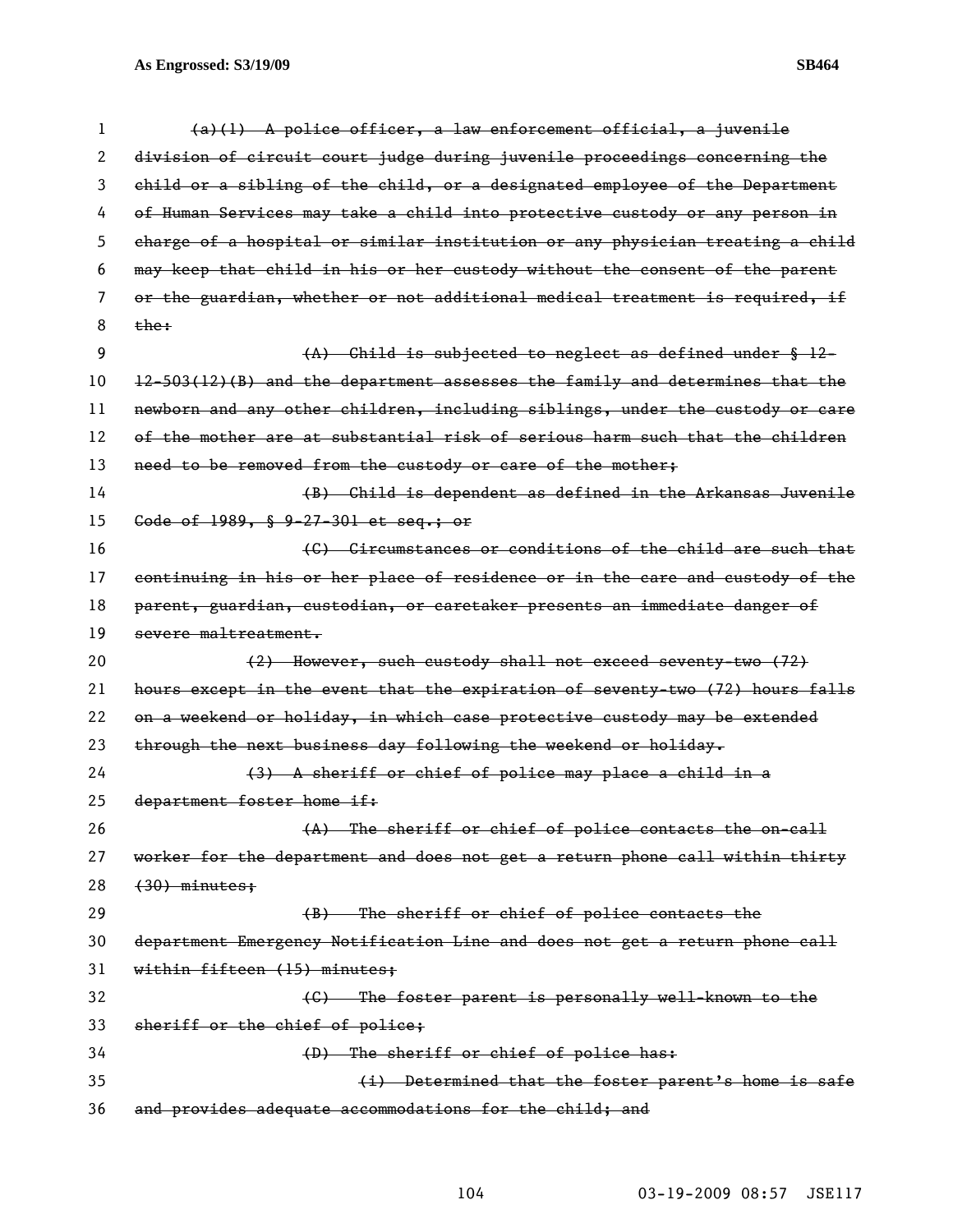| 1  | (ii) Performed a criminal record and child                                             |
|----|----------------------------------------------------------------------------------------|
| 2  | maltreatment check on the foster parent as required under § 9-28-409; and              |
| 3  | (E) On the next business day, the sheriff or chief of                                  |
| 4  | police immediately notifies the department of the time and date that the               |
| 5  | child was placed in the foster parent's home.                                          |
| 6  | (b) The individual taking the child into protective custody may give                   |
| 7  | effective consent for medical, dental, health, and hospital services during            |
| 8  | protective custody.                                                                    |
| 9  | (e) In any case in which protective custody is invoked, the individual                 |
| 10 | taking the child into protective custody shall notify the department in order          |
| 11 | that a child protective proceeding may be initiated within the time specified          |
| 12 | <del>in this section.</del>                                                            |
| 13 | (d) The department or prosecuting attorney may file a petition in the                  |
| 14 | appropriate court seeking imposition of penalties for violation of this                |
| 15 | subchapter.                                                                            |
| 16 | (e) A school, residential facility, hospital, and any other place that                 |
| 17 | a child may be located shall not require a written court order for the                 |
| 18 | department to take a seventy-two hour hold under this section or § 9-27-313.           |
|    |                                                                                        |
| 19 |                                                                                        |
| 20 | 12-12-517. Liability.                                                                  |
| 21 | (a) Any person or agency required to participate and acting in good                    |
| 22 | faith in making notification, the taking of a photograph or radiological               |
| 23 | test, or the removal of a child while exercising protective services shall be          |
| 24 | immune to suit and to liability, both civil and criminal.                              |
| 25 | (b) If acting in good faith, all persons making notification not named                 |
| 26 | in this section shall be immune from liability.                                        |
| 27 | (e) Any publicly supported school, facility, or institution acting in                  |
| 28 | good faith pursuant to $\frac{12-12-510(a)(1)(2)}{20}$ shall be immune from liability. |
| 29 |                                                                                        |
| 30 | 12-12-518. Privileged communications as evidence - Exception.                          |
| 31 | (a) It is the public policy of the State of Arkansas to protect the                    |
| 32 | health, safety, and the welfare of minors within the state.                            |
| 33 | (b)(1) No privilege, except that between a lawyer and client or                        |
| 34 | between a minister, including a Christian Science practitioner, and any                |
| 35 | person confessing to or being counseled by the minister, shall prevent anyone          |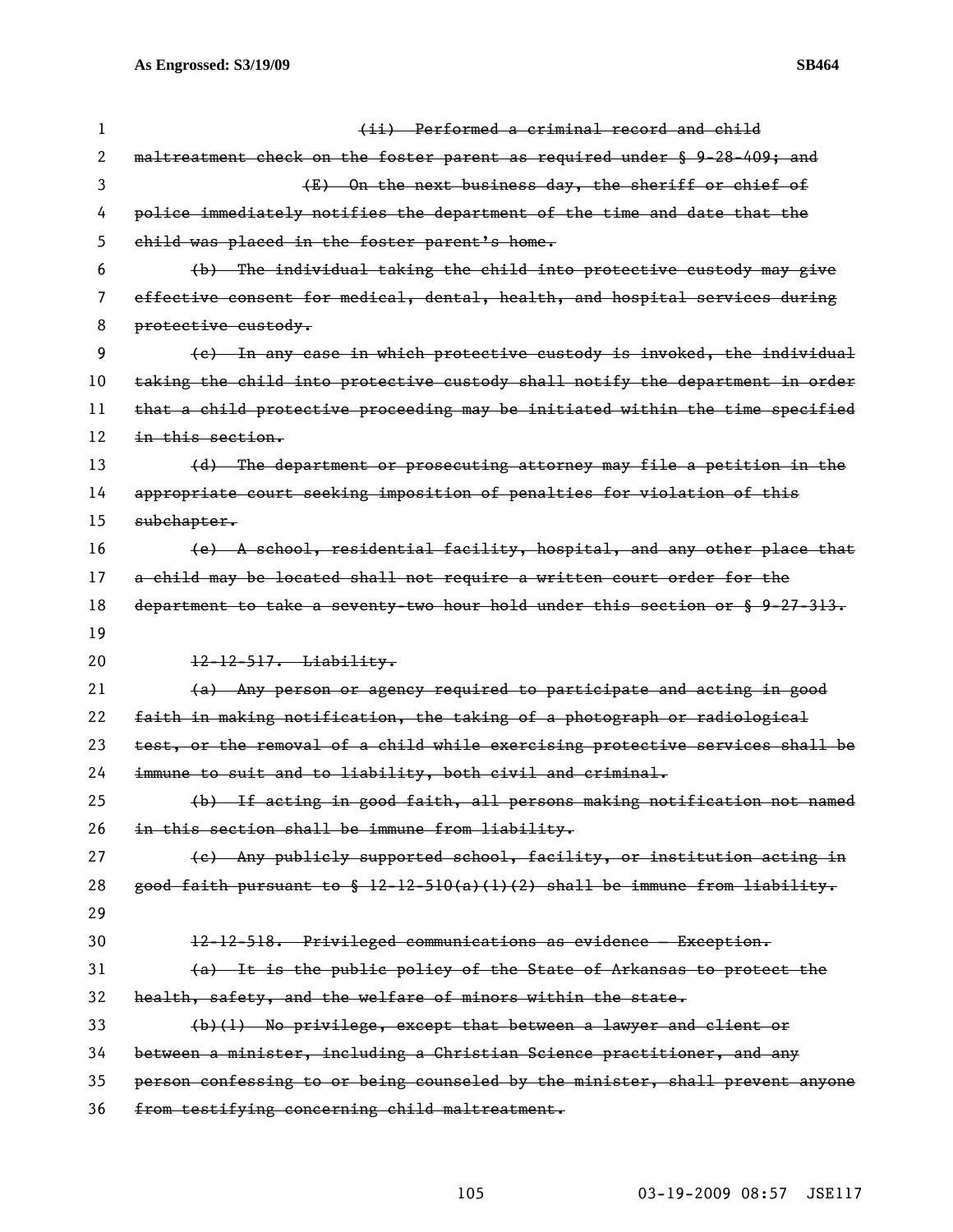| 1  | (2) When any physician, psychologist, psychiatrist, or licensed                                        |
|----|--------------------------------------------------------------------------------------------------------|
| 2  | counselor or therapist conducts interviews with or provides therapy to any                             |
| 3  | subject of a report of suspected child maltreatment for purposes related to                            |
| 4  | child maltreatment, the physician, psychologist, psychiatrist, or licensed                             |
| 5  | counselor or therapist shall be deemed to be performing services on behalf of                          |
| 6  | $the$ $chid$ .                                                                                         |
| 7  | (3) Adult subjects of a report of suspected child maltreatment                                         |
| 8  | cannot invoke privilege on the child's behalf.                                                         |
| 9  | (4) Transcripts of testimony introduced in a child maltreatment                                        |
| 10 | proceeding pursuant to this section shall not be received into evidence in                             |
| 11 | any other civil or criminal proceeding.                                                                |
| 12 |                                                                                                        |
| 13 | 12-12-519. Gustody of children and services to families.                                               |
| 14 | $(a)(1)$ During the course of any child maltreatment investigation,                                    |
| 15 | whether conducted by the Department of Human Services, the Department of                               |
| 16 | Arkansas State Police, or local law enforcement, the Department of Human                               |
| 17 | Services shall assess whether or not the child can safely remain in the home.                          |
| 18 | (2) The child's health and safety shall be the paramount concern                                       |
| 19 | in determining whether or not to remove a child from the custody of his or                             |
| 20 | her parents.                                                                                           |
| 21 | $(b)(1)(A)$ If an investigation determines that the child cannot safely                                |
| 22 | remain at home, the Department of Human Services shall take steps to remove                            |
| 23 | the child under protective custody as outlined in $\frac{12 - 12 - 516}{12 - 12 - 516}$ or pursuant to |
| 24 | the Arkansas Juvenile Code of 1989, § 9-27-301 et seq.                                                 |
| 25 | (B) After the Department of Human Services has removed the                                             |
| 26 | child, the child shall be placed in a licensed or approved foster home,                                |
| 27 | shelter, or facility, or an exempt child welfare agency as defined at $\S 9-28-$                       |
| 28 | 402(12)                                                                                                |
| 29 | (C) No one, including the family, the Department of Human                                              |
| 30 | Services, the Department of Arkansas State Police, or local law enforcement                            |
| 31 | shall allow the child to be placed in a nonapproved or nonlicensed foster                              |
| 32 | home, shelter, or facility.                                                                            |
| 33 | (2) If an investigation determines that the child can safely                                           |
| 34 | remain at home, the parents retain the right to keep the child at home or to                           |
| 35 | place the child outside the home.                                                                      |
| 36 | $(e)(1)$ If the child maltreatment investigation is determined to be                                   |